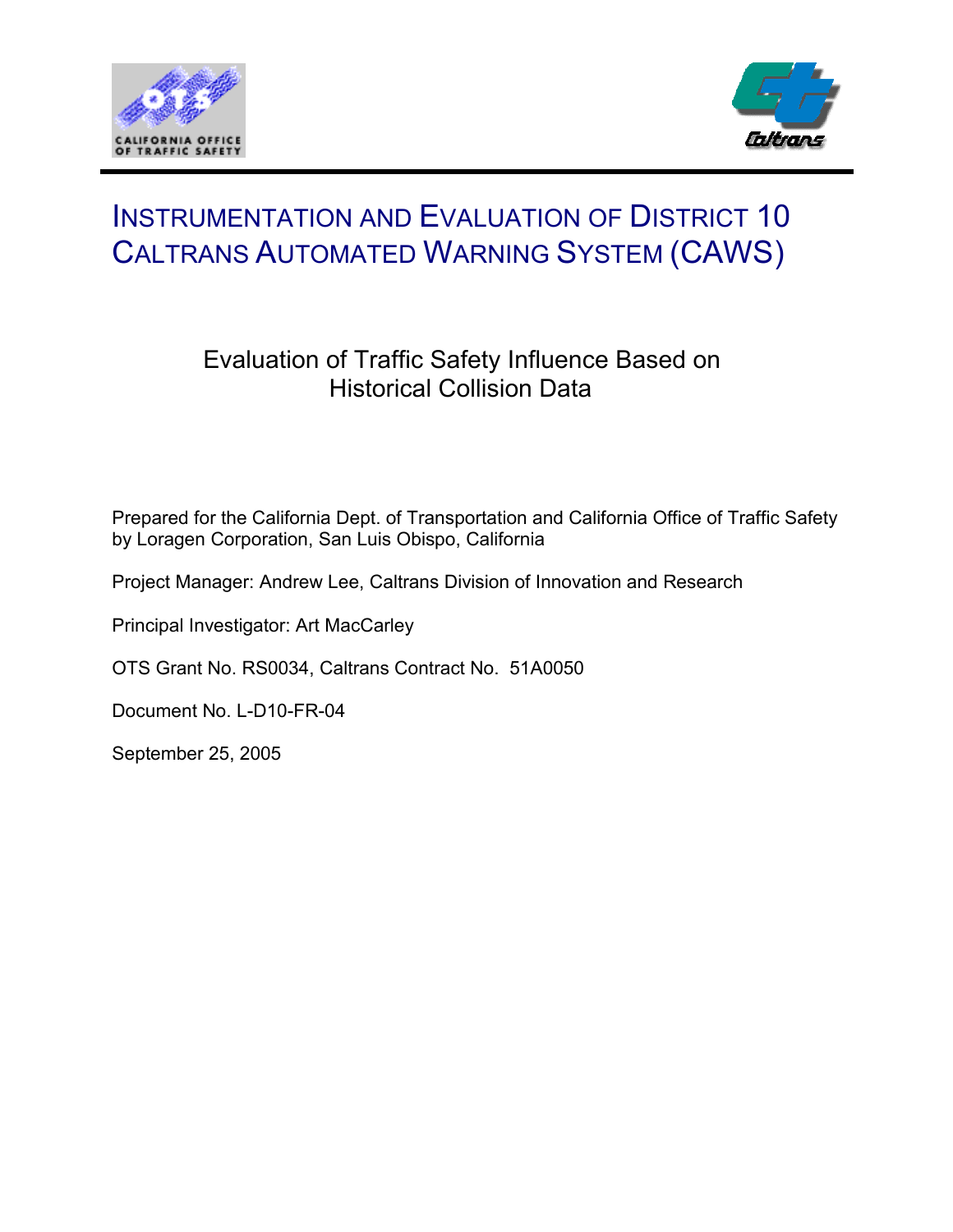# **Table of Contents**

| 4.1 |        |  |
|-----|--------|--|
| 4.2 |        |  |
|     | 4.2.1  |  |
|     | 4.2.2  |  |
|     | 4.3    |  |
|     | 4.3.1  |  |
|     | 4.3.2  |  |
|     | 4.4    |  |
|     | 4.4.1  |  |
|     | 4.4.2  |  |
|     | 4.5    |  |
|     | 4.5.1  |  |
|     | 4.5.2  |  |
|     | 4.6    |  |
|     | 4.6.1  |  |
|     | 4.6.2  |  |
|     | 4.6.3  |  |
|     | 4.7    |  |
|     | 4.7.1  |  |
|     | 4.7.2  |  |
|     | 4.8    |  |
|     | 4.8.1  |  |
|     | 4.8.2  |  |
|     | 4.8.3  |  |
|     |        |  |
|     | 4.9.1  |  |
|     | 4.9.2  |  |
|     | 4.9.3  |  |
|     |        |  |
|     | 4.10.1 |  |
|     | 4.10.2 |  |
|     | 4.10.3 |  |
|     | 4.10.4 |  |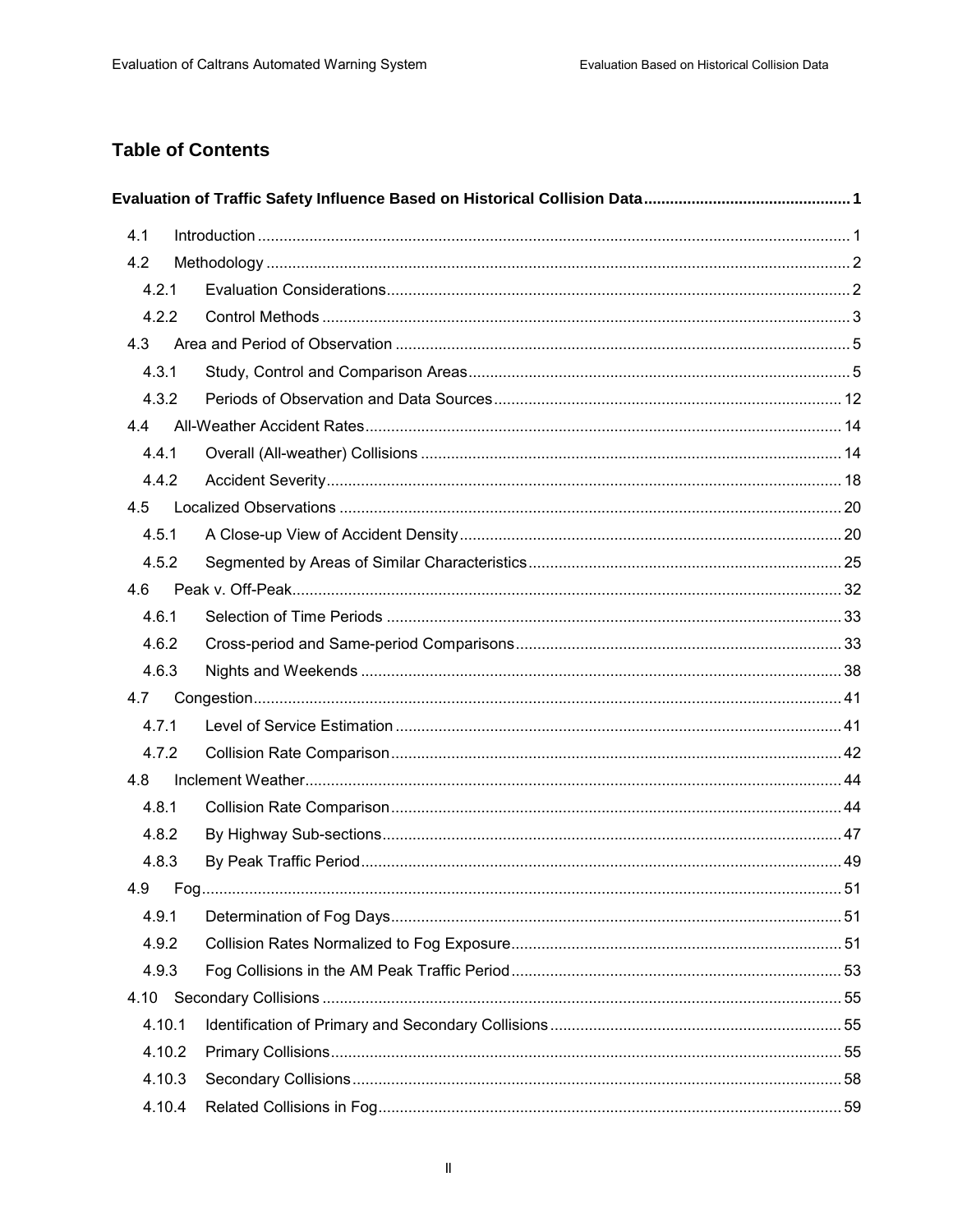| 4.10.5  |  |
|---------|--|
|         |  |
| 4.11.1  |  |
| 4.11.2  |  |
| 4.11.3  |  |
| 4.11.4  |  |
|         |  |
| 4.12.1  |  |
| 4.12.2  |  |
| 4.12.3  |  |
|         |  |
| 4.13.1  |  |
| 4.13.2  |  |
| 4.13.3  |  |
|         |  |
| 4.14.1  |  |
| 4.14.2  |  |
| 4.14.3  |  |
| 4.14.4  |  |
| 4.14.5  |  |
| 4.14.6  |  |
| 4.14.7  |  |
| 4.14.8  |  |
| 4.14.9  |  |
| 4.14.10 |  |
| 4.14.11 |  |
| 4.14.12 |  |
|         |  |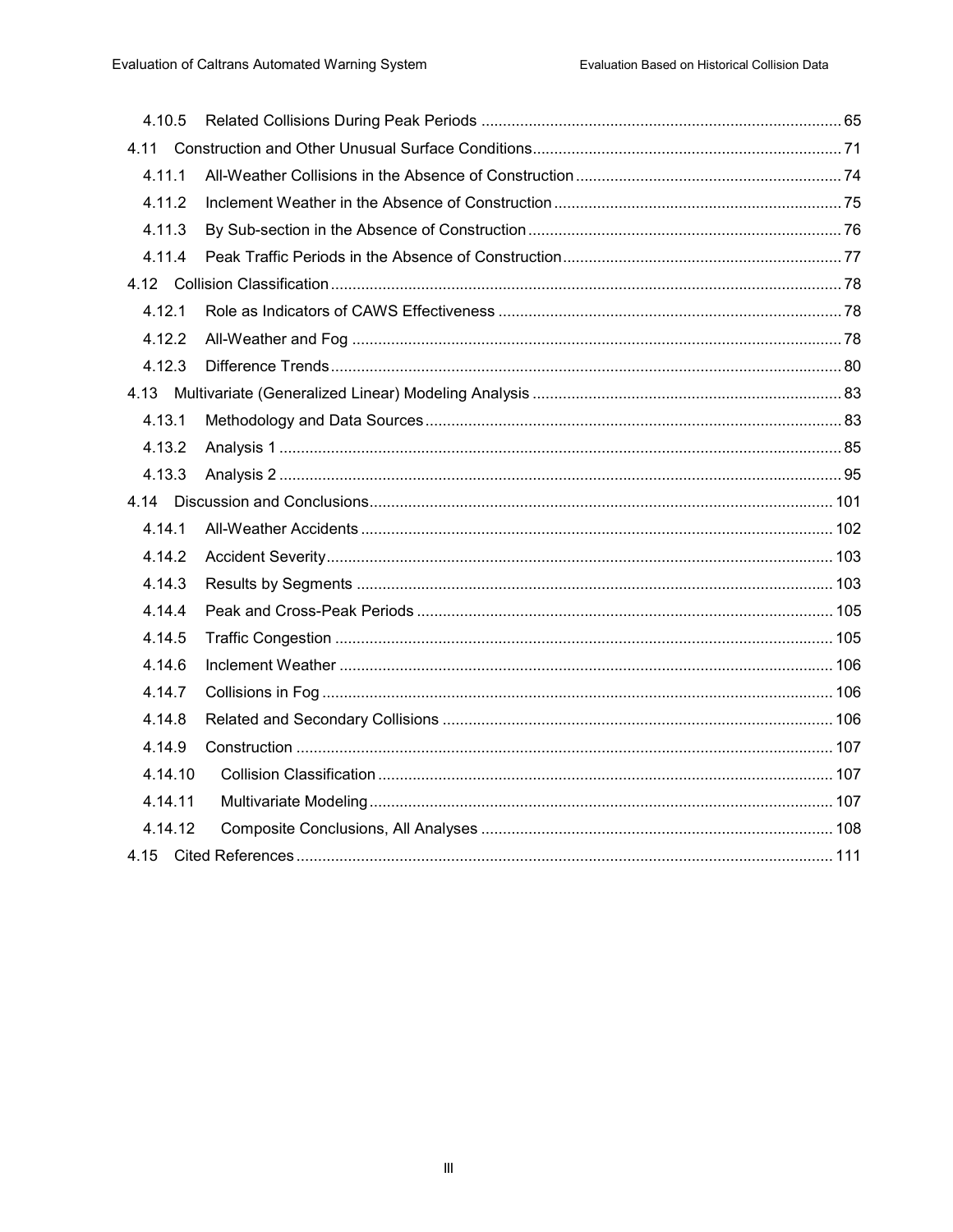# **Tables**

| Table 4.3.1.1. 2002 AADT comparison at count stations located on study, control and comparison highways,     |  |
|--------------------------------------------------------------------------------------------------------------|--|
| Table 4.3.1.2. Traffic volume comparison, presented as MVM (Million Vehicle Miles) traveled, study v control |  |
|                                                                                                              |  |
|                                                                                                              |  |
| Table 4.8.1.1. Inclement Weather Collisions and Collision Rates on Study and Control Sections.  44           |  |
|                                                                                                              |  |
|                                                                                                              |  |
|                                                                                                              |  |
|                                                                                                              |  |
|                                                                                                              |  |
|                                                                                                              |  |
|                                                                                                              |  |
| Table 4.10.5.1. Construction Projects Which Could Have Influenced Collision Rates in the Study and Control   |  |
|                                                                                                              |  |
| Table 4.12.2.1 Collisions by type in the CAWS study directions in the years before and after the deployment  |  |
| Table 4.12.2.2. Collisions by type in the control directions of I-5 and SR-120 in the years before and after |  |
|                                                                                                              |  |
|                                                                                                              |  |
|                                                                                                              |  |
| Table 4.13.2.4. Best Multivariate Model for Total Collisions Without Unusual Surface Conditions 93           |  |
| Table 4.13.2.5. Best Multivariate Model for F&I Collisions Without Unusual Surface Conditions  94            |  |
|                                                                                                              |  |
|                                                                                                              |  |
|                                                                                                              |  |
|                                                                                                              |  |
|                                                                                                              |  |
|                                                                                                              |  |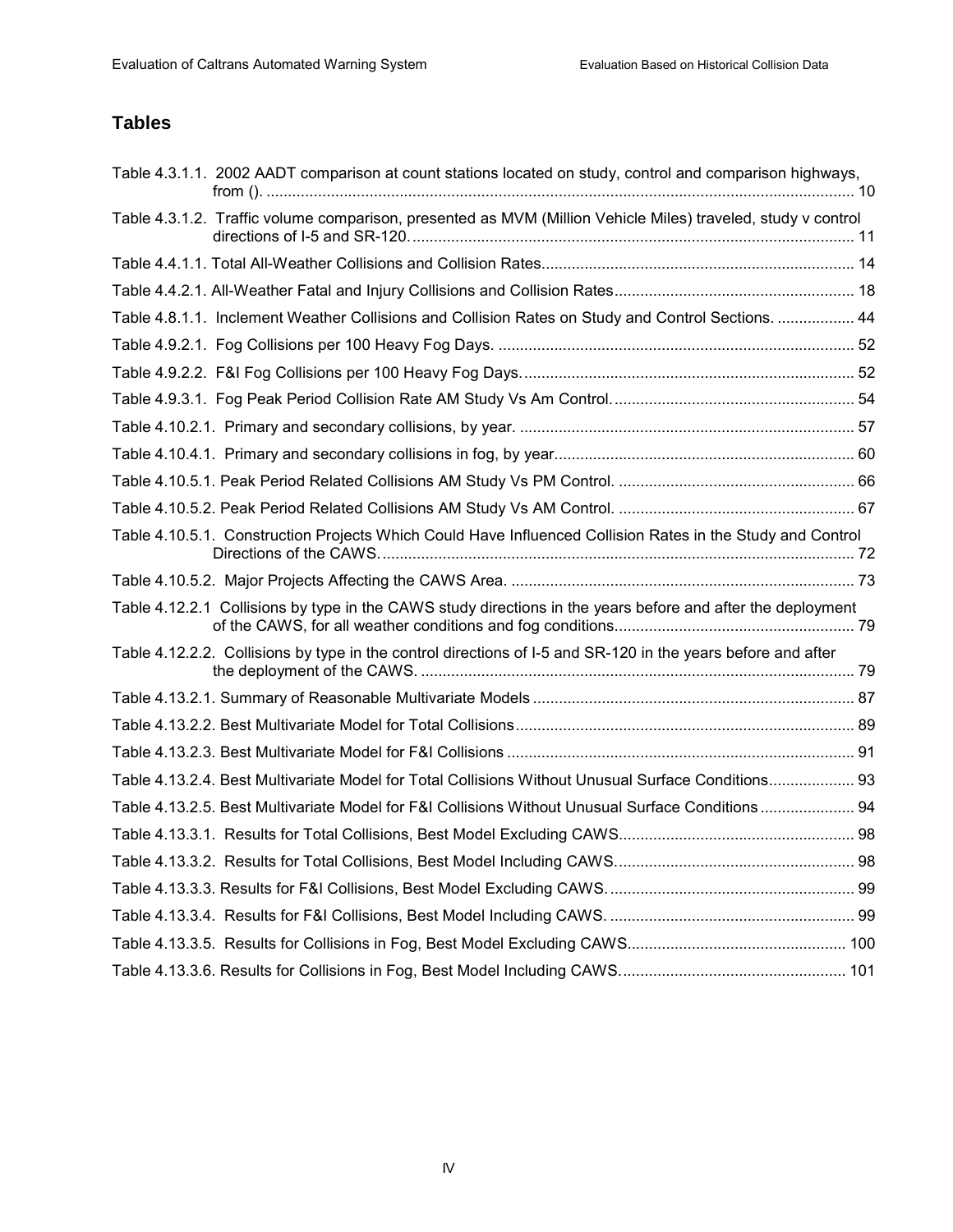# **Table of Figures**

| Figure 4.2.2.1. Crash incidence rates (crashes per 100 million vehicles - km) and hourly traffic flow, copied            |  |
|--------------------------------------------------------------------------------------------------------------------------|--|
|                                                                                                                          |  |
| Figure 4.3.1.2. Location of CAWS Study and Control Highways on I-5 and SR-120 converging at the                          |  |
| Figure 4.3.1.3. Supplemental control highway: I-205 between I-5 and Route 580 through Tracy, California.  8              |  |
| Figure 4.3.1.4. Supplemental control highway, SR-99 between SR-120 in Manteca and SR-219 (Kiernan                        |  |
|                                                                                                                          |  |
|                                                                                                                          |  |
|                                                                                                                          |  |
|                                                                                                                          |  |
| Figure 4.5.1.1. Overall accidents, before period. (a) study direction, left; (b) control direction, right.  21           |  |
| Figure 4.5.1.2. Overall accidents, after period. (a) study direction, left; (b) control direction, right.  21            |  |
| Figure 4.5.1.3. Vehicles involved in accidents, before period. (a) study direction, left; (b) control direction,         |  |
| Figure 4.5.1.4. Vehicles involved in accidents, after period. (a) study direction, left; (b) control direction, right.22 |  |
| Figure 4.5.1.5. Accidents in fog, before period. (a) study direction, left; (b) control direction, right.  23            |  |
| Figure 4.5.1.6. Accidents in fog, after period. (a) study direction, left; (b) control direction, right.  23             |  |
| Figure 4.5.1.7. Vehicles involved in fog accidents, before period. (a) study direction, left; (b) control                |  |
| Figure 4.5.1.8. Vehicles involved in fog accidents, after period. (a) study direction, left; (b) control direction,      |  |
| Figure 4.5.2.1. Annual Collision Rates for Study Direction on Highway Segments and Control 26                            |  |
| Figure 4.5.2.2. Annual Collision Rates for Control Direction on Highway Segments and Control.  26                        |  |
| Figure 4.5.2.3. Annual F&I Collision Rates for Study Direction on Highway Segments and Control.  27                      |  |
| Figure 4.5.2.4. Annual F&I Collision Rates for Control Direction on Highway Segments and Control 28                      |  |
|                                                                                                                          |  |
| Figure 4.5.2.6. Property damage only accidents occurring in inclement weather, as a percentage of all                    |  |
|                                                                                                                          |  |
|                                                                                                                          |  |
| Figure 4.5.2.9. Before-After Proportions of F&I Collisions for Highway Segments and Control 31                           |  |
| Figure 4.5.2.10. Detailed View of the Mossdale Y Merge Section, from http://maps.google.com  32                          |  |
| Figure 4.6.2.1. Peak Collision Rate Comparisons: AM Study Direction V. PM Control 34                                     |  |
|                                                                                                                          |  |
|                                                                                                                          |  |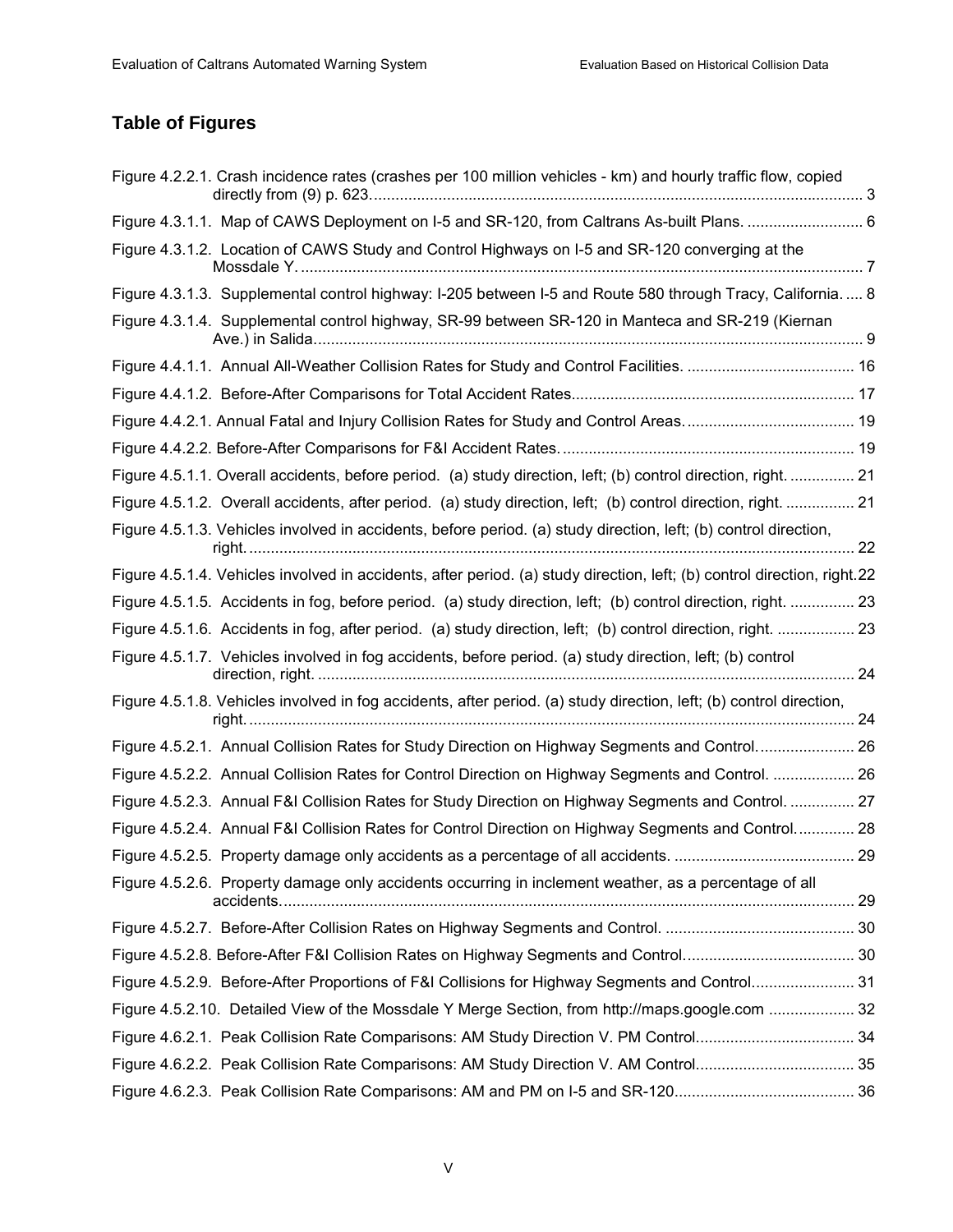| Figure 4.6.2.4. Peak F&I Collision Rate Comparisons: AM Study Direction V. PM Control 36                          |  |
|-------------------------------------------------------------------------------------------------------------------|--|
|                                                                                                                   |  |
|                                                                                                                   |  |
| Figure 4.6.3.1. Weekend Daytime Collision Rate Comparisons: Study Direction V. Controls.  38                      |  |
| Figure 4.6.3.2. Weekend Nighttime Collision Rate Comparisons: Study Direction V. Controls.  39                    |  |
| Figure 4.6.3.3. Weekend Nighttime F&I Collision Rate Comparisons: Study Direction V. Controls 40                  |  |
|                                                                                                                   |  |
|                                                                                                                   |  |
| Figure 4.8.1.1. Inclement Weather Annual Collision Rates for Study Direction and Controls 45                      |  |
| Figure 4.8.1.2. Inclement Weather Before-After Collision Rates for Study Direction and Controls 46                |  |
| Figure 4.8.1.3. Inclement Weather Before-After F&I Rates for Study Direction and Controls 46                      |  |
| Figure 4.8.2.1. Inclement Weather Before-After Collision Rates for Study Sub-Sections 48                          |  |
|                                                                                                                   |  |
| Figure 4.8.2.3. Proportion of Inclement Weather Collisions to All Collisions Before-After System Activation. . 49 |  |
| Figure 4.8.3.1. Inclement Weather Before-After Collision Rates for Weekday AM Peak Periods 50                     |  |
| Figure 4.8.3.2. Inclement Weather Before-After F&I Rates for Weekday AM Peak Periods 50                           |  |
| Figure 4.9.2.1. Proportion of Fog Collisions to All Collisions Before and After System Activation 53              |  |
|                                                                                                                   |  |
|                                                                                                                   |  |
|                                                                                                                   |  |
|                                                                                                                   |  |
|                                                                                                                   |  |
|                                                                                                                   |  |
|                                                                                                                   |  |
|                                                                                                                   |  |
| Figure 4.10.4.5. Fog-Day Collision Rate for Secondary Collisions, Normalized to Fog-Day MVM.  63                  |  |
| Figure 4.10.4.6. Fog-Day Collision Rates for Secondary Collisions, Normalized to Total MVM 64                     |  |
|                                                                                                                   |  |
| Figure 4.10.5.1. Proportion of Peak Period Primary Collisions to all Peak Period Collisions AM Study Vs PM        |  |
| Figure 4.10.5.2. Proportion of Peak Period Primary Collisions to all Peak Period Collisions, AM Study Vs AM       |  |
|                                                                                                                   |  |
|                                                                                                                   |  |
|                                                                                                                   |  |
|                                                                                                                   |  |
| Figure 4.11.1.1. Before-After Comparisons for Total Accident Rates Without Unusual Surface Conditions.  74        |  |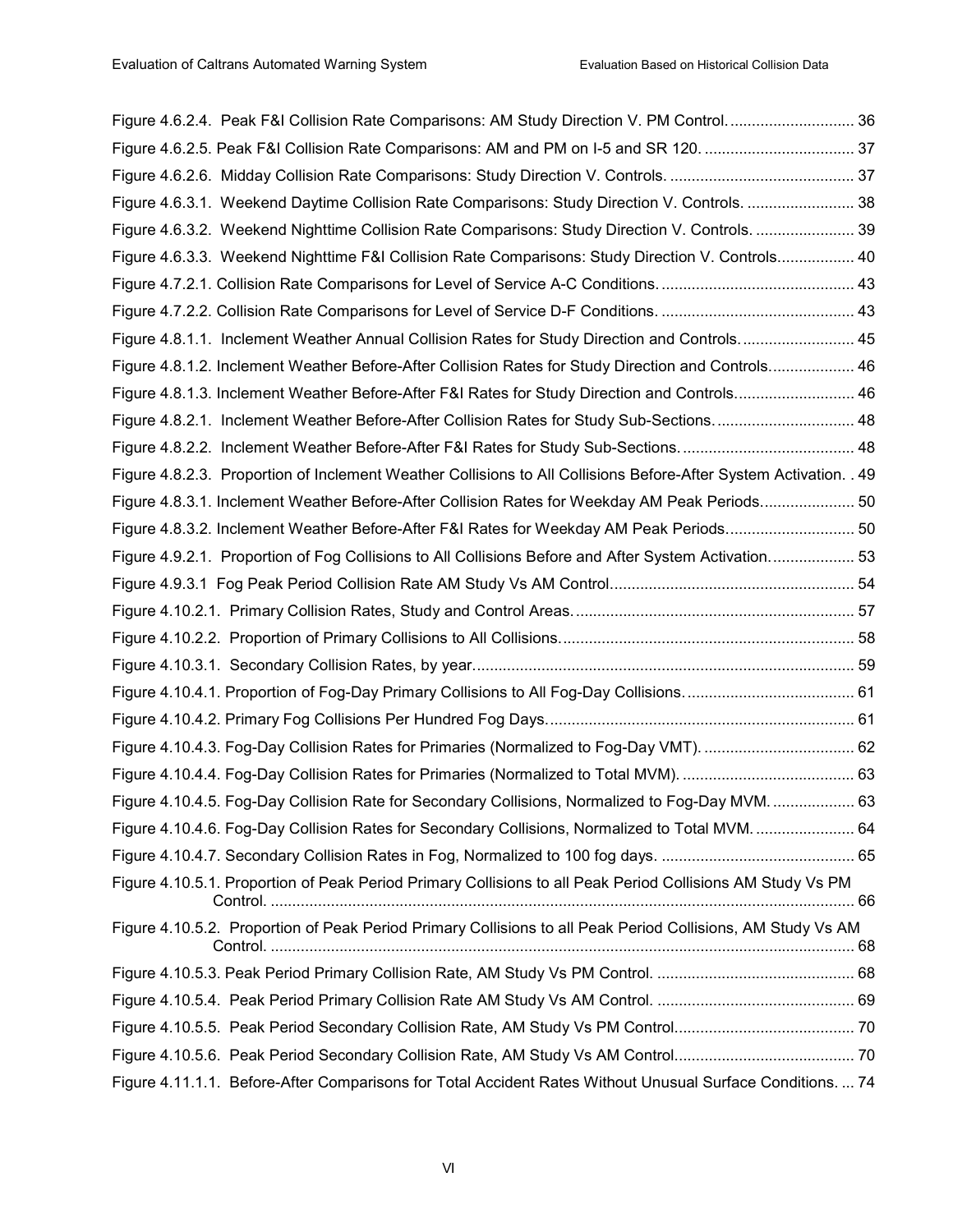| Figure 4.11.2.1. Inclement Weather Before-After Collision Rates for Study Direction and Controls Without     |  |
|--------------------------------------------------------------------------------------------------------------|--|
| Figure 4.11.3.1. Before-After Collision Rates on Highway Segments and Control Without Unusual Surface        |  |
| Figure 4.11.4.1. Peak Collision Rate Comparisons: AM Study Direction V. PM Control Without Unusual           |  |
| Figure 4.12.3.1. Difference in the percentages of rear-end collisions in all weather between the control and |  |
| Figure 4.12.3.2. Difference in the percentages of rear-end collisions in fog between the control and study   |  |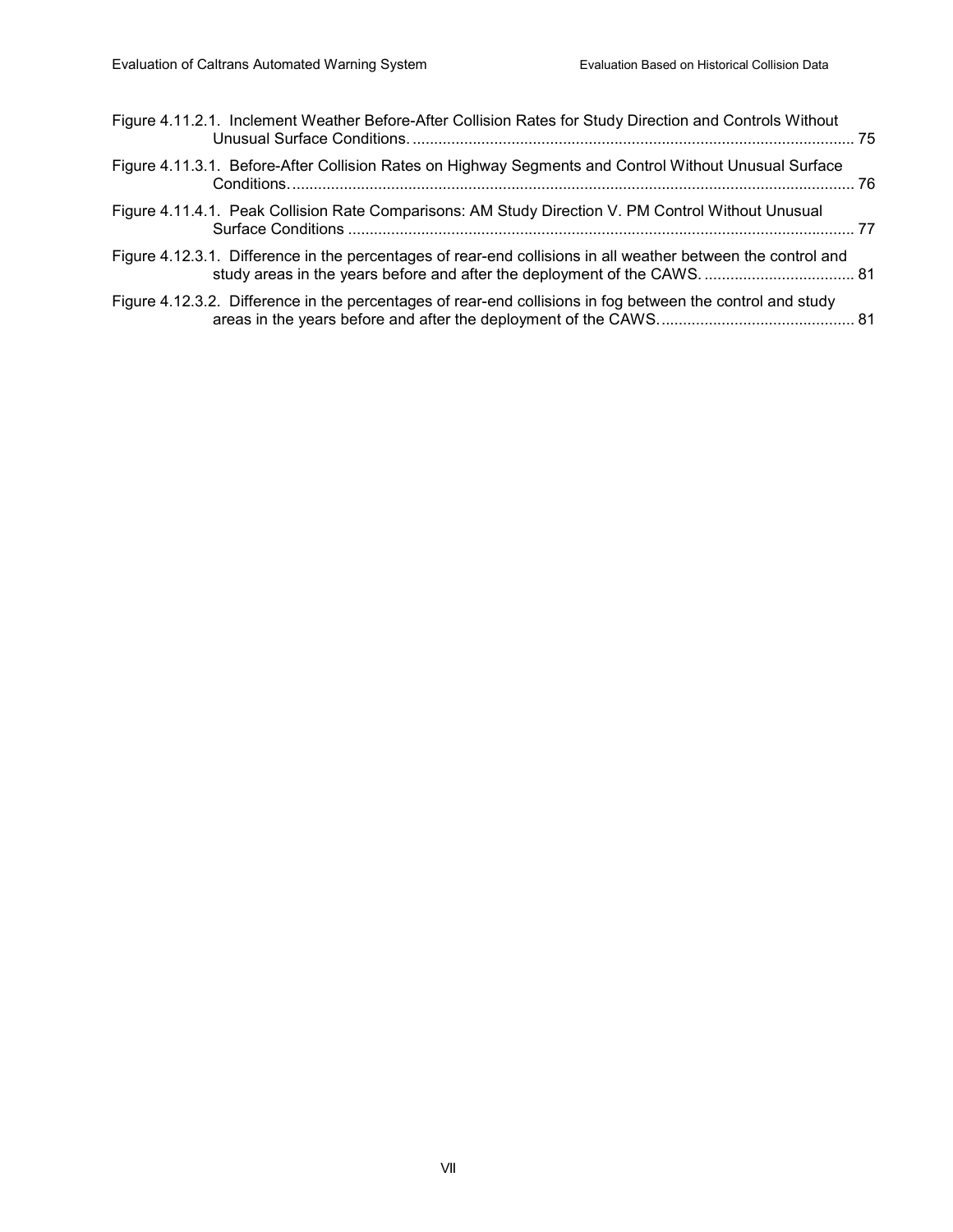## **Evaluation of Traffic Safety Influence Based on Historical Collision Data**

### **4.1 Introduction**

This section of the final report examines historical traffic accident data in order to assess the safety benefits of the CAWS system. Safer conditions would generally be inferred from a reduction in the number and/or severity of accidents, both in general and when hazardous conditions are present. We consider all available archived accident, traffic, and environmental data, in addition to information on external influences and trends, before and after the system was activated and relative to equivalent control areas.

The observational nature of the problem, as opposed to a controlled experiment, presents a great challenge in isolating true cause-effect relationships amid a number of uncontrolled parameters and necessary assumptions. As discussed in Section 2, the very definition of "traffic safety" and methods for its measurement are the topic of considerable discussion in the literature. The data and results presented herein are therefore subject to multiple interpretations, and are best considered in conjunction with the findings of the other sections of this evaluation report.

We attempt to identify empirical relationships and influences on collisions by both a direct presentation of historical collision data normalized to various measures of exposure, and multivariate nonlinear modeling. Both approaches have their advantages and limitations, which will be discussed in context later.

The first and largest part of this section presents the results of an extensive study of collision frequencies and rates, considered in both broad and specialized classes, controlling in a linear sense for all relevant metrics of exposure. This analysis generally conforms to the guidelines of NCHRP Synthesis (1), and is comprehensive, possibly to the point of excessive detail. The primary measure of exposure to potential collisions is the amount of travel in vehicle-miles traveled, reported as millions of vehicle miles traveled or MVM. The opposite directions of each of the CAWS highways were used as the primary control area for comparison purposes. Two supplemental highways are also examined as additional points of comparison. The type and conditions associated with the collisions are also used as a measure of exposure in addition to MVM. Primary and secondary (caused by a previous collision) collisions are examined separately and together. Fatal and injury (F&I) collisions, property damage only (PDO) collisions, and collisions reported in the absence of road construction are isolated.

We then present results of collision rate estimation by a number of fitted exponential multivariate collision models. These models combine different highway descriptor variables in a variety of ways, in an attempt to isolate relative influences of each variable, in particular, the presence of non-presence of the CAWS.

1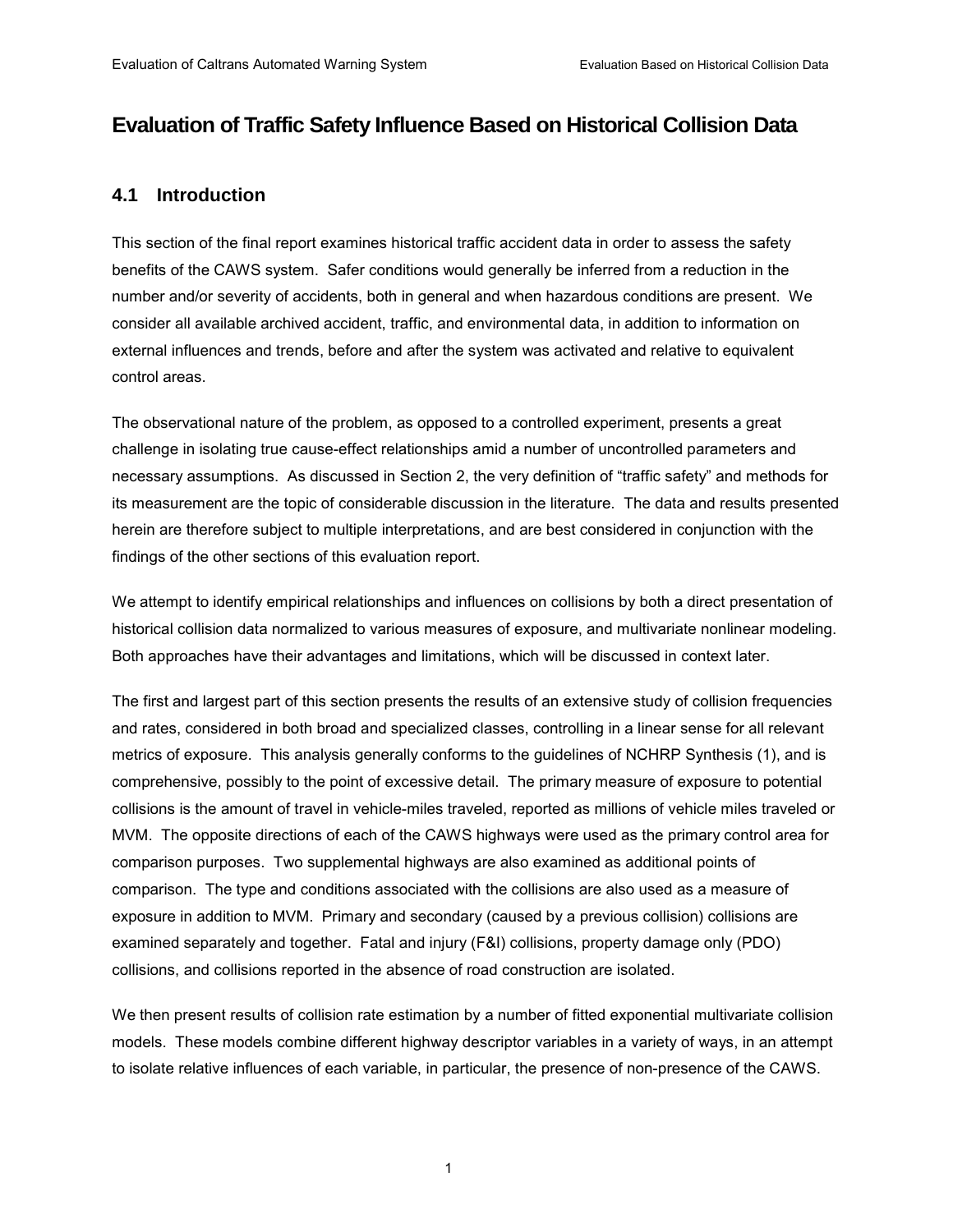Throughout this document, the terms collision, accident, and crash will be used synonymously.

### **4.2 Methodology**

#### **4.2.1 Evaluation Considerations**

A very large body of published work is available on the topic of statistical methods for the utilization of accident data to evaluate traffic safety enhancements. It would be impossible to review even a fraction of the literature here. Key works that we found of particular value in formulating our approach were NCHRP Synthesis 205 (1), a compendium of papers in Transportation Research Record 1840 (2), and books and papers by Hauer (3,4) Hirst et. al., (5), Elvik (10), Evans (6) and early guidelines for evaluation of European safety projects (7). The hazards and complexities of statistical analysis methods in highway safety evaluations are well recognized, and have been documented in these works. Practical cautionary arguments common to most include the need for care in normalization to metrics of exposure, the need to isolate as best as possible the incremental effect of the safety enhancement from other effects, and the need to apply common sense to qualify numerical statistics with observable cause-and-effect relationships.

The use of collision (accident) records as the basis of a safety effects evaluation is highly prone to error. At the very start of the chain of possible error sources is the reporting of accidents. Hauer and Hakkert (8) reviewed 18 studies and concluded that police miss some 20% of injuries that require hospitalization, 50% that do not, and that perhaps 60% of reportable property-damage-only accidents are not reported.

Why are collisions so commonly used as an indicator of safety effectiveness? Because they are presumed to be a direct measure of the ultimate outcome that we seek to improve, because the are almost always available, they are quantitative, and because of the arsenal of statistical methods and computer packages that may be applied to their analysis (not always appropriately). By contrast, alternative indicators which address the precursors to accidents, such as driver behavior analyses, require specialized instrumentation and the careful design of field experiments.

Perhaps the greatest challenge in the CAWS evaluation is determine the effect of the CAWS on traffic safety (ultimately measurable in terms of accident rates, type or severity), isolated from, among other things, the natural or expected response in the absence of the CAWS. For this reason, and consistency with traditionally accepted practice, the basic structure we employ in our analysis of accident data is that of an observational before-after study with multiple comparison groups in which we attempt to isolate the incremental effect of the CAWS, controlling for all other factors and influences. We employ traditional as well as model-based statistical methods.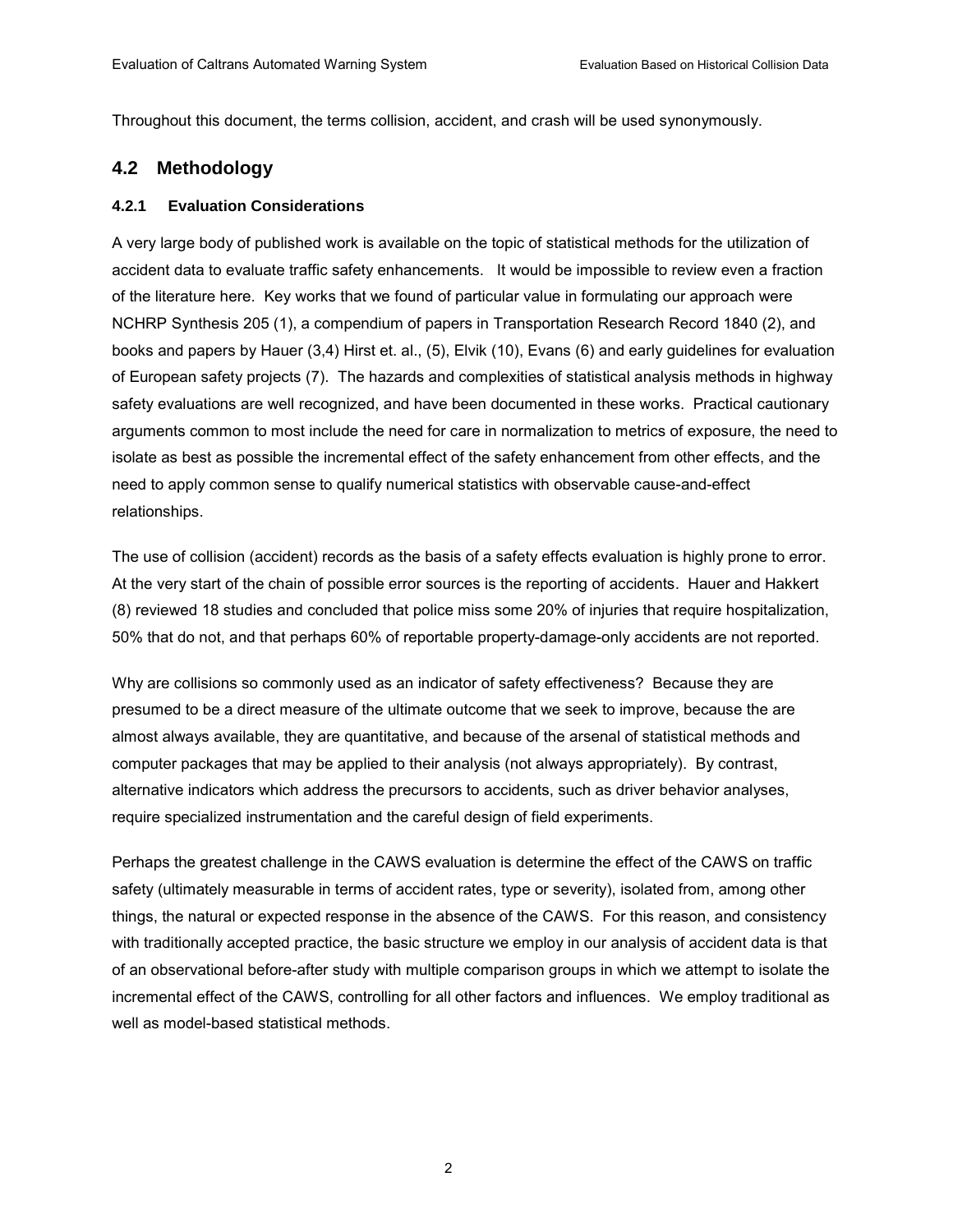#### **4.2.2 Control Methods**

The overall period of observation, 1992 through 2003, is so long that a large number of ecological changes occurred, some with the potential to substantially affect collision frequencies. Risk exposure varies with many factors including roadside activity, environmental conditions, traffic characteristics, and more. At the very least, traffic volumes in both the study and control areas increased substantially over the years.

The dependency of collisions on traffic flow are well established. In all data presentations, we follow the standard practice of controlling in a linear way for these changes by normalizing raw frequency data to 1 Million Vehicle Miles traveled (MVM). As discussed by Hauer (3) and others, this is less-than-ideal because of the generally parabolic relationship of accident frequencies to traffic volume. For example, in a study on French motorways, Martin (9) found that even after normalization to the kilometer equivalent of MVMT, accident rates followed a relationship with hourly traffic volume shown in Figure 4.2.2.1, which segregates also between 2- and 3-lane highways.



**Figure 4.2.2.1. Crash incidence rates (crashes per 100 million vehicles - km) and hourly traffic flow, copied directly from (9) p. 623.**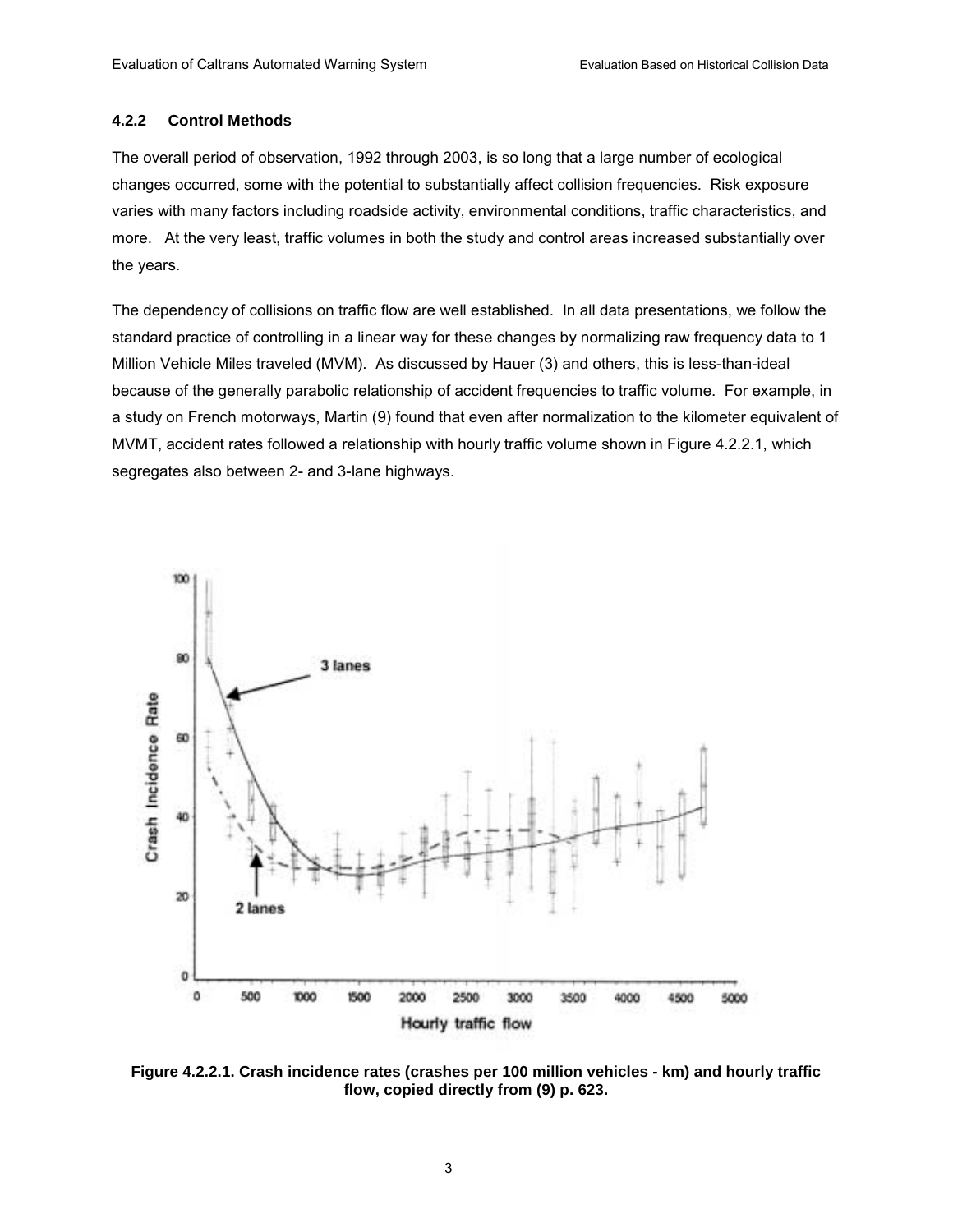By the utilization a primary control area with nearly identical traffic volume, we attempt to minimize the nonlinear effect of normalization to MVM. We also attempt to control for each of the other factors to the extent that historical data could be obtained. For example, for accidents reported as occurring in fog conditions, the number of heavy fog days is also used as a measure of exposure in addition to a MVM calculated only for fog days. Separate rates were also developed by type of collision, e.g., fatal and injury (F&I) collisions, property damage only (PDO) collisions, and collisions reported in the absence of unusual road surface conditions, including road construction. The later was included to control for possible biases that might be introduced by having different amounts of road construction underway in the study and control sections in the years before and after the CAWS activation. Summarizing the comparison and control techniques:

- Normalize accident counts to measurable metrics of risk exposure, such as time, traffic volume, inclement weather days, and fog-days, non-construction days.
- Present data from the study area side-by-side with a control and two other comparison areas.
- Compare with an area of proximate roadways having similar weather patterns.
- Examine collisions by type and severity.
- Examine collisions as isolated, primary or secondary (related to primary).
- Fit accident data to a multivariate regression model, and infer relative influence of the CAWS from the regression coefficient.
- Verify results of statistical analyses by examination of the elements of the causal chain by which the CAWS can potentially affect traffic accidents.

Regarding the last bulleted item: Simple statistics based on historical accident data can often be misleading because they ignore the basis from which these statistics arise. Once reduced to numbers, the assumptions of the analysis or modeling process are easily forgotten, and the causal chains responsible for the results cannot be questioned. For this reason, it is important that the results of the various statistical analyses we present in this section be viewed in parallel with the observations presented in the other sections of this report. The importance of an identifiable causal chain supporting any statistical traffic safety conclusions was emphasized recently by Elvik (10), who presented a number of cases in which otherwise-valid statistical results were contradicted by flaws in the casual chains. In particular, this approach helps to isolate the phenomena we seek to observe from uncontrolled confounding factors which can easily lead to incorrect conclusions. In our evaluation of the CAWS system, we have attempted to be cognizant of this important means for qualification of our results by linking a detailed driver response analysis (Section 2), an examination of exactly with the system was doing (Section 3), and the present analysis of collision data.

The operable causal chain is: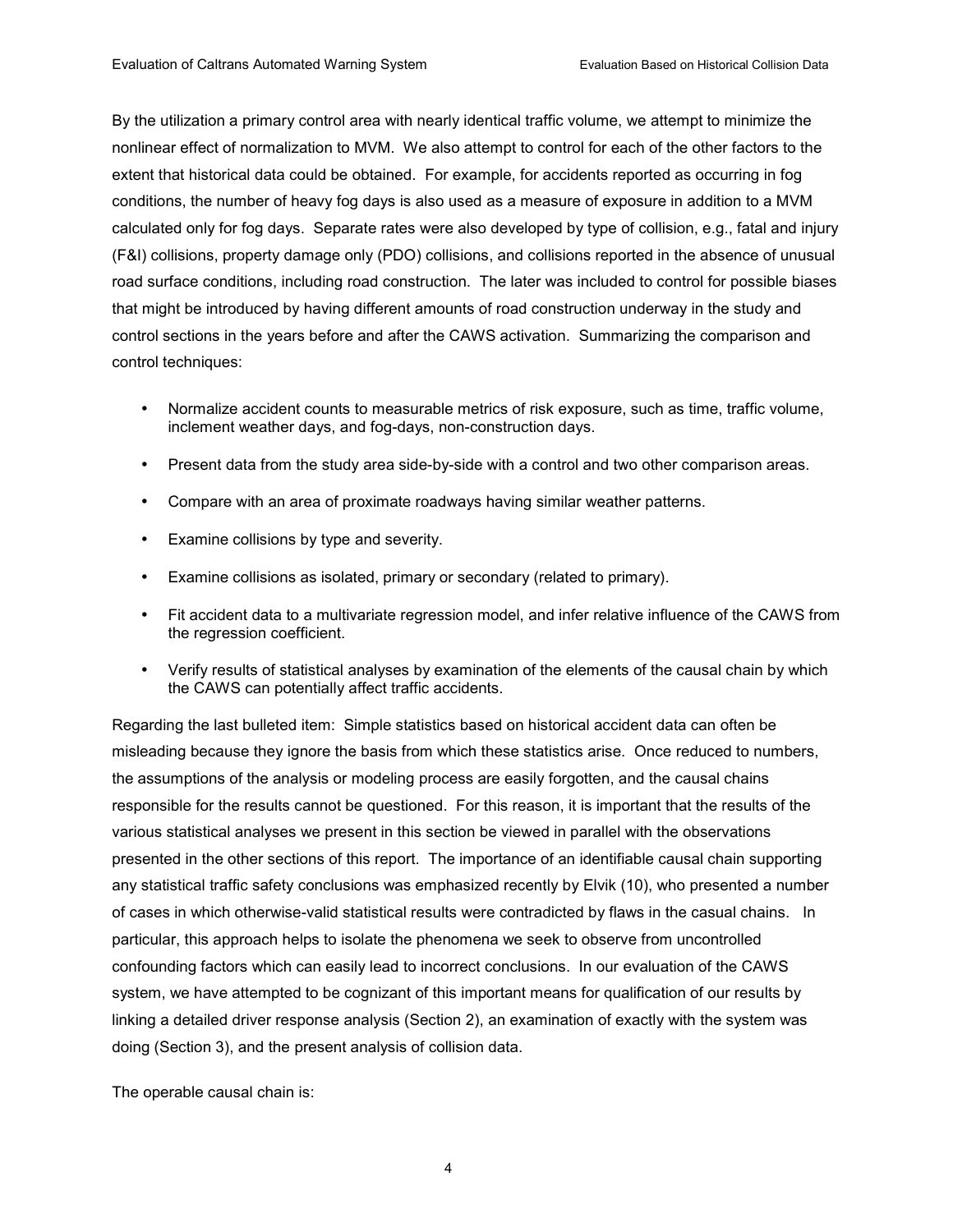Hazardous condition detected by CAWS  $\rightarrow$  CMS(s) activated with appropriate advisory message  $\rightarrow$  driver observation to this message  $\rightarrow$  driver response in some safety-enhancing way (reduced speed, increased separation, increased attentiveness)  $\rightarrow$  reduced risk and severity of collision

A physical connection or valid statistical correlation between each successive points in the chain is required to validate any conclusions inferred from purely numeric accident data. In this causal chain we allow the possibility of an externally non-measurable driver response, e.g., increased attentiveness, which would largely manifest as reduced driver reaction time. We caution, though, that this is a weak link: e.g., even a substantial reduction in driver reaction time due to improved attentiveness can have no little positive safety effect if the driver exhibits high risk-taking behavior (11), such as following too closely for their speed, or conversely, excessive speed for the visibility conditions.

### **4.3 Area and Period of Observation**

#### **4.3.1 Study, Control and Comparison Areas**

Figure 4.3.1.1 is the Caltrans as-built project plan map for the CAWS. A physical map of the area is shown in Figure 4.3.1.2. The CAWS study area, in which the CAWS is operative, includes the westbound direction of State Route 120 between State Route 99 and Interstate 5 (6.4 miles), and the southbound direction of Interstate 5 between French Camp and Interstate 205 (9.9 miles), converging at the San Joaquin River in an area locally known as the Mossdale Y. The CAWS serves just one direction of travel of each highway, owing to its genesis as a means to reduce fog-related accidents at and near the merge point of these two freeways, and area known for recurrent fog and traffic congestion. As detailed in Section 3, strategically spaced throughout this area are the CAWS sensing and control elements: 9 remote weather stations used for fog and wind detection, 36 traffic monitoring stations used to detect traffic conditions, and 9 changeable message signs (CMSs) used to notify drivers of these conditions. The identical but opposite directions of both highways are employed for comparison purposes as a control area, used for both direct comparison and normalization purposes.

In many of the data presentations, an 8.01-mile portion of State Route 99 between State Routes 120 and 219 and a 12.74 portion of Interstate 205 between Interstate 5 and the Alameda County line, were included in the analysis as supplemental control areas. These highways were selected because they include heavy commute directions and because of the inclusion of the SR-120/SR-99 interchange and the I-5/I-205 interchange, features associated with high traffic turbulence. The selected section of SR-99 is a high-volume north-south truck route, which also serves local commuters and commerce in the central valley. It is an older state highway, dating to 1926, recently authorized as an interstate highway but not yet signed as such. A number of construction projects are planned for SR-99 under SAFETEA-LU for the immediate future to improve safety and capacity (12). The selected section of Interstate 205 is a high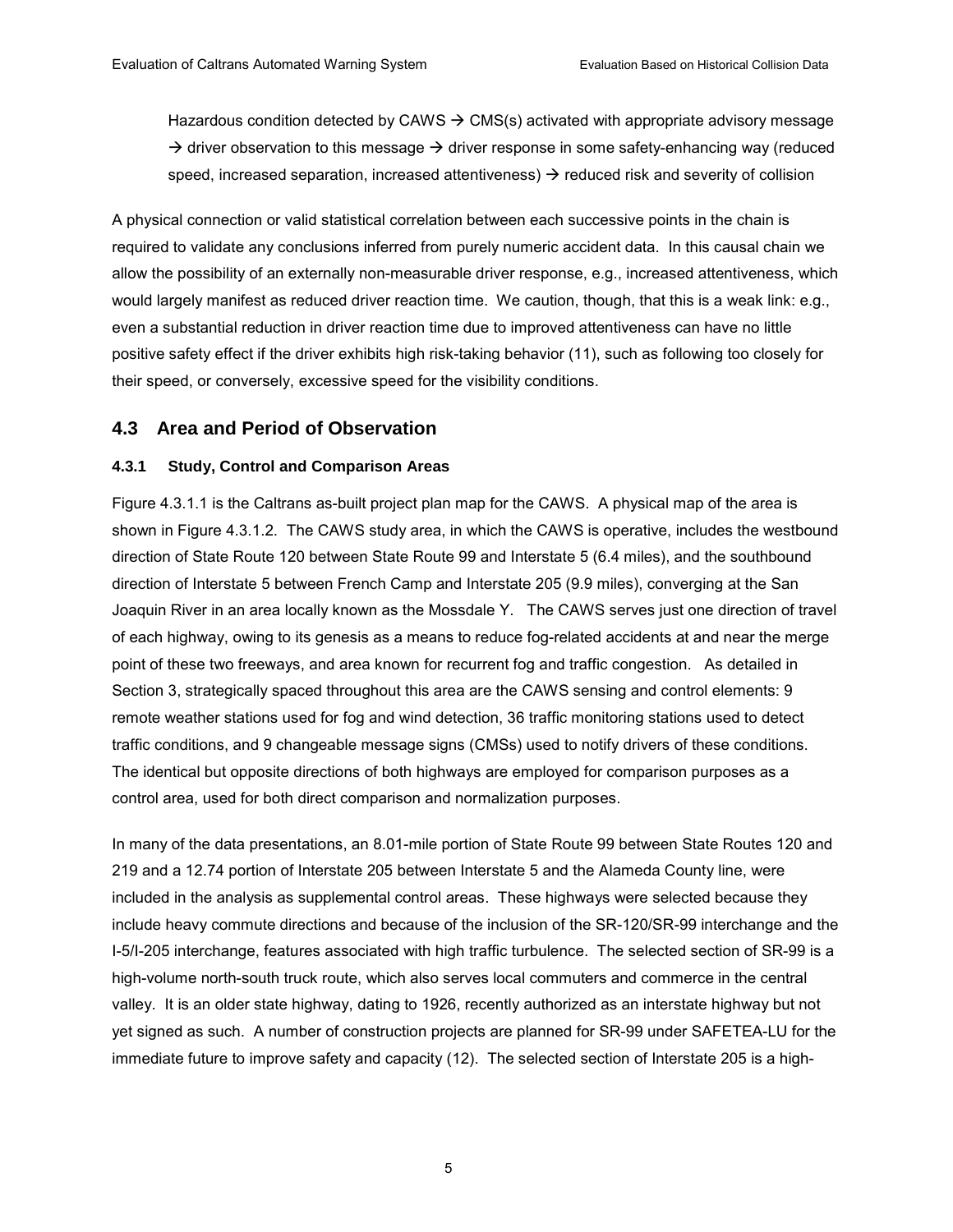volume commuter and commercial route between the San Francisco Bay area and the Central Valley, which is scheduled in 2005 to be widened to six lanes under TCRP Project #107.

In the multivariate model-bases analysis conducted in ß4.13, these additional highways will be used as the major part of the non-CAWS comparison area. Also for the model-based analysis only, an additional small comparison section is taken along 1.16 miles of Interstate 5 north of French Camp Turnpike, just upstream of where southbound drivers enter the CAWS influence area. The SR-99 and I-205 comparison highways are shown in the maps of Figure 4.3.1.3 and Figure 4.3.1.4.



**Figure 4.3.1.1. Map of CAWS Deployment on I-5 and SR-120, from Caltrans As-built Plans.**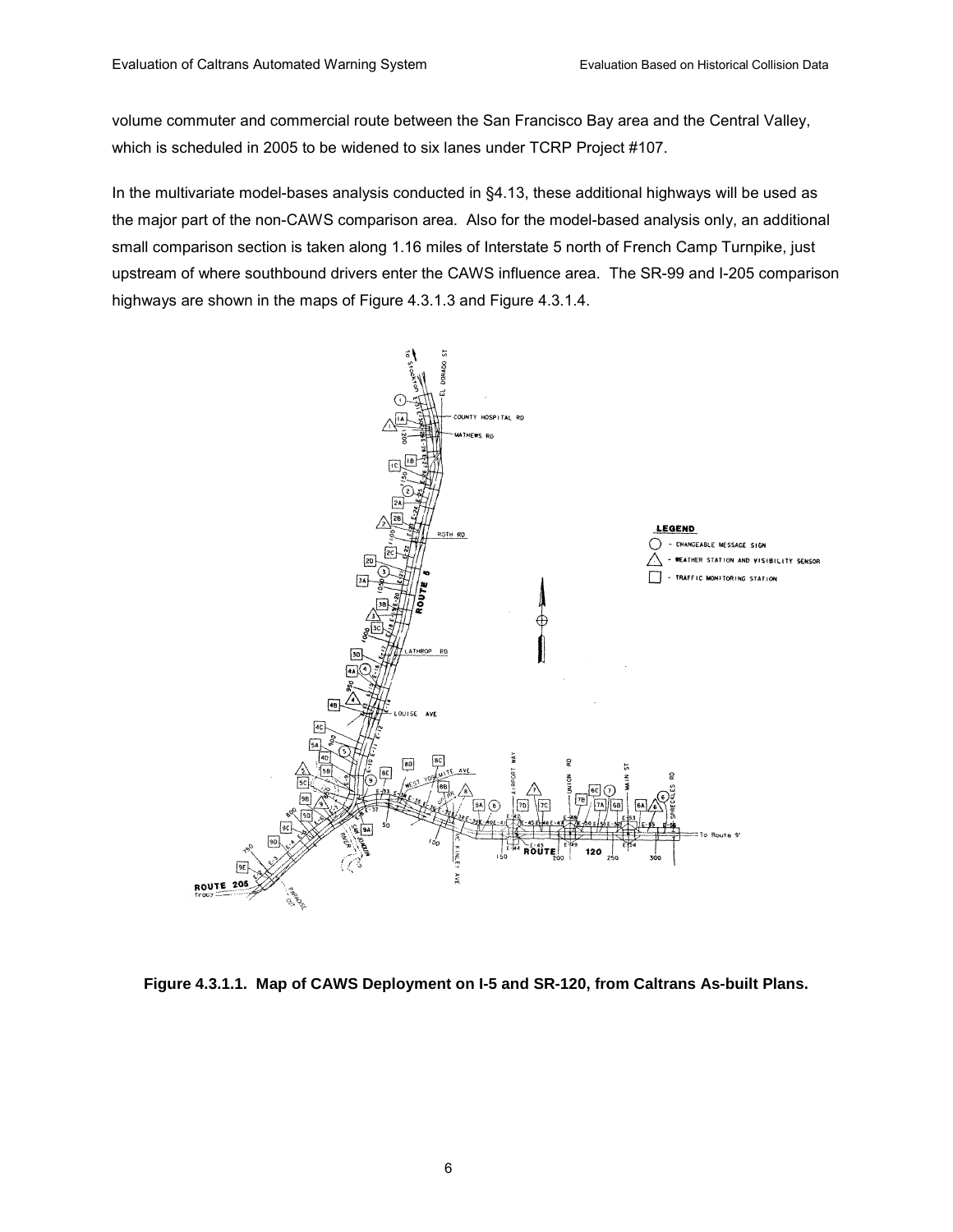

**Figure 4.3.1.2. Location of CAWS Study and Control Highways on I-5 and SR-120 converging at the Mossdale Y.**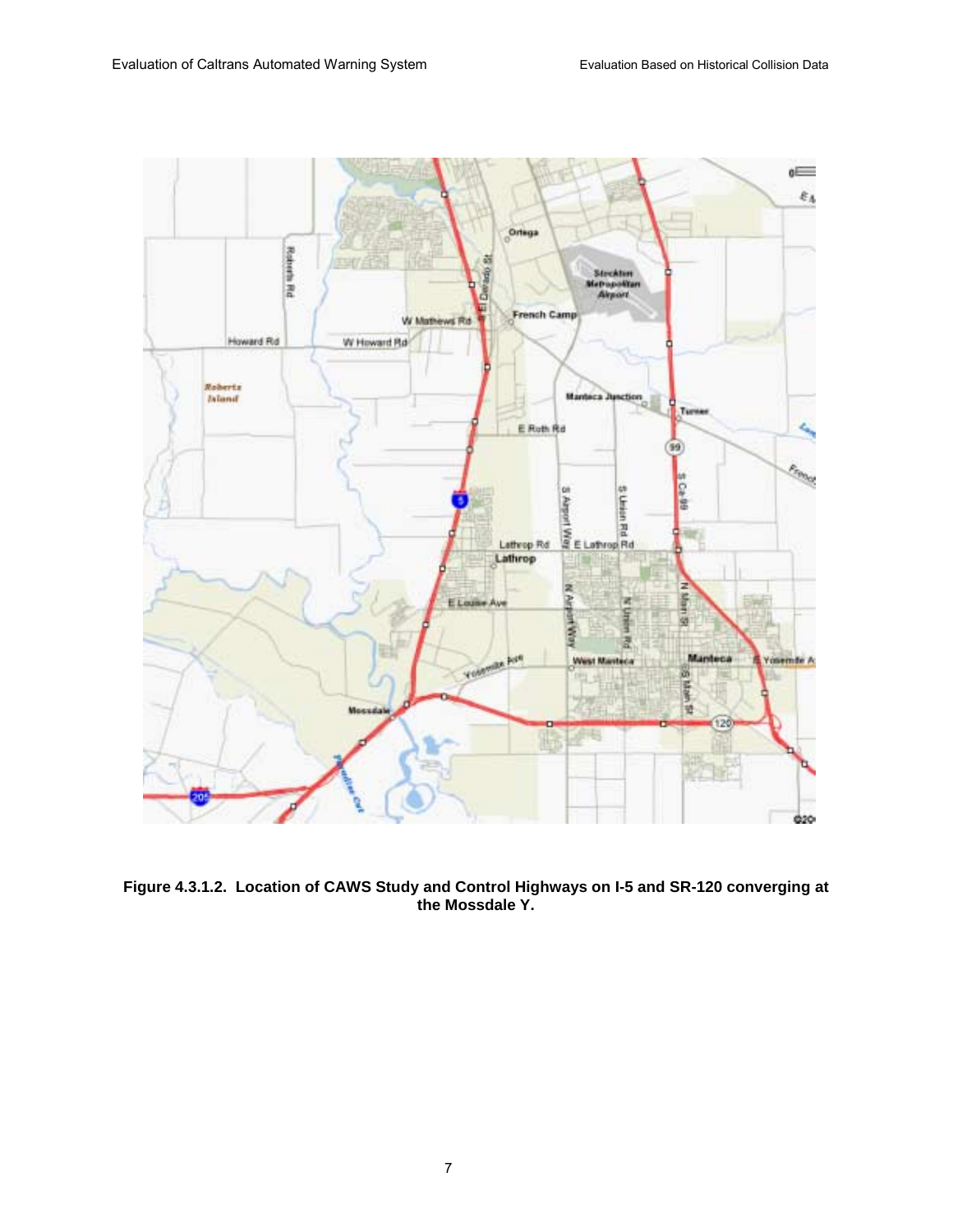

**Figure 4.3.1.3. Supplemental control highway: I-205 between I-5 and Route 580 through Tracy, California.**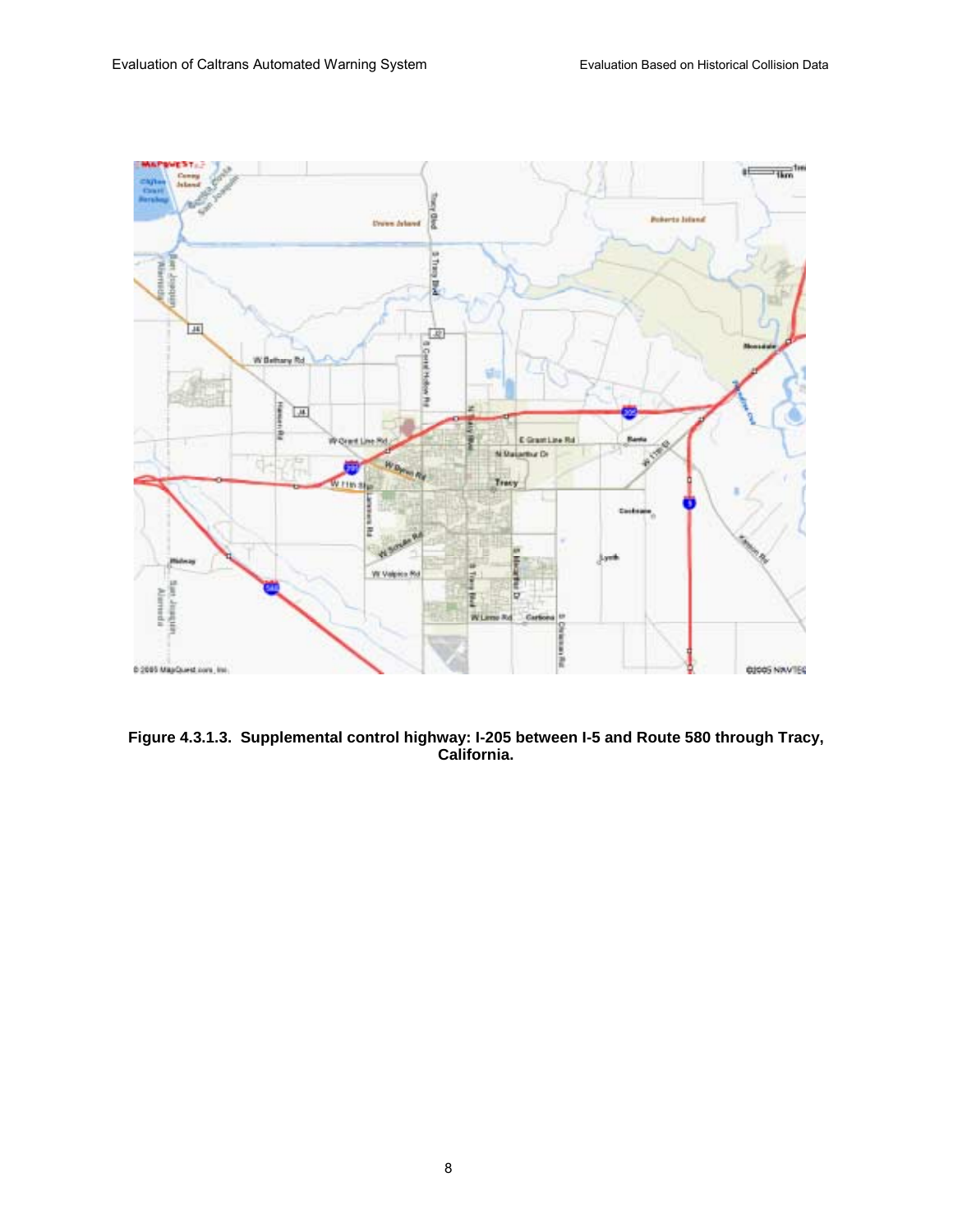

**Figure 4.3.1.4. Supplemental control highway, SR-99 between SR-120 in Manteca and SR-219 (Kiernan Ave.) in Salida.** 

Table 4.3.1.1 is a 2002 list of average annual and peak traffic totals at all traffic count stations located in the study, control and comparison areas, from (13). Units are Average Annual Daily Traffic (AADT) measured either over the entire year or extrapolated to an equivalent annual total. Our particular concern in examining these data is the relative traffic volumes in each area, since volume is known to be a strong but nonlinear (parabolic) predictor of collision rates. This qualification is critical to the fair comparison of annual collision totals from different areas normalized to MVM (3). Areas of greatly dissimilar volume are generally considered questionable for comparison purposes, although of necessity, there is sometimes no choice.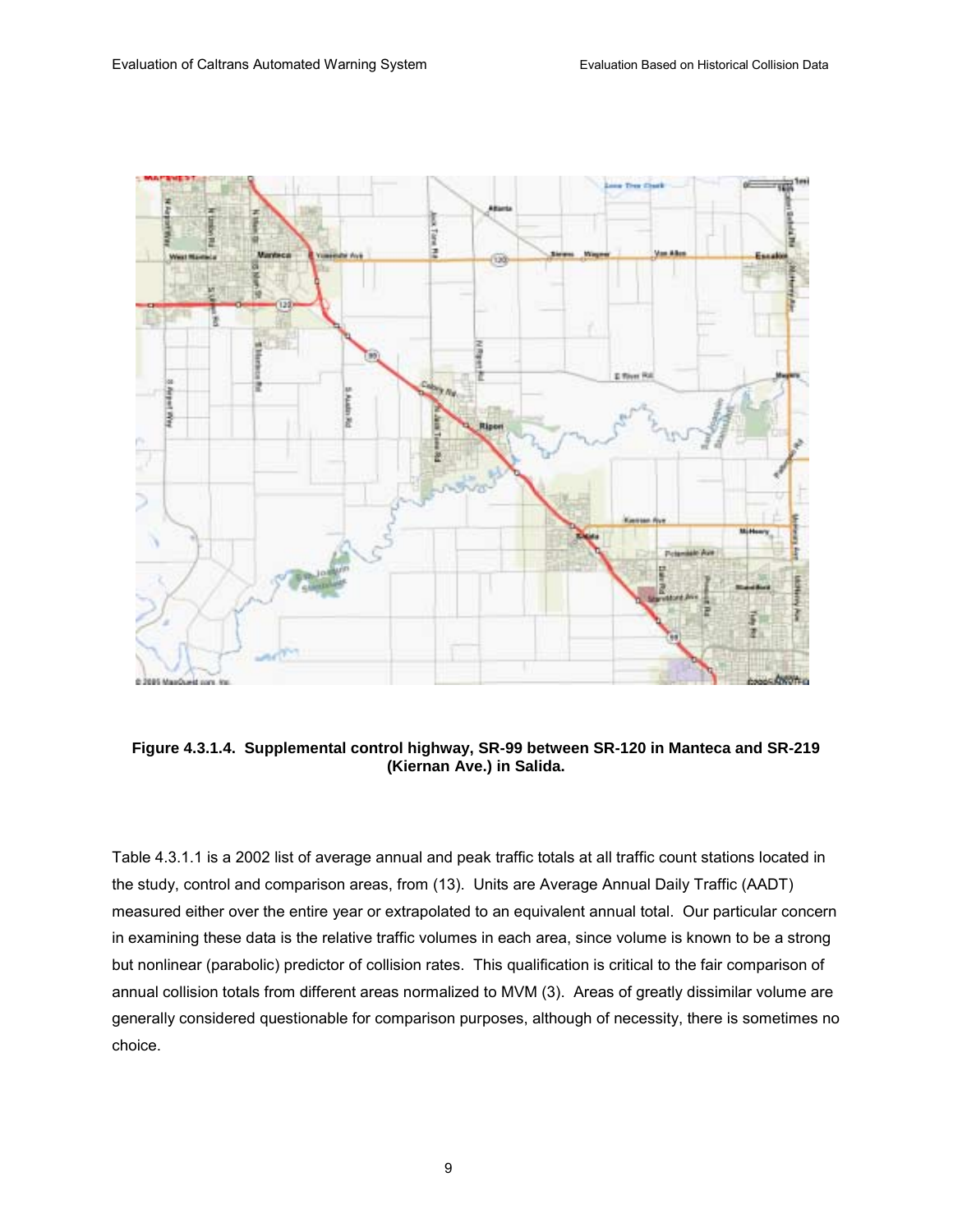#### **Table 4.3.1.1. 2002 AADT comparison at count stations located on study, control and comparison highways, from (13).**

|            |                                                 |                      | South and West |               | North and East |                      |               |  |
|------------|-------------------------------------------------|----------------------|----------------|---------------|----------------|----------------------|---------------|--|
| Route Mile | Description                                     | Peak Hr Peak Mo AADT |                |               |                | Peak Hr Peak Mo AADT |               |  |
|            | 5 14.83 MOSSDALE, JCT. RTE. 120 EAST            | 11500                |                | 152000 143000 | 9200           |                      | 106000 101000 |  |
|            | 5 17.52 LATHROP, LATHROP ROAD                   | 8600                 | 81000          | 68000         | 9200           | 84000                | 71000         |  |
|            | 5 20.95 FRENCH CAMP OVERCROSSING/ EL DORADO     | 9500                 | 87000          | 73000         | 8900           | 81000                | 68000         |  |
|            | 5 21.44 MATHEWS ROAD                            | 8900                 | 81000          | 68000         | 9000           | 83000                | 70000         |  |
|            | 5 22.51 FRENCH CAMP TURNPIKE                    | 9000                 | 83000          | 70000         | 9500           | 93000                | 84000         |  |
| 120        | 0.49 MOSSDALE, JCT. RTE. 5; BEGIN FREEWAY       |                      |                |               | 5800           | 74000                | 70000         |  |
| 120        | 1.33 WEST YOSEMITE AVENUE                       | 5800                 | 74000          | 70000         | 5000           | 60000                | 58000         |  |
| 120        | 3.32 AIRPORT WAY                                | 5000                 | 60000          | 58000         | 4900           | 59000                | 56000         |  |
| 120        | 5.31 MANTECA, MANTECA ROAD/MAIN STREET          | 4900                 | 59000          | 56000         | 4700           | 55000                | 48000         |  |
| 120        | 6.87 SOUTH JCT, RTE, 99                         | 4700                 | 55000          | 48000         |                |                      |               |  |
|            | 99 22.56 SALIDA, JCT. RTE. 219 EAST; BROADWAY   | 12100                |                | 111000 106000 | 12700          |                      | 116000 110000 |  |
|            | 99 24.27 HAMMET ROAD                            | 12700                |                | 116000 110000 | 12100          |                      | 116000 108000 |  |
|            | 99 24.75 STANISLAUS COUNTY - SAN JOAQUIN COUNTY | 12100                |                | 116000 108000 | 12100          |                      | 116000 108000 |  |
| 99         | 0.89 RIPON, MAIN STREET                         | 12100                |                | 116000 108000 | 13700          |                      | 116000 115000 |  |
| 99         | 1.71 MILGEO AVENUE                              | 13700                |                | 116000 115000 | 14100          |                      | 125000 115000 |  |
| 99         | 2.37 JACKTONE ROAD                              | 14100                |                | 125000 115000 | 13900          |                      | 123000 119000 |  |
| 99         | 5.82 SOUTH JCT. RTE. 120                        | 10900                |                | 112000 105000 | 10200          | 91000                | 86000         |  |
| 205        | ALAMEDA COUNTY                                  |                      |                |               |                |                      |               |  |
| 205        | 0.21 JCT. RTE. 580; BEGIN FREEWAY               |                      |                |               | 7700           |                      | 115000 106000 |  |
| 205        | 0.45 ALAMEDA-SAN JOAQUIN COUNTY LINE            | 7800                 |                | 115000 110000 |                |                      |               |  |
| 205        | 0 ALAMEDA-SAN JOAQUIN COUNTY LINE               |                      |                |               | 7800           |                      | 115000 110000 |  |
| 205        | 1.38 PATTERSON PASS ROAD                        | 7800                 |                | 115000 110000 | 8600           |                      | 119000 119000 |  |
| 205        | 3.37 OLD ROUTE 50                               | 8600                 |                | 119000 119000 | 9000           | 96000                | 91000         |  |
| 205        | 8.13 TRACY, MAC ARTHUR DRIVE                    | 9000                 | 97000          | 92000         | 6800           | 102000               | 92000         |  |
|            | 205 12.69 JCT, RTE, 5                           | 6800                 | 102000         | 92000         |                |                      |               |  |
|            |                                                 |                      |                |               |                |                      |               |  |

In Table 4.3.1.1, 'Mile' is the post mile at which the count station is located. 'Peak Hr' is an estimate of the traffic count for the hour of peak traffic. 'Peak Mo' is an annualized estimate of AADT for the peak traffic month of the year. AADT (Annual average daily traffic) is the total volume for the year divided by 365 days. The traffic count year is actually from October 1st through September 30th.

And as can be seen in Table 4.3.1.2, with the exception of the Mossdale Y (I-5 junction with SR-120) section of the study area, the overall AADT values are roughly equivalent in the study and control directions of the I-5 and SR-120. However, the high volumes reported for the Mossdale Y section are due to the conjunction of I-5 and SR-120 into a common 5-lane highway for this one-mile section, combining the three southbound lanes of I-5 with the two west-bound lanes of SR-120. It therefore carries the traffic of both highways, until bifurcated again at the junction of I-205, after which I-5 again reverts to three southbound lanes. On a per-lane basis, traffic volume in the Mossdale Y section is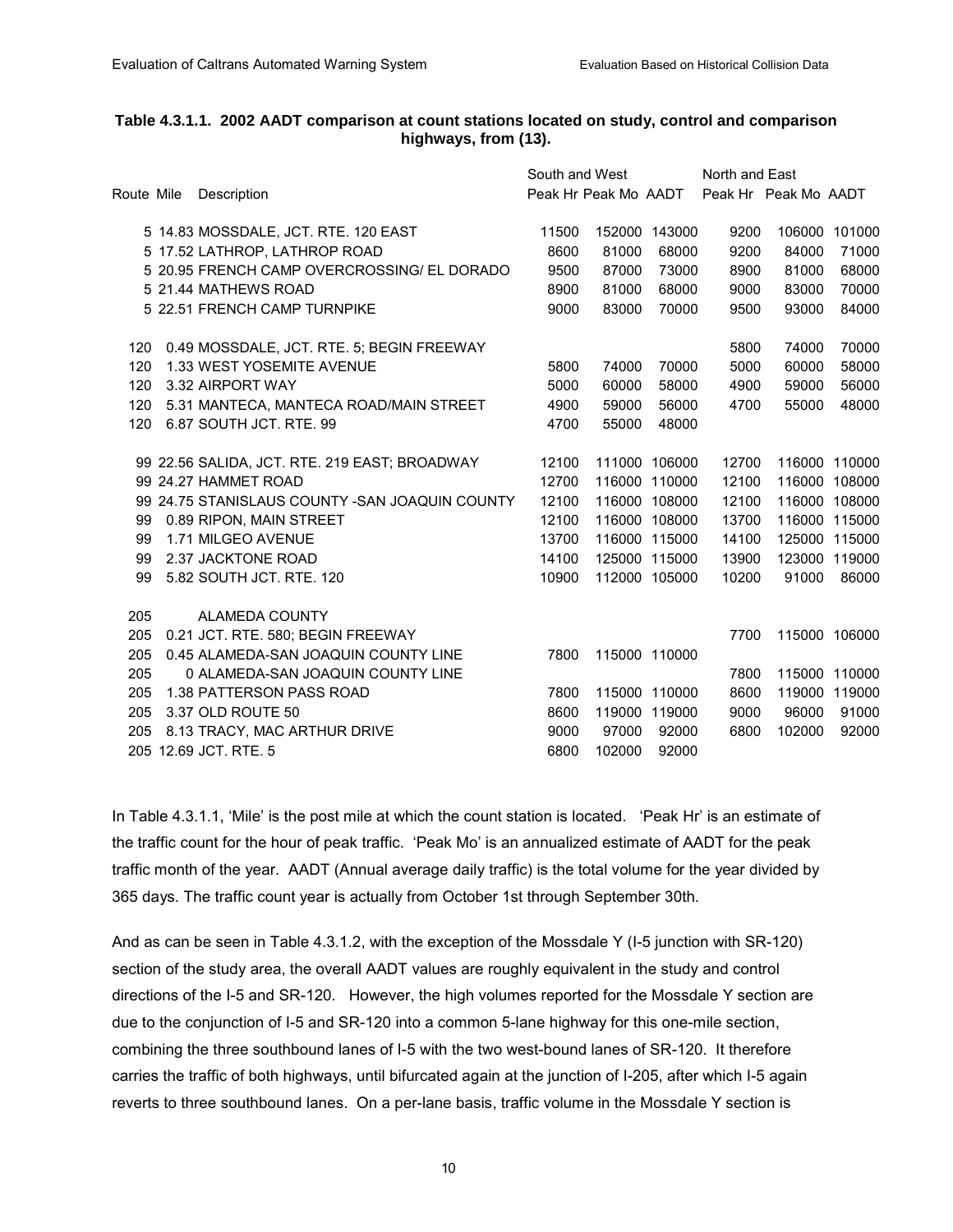equivalent to the other (through) sections of I-5 and SR-120. AADT on the SR-99 and I-205 comparison highways in both directions are significantly higher than either the CAWS study or control directions.

Focusing on historic trends in the study and control directions of the CAWS, normalized travel volume viewed as MVM over the complete study and control directions of the CAWS highways have been historically well balanced, as indicated by Table 4.3.1.2. The physical characteristics of the study and control directions of the CAWS highways are almost identical in terms of length, number of lanes, speed limits, static signage, grade, number of on/offramps, and the commuter population.

|            | 10^6 Vehicle-Miles,<br><b>CAWs Study Direction</b> | 10^6 Vehicle Miles,<br><b>CAWS Control Direction</b> |
|------------|----------------------------------------------------|------------------------------------------------------|
| 1992       | 161.32                                             | 163.18                                               |
| 1993       | 164.72                                             | 161.55                                               |
| 1994       | 159.88                                             | 158.63                                               |
| 1995       | 160.53                                             | 157.93                                               |
| Jan-Oct 96 | 159.43                                             | 155.24                                               |
| 1997       | 192.44                                             | 191.96                                               |
| 1998       | 187.23                                             | 197.63                                               |
| 1999       | 183.00                                             | 219.22                                               |
| 2000       | 187.32                                             | 224.63                                               |
| 2001       | 244.26                                             | 243.98                                               |

#### **Table 4.3.1.2. Traffic volume comparison, presented as MVM (Million Vehicle Miles) traveled, study v control directions of I-5 and SR-120.**

Although overall MVM are nearly identical between the study and control areas, the traffic patterns differ somewhat. The study direction is characterized by a morning commuter traffic peak, while the control direction experiences a corresponding PM commuter traffic peak. This is important to note since fog is a much more frequent phenomena in the early morning hours rather than during the afternoon<sup>1</sup>. Peaks occur in both directions in both the AM and PM. In the morning, the more heavily traveled direction is towards the San Francisco Bay Area. During the evening, the pattern reverses, with the control directions of the CAWS highways experiencing nearly identical volume profiles. The AM and PM peaks in each direction, dominated by commuters to the San Francisco Bay Area, are partially balanced by a population of commuters traveling north on I-5 from the central valley to the Sacramento area, less than an hour north. I-5 is also a primary north-south corridor of interstate truck commerce in California, which sustains a continuously high level of large-vehicle traffic at all hours.

 $\overline{\phantom{a}}$  $1$  System was motivated by a legal action against the State of California related to problems with safety in heavy fog conditions. System is also capable of alerting drivers to hazardous conditions that are not unique to the AM commute, such as slow or stopped traffic ahead.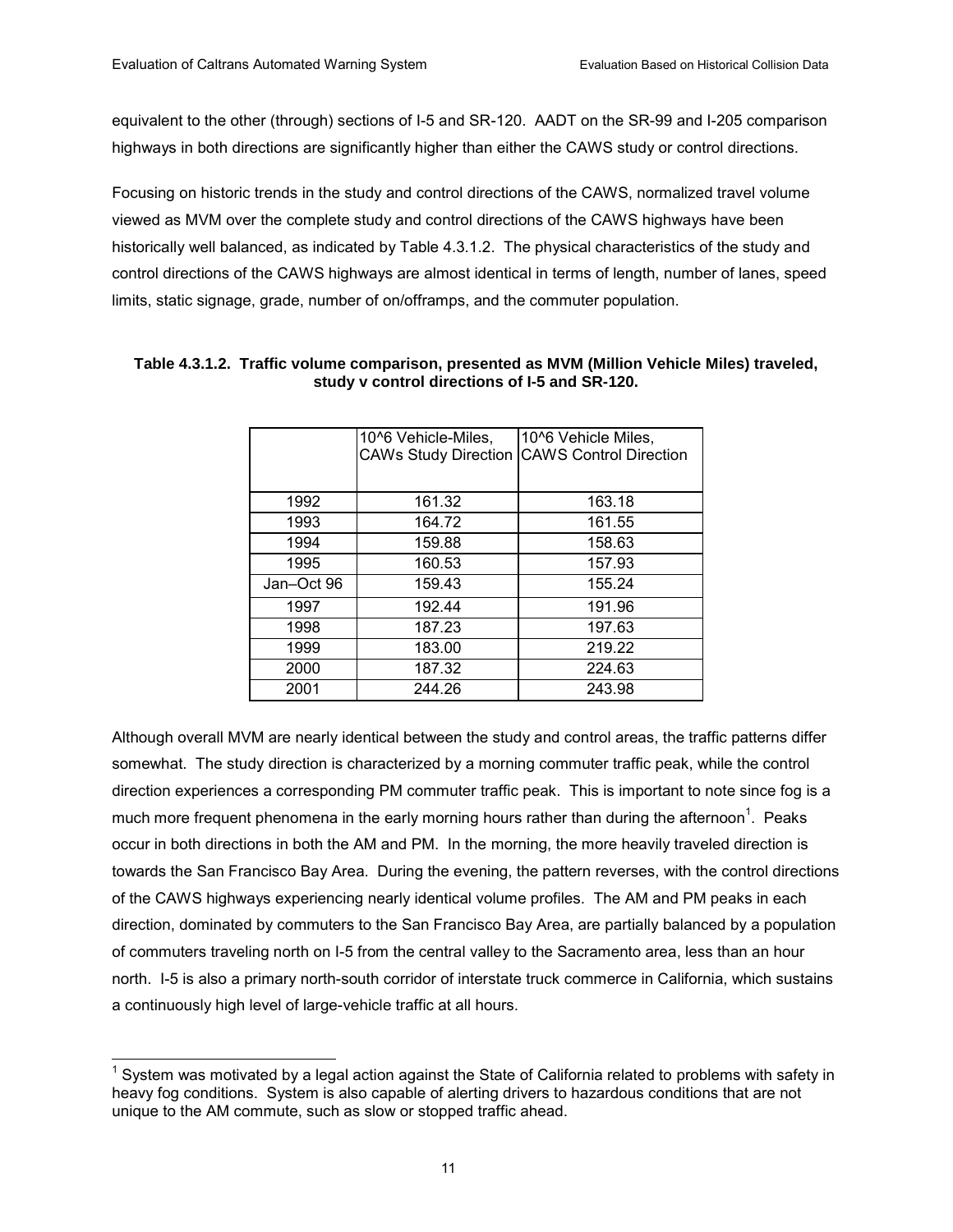In the overall analysis, we examine the CAWS study and control directions, as well as the two external control areas, considering the entirety of each area.

We then examine and compare just the study and control directions of the CAWS by division into three areas of common characteristics: 1) SR-120, 2) I-5 north of SR-120, and 3) I-5 south of SR-120, and using the supplemental SR-99 and I-205 for comparison. Analyzing traffic data in this manner identifies those segments that might be problem areas.

Later, to support the multivariate model-based analysis, the supplemental control areas will be used as non-CAWS baseline segments in addition to the control direction of the CAWS. All segments will be subdivided into one to two mile-long directional segments, in a particular year and time period.

#### **4.3.2 Periods of Observation and Data Sources**

The CAWS automated warning system was activated in November 1996. This analysis of the long-term impact on traffic safety compares accident, volume, and environmental data for two study periods. All collision data were obtained from the Caltrans TASAS (14) and California Highway Patrol SWITRS (15) databases, statewide repositories of data including nearly all fatal and injury (F&I) motor vehicle traffic collisions, and a large portion of property-damage-only (PDO) collisions. It is recognized that a substantial number of property damage collisions go unreported, although logic suggests a higher reporting rate for collisions on freeways. The Caltrans TASAS Unit provided all coded collisions for the selected highway sections covering the before and after time periods in the form of a text file.

For both sources, data is generally retired after 10 years, which limited our starting point for the 'before' period to 1992. The before period is the 58-month period before system activation, January 01, 1992, through October 31, 1996. Except for the handling of the two-month period immediately after the CAWS was first activated in November 1996, the before period will remain constant in all data presentations and analyses. The 'after period' will vary slightly among the data presentations in this section. Accident data does not generally appear in complete form in these databases for a minimum of six months, and in some cases over a year afterwards. Data is not necessarily added in time order. SWITRS programmers enter high-severity accidents from CHP records first, then progressively add more routine data as time permits. All TASAS data are then derived from SWITRS data with the addition of post mile information, which must be manually researched for many accidents.

The two months November and December 1996 are considered transition months following the initial activation of the CAWS, a period of driver familiarization and system debugging which is not considered representative of the true capabilities of the system. In some cases it is excluded completely from the dataset, while in others these two months are treated as part of the "before" period simply as a matter of numeric convenience. These slight differences were the result of the development of this analysis by multiple authors at different times over a period of three years, including the response of the evaluators to

12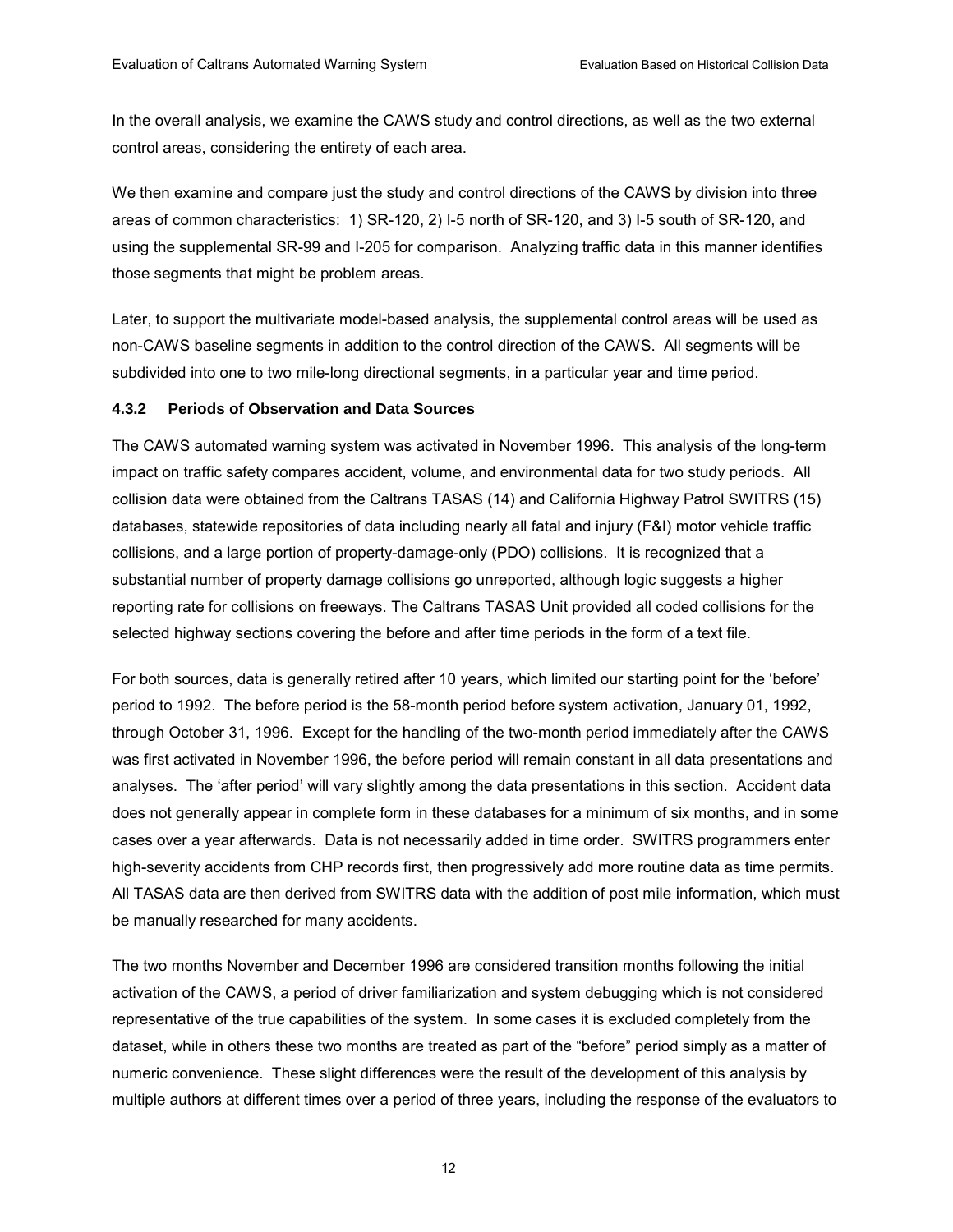requests by agency reviewers following a preliminary (2002) release of this section to investigate specific attributes of the data. In all cases, a more-than-adequate after period is considered, a minimum of six years.

In addition to counts of annual total, injury, and fatal collisions within each highway segment during each time period, a variety of detailed collision characteristics were tabulated, including:

- Counts by type of collision,
- Counts by type of object hit (for hit-object collisions),
- Counts by weather at the time of collision (clear, cloudy, rain, fog,...),
- Counts by weather-related surface condition (dry, wet, slippery,..),
- Counts by number of parties involved (one, two, three or more),
- Counts by violations involved,
- Counts by unusual surface conditions (construction, reduced width, holes/ruts, loose material,...),
- Counts by lighting condition (day, dusk, dark).

In each case, total and F&I collisions were tabulated separately. Some of these detailed breakdowns were used in the data analysis; for example, relationships were developed excluding collisions occurring in the presence of unusual road surface conditions, such as construction, on the grounds that possible differences in collision rates under unusual road conditions should perhaps not be attributed to CAWS.

Traffic volumes reported as AADT in Table 4.3.1.1 were obtained from the Caltrans Traffic Data System on-line database http://www.dot.ca.gov/hq/traffops/saferesr/trafdata/. This excellent resource provides online-data in html format for the years 2002-2005, and downloadable Excel ® format data starting in 1992. When required, daily and hourly traffic counts were obtained from the Traffic Operations, Electrical Systems Branch of the Caltrans District 10 office in Stockton, CA. This unit of Caltrans is responsible for the collection and dissemination of traffic counts on the State Highway System. In the CAWS study direction all traffic count stations were also, after 1996, components of the CAWS traffic monitoring station network (but not the inverse).

AADT is converted into total volume by multiplying by the number of days of exposure in a year (usually 365). Total volume is used to estimate total travel (MVM) by multiplying by the length of each section between the mile markers. Totals for the study, control and comparison areas are then generated by summation of MVM from each of these segments.

The collision data were reduced and analyzed using various software including the Minitab Statistical Software, SAS (Statistical Analysis System), and Excel. The full data set for all areas, spanning January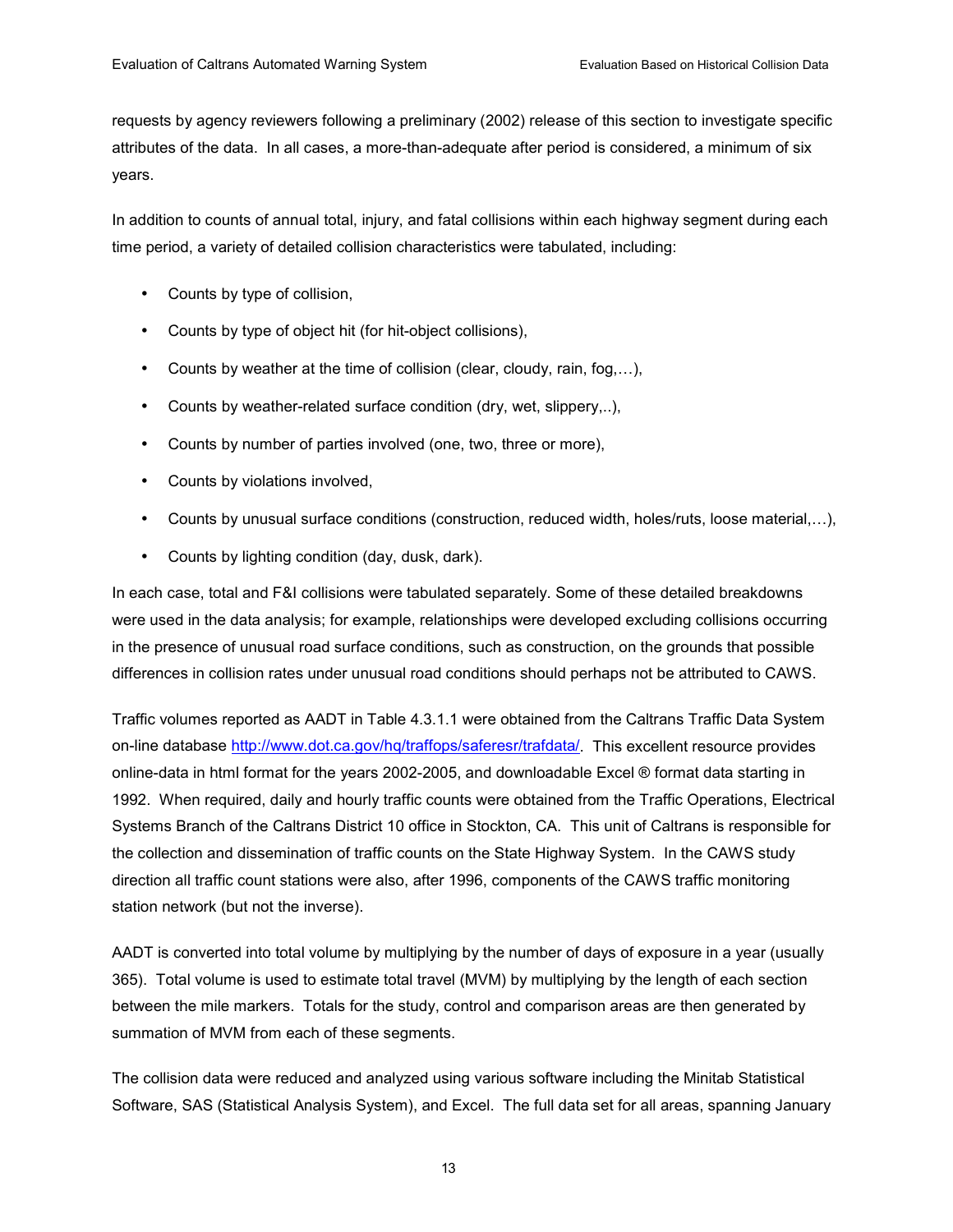1992 through June 2003, contained 2321 "before" collisions of which 930 involve fatalities and injuries (F&Is) and 6086 "after" collisions, of which 2204 are F&Is.

### **4.4 All-Weather Accident Rates**

Collision rates are compared in the study and control directions of the CAWS area, as well as the two external comparison areas, during the periods before and after implementation of CAWS, while controlling for the influence of many different highway, traffic, and environmental factors. In this analysis, the southbound direction of SR-99 and the westbound direction of I-205 are combined to serve as one supplemental control area, and the northbound direction of SR-99 and the eastbound direction of I-205 are combined to serve as another. Along with the primary CAWS control area, northbound I-5 and eastbound SR-120, these areas will be treated as control areas for comparison purposes.

#### **4.4.1 Overall (All-weather) Collisions**

Table 4.4.1.1 shows the total number of collisions reported in all types of weather in the study direction (westbound lanes of SR-120 and southbound lanes of I-5) and the control direction on those highways and in both directions on the two additional control freeways. The collision rates for each year are computed as the number of collisions divided by the number of vehicle miles traveled. Note that 1992 does not include data for SR 99 and I-205, and that only the first six months of 2003 are included.

| Year            |                          | <b>Study Direction</b><br>(5SB/120WB) |                         | <b>Control Direction</b><br>Comparison Highway<br>(99SB/205WB)<br>(5NB/120EB) |                         | Comparison Highway<br>(99NB/205EB) |                         |                                |
|-----------------|--------------------------|---------------------------------------|-------------------------|-------------------------------------------------------------------------------|-------------------------|------------------------------------|-------------------------|--------------------------------|
|                 | Number of<br>Collisions  | Collision<br>Rate<br>(Acc/MVM)        | Number of<br>Collisions | Collision<br>Rate<br>(Acc/MVM)                                                | Number of<br>Collisions | Collision<br>Rate<br>(Acc/MVM)     | Number of<br>Collisions | Collision<br>Rate<br>(Acc/MVM) |
| 1992            | 79                       | 0.48                                  | 100                     | 0.51                                                                          |                         |                                    |                         |                                |
| 1993            | 84                       | 0.5                                   | 101                     | 0.51                                                                          | 147                     | 0.59                               | 160                     | 0.65                           |
| 1994            | 82                       | 0.49                                  | 119                     | 0.6                                                                           | 149                     | 0.56                               | 164                     | 0.62                           |
| 1995            | 96                       | 0.56                                  | 152                     | 0.75                                                                          | 165                     | 0.62                               | 199                     | 0.75                           |
| 1996            | 90                       | 0.49                                  | 96                      | 0.45                                                                          | 168                     | 0.62                               | 170                     | 0.63                           |
| Ann Avg.        | 86.2                     | 0.5                                   | 113.6                   | 0.56                                                                          | 157.3                   | 0.6                                | 173.3                   | 0.66                           |
|                 | <b>System Activation</b> |                                       |                         |                                                                               |                         |                                    |                         |                                |
| 1997            | 119                      | 0.64                                  | 147                     | 0.67                                                                          | 224                     | 0.8                                | 271                     | 0.96                           |
| 1998            | 134                      | 0.72                                  | 138                     | 0.63                                                                          | 237                     | 0.84                               | 249                     | 0.88                           |
| 1999            | 144                      | 0.77                                  | 157                     | 0.71                                                                          | 206                     | 0.71                               | 331                     | 1.09                           |
| 2000            | 240                      | 1.21                                  | 187                     | 0.8                                                                           | 254                     | 0.81                               | 371                     | 1.19                           |
| 2001            | 203                      | 0.99                                  | 179                     | 0.75                                                                          | 269                     | 0.72                               | 428                     | 1.15                           |
| 2002            | 164                      | 0.72                                  | 209                     | 0.79                                                                          | 251                     | 0.64                               | 472                     | 1.2                            |
| Jan-Jun<br>2003 | 68                       | 0.58                                  | 104                     | 0.76                                                                          | 136                     | 0.7                                | 194                     | 1                              |
| Ann Avg.        | 162.9                    | 0.8                                   | 175                     | 0.73                                                                          | 244.7                   | 0.75                               | 358.6                   | 1.07                           |
| Increase        | 89.0%                    | 60.0%                                 | 54.0%                   | 30.4%                                                                         | 55.6%                   | 25.0%                              | 106.9%                  | 62.1%                          |

|  | Table 4.4.1.1. Total All-Weather Collisions and Collision Rates. |
|--|------------------------------------------------------------------|
|--|------------------------------------------------------------------|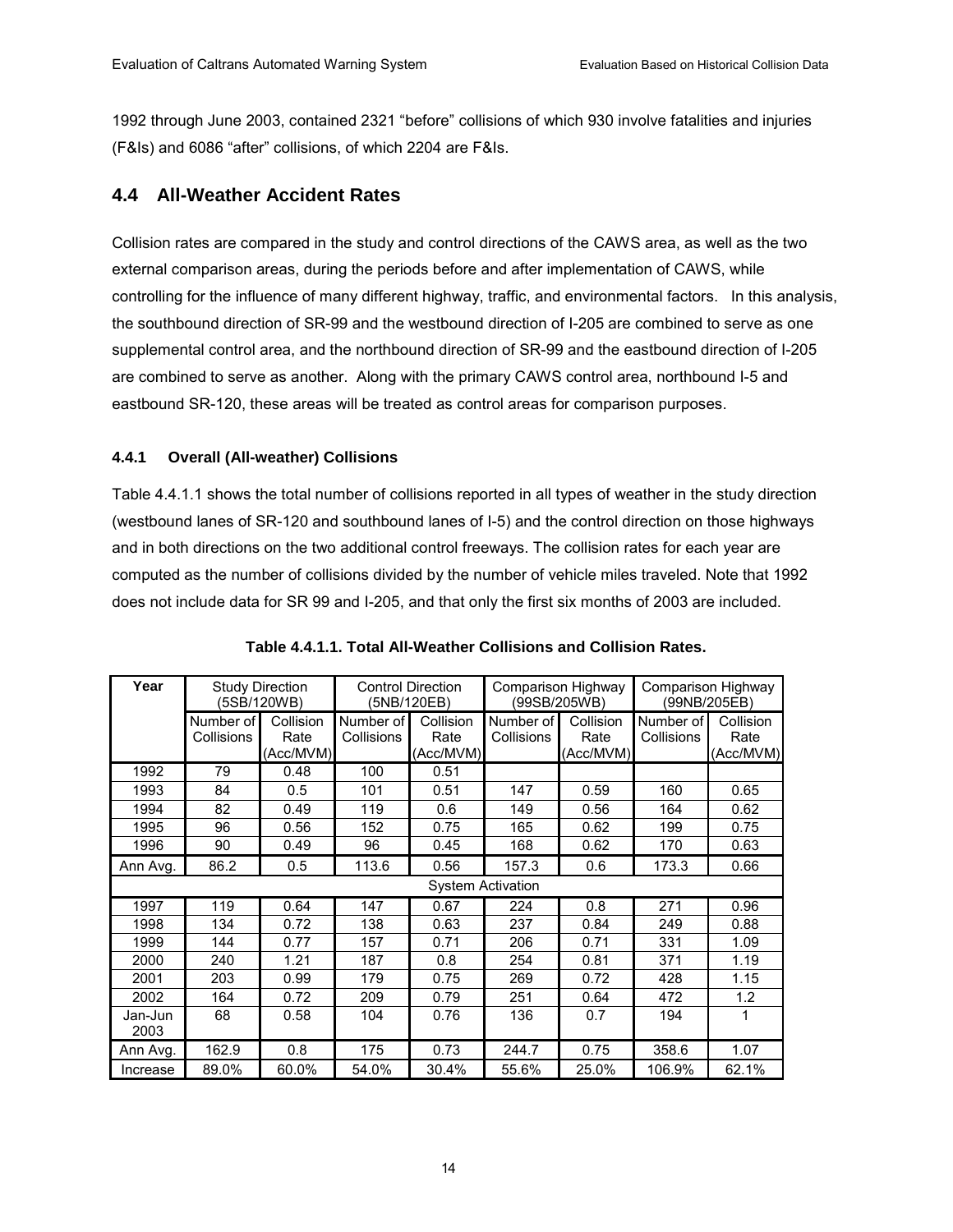Figure 4.4.1.1 summarizes and compares the annual collision rates from Table 4.4.1.1 for the study and control directions and the two supplemental control areas, for each year of data. The leftmost bar for each year indicates the study direction, served by the CAWS, while the other three bars indicate the control facilities.

In both the study and control directions of the study area, there is a noticeable increase between the before period (1992 - 1996) and the after period (1997 - 2003), both in the annual average collision total and the annual average collision rate (collisions normalized to MVM). However the increase was greater in the study direction, with the annual average collision rate (per MVM) increasing from 0.50 before CAWS to 0.80 after the CAWS, while in the control direction it increased from 0.56 before to 0.73 after.

Two major changes in traffic happened near the end of the before period which may have had an impact on collision rates in all areas. The first, and most significant, change is that in late 1995 (according to Stockton CHP) the speed limits on freeways were increased from 55 MPH to 65-70 MPH. The speed limit signage in the CAWS area was actually changed in January 1996. In a report to Congress, the National Highway Traffic Safety Administration (NHTSA) stated that California freeways where speed limits were increased from 65 MPH to 70 MPH suffered a 12.1% increase in fatal collisions and a 3.3% increase in injury collisions (16). All freeways that increased speed limits had an increase of 4.1% for all types of collisions.

In addition, the Dot-Com boom coincided with the after period of the study, bringing increased traffic and lengthening the commute distances of many travelers. Increasing numbers of Bay Area commuters moved to the Valley in search of reasonably priced housing, generally adding to the stress levels of commuting throughout the area. Although it is speculative, these changing conditions could have served to increase collision rates during the after period and may be reflected in the comparisons shown. It appears that the Dot-Com boom peaked around the year 2000, and began to ebb in the year 2001 (17). By 2002, many of the Dot-Com businesses that had sprung up in the Bay Area had succumbed to bankruptcy, and some of the related traffic load may have been alleviated.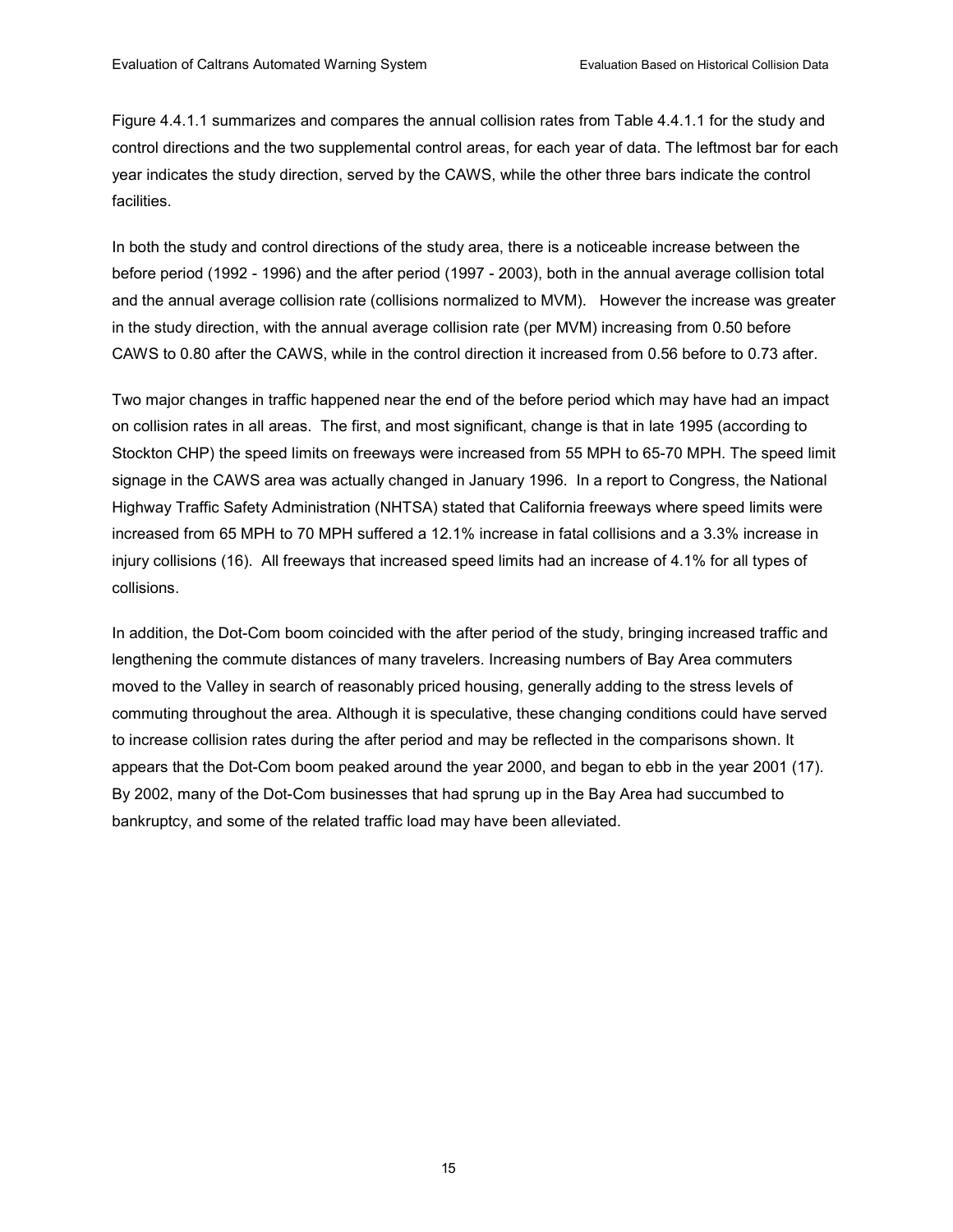

**Figure 4.4.1.1. Annual All-Weather Collision Rates for Study and Control Facilities.** 

In any case, Table 4.4.1.1 and Figure 4.4.1.1 show that numbers of collisions and accident rates generally increased about the time of the CAWS activation. The largest increases occurred in the study direction (5SB/120WB) and in one direction of the control areas (99NB/205EB). The accident rate increase in the study direction is most pronounced in 2000 and 2001, falling back to below the other areas in the first six months of 2003 (the last available data).

A structural-repair construction project took place on I-5 affecting both the control and study direction of the CAWS intermittently over the course of 2  $\frac{1}{2}$  years. This project was approved in May 1999, and completed in October of 2001. Construction activities included the installation of CMSs in the northbound (control) direction of I-5, and trenching for power for these facilities along the median from French Camp Road to just South of French Camp Slough. (The evaluation test site at French Camp Slough benefited from this power conduit). Additional construction took place in the northbound I-5 direction following the destruction in 2002 of one of the new northbound I-5 CMSs by a truck collision. This left the evaluation test site at French Camp Slough without power for a period of about six months, although it did not affect the operation of the CAWS. A brief period of construction affecting only the study direction of the CAWS occurred in late 2002, with the addition of a service lane to the median on southbound I-5 between Mathews Road and French Camp Slough. These events may have had an influence on accident rates in these areas during those years.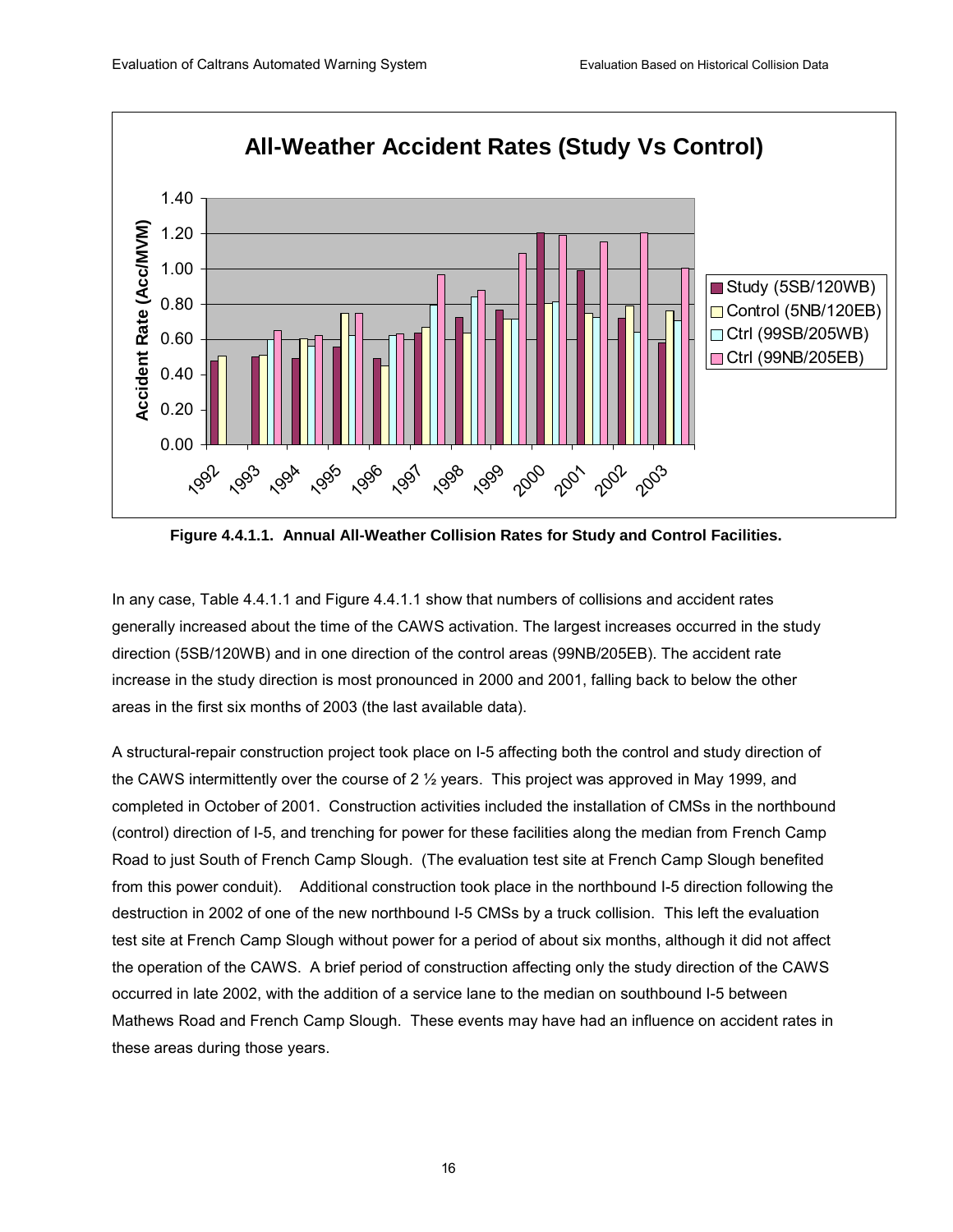Referring to Table 4.3.1.1, high traffic volumes may have been a factor in the particularly high collision rates in the 99NB/205EB control area, especially during recent years. The scheduled upcoming lane additions and modifications to these highways were probably justified by these numbers.

The aggregate before-after affect in the total accident rates for the four sections is shown in Figure 4.4.1.2. This figure reinforces the conclusion that collision rates generally increased in all areas about the time of the CAWS activation. The study direction on 5SB/120WB has the second largest jump among the four areas, clearly dominated by 2000 and 2001.



**Figure 4.4.1.2. Before-After Comparisons for Total Accident Rates.**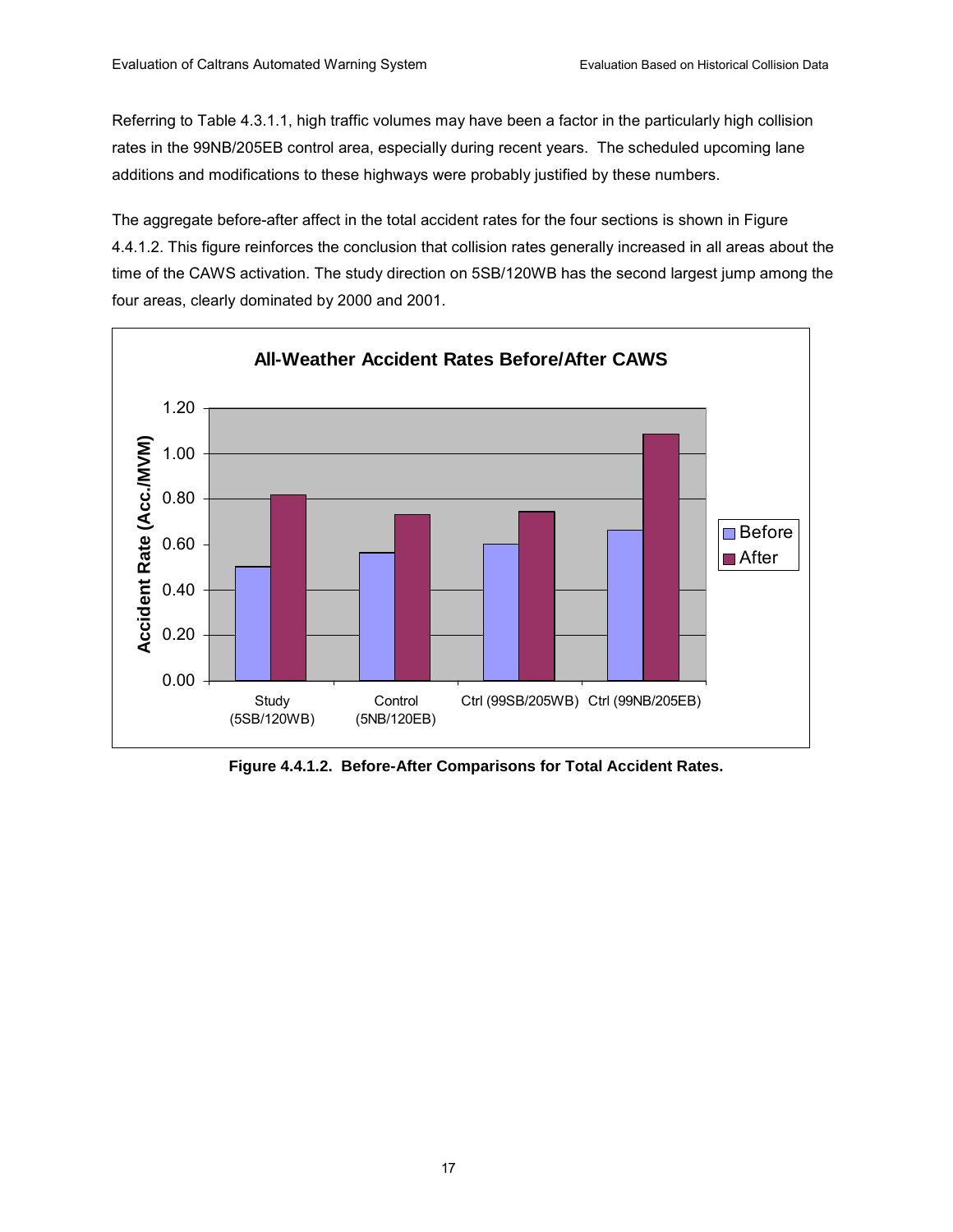#### **4.4.2 Accident Severity**

Trends in collision severity are also of great concern. Table 4.4.2.1 summarizes the annual trends in fatal and injury collisions and collision rates for the study direction and the three control sections.

|                          |                   | <b>Study Direction</b><br>(5SB/120WB) | <b>Control Direction</b><br>(5NB/120EB) |           | Comparison Highway<br>(99SB/205WB) |           | Comparison Highway<br>(99NB/205EB) |           |
|--------------------------|-------------------|---------------------------------------|-----------------------------------------|-----------|------------------------------------|-----------|------------------------------------|-----------|
|                          | Number            | Collision                             |                                         | Collision |                                    | Collision |                                    | Collision |
|                          | of                | Rate                                  | Number of                               | Rate      | Number of                          | Rate      | Number ofl                         | Rate      |
| Year                     | <b>Collisions</b> | (Acc/MVM)                             | Collisions                              | (Acc/MVM) | Collisions                         | (Acc/MVM) | Collisions                         | (Acc/MVM) |
| 1992                     | 30                | 0.18                                  | 44                                      | 0.22      |                                    |           |                                    |           |
| 1993                     | 31                | 0.18                                  | 38                                      | 0.19      | 56                                 | 0.23      | 68                                 | 0.27      |
| 1994                     | 24                | 0.14                                  | 53                                      | 0.27      | 64                                 | 0.24      | 59                                 | 0.22      |
| 1995                     | 40                | 0.23                                  | 58                                      | 0.29      | 64                                 | 0.24      | 91                                 | 0.34      |
| 1996                     | 29                | 0.16                                  | 39                                      | 0.18      | 69                                 | 0.25      | 73                                 | 0.27      |
| Ann Avg.                 | 30.8              | 0.178                                 | 46.4                                    | 0.23      | 63.25                              | 0.24      | 72.75                              | 0.275     |
| <b>System Activation</b> |                   |                                       |                                         |           |                                    |           |                                    |           |
| 1997                     | 52                | 0.28                                  | 55                                      | 0.25      | 95                                 | 0.34      | 94                                 | 0.33      |
| 1998                     | 39                | 0.21                                  | 54                                      | 0.25      | 77                                 | 0.27      | 87                                 | 0.31      |
| 1999                     | 54                | 0.29                                  | 53                                      | 0.24      | 68                                 | 0.24      | 126                                | 0.41      |
| 2000                     | 76                | 0.38                                  | 78                                      | 0.33      | 89                                 | 0.29      | 143                                | 0.46      |
| 2001                     | 67                | 0.33                                  | 75                                      | 0.31      | 98                                 | 0.26      | 158                                | 0.43      |
| 2002                     | 66                | 0.29                                  | 85                                      | 0.32      | 87                                 | 0.22      | 161                                | 0.41      |
| Jan-Jun                  |                   |                                       |                                         |           |                                    |           |                                    |           |
| 2003                     | 25                | 0.21                                  | 37                                      | 0.27      | 44                                 | 0.23      | 61                                 | 0.32      |
| Ann Avg.                 | 57.7              | 0.314                                 | 67.7                                    | 0.32      | 86                                 | 0.297     | 127.3                              | 0.427     |
| % Increase               | 87.38%            | 76.57%                                | 45.94%                                  | 39.13%    | 35.97%                             | 23.81%    | 74.96%                             | 55.32%    |

| Table 4.4.2.1. All-Weather Fatal and Injury Collisions and Collision Rates |  |
|----------------------------------------------------------------------------|--|
|----------------------------------------------------------------------------|--|

Figure 4.4.2.1 shows the trends in annual collision rates based on the data from Table 4.4.2.1. Comparing the complete after and before periods, F&I collision rates increased 77% in the CAWS study direction, compared with 39% in the control direction, and 24% and 55% on the each direction respectively of the comparison highway. The trends are similar to those for total collisions shown in Table 4.4.1.1, except that the jumps in the collisions rates in the study direction for 2000 and 2001 are not as pronounced as for total collisions.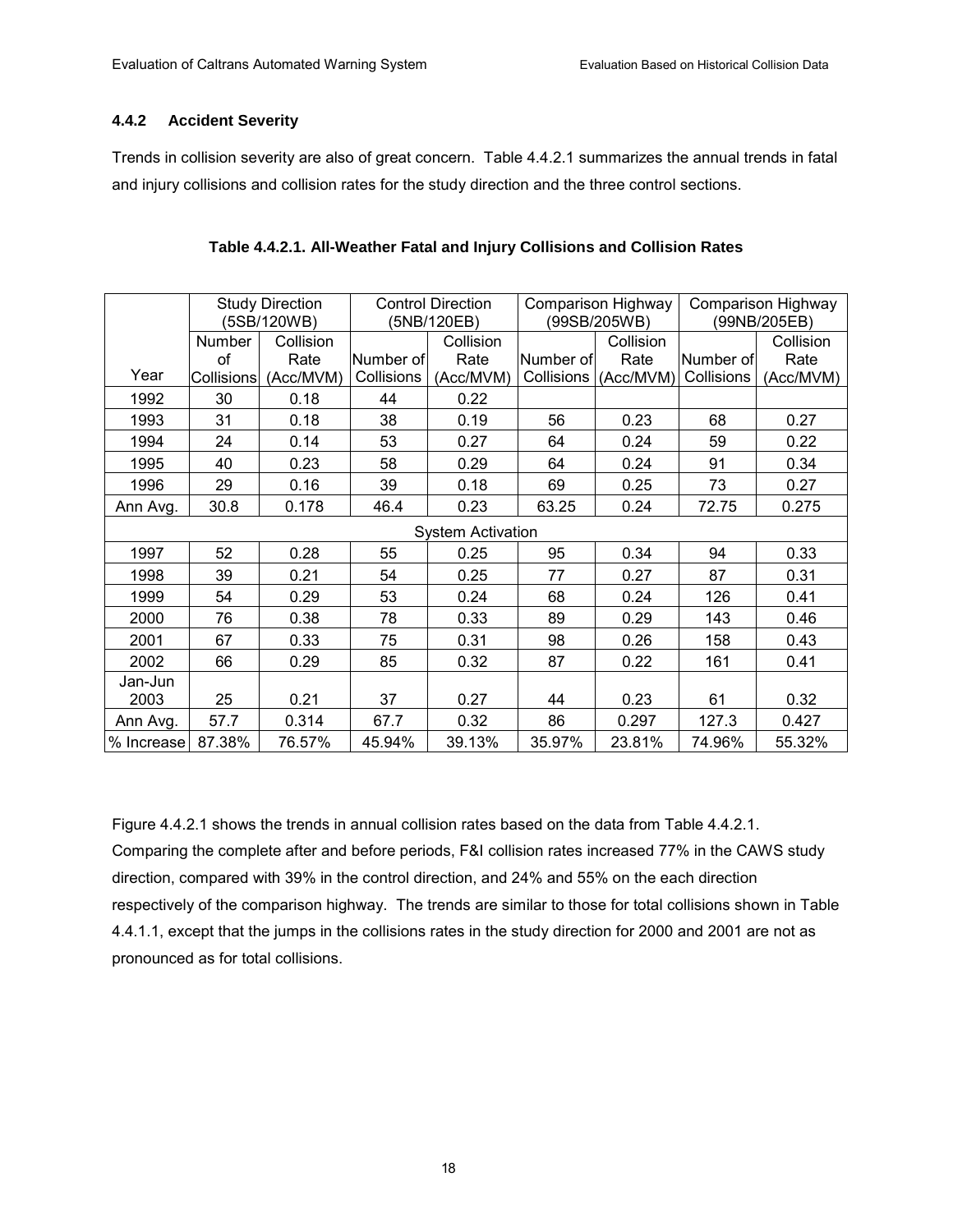

**Figure 4.4.2.1. Annual Fatal and Injury Collision Rates for Study and Control Areas.** 

The corresponding before-after comparisons for the aggregate fatal and injury collision rate appear in Figure 4.4.2.2. These generally appear similar to the previously shown comparisons for total collisions.



**Figure 4.4.2.2. Before-After Comparisons for F&I Accident Rates.**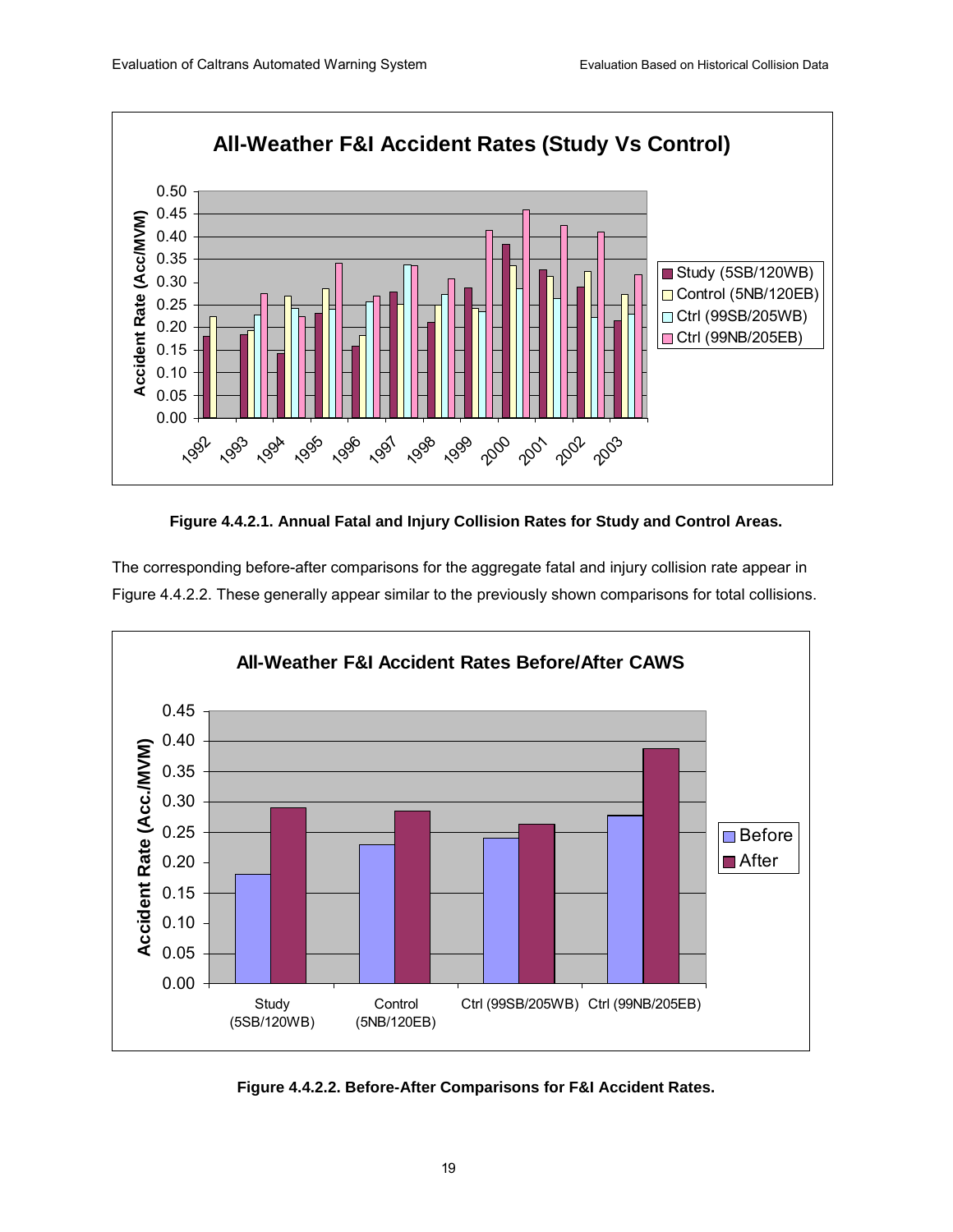### **4.5 Localized Observations**

Where are the collisions occurring? Some sections of both the study and control directions of the CAWS generate much higher accident frequencies and rates than others.

#### **4.5.1 A Close-up View of Accident Density**

In the following graphics, we subdivide the study and control directions of the CAWS into very small sections, each approximately 0.25 miles in length, in an effort to identify the 'problem' areas.

Figure 4.5.1.1 (a) is map of the study directions of the CAWS highways color-coded for accident frequency during the 58-month before period January 1992 – October 1996 inclusive. Figure 4.5.1.1 (b) shows the corresponding color-coded map for the control directions of these highways. Figure 4.5.1.2 (a) and (b) show equivalent information for an equal time period immediately after the CAWS, November 1996 – August 2001 inclusive. Locations of fatal accidents are indicated on all maps by red stars.

These maps reveal clearly the problem areas. Prominently featured is the southbound Mossdale Y of the study area, especially immediately after the merge point of traffic from westbound SR-120. The figures show that this area was problematic before the CAWS, but became much more so in the years immediately after the CAWS. This junction is also a problem in the control direction, but to a lesser extent and approximately the same before and after the CAWS. Fatal accidents increased from four to fourteen in the study directions, while in the control directions, fatal accident increased from eleven to twelve.

A smaller concentration of accidents appears to be clustered between the first and second CMS of the CAWS system in the study direction, and slightly north of this in the control direction. On and offramps for French Camp Road are located in this area affecting both the study and control directions. A small truck stop is located near this undercrossing. Trucks enter traffic on I-5 by accelerating slowly up elevated onramps contributing to a greater local speed differential in both directions at this location.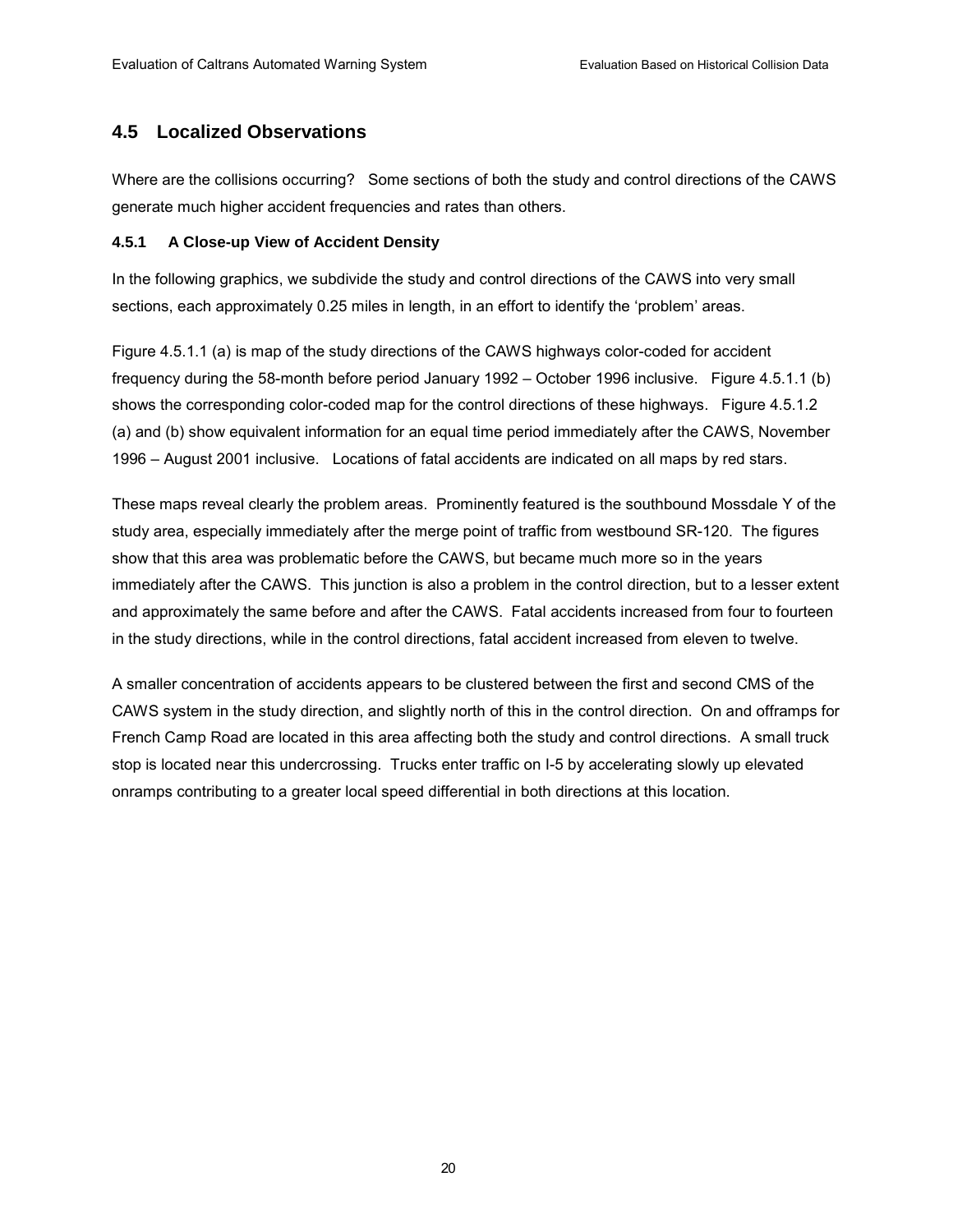

**Figure 4.5.1.1. Overall accidents, before period. (a) study direction, left; (b) control direction, right.** 



 **Figure 4.5.1.2. Overall accidents, after period. (a) study direction, left; (b) control direction, right.**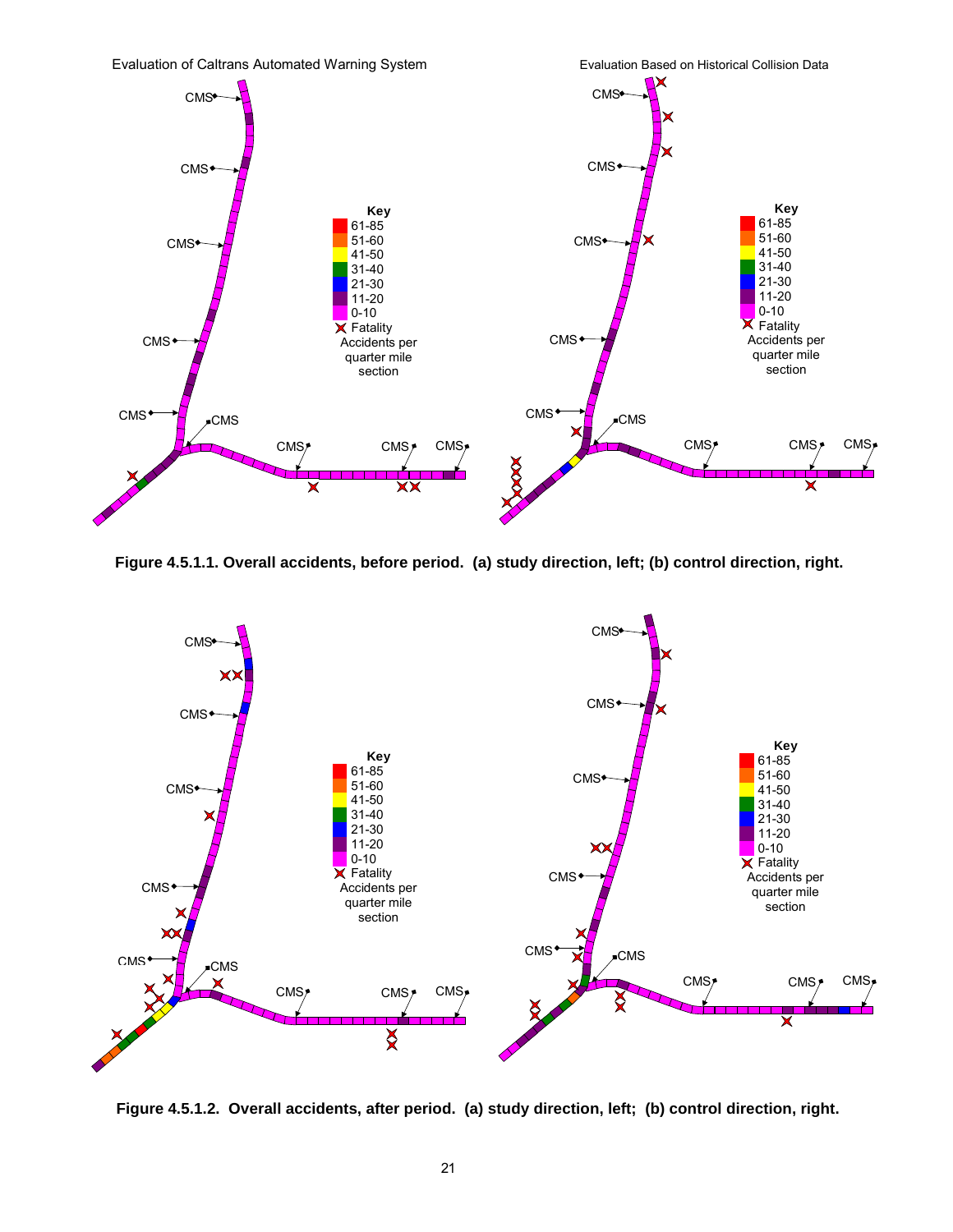

**Figure 4.5.1.3. Vehicles involved in accidents, before period. (a) study direction, left; (b) control direction, right.** 



**Figure 4.5.1.4. Vehicles involved in accidents, after period. (a) study direction, left; (b) control direction, right.**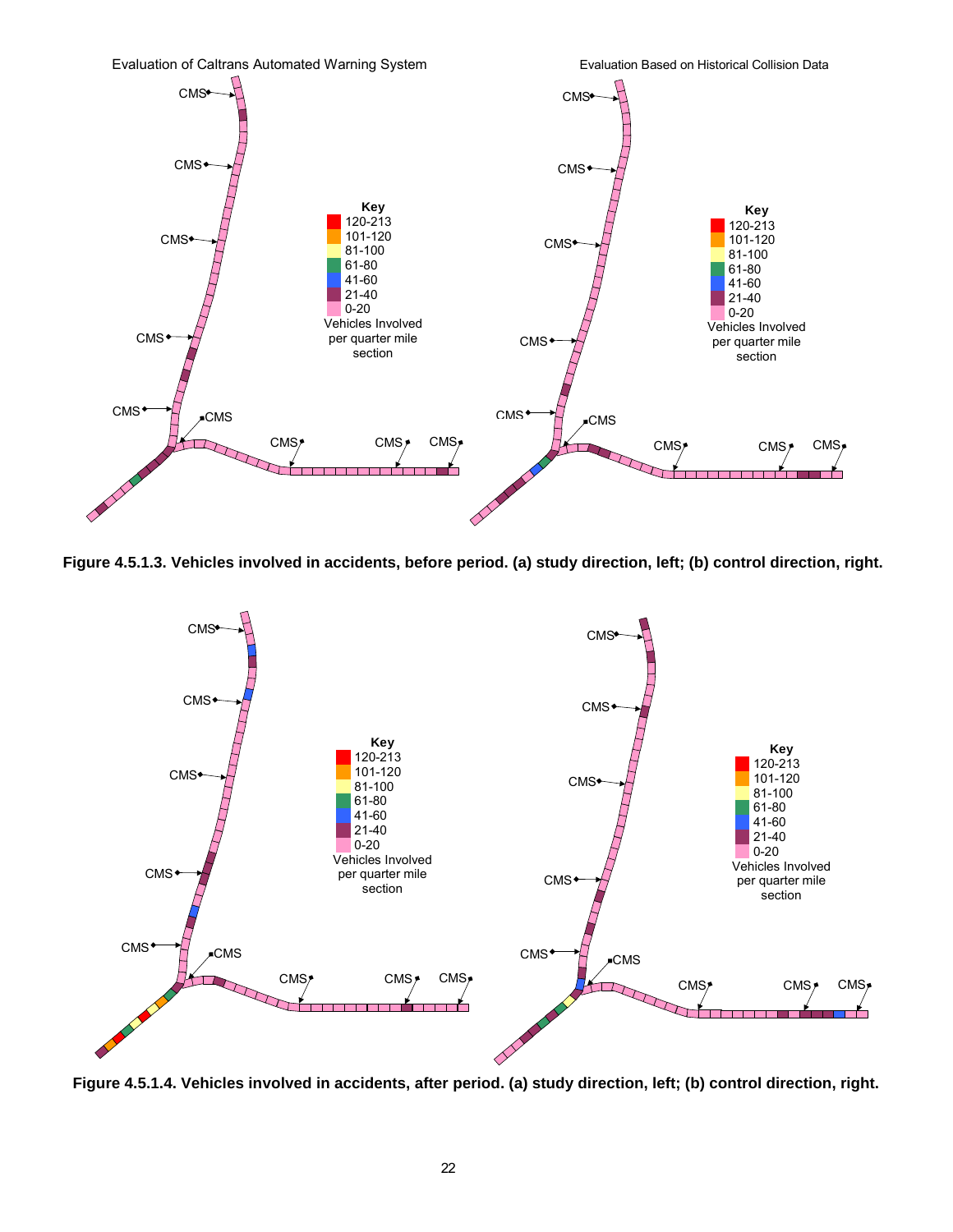

**Figure 4.5.1.5. Accidents in fog, before period. (a) study direction, left; (b) control direction, right.** 



**Figure 4.5.1.6. Accidents in fog, after period. (a) study direction, left; (b) control direction, right.**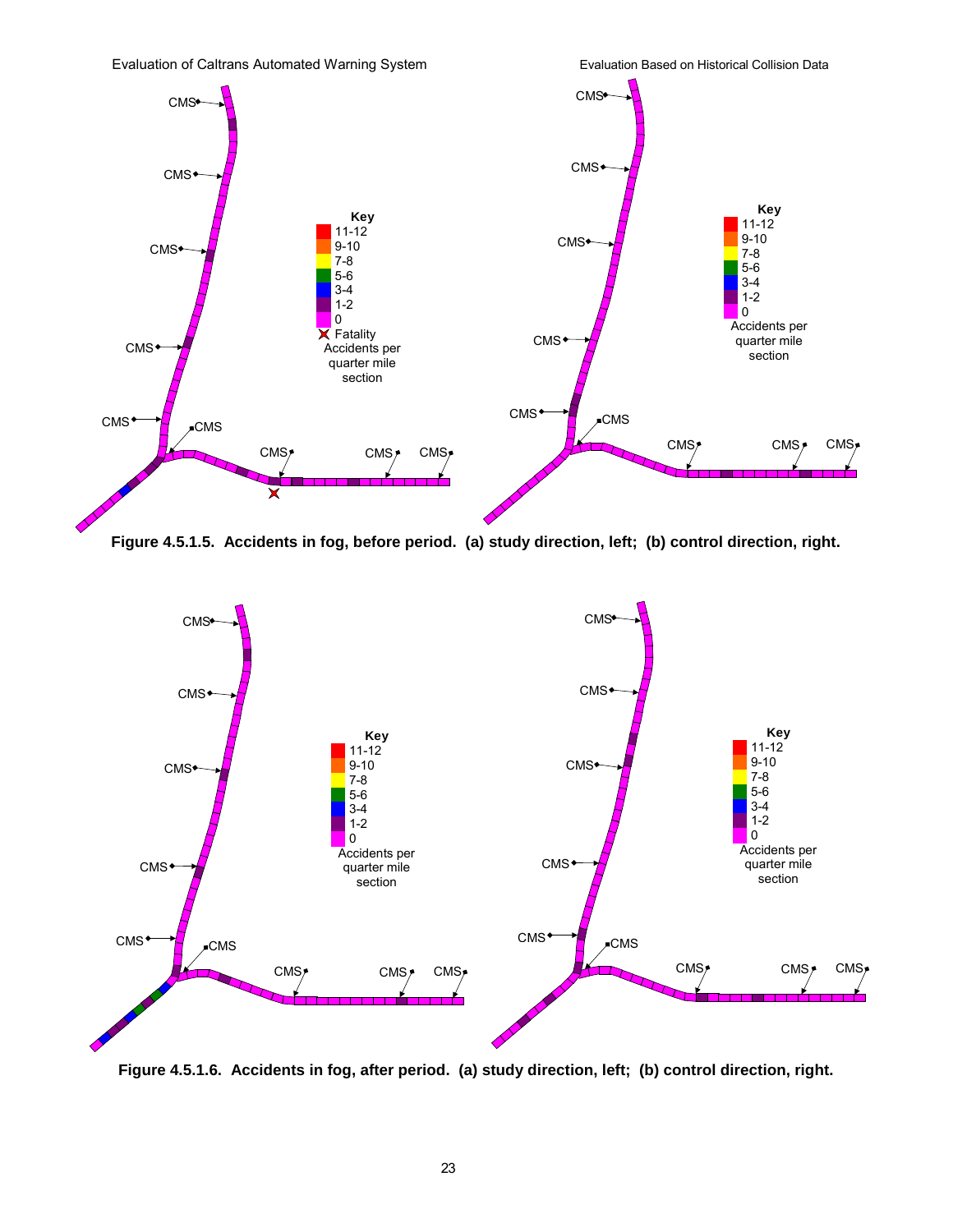

**Figure 4.5.1.7. Vehicles involved in fog accidents, before period. (a) study direction, left; (b) control direction, right.** 



**Figure 4.5.1.8. Vehicles involved in fog accidents, after period. (a) study direction, left; (b) control direction, right.**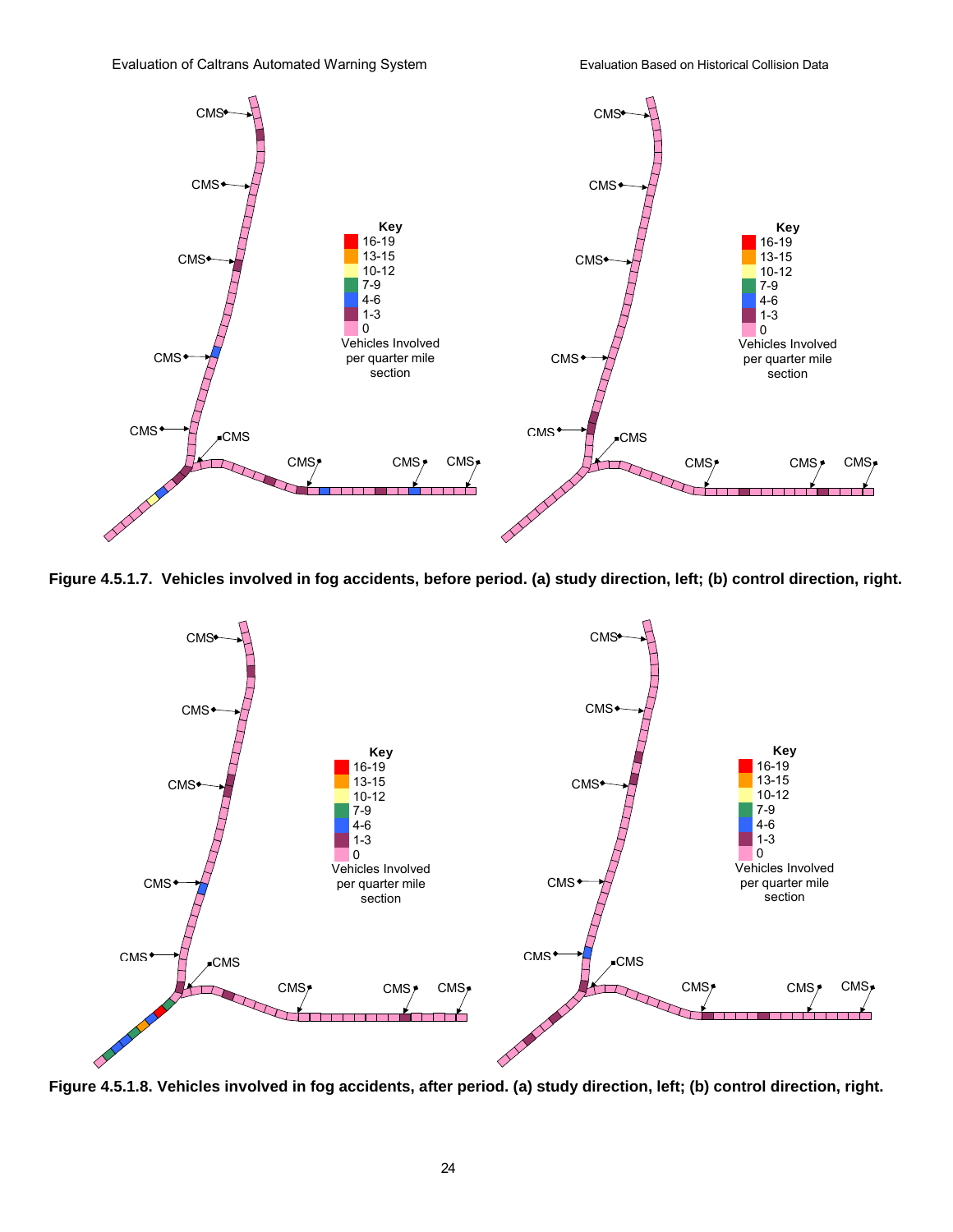Since one accident contributes only one count to the data set but may involve multiple vehicles, we also investigated the number of vehicles involved in accidents, and presented these in the color coded maps of Figure 4.5.1.3 and Figure 4.5.1.4, which are otherwise equivalent to Figure 4.5.1.1 and Figure 4.5.1.2. This view of the local accident frequencies amplifies the prior observations; a significant number of multiple vehicle collisions occurred concentrated in the Mossdale Y, especially at the merge point of I-5 with SR-120, although a less pronounced trend is also observed in the control direction of this junction.

We then repeat the presentation of the last four figures with equivalent local data for accidents coded in TASAS as having fog as a contributing factor. Figure 4.5.1.5, , Figure 4.5.1.7 and

Figure 4.5.1.8 mirror the trend of the all-weather accidents, particularly with regard to the concentration of vehicles involved in accidents in the Mossdale Y, indicating an elevated number of multiple-vehicle accidents in the southbound merge area. In the control directions, fog accidents were fairly evenly distributed throughout the area, and a relatively small increase occurred from the before to the after period.

#### **4.5.2 Segmented by Areas of Similar Characteristics**

For a slightly broader perspective, the CAWS area can be subdivided into three distinct areas of reasonably consistent characteristics: 1) SR-120, 2) I-5 north of SR-120, and 3) I-5 south of SR-120. Analyzing collision rates in each of these segments helps to identify those segments that might be more or less responsible for the overall aggregated results. For comparison, one of the supplemental control highways (SR-99 and I-205) in the corresponding directions of travel will be used as a reference.

#### 4.5.2.1 All-weather Accidents by Segment and Year

Figure 4.5.2.1 presents the annual all-weather collision rates in the study direction for the three different segments of the study area, and the selected control area. The annual trends show that collision rates on southbound I-5, southbound SR-99 and westbound I-205 are generally higher after 1996, however rates on westbound SR-120 are lower or about the same. As anticipated from the previous local area maps, the section of southbound I-5, south of SR-120 is very noticeable with respect to the spikes in collision rates especially in 2000 and 2001, and to a lesser extent throughout the post-1996 period.

Figure 4.5.2.2 compares the corresponding annual all-weather collision rates in the opposite directions for the same highway segments (the CAWS control direction and the opposite directions of the supplemental control area). The same vertical scale is used to facilitate direct comparison. Here, after a spike in rates in all segments in 1995, a lesser peak is observed in 2000, followed by a generally decreasing trend in the most recent years. The noticeable spike in southbound collision rates for I-5 south of SR-120 does not appear in the northbound control direction.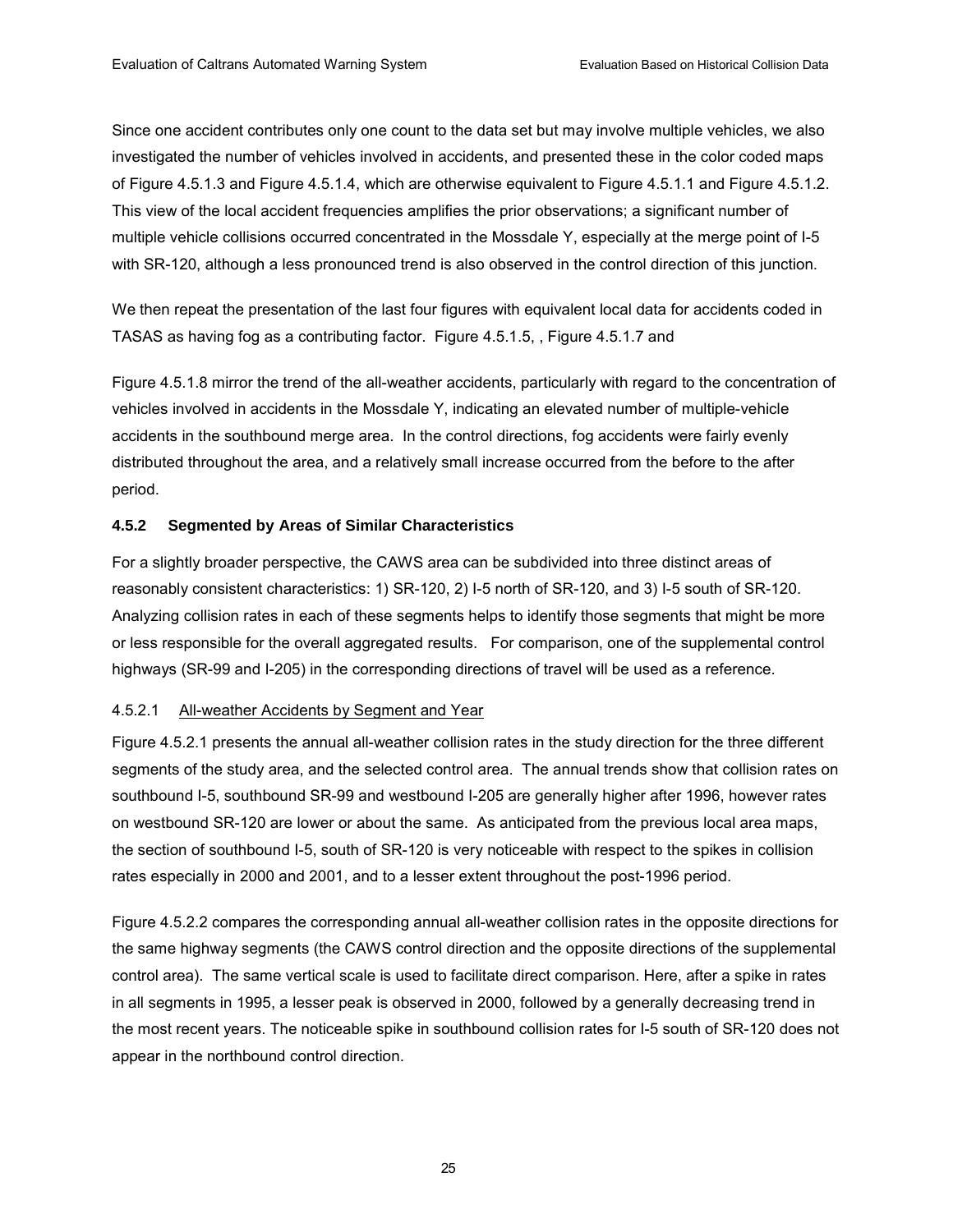

**Figure 4.5.2.1. Annual Collision Rates for Study Direction on Highway Segments and Control.** 



**Figure 4.5.2.2. Annual Collision Rates for Control Direction on Highway Segments and Control.**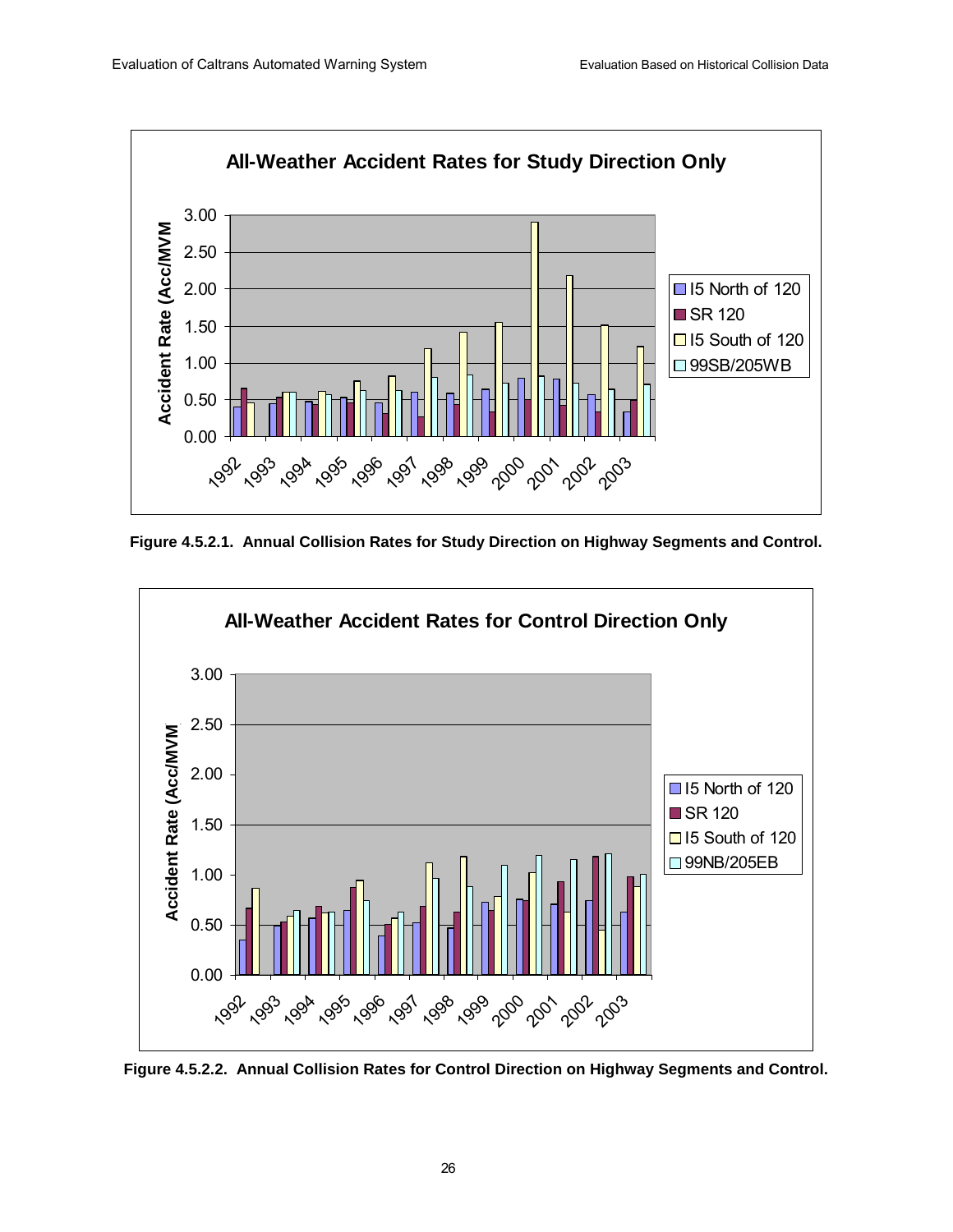#### 4.5.2.2 Fatal and Injury Accidents by Segment and Year

The corresponding annual fatal and injury collision rates in these same areas are shown in Figure 4.5.2.3 and Figure 4.5.2.4. The trends for the study direction appear to show a pattern similar to the total collision rates in the study direction for I-5, however the apparent decline in rates for SR-120 is not evident, and there is no apparent trend at all for the control areas (SR-99 and I-205). For the opposite directions (CAWS control directions and the opposite directions of the supplemental control area) shown in Figure 4.5.2.4, there are no evident trends at all. This is in part due to the exposure base in MVM being fairly small for these annual graphs, in some cases on the order of 50 MVM, which can produce fairly erratic rate estimates.



**Figure 4.5.2.3. Annual F&I Collision Rates for Study Direction on Highway Segments and Control.**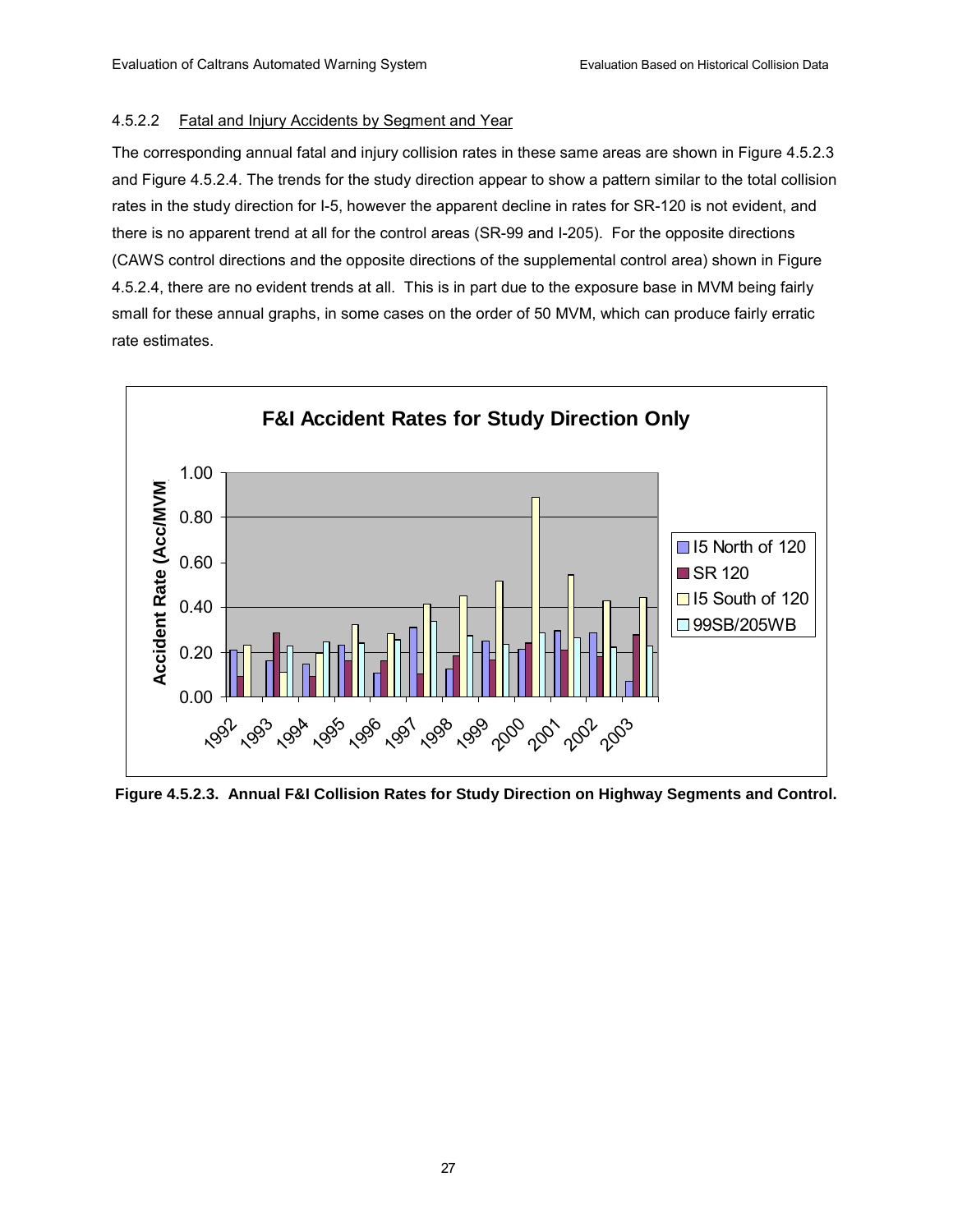

**Figure 4.5.2.4. Annual F&I Collision Rates for Control Direction on Highway Segments and Control.** 

#### 4.5.2.3 Accident Severity Composition, Period-total by Segment

As an alternative to viewing volume-normalized accident rates, we examined briefly the composition of the accident mix, since this may provide some insight into changes in accident severity not necessary evident in separately stated rates. We focused just on the study and control directions of the I-5 and SR-120, and used as the indicator the percentage of all accidents classified as property-damage-only (PDO) accidents. For this analysis, the after period extended from January 1997 through March 2002. The findings for all-weather accidents are shown in Figure 4.5.2.5 and the findings for inclement weather accidents are shown in Figure 4.5.2.6.

For all-weather accidents, the PDO percentage was nearly invariant between the study and control directions, as indicated by Figure 4.5.2.5. One of the more interesting cased which could be isolated was the percentage of PDO accidents occurring in inclement weather, shown as a percentage of all accidents (thus the low percentages). This view of the data is shown in Figure 4.5.2.6. PDO accidents became a larger percentage of the accident mix in the study direction of the segment of I-5 south of 120. In the study direction of 120 and the study direction of the segment of I-5 north of 120, the PDO accident percentage decreased. This suggests that for accidents occurring in inclement weather in the study direction of the Mossdale Y, the severities were reduced somewhat. Curiously, in every control segment, the opposite trend occurred compared with its corresponding study segment.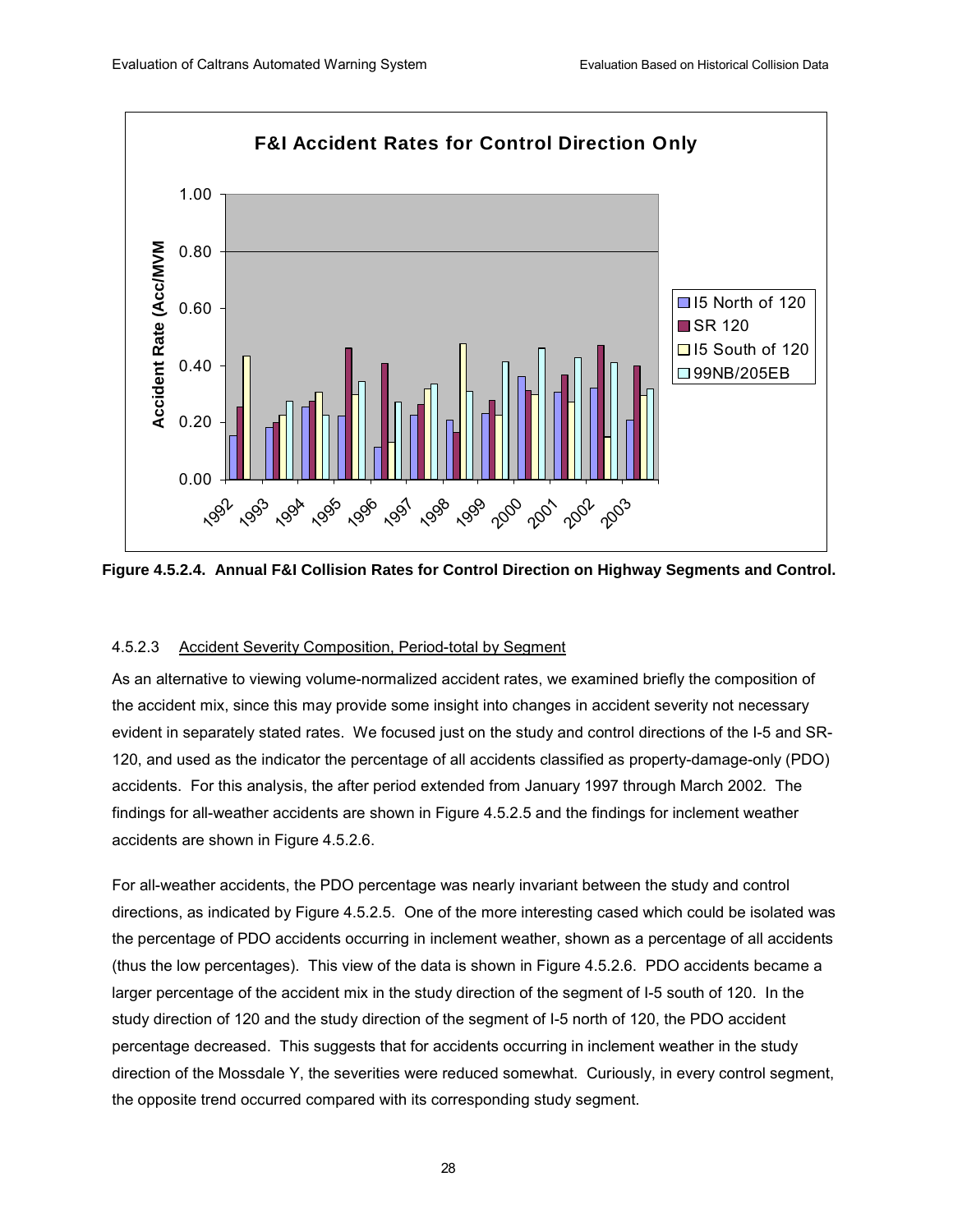

**Figure 4.5.2.5. Property damage only accidents as a percentage of all accidents.** 



**Figure 4.5.2.6. Property damage only accidents occurring in inclement weather, as a percentage of all accidents.** 

#### 4.5.2.4 Period-total Accident Rates by Segment

In order to reduce the erratic variation in the calculated rates seen in some of the previous graphs, the same data were aggregated to produce simple before-after comparisons. Figure 4.5.2.7 shows the comparisons for total collision rates for the various highway sections in both directions. With the exception of SR-120 in the study direction, rates are generally higher after 1996 for both the study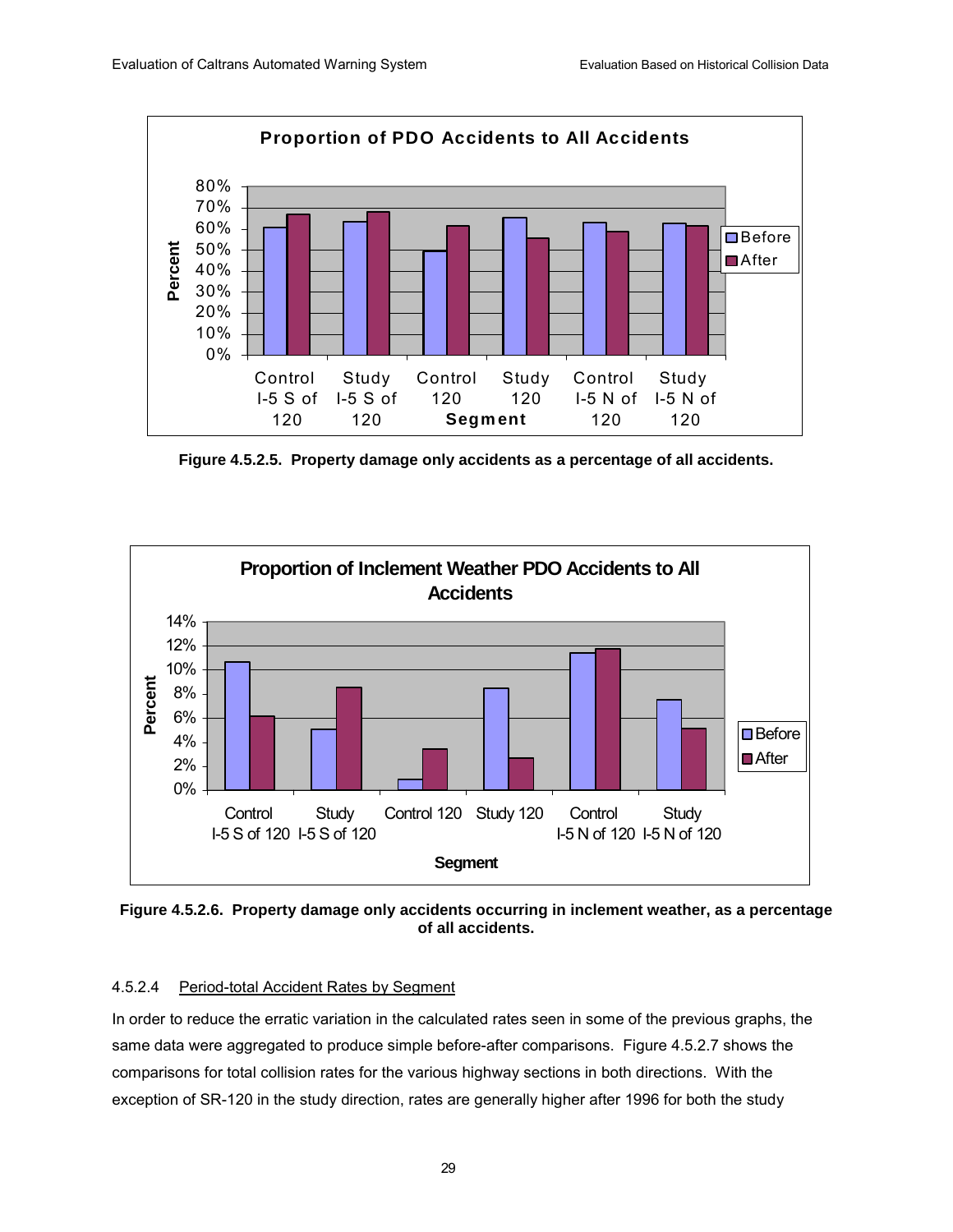sections and the selected control area. As previously noted, the rates for southbound I-5 south of SR-120 jumped dramatically, driven especially by the high numbers in 2000 and 2001. Figure 4.5.2.8 illustrates the corresponding comparisons for fatal and injury collision rates, which show roughly the same pattern, except for a small increase (rather than decrease) in the collision rate for westbound SR-120.



**Figure 4.5.2.7. Before-After Collision Rates on Highway Segments and Control.** 



**Figure 4.5.2.8. Before-After F&I Collision Rates on Highway Segments and Control.**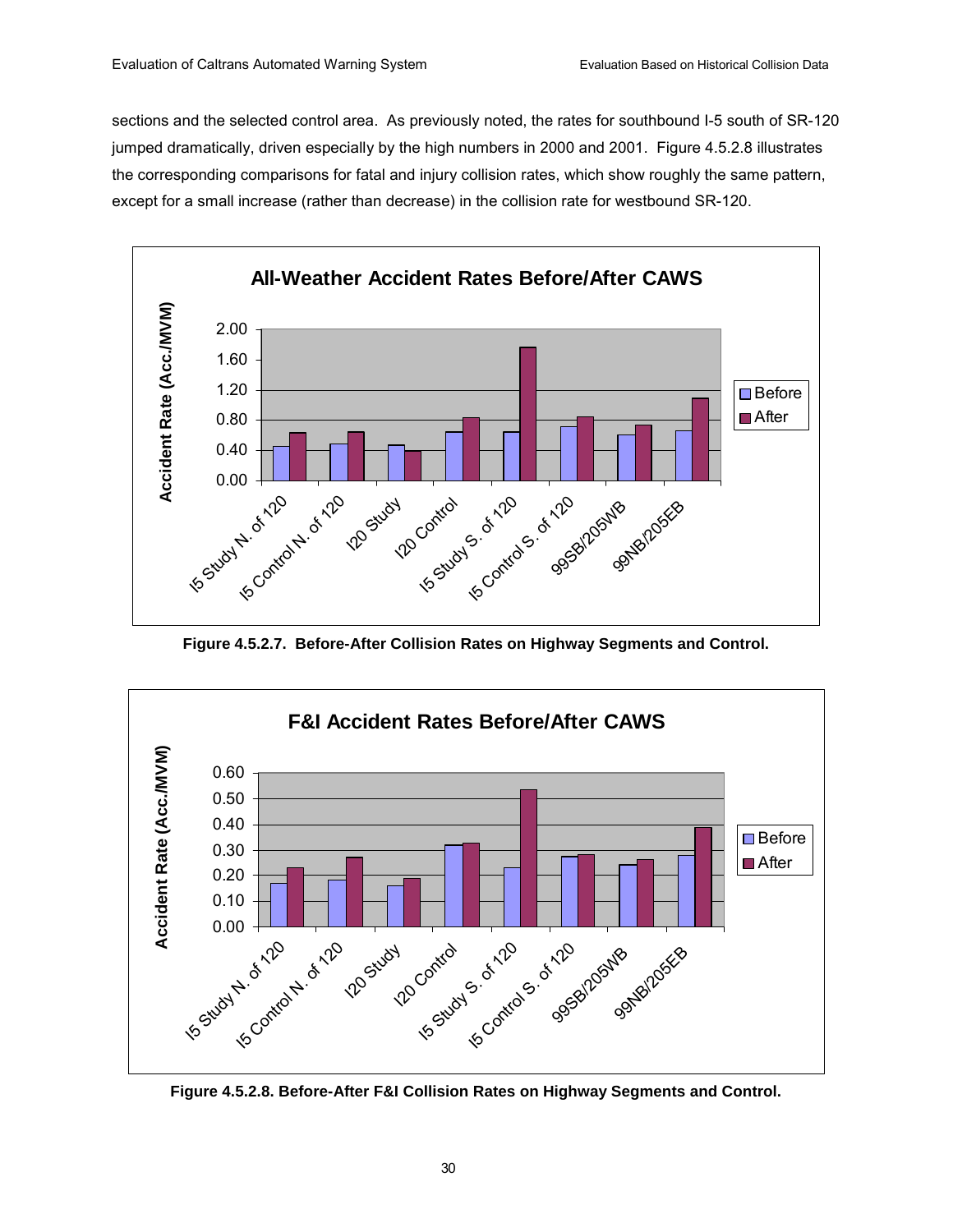It is appropriate to take a closer look at trends in the severity of collisions before and after system activation. The TASAS database classifies each collision as one of three types: fatal, injury, or property damage only (PDO). A decrease in the proportion of fatal and injury collisions would suggest an improvement in traffic safety, even if collision rates generally are increasing. The findings for all weather conditions are shown in Figure 4.5.2.5.

The figure shows both pluses and minuses. For I-5 north of SR-120, the proportion of F&I collisions in the study (southbound) direction remains the same, while the proportion increases for the opposite control direction. However, the opposite occurs in the case of SR-120, which shows a comparatively large increase in the proportion of F&I collisions in the study (westbound) direction, with a decrease eastbound. For I-5 south of SR-120, the proportions of F&I collisions decrease by about the same amounts in both directions. The proportions of F&I collisions also decrease by about the same amount for the SR-99 and I-205 control areas. There is no ready explanation for the dramatic (and unpleasant) changes on SR-120, which are so different in the two directions. It is true that about 1995 this highway was widened to a full four-lane freeway, from a mixed facility with some two-lane sections. However, as far as we know, this construction affected both directions similarly.



**Figure 4.5.2.9. Before-After Proportions of F&I Collisions for Highway Segments and Control.** 

A map view of the merge section of southbound I-5 and westbound SR-120 in the Mossdale Y is shown in Figure 4.5.2.10. The two-lane feeder road from westbound SR120 creates two new lanes in the merge zone, after a left-hand bend with limited sight distance. The CAWS was intended to be of particular value in this zone, by providing advanced warning to drivers entering from SR-120 of obstructions in the merge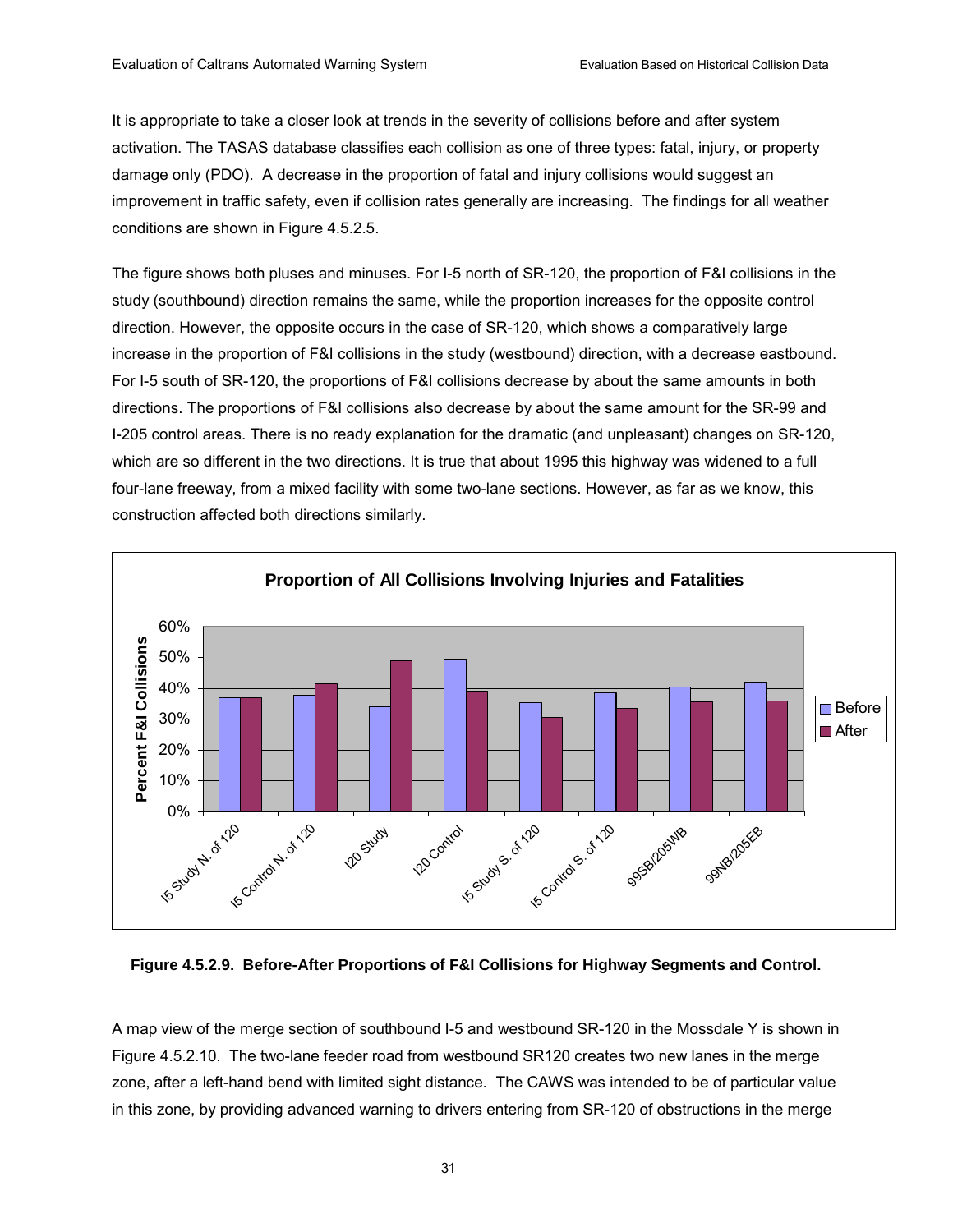zone. As with any turbulent mixing section, increased collision rates are reasonably expected. Because of its unique geometry, normalized comparisons before and after in this same section are much more relevant than comparisons with the equivalent control direction, or the SR-99 or I-205 control highways.



**Figure 4.5.2.10. Detailed View of the Mossdale Y Merge Section, from http://maps.google.com .** 

### **4.6 Peak v. Off-Peak**

The CAWS study area experiences morning (AM) and afternoon (PM) directional traffic peaks associated with the primary commute direction, toward the San Francisco Bay Area. However, unlike most suburban areas, the peaks are moderated by a flow of commuters in the opposite direction, toward Sacramento, and by a relatively stable component of heavy truck traffic on I-5, a major north-south commerce route. It is well known that driving conditions during different periods of the day lead to differences in the number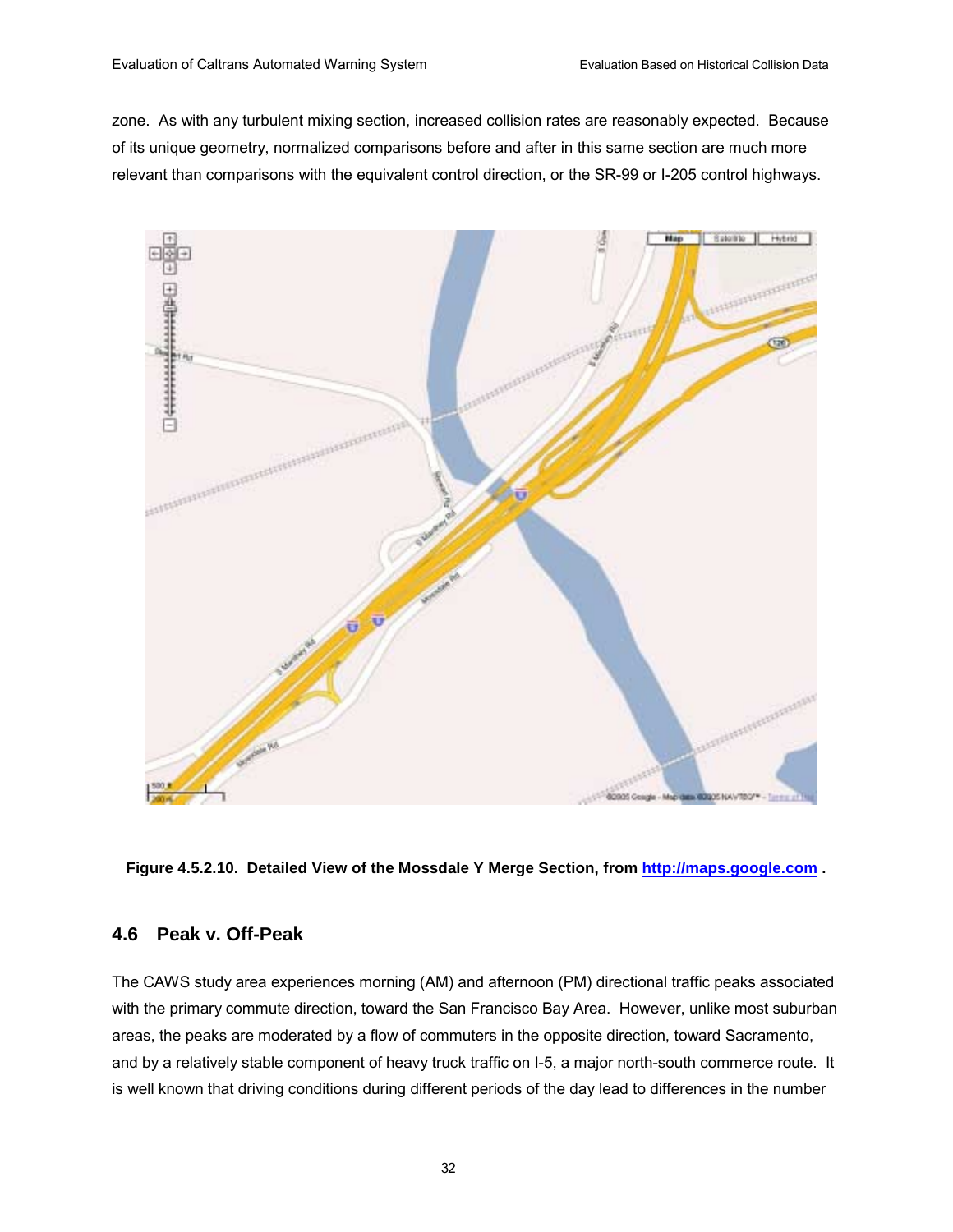and nature of collisions. Lighting and the proportion of drivers with impairment differ with time of day, and heavy congestion typically experienced during weekday peak periods is known to be associated with higher collision rates.

This section presents a collection of collision rate comparisons for different periods of the day, and for different levels of congestion.

### **4.6.1 Selection of Time Periods**

As described in Section 4.13.1, the data set for this analysis defined six time periods, chosen to match approximately the peaking characteristics of traffic in the area, and to ensure that collisions would be spread fairly evenly among the different periods. We decided to define three 5-hour weekday daytime periods, one 15-hour weekend daytime period, and two different 9-hour nighttime periods for weekdays and weekends. The specific period definitions are:

- Weekday AM Peak (4 AM to 9 AM),
- Weekday Midday (9 AM to 2 PM),
- Weekday PM Peak (2 PM to 7 PM),
- Weekday Nighttime (7 PM to 4 AM),
- Weekend Daytime (4 AM to 7 PM),
- Weekend Nighttime (7 PM to 4 AM).

These definitions are generally consistent with information provided by CHP Officer Montez of the Public Affairs Office in Stockton who advised that peak period traffic occurs between 4:30 AM and 10:00 AM Monday through Friday in the study direction, and between 2:00 and 7:00 PM in the opposite direction.

## **4.6.2 Cross-period and Same-period Comparisons**

A variety of same- and cross-period collision rate comparisons were generated from the data. Figure 4.6.2.1 and Figure 4.6.2.2 present a variety of comparisons surrounding the before-after collision rates for the study direction (I-5 southbound and SR-120 westbound), which appear both graphs. The weekday AM and PM peak traffic periods are of greatest interest. In addition to the control and study directions of the CAWS, we also show in the figures to follow the corresponding directions of external control areas on SR-99 and I-205.

In an effort to most directly compare volumes and common groups of drivers in Figure 4.6.2.1, we first compare the AM study direction with the PM control direction, and the two directions of the external control areas. It should be noted that the AM period, however, is much more prone to fog, which could skew the cross-period data for fog days.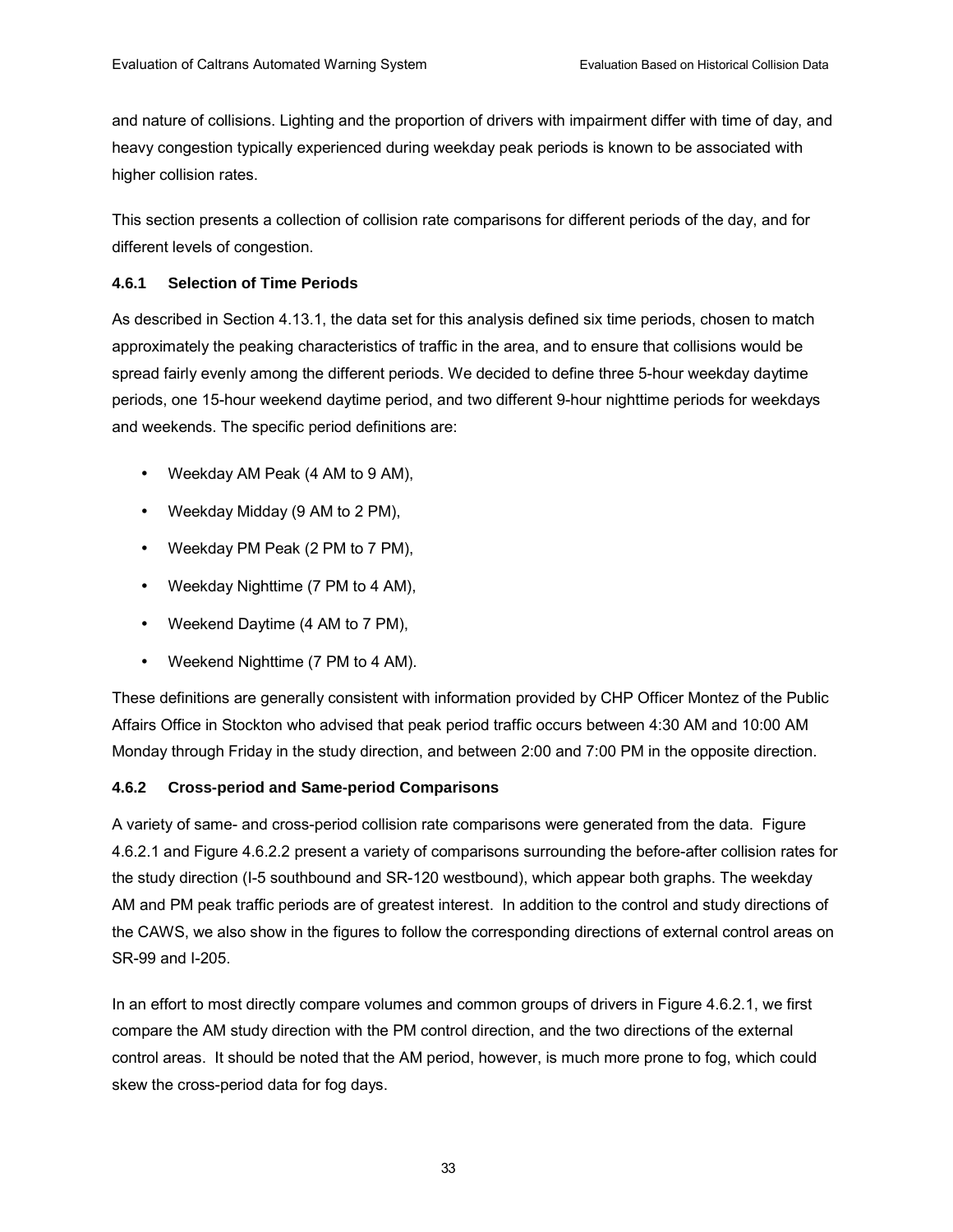In this comparison, the collision rate for the after-CAWS period stands out as more than twice the pre-1996 level. As before, the spike in collision rates within the I-5 section south of SR-120 clearly has a great influence on this outcome. It can be seen that PM peak collision rates for the control direction also increase post-1996 but by a lower factor, and collision increased by almost twice the before period during the PM peak of SR 99 and I-205 control area in the opposite direction of travel.

Figure 4.6.2.2 compares the same AM peak study direction rates to the AM peak rates on the control sections, with roughly similar results. This observation diminishes the perceived effect of the respective peak periods and their corresponding weather on accident rates in the CAWS and surrounding areas, at least for accidents overall. The same trend is observed as for the cross-peak comparison, with after-tobefore ratios somewhat less in all control areas for the AM peak period.



**Figure 4.6.2.1. Peak Collision Rate Comparisons: AM Study Direction V. PM Control.**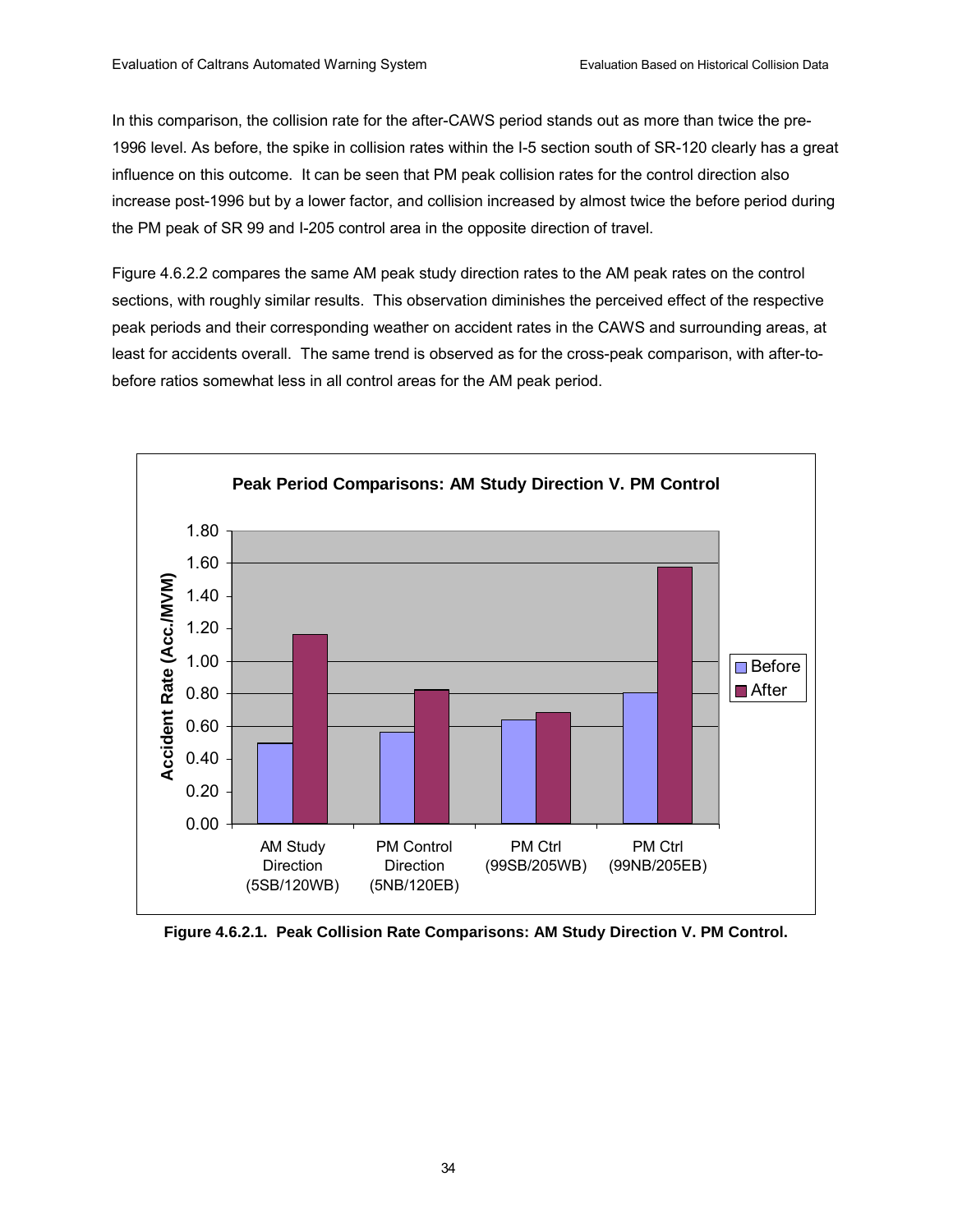

**Figure 4.6.2.2. Peak Collision Rate Comparisons: AM Study Direction V. AM Control.** 

Another way to examine the numbers is view the AM peak and PM peak comparisons for I-5 and SR-120 side by side. This is done in Figure 4.6.2.3. The large jump in the AM peak collision rate that appears in the southbound southern direction is not reflected in the PM peak, when southbound traffic volumes are lower, or in the northbound direction for either period.

The corresponding fatal and injury peak period comparisons appear in Figure 4.6.2.4 and Figure 4.6.2.5. A fairly similar pattern exists in the case of peak F&I collisions, although the collision rate increase in the AM peak in the southbound direction is proportionally less than the increase in all collisions.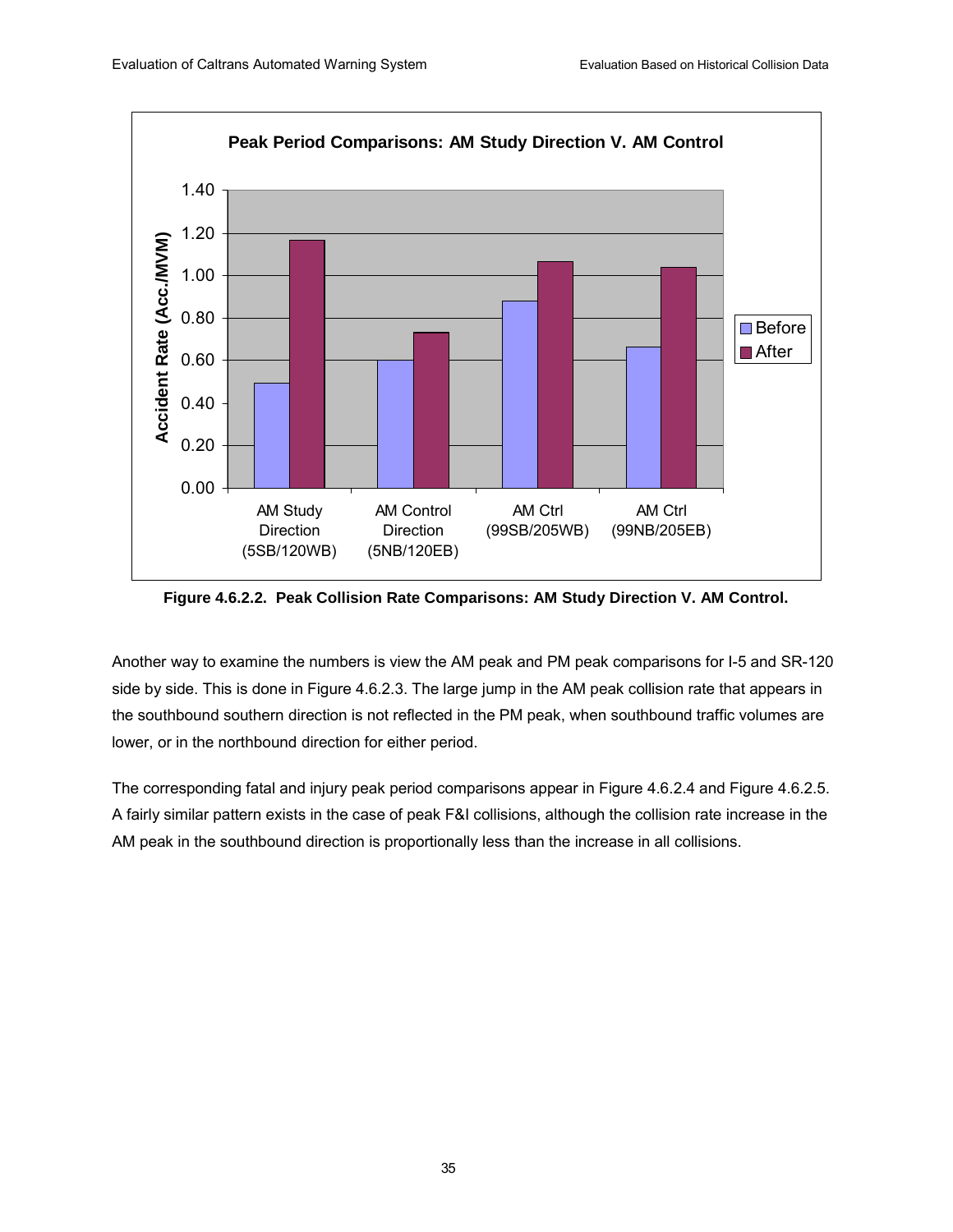

**Figure 4.6.2.3. Peak Collision Rate Comparisons: AM and PM on I-5 and SR-120.** 



**Figure 4.6.2.4. Peak F&I Collision Rate Comparisons: AM Study Direction V. PM Control.**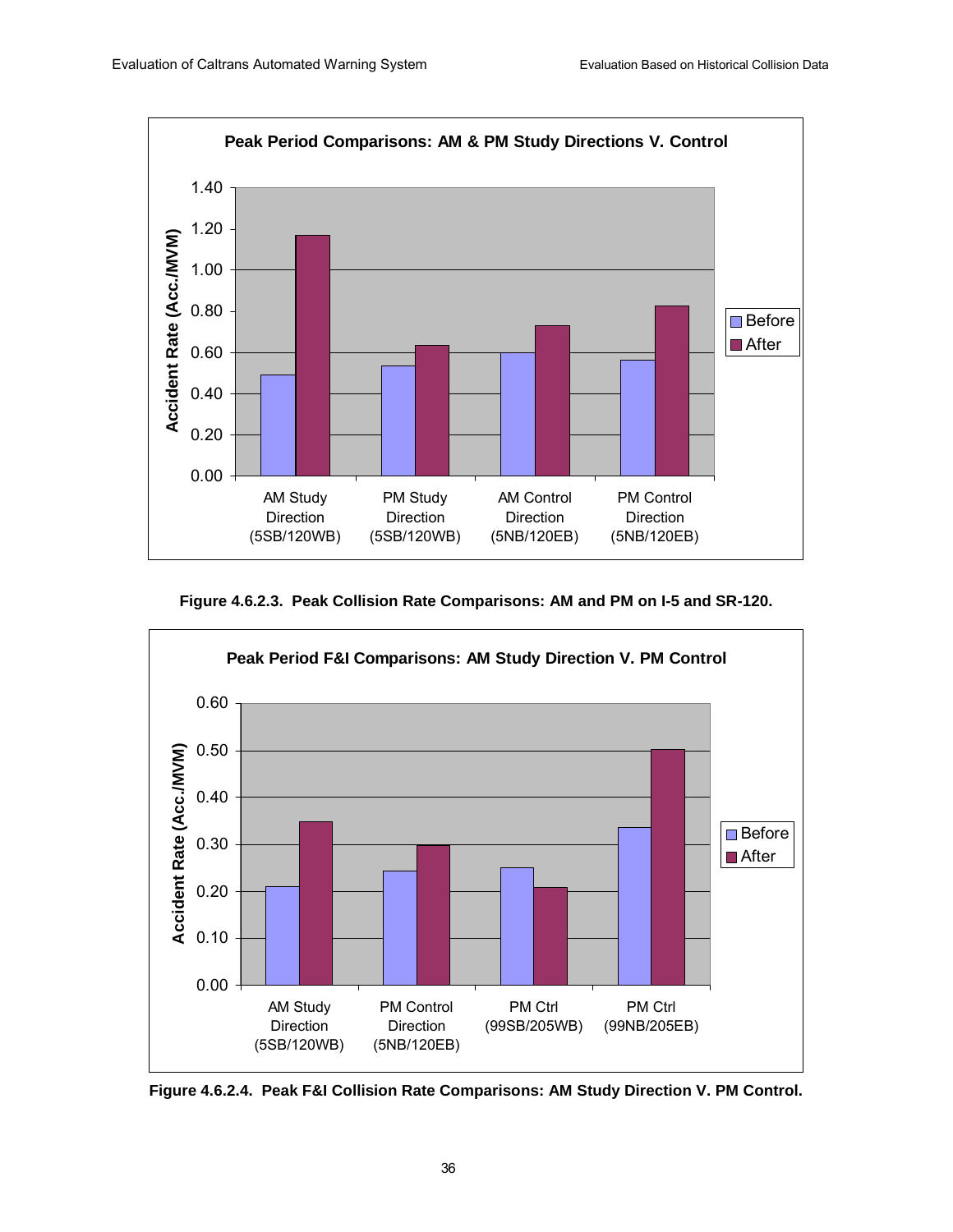

**Figure 4.6.2.5. Peak F&I Collision Rate Comparisons: AM and PM on I-5 and SR 120.** 

Figure 4.6.2.6 shows analogous comparisons for the weekday midday period. It appears that in midday, the increase in collisions rates post-1996 compared to pre-1996 is about the same across the board.



**Figure 4.6.2.6. Midday Collision Rate Comparisons: Study Direction V. Controls.**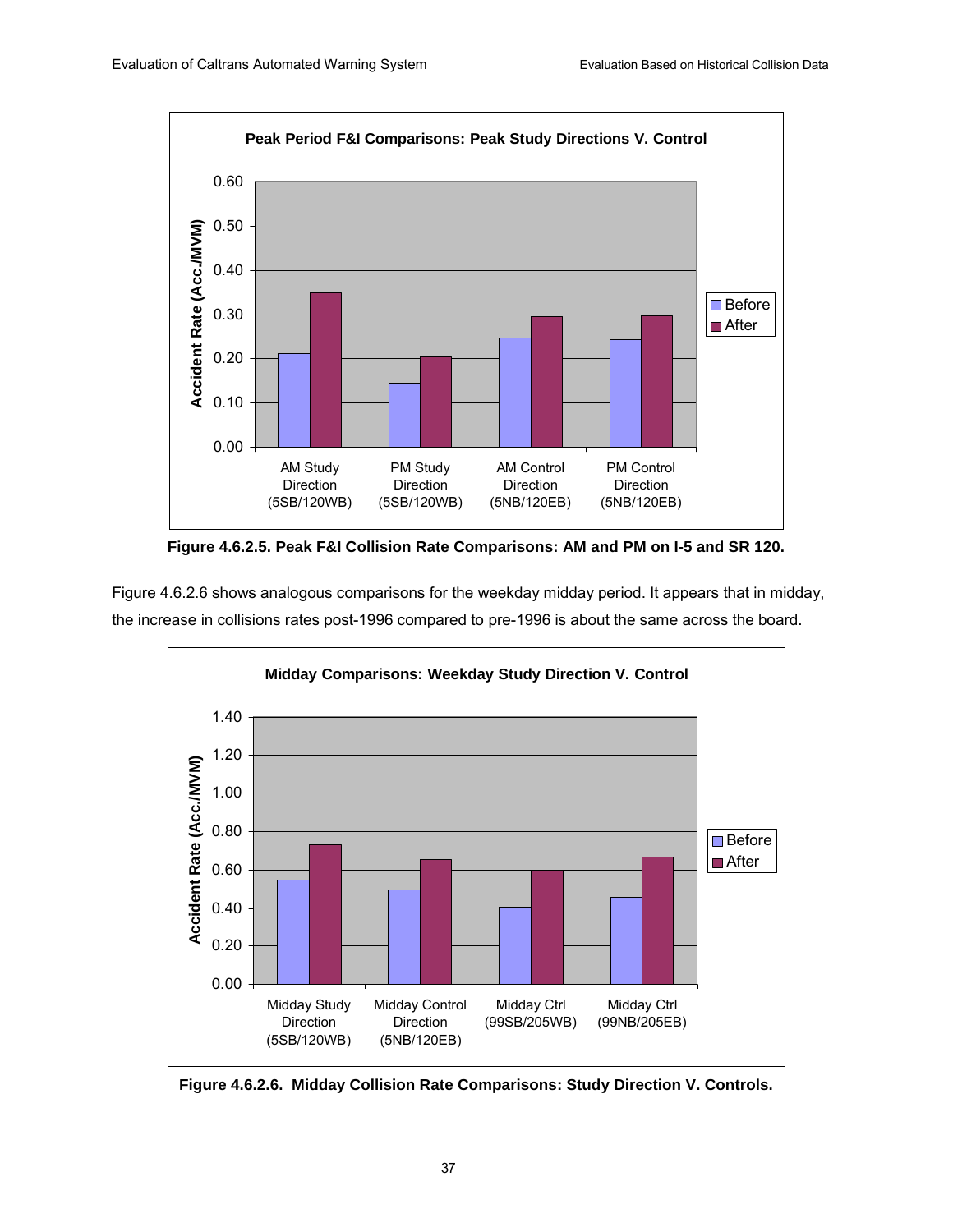#### **4.6.3 Nights and Weekends**

Comparable weekend collision rate comparisons appear in Figure 4.6.3.1 for day and Figure 4.6.3.2 for night. Curiously, while the weekday daytime pre-1996 and post-1996 comparisons seem similar across the board, the weekend nighttime again shows an unusually large increase in the southbound study direction. These periods are usually characterized by a much greater percentage of drivers unfamiliar with the area. If, for example, daily commuters tended to disregard the CAWS warning messages, drivers during weekend evening periods might be more likely to comply with them. Also, under the circumstances, it is less likely that active construction was occurring on the highway. It should be noted that there is a Sunday night recreational traffic peak in this area that might be associated with this finding. The weekday nighttime comparisons, which are not included, do not show the same effect.



**Figure 4.6.3.1. Weekend Daytime Collision Rate Comparisons: Study Direction V. Controls.**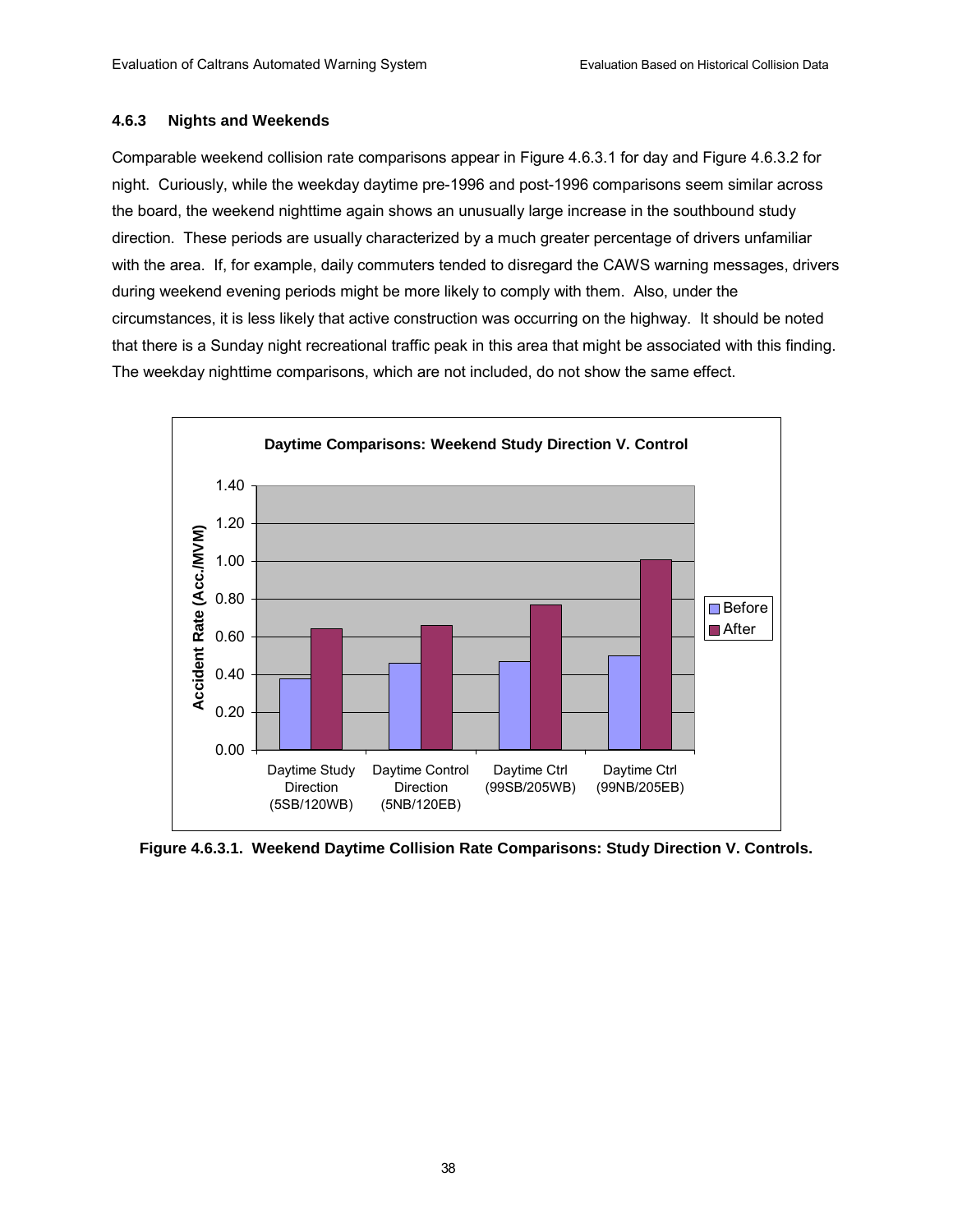

**Figure 4.6.3.2. Weekend Nighttime Collision Rate Comparisons: Study Direction V. Controls.**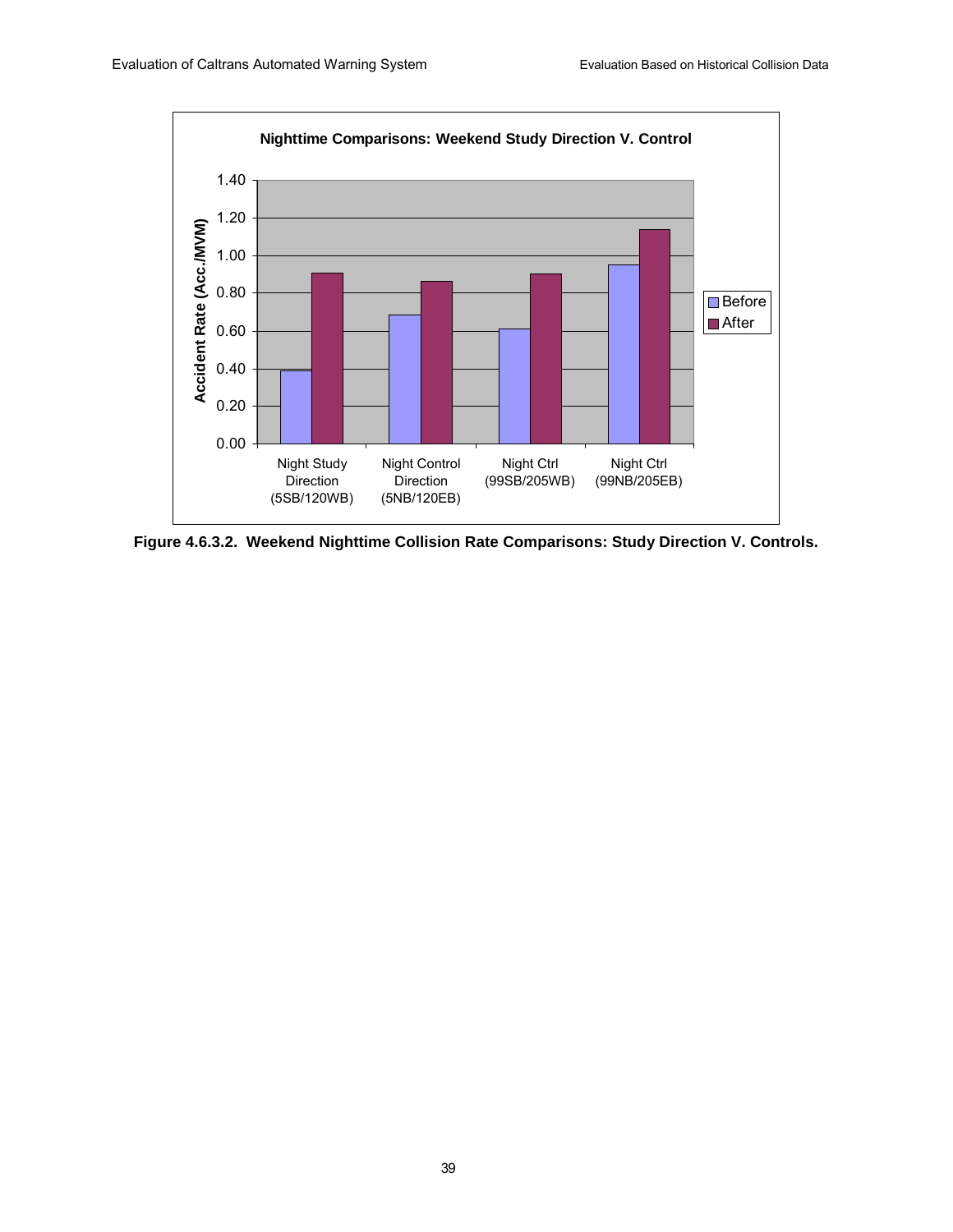Finally, to explore the weekend nighttime phenomenon in a bit more detail, we include the corresponding comparisons for fatal and injury collisions. These appear in Figure 4.6.3.3. Basically the same pattern is evident, although the proportional increase for the southbound study direction on I-5 and SR 120 does not stand out as noticeably greater than for the control sections.



**Figure 4.6.3.3. Weekend Nighttime F&I Collision Rate Comparisons: Study Direction V. Controls.** 

So what does all this mean? First, it certainly appears that there was an across-the-board increase in collision rates throughout area freeways that occurred around the end of 1996, the time the CAWS was activated. Obviously the CAWS could have had nothing to do with the rate increases observed on SR-99 and I-205, so there must be other important factors at work. The speed limit increase, growth and possible other changes in traffic, highway construction projects, and even systematic changes in the weather all appear as possible explanations.

At the same time, there appears to have been an unusually large increase in collision rates in the study direction, at least on I-5 in the southbound direction, in the major weaving section between SR-120 and I-205. Curiously, this does not appear in all time periods, but certainly shows up in the AM peak, and in the weekend nighttime period. The increase is especially noticeable for total collisions, and although present is somewhat less when only fatal and injury collisions are considered.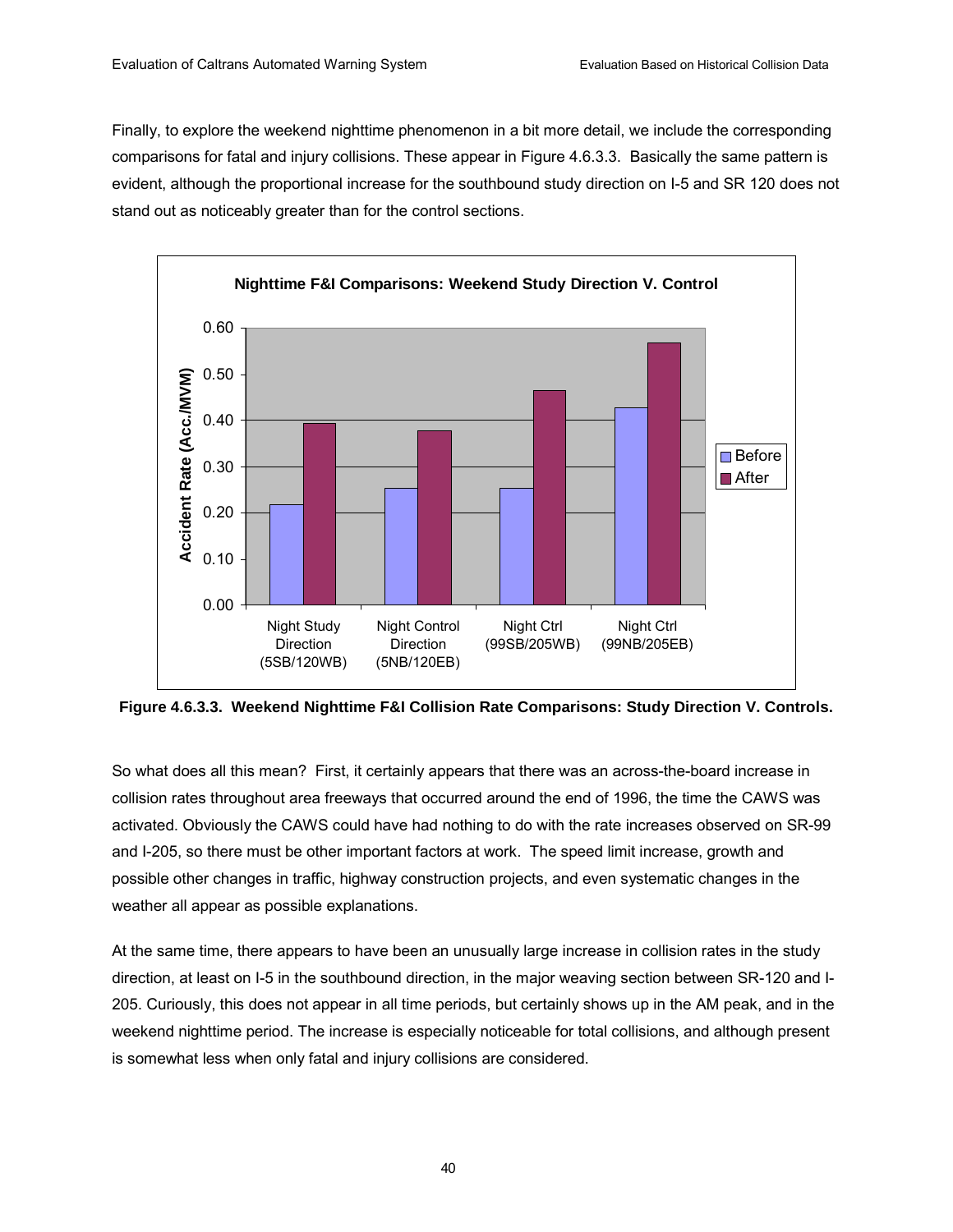Peak period analyses will also be presented for collisions in inclement weather in ß4.8, collisions in fog in ß4.9, related (secondary) collisions in ß4.10, and for construction in ß4.11.4

# **4.7 Congestion**

### **4.7.1 Level of Service Estimation**

In this subsection, the levels of service (LOS) estimated for each highway segment in each time period and year are used to stratify collision rates. It was expected that higher collision rates would be seen in the presence of congestion, such as for LOS E and F, and perhaps D, compared to uncongested conditions in LOS A, B, and C.

To prepare for this analysis, traffic count data were processed in order to estimate the peak hour directional traffic volume in each highway segment, during each of the six time periods considered in the analysis. In addition, the average hourly on-ramp volumes were determined. This data preparation is described in Section 4.13.1 of the report.

Based on these hourly traffic volumes, the methodology of the 2000 *Highway Capacity Manual* (HCM) was used to estimate the level of service that would be expected in each directional highway segment. Usually this involved applying the basic ramp junction analysis procedure, on the grounds that the critical location in each highway segment is likely to be the 1500 feet just downstream of the on-ramp junction. (Note that our highway segments were defined each to include just one on-ramp junction.) The HCM ramp junction methodology is essentially a slightly conservative extension of the basic freeway segment methodology. Some of the assumptions made in applying the HCM methodology are the following:

Peak Hour Factor = 0.92 (HCM default for urban areas)

Acceleration lane length = 600 ft. (180 m.) (per Caltrans *Highway Design Manual,* Fig. 504.2A)

Distance from on-ramp junction to next downstream off-ramp = 2500 feet

% trucks on on-ramps = 10% (mainline % trucks varied based on Caltrans traffic count data)

In addition, a special queuing analysis was applied to two highway segments, where congestion was thought to be significantly influenced by backups from bottlenecks located downstream in adjacent segments. These are the southbound segment of I-5 just north of the I-205 junction and the last eastbound segment of SR 120, adjacent to the junction with SR 99. In these cases, a portion of the segment mainline flow was compared to the downstream capacity and, if capacity was exceeded, the segment was assumed to contain a queue, thereby level of service F. Otherwise, the normal level of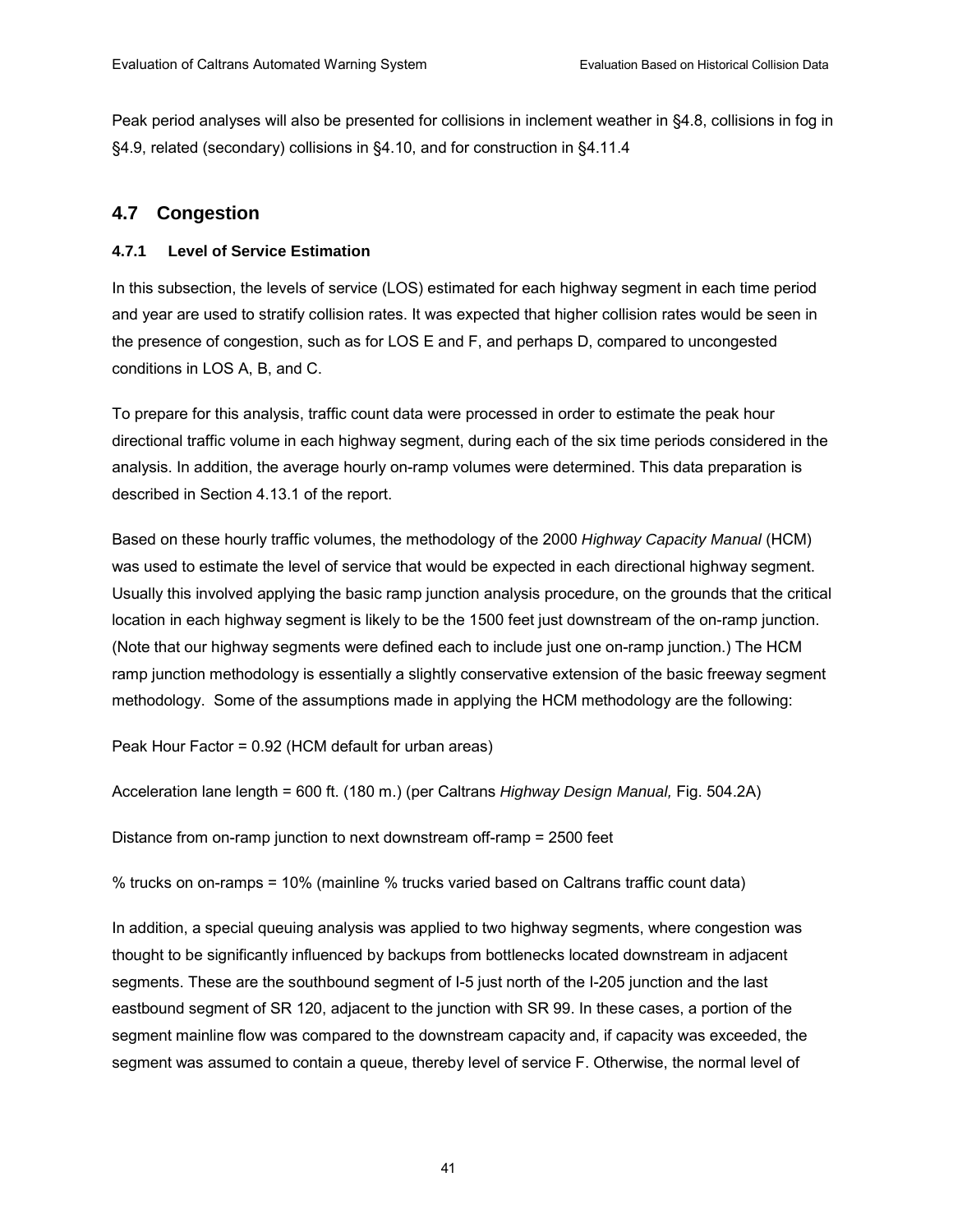service method was used. Some additional assumptions, based on available traffic counts, were made in this special queuing analysis:

62.5% of the I-5 southbound traffic in the southernmost study segment is destined to I-205

60% of the eastbound SR 120 traffic in the easternmost segment enters a connector ramp with SR 99 which has capacity = 1900 vph

On this basis, the worst-case (highest one hour) level of service (LOS) was estimated for each highway segment and time period in the data set. Segments and time periods were stratified into two groups corresponding to level of service A-C and level of service D-F conditions, respectively.

### **4.7.2 Collision Rate Comparison**

The collision rate comparisons for the two groups appear in Figure 4.7.2.1 and Figure 4.7.2.2. As expected, collision rates for LOS D-F are generally higher than for LOS A-C. Under both conditions, collision rates increase across the board in the post-1996 period. For LOS A-C conditions, there is not much difference in the increases among the study and control sections. For LOS D-F, some peculiarities are evident. The proportional collision rate increase for the study direction (I-5 southbound and SR 120 westbound) appears huge, about a factor of five. At the same time, there is almost no before-after increase for one of the control section groups (SR 99 southbound and I-205 westbound).

The seemingly huge jump in the collision rate for the study direction under LOS D-E conditions may partly be discounted by the fact that these rates are based on an abnormally small level of exposure, especially in the before period, which is just under 50 MVM, too small to give statistically stable collision rates. The collision rate for the SR 99SB/I-205WB control section in the before period is based on about 100 MVM of exposure, which is better, but also fairly small and subject to unusually high random variation.

The corresponding comparisons for fatal and injury collisions were also examined, and generally gave the same results seen in the analysis of total collisions. The detailed F&I results are not shown here. It should be noted that some of the numbers are very small and therefore subject to considerable random variation. For example, there are only eight F&I collisions in the study direction for I-5 and SR 120 during the before period, associated with slightly less than 50 MVM of travel. Although these numbers can be used to calculate a collision rate, it would be subject to an unacceptably large standard error.

The examination of the influence of congestion level on collision rates, as expected, clearly shows that this factor is extremely important in explaining why collision rates vary from place to place and time to time. Certainly LOS is a critical factor to control for in attempting to discern the nature of the impacts on collision experience associated with activating the CAWS.

42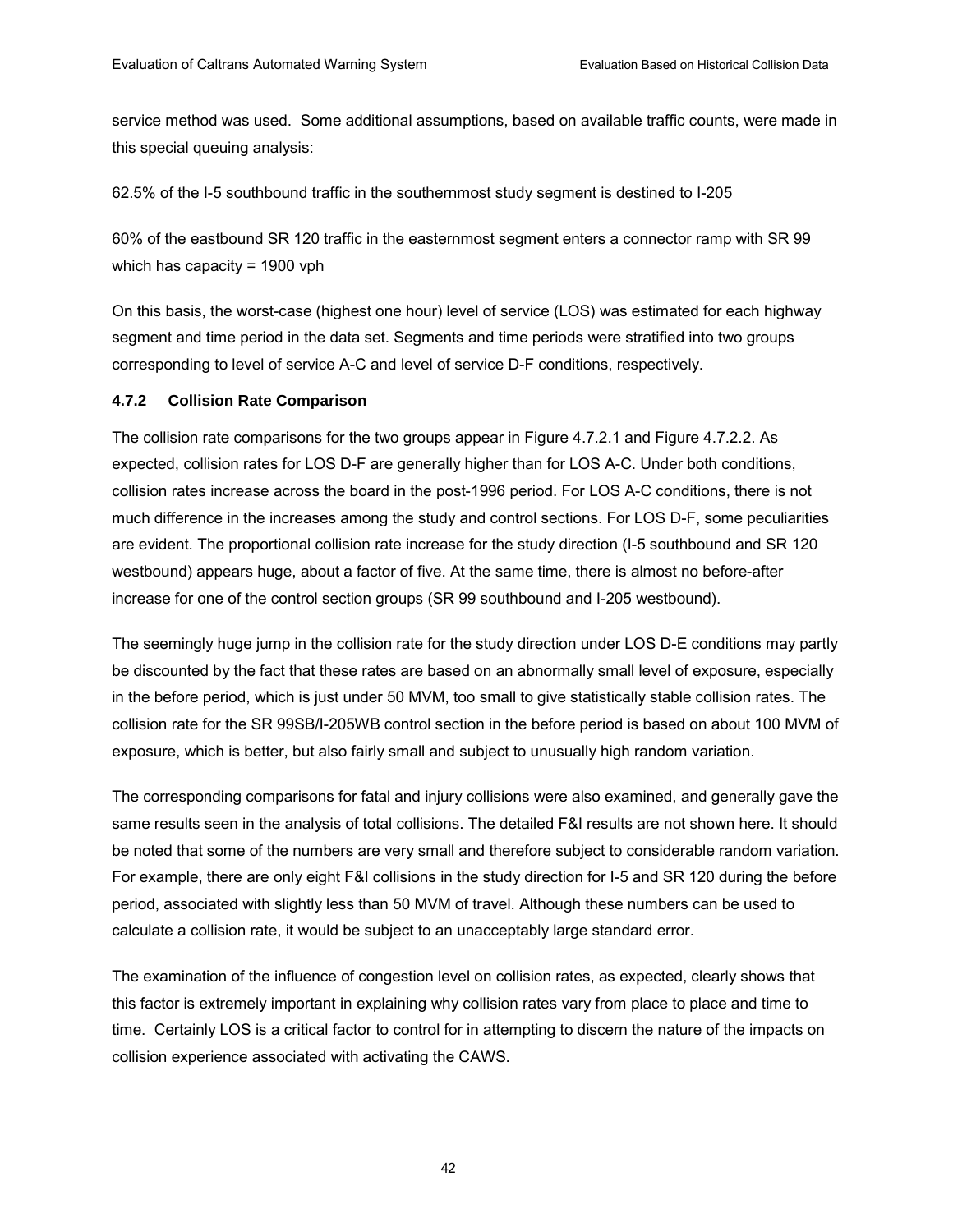

**Figure 4.7.2.1. Collision Rate Comparisons for Level of Service A-C Conditions.** 



**Figure 4.7.2.2. Collision Rate Comparisons for Level of Service D-F Conditions.**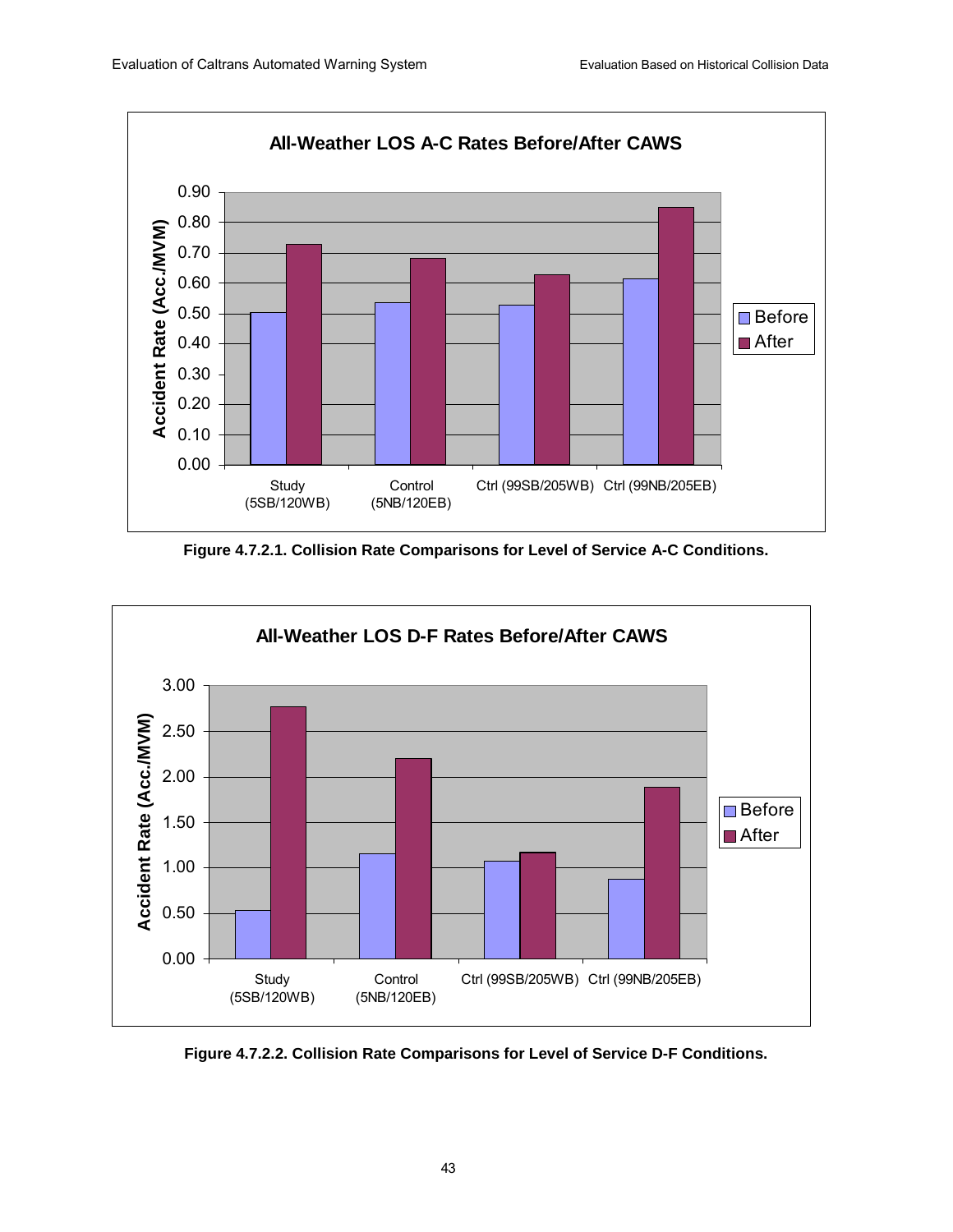# **4.8 Inclement Weather**

### **4.8.1 Collision Rate Comparison**

Table 4.8.1.1 shows the total number of collisions that occurred in inclement weather (defined as rain or fog) in both the study direction and control directions. While the CAWS system does not warn drivers of rain or wet conditions, rain has an impact on visibility, and some police reports indicate limited visibility from heavy rain as a causal factor in collisions.

In this part of the investigation, no effort was made to estimate true inclement weather collisions rates, which would have required trying to estimate the number of vehicle-miles driven during inclement weather, to be divided into the inclement weather accident counts. Inclement weather collisions were simply identified as those which had either rain or fog coded in the weather field of the applicable TASAS data record.

Figure 4.8.1.1 visually compares the annual collision rates from Table 4.8.1.1. The 'inclement weather' collision rate for each year before and after system activation is computed as the number of inclement weather collisions divided by the total number of vehicle miles traveled. Thus, the inclement weather collision rates are much smaller in magnitude than the corresponding all-weather collision rates based on the same MVM measure of exposure.

|      |                          | <b>Study Direction</b><br>(5SB/120WB) |               | <b>Control Direction</b><br>(5NB/120EB) | Control Highway<br>(99SB/205WB)<br>Collision<br><b>Number</b> |      | Control Highway<br>(99NB/205EB) |                                           |
|------|--------------------------|---------------------------------------|---------------|-----------------------------------------|---------------------------------------------------------------|------|---------------------------------|-------------------------------------------|
|      | <b>Number</b>            | Collision                             | <b>Number</b> | Collision                               |                                                               |      | <b>Number</b>                   | Collision                                 |
|      | of                       | Rate                                  | of            | Rate                                    | of                                                            | Rate | of                              | Rate                                      |
| Year | <b>Collisions</b>        | (Acc/MVM)                             | Collisions    | (Acc/MVM)                               |                                                               |      |                                 | Collisions (Acc/MVM) Collisions (Acc/MVM) |
| 1992 | 14                       | 0.08                                  | 12            | 0.06                                    |                                                               |      |                                 |                                           |
| 1993 | 7                        | 0.04                                  | 15            | 0.08                                    | 6                                                             | 0.02 | 12                              | 0.05                                      |
| 1994 | 8                        | 0.05                                  | 10            | 0.05                                    | 10                                                            | 0.04 | 10                              | 0.04                                      |
| 1995 | 12                       | 0.07                                  | 20            | 0.10                                    | 11                                                            | 0.04 | 6                               | 0.02                                      |
| 1996 | 10                       | 0.05                                  | 15            | 0.07                                    | 16                                                            | 0.06 | 11                              | 0.04                                      |
|      | <b>System Activation</b> |                                       |               |                                         |                                                               |      |                                 |                                           |
| 1997 | 20                       | 0.11                                  | 11            | 0.05                                    | 11                                                            | 0.04 | 12                              | 0.04                                      |
| 1998 | 29                       | 0.16                                  | 19            | 0.09                                    | 16                                                            | 0.06 | 17                              | 0.06                                      |
| 1999 | 17                       | 0.09                                  | 13            | 0.06                                    | 19                                                            | 0.07 | 10                              | 0.03                                      |
| 2000 | 17                       | 0.09                                  | 27            | 0.12                                    | 12                                                            | 0.04 | 28                              | 0.09                                      |
| 2001 | 13                       | 0.06                                  | 21            | 0.09                                    | 20                                                            | 0.05 | 30                              | 0.08                                      |
| 2002 | 17                       | 0.07                                  | 14            | 0.05                                    | 13                                                            | 0.03 | 16                              | 0.04                                      |
| 2003 | 5                        | 0.04                                  | 3             | 0.02                                    | 10                                                            | 0.05 | 9                               | 0.05                                      |

**Table 4.8.1.1. Inclement Weather Collisions and Collision Rates on Study and Control Sections.**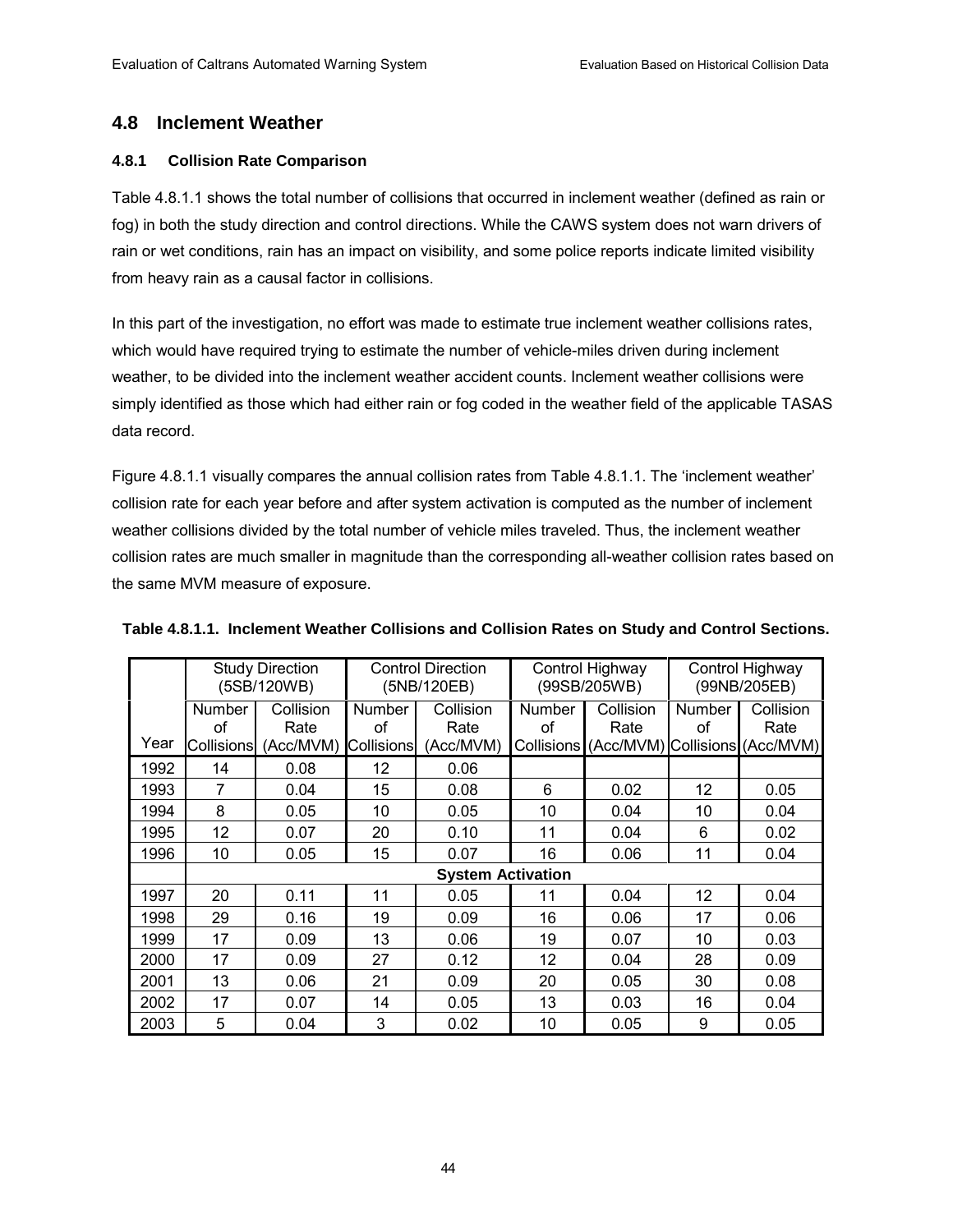

**Figure 4.8.1.1. Inclement Weather Annual Collision Rates for Study Direction and Controls.** 

Since it may be difficult to extract comparisons from Figure 4.8.1.1, we provide Figure 4.8.1.2 presenting the same data with pre-1997 and post-1996 collisions combined. The patterns in Figure 4.8.1.2 are similar to some seen previously. An increase in inclement weather collision rates is evident for the study direction and for one of the control facility directions (99NB/205EB). The before-after collision rate comparisons for the other control sections show little difference for inclement weather conditions.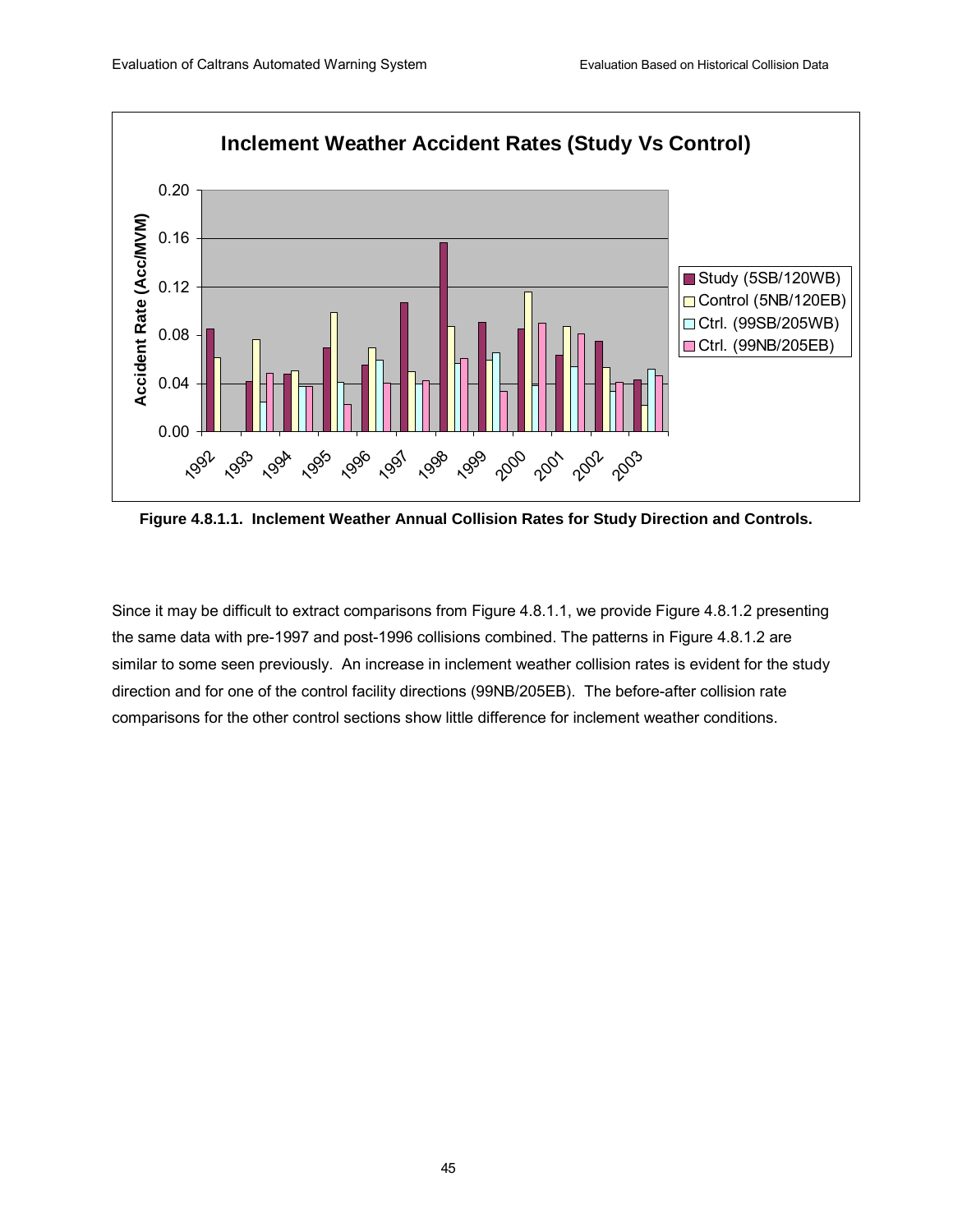

**Figure 4.8.1.2. Inclement Weather Before-After Collision Rates for Study Direction and Controls.** 

Figure 4.8.1.3 shows the corresponding inclement weather collision rates calculated for only fatal and injury collisions. The comparisons are quite similar to those in Figure 4.8.1.2, although in this case the differences for all control sections show little difference.



**Figure 4.8.1.3. Inclement Weather Before-After F&I Rates for Study Direction and Controls.**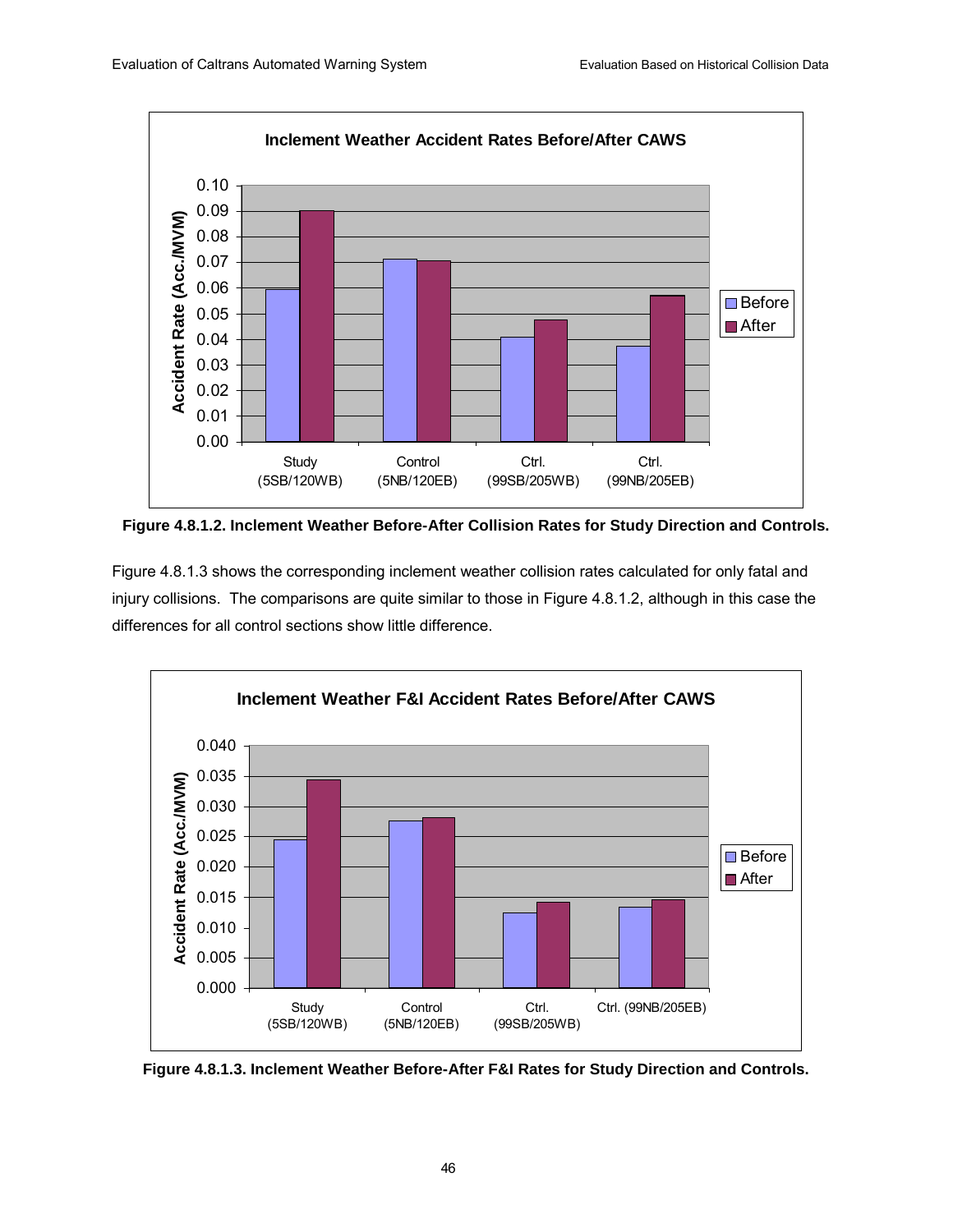### **4.8.2 By Highway Sub-sections**

Figure 4.8.2.1 shows the same information for collisions disaggregated to key sub-sections of the study direction, and the supplemental control area. Figure 4.8.2.2 shows the same comparisons but for only fatal and injury collisions. Both graphs reveal basically the same patterns. Both the total and F&I collision rates increase substantially in the portion of southbound I-5 between SR-120 and I-205. Curiously, the opposite effect, a substantial collision rate decrease, occurs on the same sub-section in the opposite direction. The before-after comparisons in other areas are mixed. The inclement weather collision rates decrease in the SR-120 study direction, although they increase a little in the I-5 study direction north of SR-120.

Finally, it was of interest to examine whether or not we could see any relative effect on inclement weather conditions in the study direction relative to collisions overall. Since one of the main goals of CAWS is to help drivers in difficult weather, especially fog, perhaps the proportion of inclement weather collisions would relatively decline on the sub-sections served by cause, in relation to the other highway sections examined. Figure 4.8.2.3 compares the study direction and the control sections in terms of the proportion of inclement weather collisions, before and after system activation. Indeed, comparing this figure carefully to Figure 4.8.2.1 one sees that, while inclement weather collisions increased in the study direction following the activation of CAWS, they did not increase as much as collisions generally, thus the proportions of inclement weather collisions on these sections relatively declined. On the other hand, the same effect can be seen for some of the control sections, so it is difficult to conclude that the phenomenon being observed is actually associated with the CAWS. Although not depicted here, the patterns observed in the case of fatal and injury collisions are essentially the same.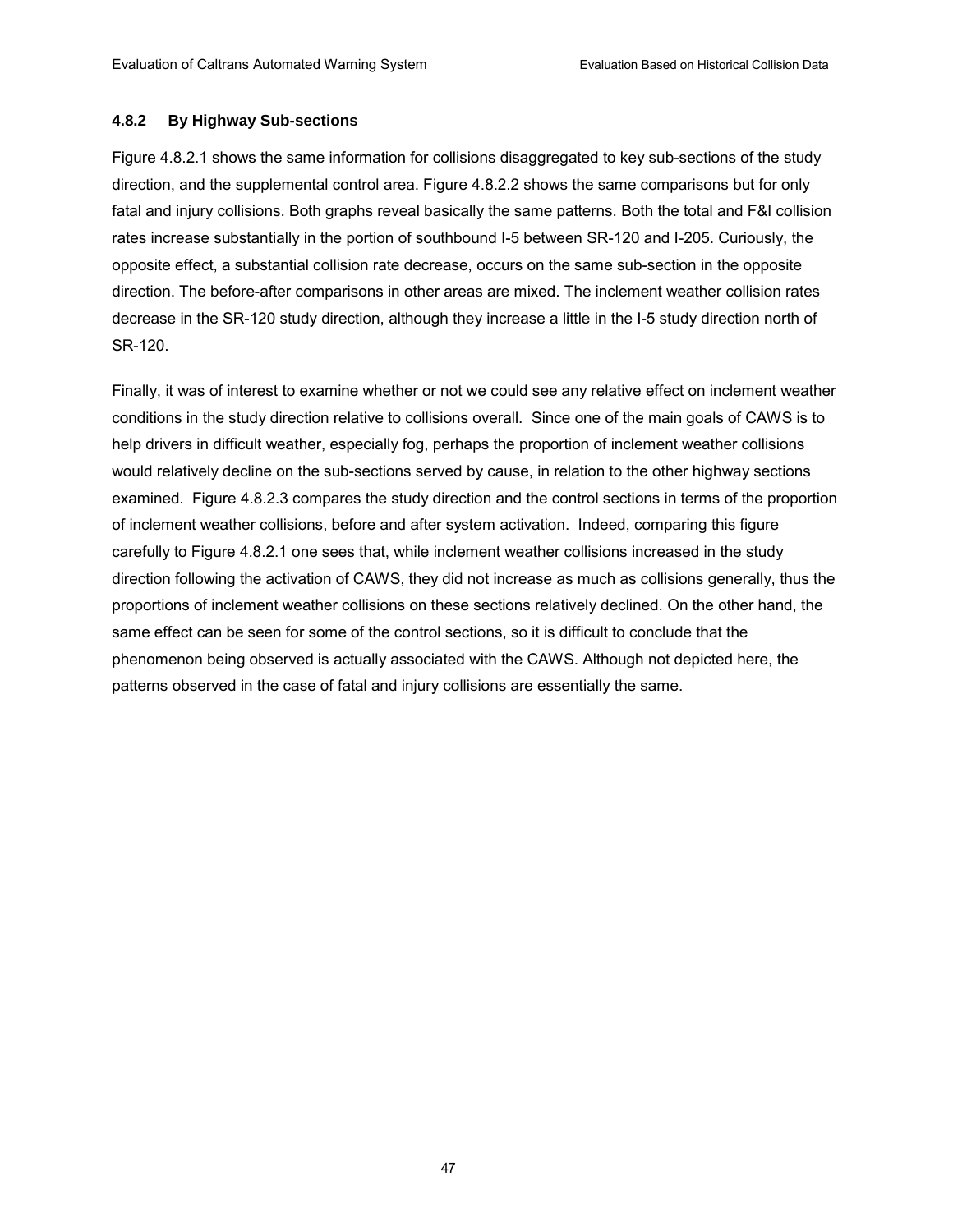

**Figure 4.8.2.1. Inclement Weather Before-After Collision Rates for Study Sub-Sections.** 



**Figure 4.8.2.2. Inclement Weather Before-After F&I Rates for Study Sub-Sections.**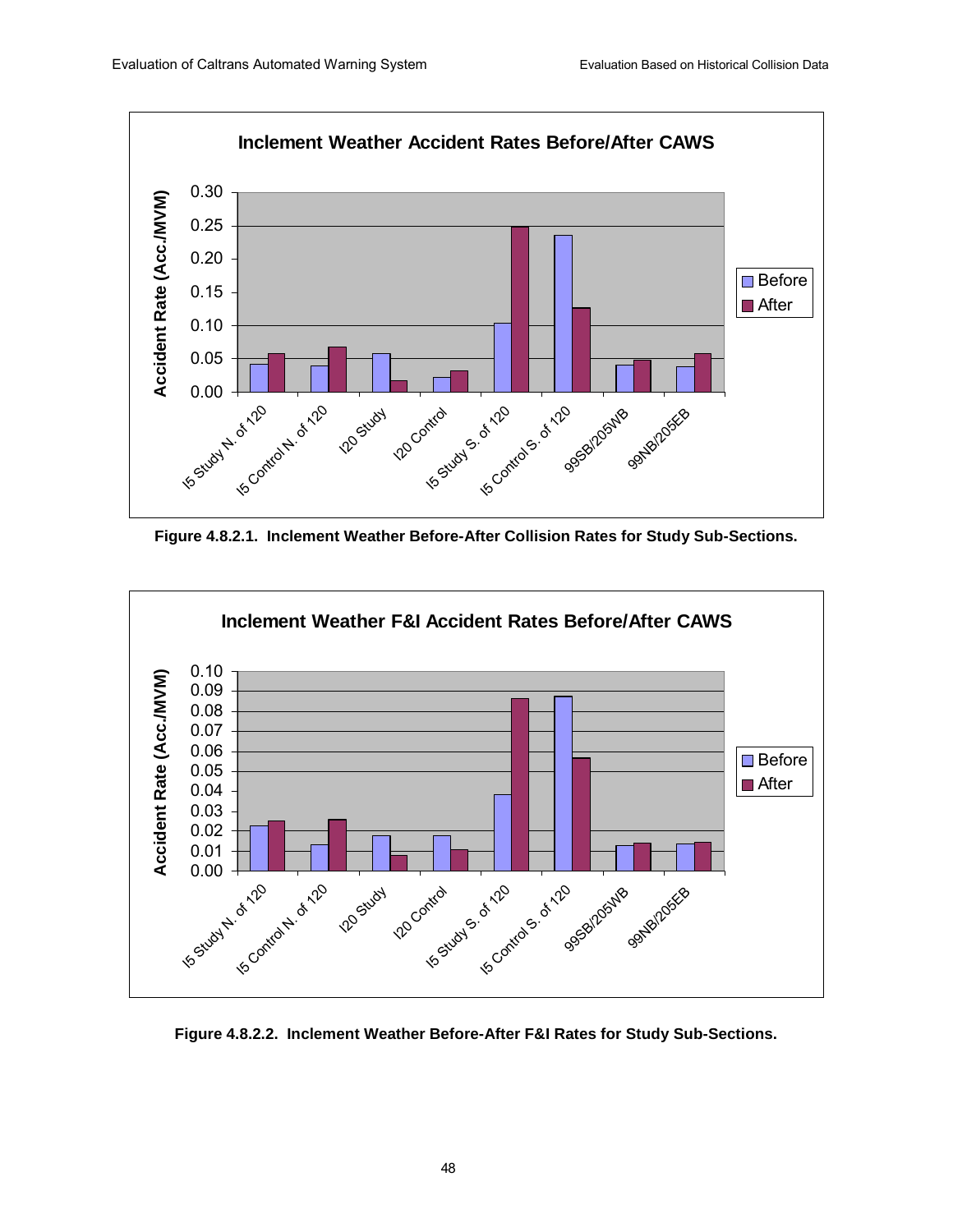

**Figure 4.8.2.3. Proportion of Inclement Weather Collisions to All Collisions Before-After System Activation.** 

### **4.8.3 By Peak Traffic Period**

Since the most concern regarding collisions in reduced visibility exists during the morning peak period, inclement weather collision rates were developed for collisions during that time period. Although the control direction on I-5 and SR-120 does not carry as much traffic in the AM peak, it does share the weather conditions, so those control directions are shown. The results for all AM peak, inclement weather collisions appear in Figure 4.8.3.1 and for the corresponding fatal and injury collision rates in Figure 4.8.3.2. These figures show some surprising comparisons for the AM peak study direction. While the overall collision rate increases post-1996, the F&I rate decreases, indicating a substantial decrease in collision severity. This effect is not evident in the control sections.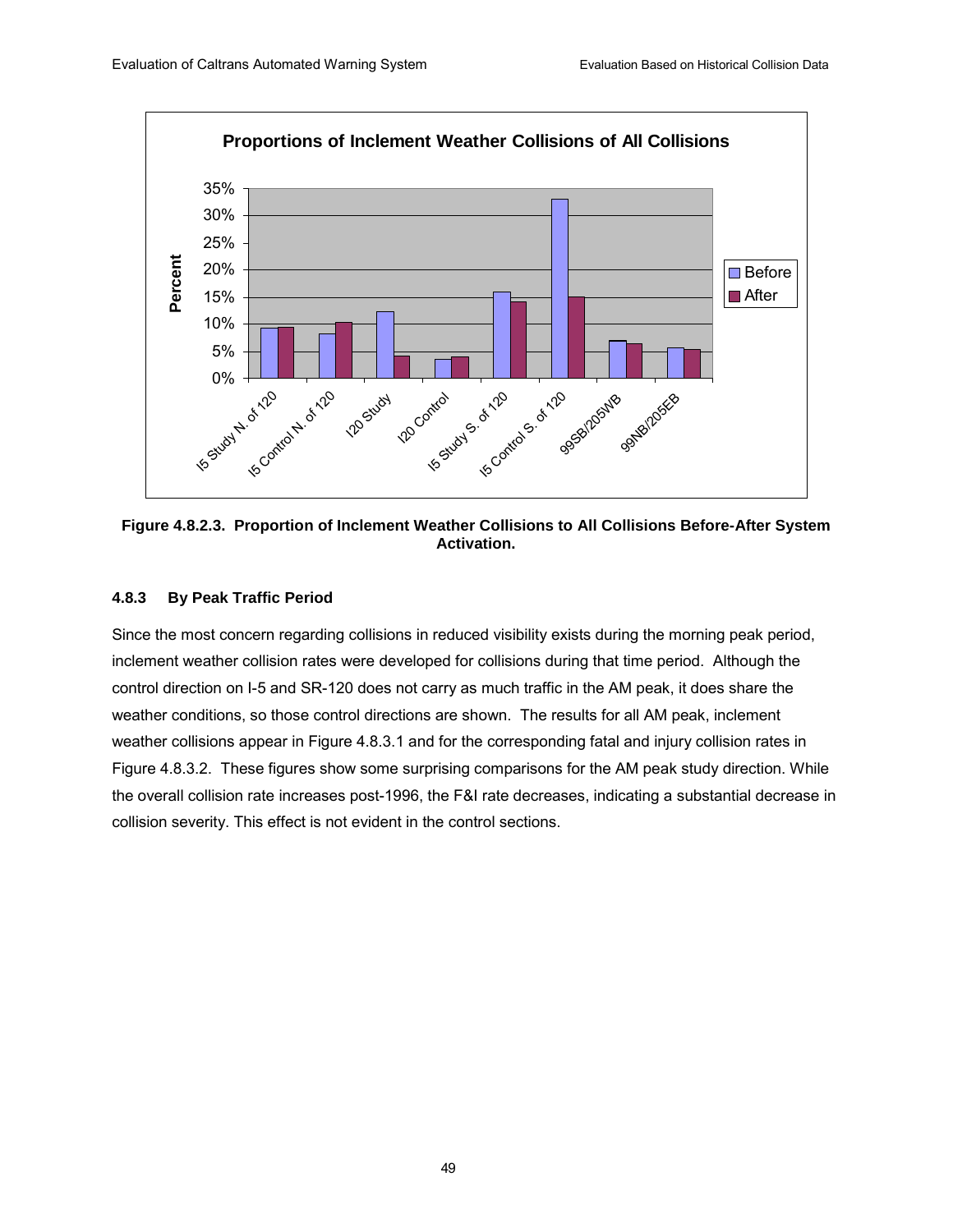

**Figure 4.8.3.1. Inclement Weather Before-After Collision Rates for Weekday AM Peak Periods.** 



**Figure 4.8.3.2. Inclement Weather Before-After F&I Rates for Weekday AM Peak Periods.**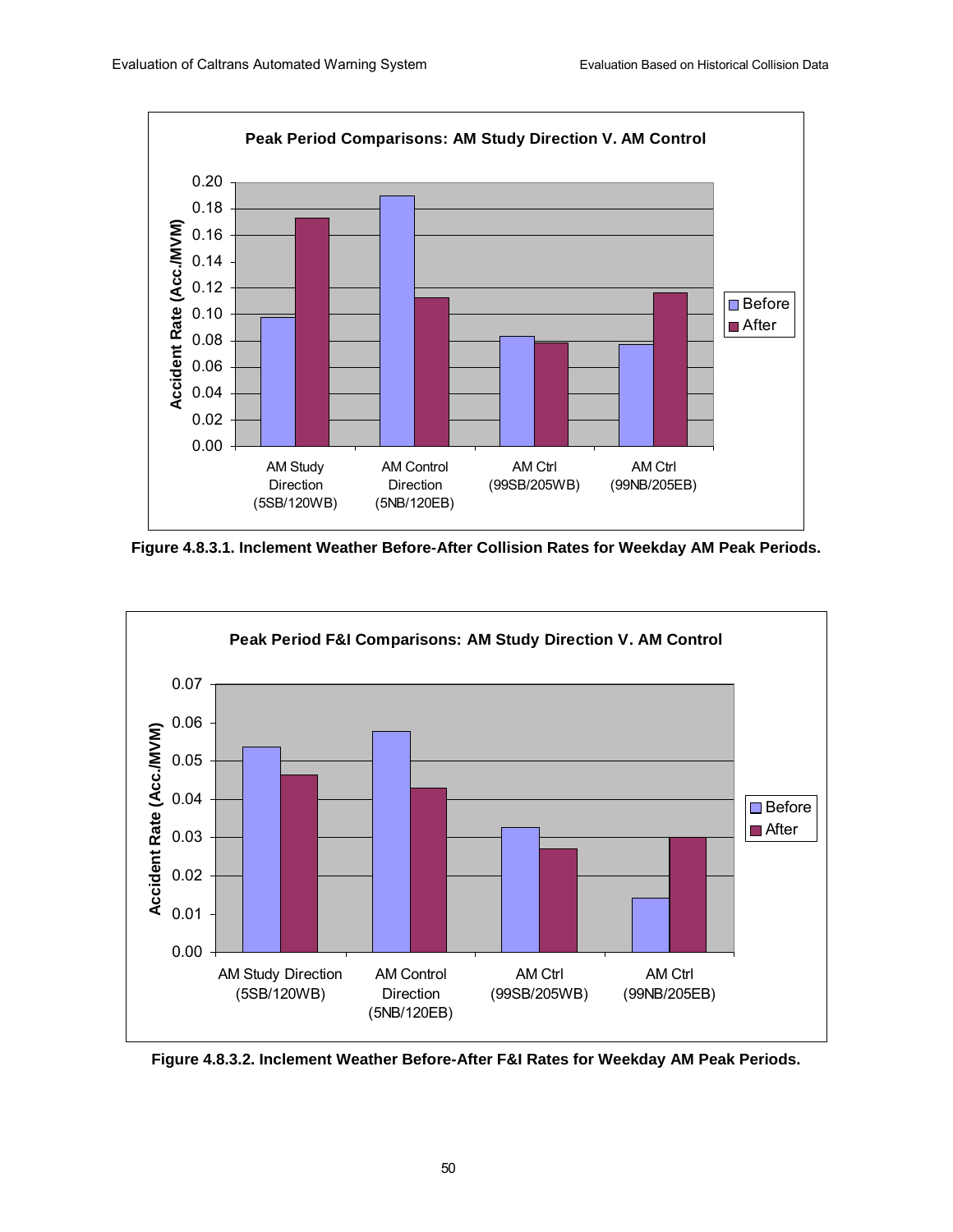# **4.9 Fog**

This phase of the analysis isolates the inclement weather collisions that occurred in the presence of fog. Collisions where fog was a factor were analyzed by using the number of heavy fog days as a measure of exposure to potential collisions instead of VMT.

### **4.9.1 Determination of Fog Days**

For this investigation, environmental data were obtained from the National Climatic Data Centerís National Virtual Data System (NVDS). The NVDS provides access to nationwide data from the National Oceanic & Atmospheric Administration (NOAA). The center reports the number of days of reported rain, fog, and other problematic atmospheric conditions recorded at the Stockton Metropolitan Airport. This information was downloaded from the NVDS web site web site http://nndc.noaa.gov/. While the Stockton Metropolitan Airport is over a mile away from the study area, and even farther away from some of the control sections, these weather reports were assumed to be representative of the surrounding region. A comparison of NVDS data to the CAWS weather data found that the NVDS data is over 91% consistent with CAWS observations in cases of fog, which is the more difficult match. 'Heavy fog days' are defined in the NVDS as any day where visibility drops to  $\frac{1}{4}$  mile or less.

The NOAA data shows 122 heavy fog days during 1992-1996 and 257 heavy fog days during 1997-June, 2003. (14 of these heavy fog days occurred in November and December 1996, and therefore are misclassified as occurring in the pre-activation period.)

### **4.9.2 Collision Rates Normalized to Fog Exposure**

Clearly, there is enough difference in before-after fog incidence that simple comparison of before and after fog collisions totals would be misleading. Therefore, collisions in fog were normalized to the number of collisions per 100 heavy fog days before and after system activation. This is shown in Table 4.9.2.1 for all collisions in fog and in Table 4.9.2.2 for fatal and injury fog collisions. Note that in these tables, the "study" and "control" designations for the supplemental control highway SR99/I-205 are irrelevant, since both these directions are both being used as control comparison areas.

The change in the 'fog-day collision rate' for the study direction is compared with the change in the fogday collision rate for the control directions. A positive change indicates an increase in fog-related collisions whereas a negative change represents a decrease. Note that these tables are based on a total of 48 fog collisions through 1996, including 20 F&I collisions, and 117 fog collisions after 1996, including 39 F&I collisions. Approximately half of these collisions in fog occurred in the SR-99 and I-205 control areas.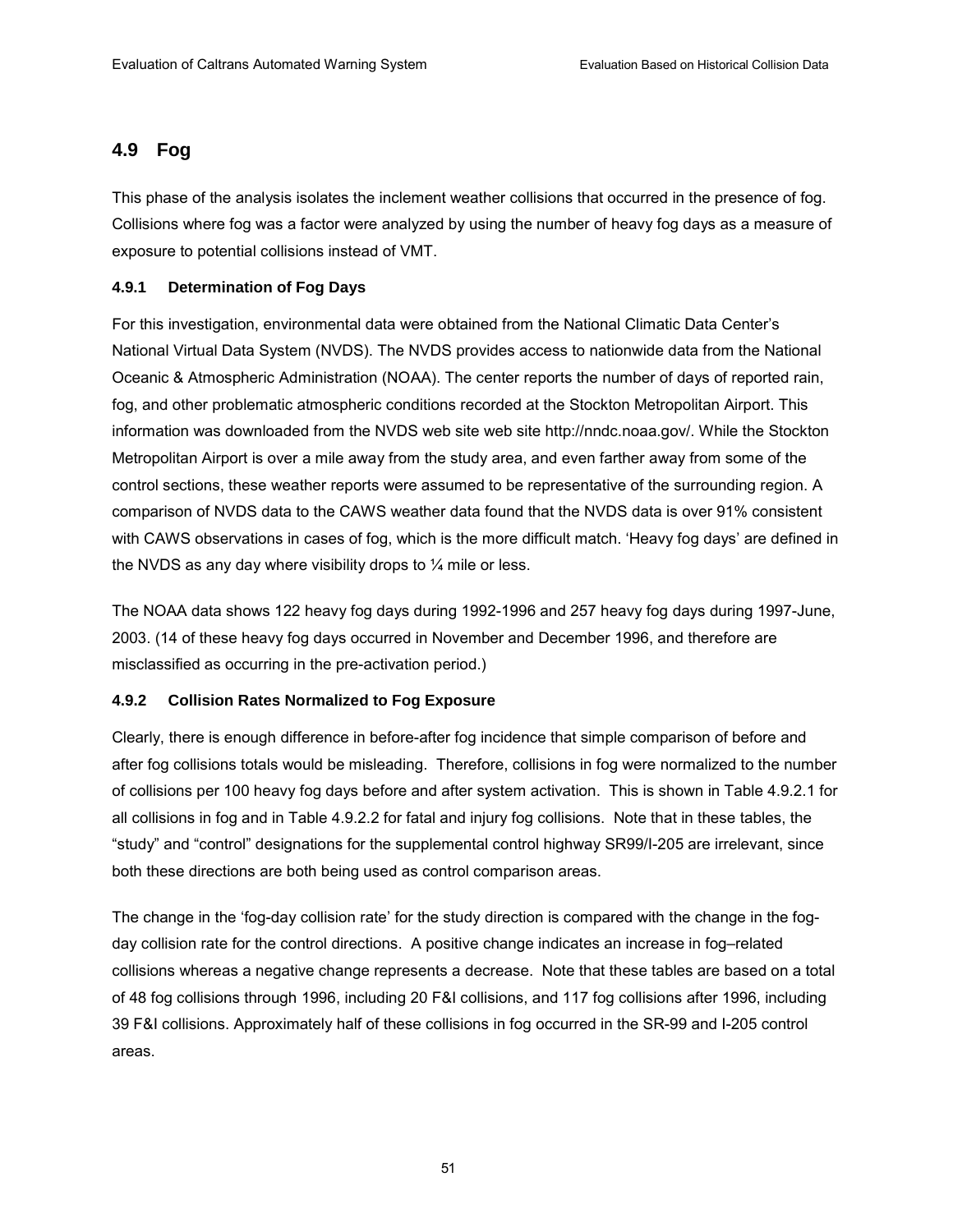|                  | <b>Study Direction</b> |       |          | <b>Control Direction</b> |       |           |
|------------------|------------------------|-------|----------|--------------------------|-------|-----------|
|                  | <b>Before</b>          | After | % Change | <b>Before</b>            | After | % Change  |
| <b>SR-120</b>    | 4.92                   | 0.78  | $-84%$   | 1.64                     | 1.17  | $-29%$    |
| I-5 N. of SR 120 | 3.28                   | 2.33  | $-29%$   | 2.46                     | 3.50  | 42%       |
| 1-5 S. of SR 120 | 4.10                   | 14.01 | 242%     | 0.00                     | 1.17  | <b>NA</b> |
| SR99/I-205       | 10.66                  | 10.12 | $-5%$    | 12.30                    | 12.45 | 1%        |
| Total            | 22.95                  | 27.24 | 19%      | 16.39                    | 18.29 | 12%       |

| Table 4.9.2.1. Fog Collisions per 100 Heavy Fog Days. |  |
|-------------------------------------------------------|--|
|                                                       |  |

**Table 4.9.2.2. F&I Fog Collisions per 100 Heavy Fog Days.** 

|                  |                                    |      | <b>Study Direction</b> | <b>Control Direction</b> |       |          |
|------------------|------------------------------------|------|------------------------|--------------------------|-------|----------|
|                  | % Change<br>After<br><b>Before</b> |      |                        | <b>Before</b>            | After | % Change |
| SR-120           | 2.46                               | 0.00 | $-100%$                | 1.64                     | 0.78  | $-53%$   |
| I-5 N. of SR 120 | 0.82                               | 0.78 | -5%                    | 0.00                     | 1.56  | NА       |
| I-5 S. of SR 120 | 2.46                               | 5.06 | 106%                   | 0.00                     | 0.00  | NA       |
| SR99/I-205       | 4.10                               | 2.72 | $-34%$                 | 4.92                     | 4.28  | $-13%$   |
| Total            | 9.84                               | 8.56 | $-13%$                 | 6.56                     | 6.61  | 1%       |

The data presented in Table 4.9.2.1 and Table 4.9.2.2 show quite a mixed picture. There appear to be desirable outcomes for the study directions on SR-120 and I-5 north of SR-120, compared to control sections, however the normalized number of collisions in fog increased substantially on southbound I-5 south of SR 120. This occurred both for all fog collisions and the more serious F&I collisions, although not to the same extent for the F&Is. This is, of course, consistent with other patterns seen previously for that sub-section.

Due to the small number of F&I collisions that occurred in the presence of fog, it was not reasonable to develop comparisons of collision rates for these accident types. The rates would be far too subject to random variation.

However, in order to make some further comparison, Figure 4.9.2.1 shows the proportions of fog collisions to all collisions in the before and after periods. The comparison is made for the subsections of interest.

Fog collisions will also be considered in conjunction with the classification of accidents in §4.12.2.

Figure 4.9.2.1 shows a mixed result. For the study directions on I-5 north of SR 120 and along SR 120, there is clearly a drop in the fog-day-normalized rate of fog collisions after 1996. However, the opposite occurs on southbound I-5 south of SR-120, with a large increase. This is in marked contrast to the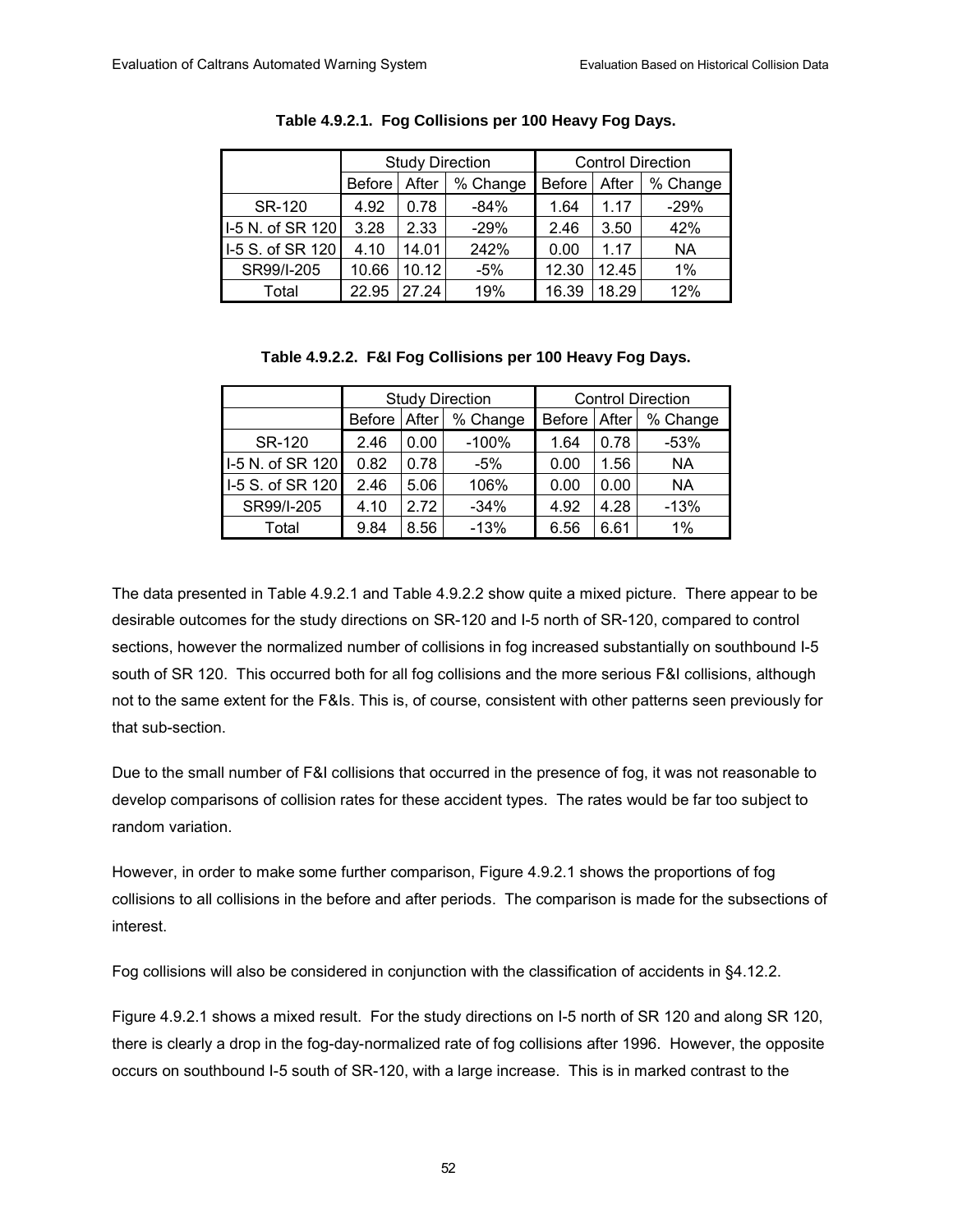decrease in the proportion of all inclement weather collisions, previously shown in Figure 4.8.2.3. The control sections vary, although most also show a decrease in the proportion of fog collisions after 1996.





### **4.9.3 Fog Collisions in the AM Peak Traffic Period**

Table 4.9.3.1examines fog-related collisions during the AM peak traffic period in the control and study directions of the CAWS. Since fog was very rare during the evening traffic peak, no purpose would be served by a cross-peak examination. Due to our lack of time-reliable fog data (to be sure that fog had indeed occurred in during the peak period), we were unable to normalize to just the set of peak periods in which fog was present, as we previously did for fog-day-MVM. We therefore normalized the peak period fog accidents to AM peak period MVM for both the study and control directions. In 1992 there were no peak period fog collisions in either direction, and in 1994 there were no peak period collisions in the control direction. Figure 4.9.3.1 represents the peak period fog collision rate for both directions normalized to peak period MVM.

Since the numbers are so small, the significance of these results are questionable. 1994 through 2000 the fog collision rate during the AM peak was consistently higher in the study direction compared with the control direction of the CAWS. Only one fog collision occurred in each of the directions in 2001. In early 2002, the collision rate relatively soared in both directions, a slightly higher rate in the control direction. It should be noted, however, that there were more an average of 24 fog days per year during the before period, and an average of 37 fog days per year during the after period, so that fog during peak periods was more likely in the after period. If these results are to be considered significant, they would indicate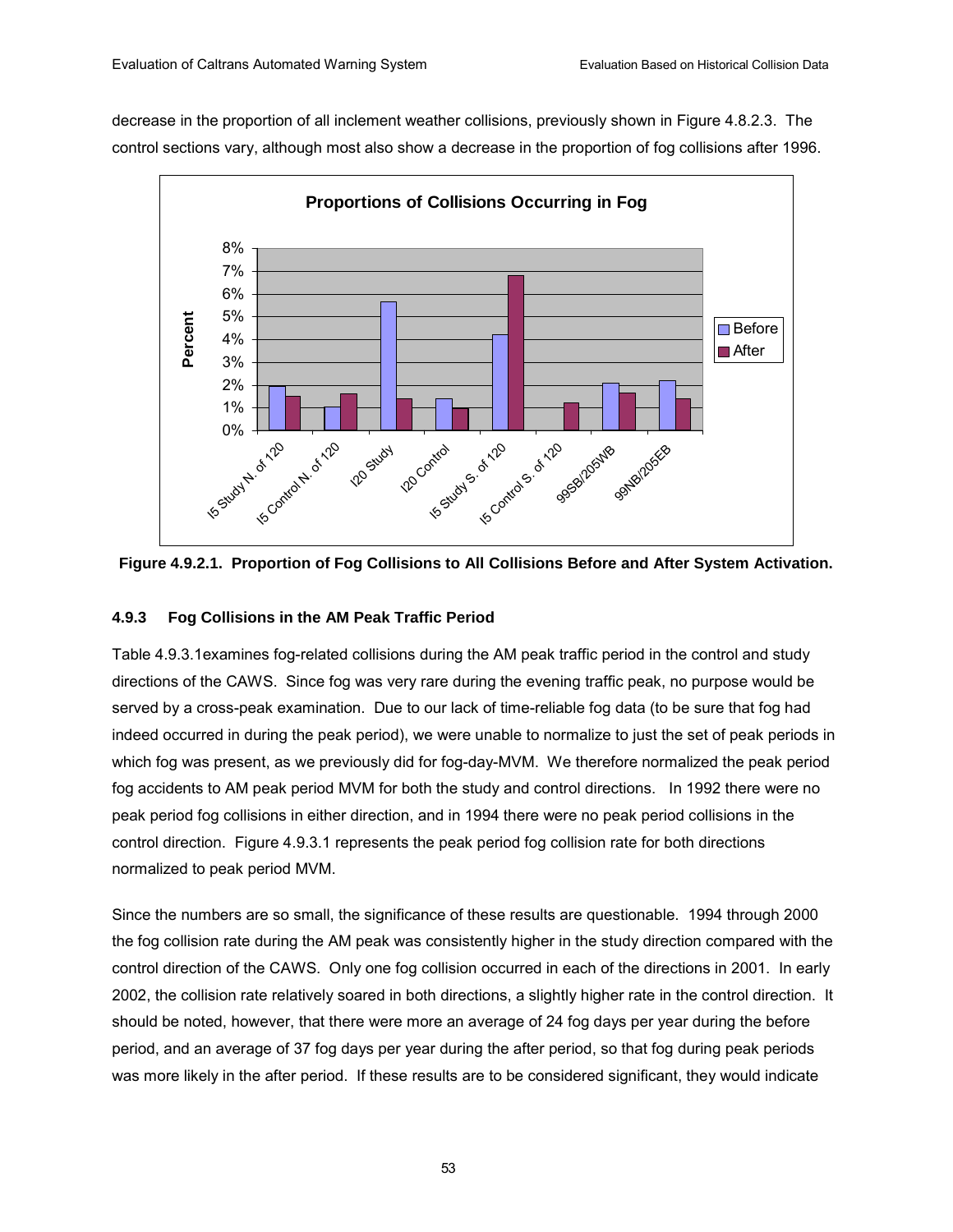an overall increase in the fog collision rates in the CAWS study direction during the matching AM peak traffic periods.

|            | <b>Total Peak Period Fog</b><br>Accidents<br>Study direction only | <b>Total Peak</b><br>Period<br>Travel | Peak Period<br>Fog<br><b>Accident Rate</b> | <b>Total 'Inclement Total Peak</b><br>Weather'<br>Accidents | Period<br>Travel | <b>Control Peak</b><br>Period Fog<br><b>Accident Rate</b> |
|------------|-------------------------------------------------------------------|---------------------------------------|--------------------------------------------|-------------------------------------------------------------|------------------|-----------------------------------------------------------|
|            |                                                                   | (MVM)                                 | (Accidents/                                | Control direction                                           | Control          | (Accidents/                                               |
| Year       |                                                                   |                                       | MVM)                                       | only                                                        | (MVM)            | MVM)                                                      |
| 1992       | 0                                                                 | 46.1                                  |                                            | 0                                                           | 23.38            |                                                           |
| 1993       | $\overline{2}$                                                    | 46.65                                 | 0.043                                      | 2                                                           | 26.53            | 0.08                                                      |
| 1994       | $\overline{2}$                                                    | 43.921                                | 0.046                                      | $\mathbf 0$                                                 | 23.51            |                                                           |
| 1995       | 3                                                                 | 46.99                                 | 0.064                                      | 1                                                           | 26.34            | 0.04                                                      |
| Jan-Oct 96 | 3                                                                 | 41.393                                | 0.072                                      | $\Omega$                                                    | 21.9             |                                                           |
| Ann. Avg.  | 2.12                                                              | 46.67                                 | 0.06                                       | 0.60                                                        | 25.21            |                                                           |
| Nov-Dec 96 |                                                                   |                                       | <b>System Activation</b>                   |                                                             |                  |                                                           |
| 1997       | 6                                                                 | 56.163                                | 0.107                                      | 2                                                           | 31.02            | 0.06                                                      |
| 1998       | 7                                                                 | 55.872                                | 0.125                                      |                                                             | 31.02            | 0.03                                                      |
| 1999       | 7                                                                 | 61.602                                | 0.114                                      |                                                             | 33.27            | 0.03                                                      |
| 2000       | 9                                                                 | 69.018                                | 0.13                                       | 3                                                           | 35.29            | 0.09                                                      |
| 2001       | 1                                                                 | 68.735                                | 0.015                                      |                                                             | 36.7             | 0.03                                                      |
| Jan-Mar 02 | 4                                                                 | 20.068                                | 0.199                                      | $\overline{2}$                                              | 9.02             | 0.22                                                      |
| Ann. Avg.  | 7.67                                                              | 65.28                                 | 0.21                                       | 2.67                                                        | 33.90            | 0.19                                                      |
| % Increase | 261.64%                                                           | 39.88%                                | 258.40%                                    | 344.44%                                                     | 34.47%           |                                                           |

**Table 4.9.3.1. Fog Peak Period Collision Rate AM Study Vs Am Control.** 



**Figure 4.9.3.1 Fog Peak Period Collision Rate AM Study Vs AM Control.**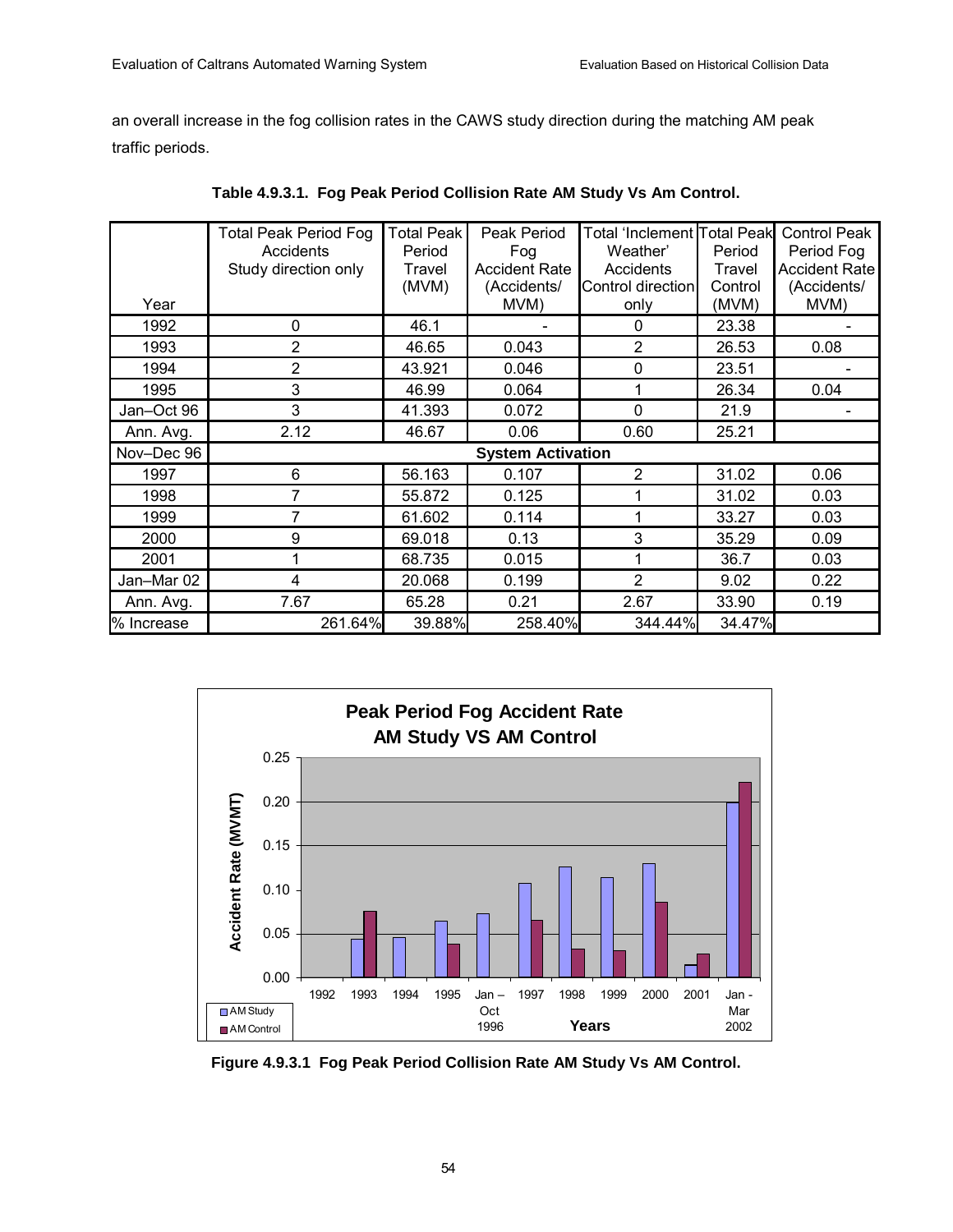## **4.10 Secondary Collisions**

The 'after' period for this analysis extends only through March 2002, and the 'before' period is terminated at the end of October 1996, just before the CAWS system activation. This avoids the shift of accidents occurring during the first two months after system activation into the 'before' period. The control section is exclusively the control directions of I-5 and SR-120. The supplemental control sections of SR-99 and I-205 are not included.

### **4.10.1 Identification of Primary and Secondary Collisions**

One goal of CAWS is to help prevent chain reaction collisions, referred to here as "related collisions" to distinguish this broader definition from multi-car "pile-ups". Note that "primary" collisions are those collisions found to be a causal factor in at least one secondary collision, and do not include those collisions for which no secondary collisions were reported. For a collision to be classified as a primary, it must have at least one secondary associated with it.

In order to determine if a given collision was related to a previous collision, it was necessary to examine both TASAS records and the individual collision reports for every accident. Since reports usually do not explicitly indicate secondary status, we considered as key factors the temporal proximity, evidenced by the relative date and time for collision pairings, and geographic proximity in view of the traffic flow direction. Discrimination rules for this report generally followed those applied by Richard Raub (18). An interview conducted with Officer Montez of the Stockton CHP office helped determine average response times for local emergency personnel to collision sites as well as incident management methods. But a deeper examination was often needed: For example, in some cases a collision on I-5 was found to have been a related to a collision occurring on SR-120. Collisions causing congestion in the opposite flow direction were also included (looky loo effect) if a clearly causal relationship was indicated in the accident reports.

While some primary and secondary collision occur in opposite directions, all comparisons are separated according to direction because only the study direction is affected by the CAWS that might alert drivers of an accident obstruction ahead.

#### **4.10.2 Primary Collisions**

It is worthwhile to examine primary collisions, especially in proportion to all accidents, since a primary accident, as defined herein, is a key to one or more other accidents. A smaller proportion would indicate that a lower percentage of overall accidents were related.

During both the before and after periods, in both the study and control directions, we found a total of 235 secondary collisions that were deemed to be related to 164 primary collisions. Restricted to just fogrelated collisions, these numbers reduced to a total of 12 secondary collisions related to 9 primary

55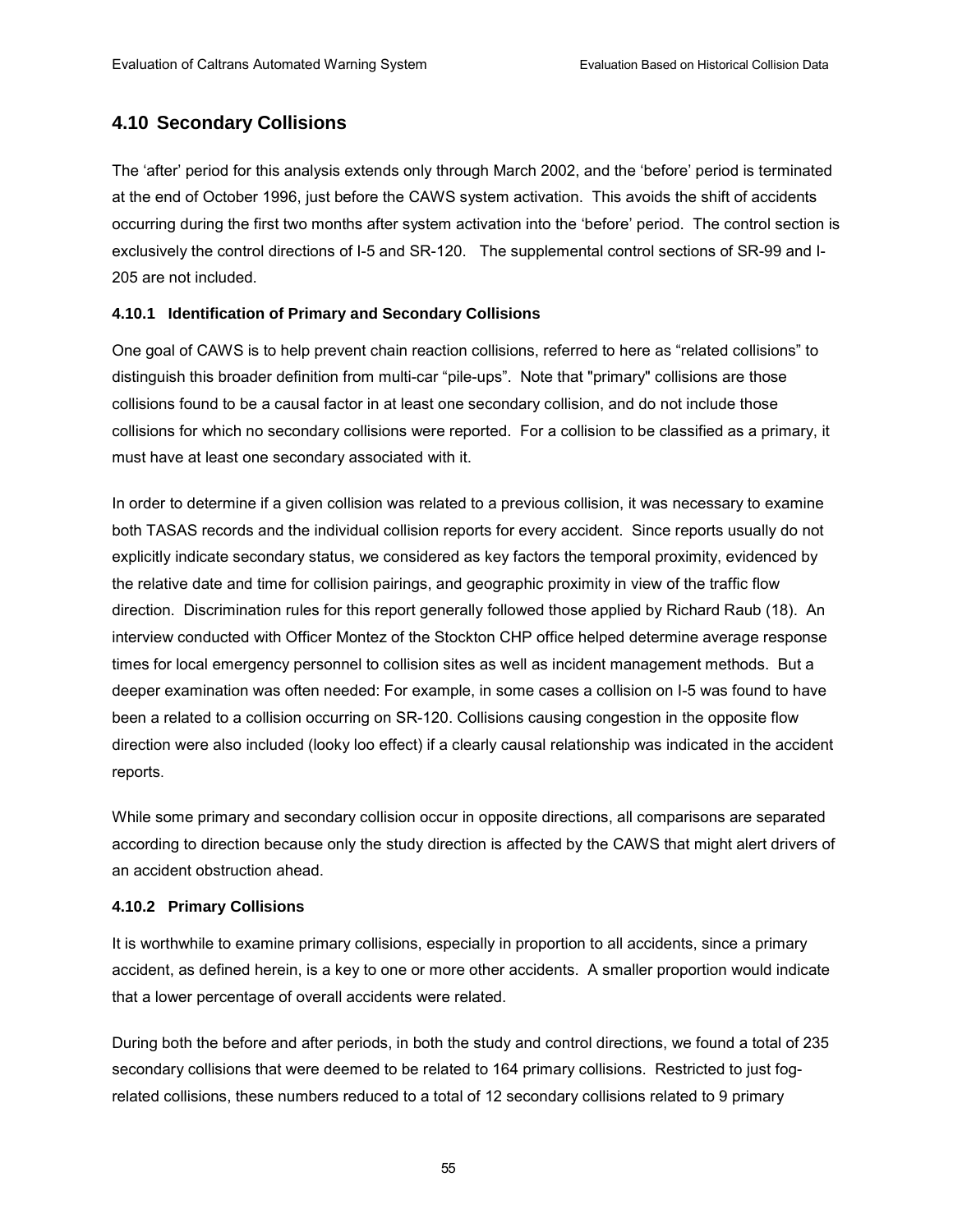collisions. However, we found only two related collisions that occurred on fog days in the control direction during both the before and after periods, so while fog data are normalized to the control direction, they are not effective for analysis.

Table 4.10.2.1 shows raw, yearly, directional numbers of primary and secondary collisions and the proportion of all collisions that are primaries. Related collisions are represented in several different ways. Primary collisions were isolated, and the ratio of these to the total of all collisions except secondary collisions is shown as a percentage. Secondary collisions are excluded from the normalization basis to assure that a reduction in this percentage, which normally would be a positive safety indicator, would not be incorrectly enhanced by an increase in secondary collisions (which would increase the denominator of the ratio). Collision totals were normalized to MVM and, when fog-day collisions are isolated, they are normalized to fog-day MVM. All are compared to the control direction using the same normalizations.

Figure 4.10.2.1 shows all-weather primary collisions normalized to total VMT for both the study and control directions. Figure 4.10.2.2 is a graphical representation of the proportion of primary collisions to the total of all collisions except secondary collisions.

A decrease in primary collision rates would indicate that the occurrence of secondary collisions is also decreasing, since they are related. And referring to the last column of Table 4.10.2.1, an increase in the ratio of primary collisions to secondary collisions is an indication that when reaction collisions occur, they involve fewer secondary vehicles. Both these metrics are indicators of the possible differential effectiveness of the CAWS for drivers in the study direction.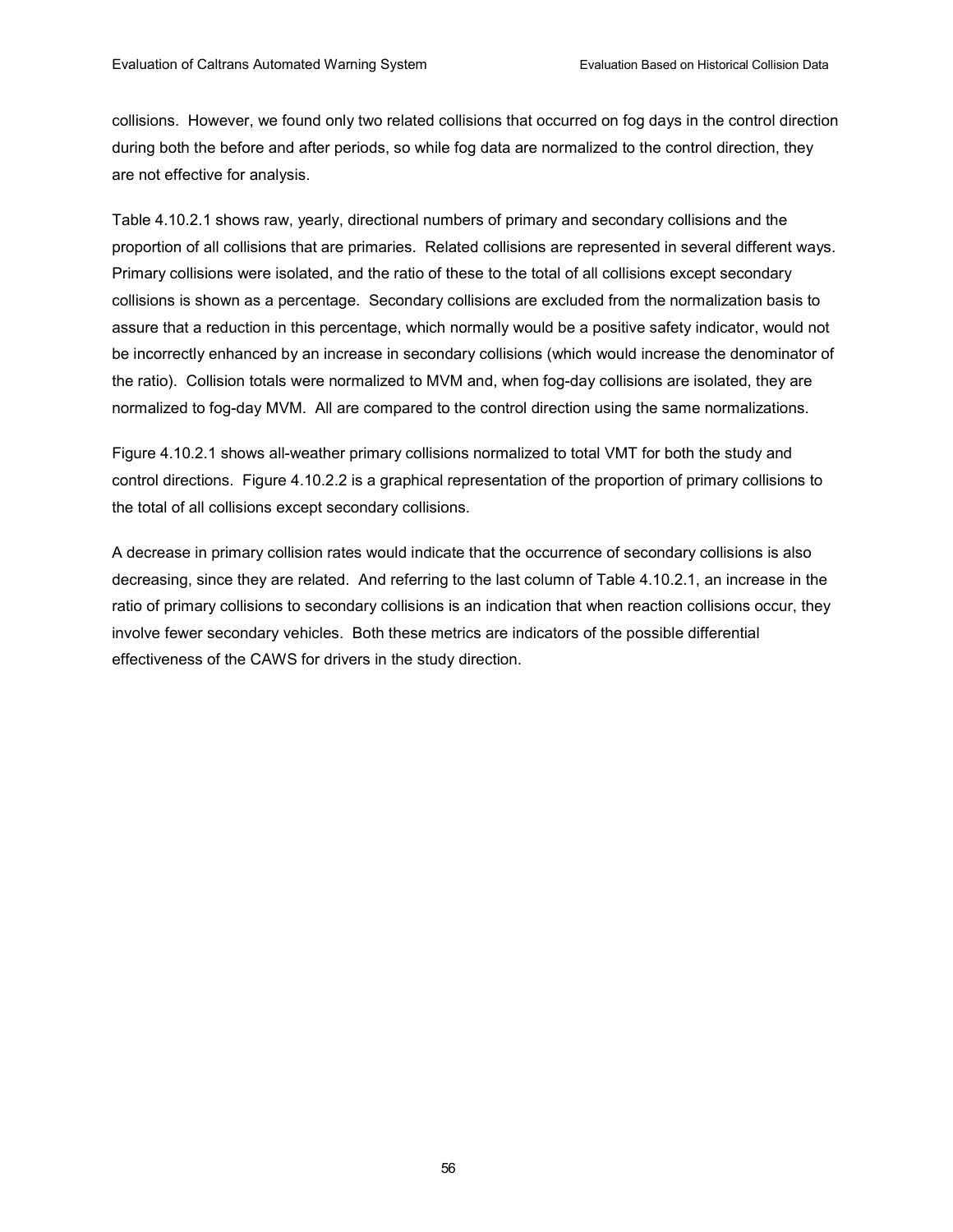|              | Year      | <b>Direction</b> | <b>Primary</b>  | <b>Secondary</b> | <b>Total collisions</b><br>that are not<br>secondaries | % of all<br>collisions<br>that are<br>primaries | <b>Ratio of</b><br>primaries to<br>secondaries |
|--------------|-----------|------------------|-----------------|------------------|--------------------------------------------------------|-------------------------------------------------|------------------------------------------------|
|              | 1992      | <b>Control</b>   | 3               | 7                | 96                                                     | 3%                                              | 1:2.33                                         |
|              |           | <b>Study</b>     | 3               | 3                | 77                                                     | 4%                                              | 1:1.00                                         |
|              | 1993      | <b>Control</b>   | 8               | 9                | 83                                                     | 10%                                             | 1:1.13                                         |
| Щ            |           | <b>Study</b>     | 4               | $\overline{6}$   | 80                                                     | 5%                                              | 1:1.50                                         |
|              | 1994      | <b>Control</b>   | 3               | 3                | 95                                                     | 3%                                              | 1:1.00                                         |
| <b>BEFOR</b> |           | <b>Study</b>     | $\overline{4}$  | 6                | 80                                                     | 5%                                              | 1:1.50                                         |
|              | 1995      | <b>Control</b>   | $\overline{4}$  | 6                | 135                                                    | 3%                                              | 1:1.50                                         |
|              |           | <b>Study</b>     | $\overline{4}$  | 6                | 93                                                     | 4%                                              | 1:1.50                                         |
|              | 1996      | <b>Control</b>   | 7               | 9                | 76                                                     | 9%                                              | 1:1.29                                         |
|              |           | <b>Study</b>     | $\overline{7}$  | $\overline{11}$  | 85                                                     | 9%                                              | 1:1.57                                         |
|              | 1997      | <b>Control</b>   | $\overline{7}$  | $\overline{9}$   | 118                                                    | 6%                                              | 1:1.29                                         |
|              |           | <b>Study</b>     | 10              | 14               | 113                                                    | 9%                                              | 1:1.40                                         |
|              | 1998      | <b>Control</b>   | 8               | 14               | 117                                                    | 7%                                              | 1:1.75                                         |
|              |           | <b>Study</b>     | $\overline{10}$ | 16               | 126                                                    | 8%                                              | 1:1.60                                         |
|              | 1999      | <b>Control</b>   | 4               | 11               | 123                                                    | 3%                                              | 1:2.75                                         |
| <b>FTER</b>  |           | <b>Study</b>     | 14              | 14               | 131                                                    | 11%                                             | 1:1.00                                         |
|              | 2000      | <b>Control</b>   | 13              | 18               | 158                                                    | 8%                                              | 1:1.38                                         |
| ₹            |           | <b>Study</b>     | 27              | 41               | 213                                                    | 14%                                             | 1:1.52                                         |
|              | 2001      | Control          | 7               | 11               | 148                                                    | 5%                                              | 1:1.57                                         |
|              |           | <b>Study</b>     | 15              | 18               | 181                                                    | 8%                                              | 1:1.20                                         |
|              | Jan - Mar | <b>Control</b>   | 1               | $\overline{2}$   | 20                                                     | 5%                                              | 1:2.00                                         |
|              | 2002      | <b>Study</b>     | 1               | 1                | 30                                                     | 3%                                              | 1:1:00                                         |

**Table 4.10.2.1. Primary and secondary collisions, by year.** 



**Figure 4.10.2.1. Primary Collision Rates, Study and Control Areas.**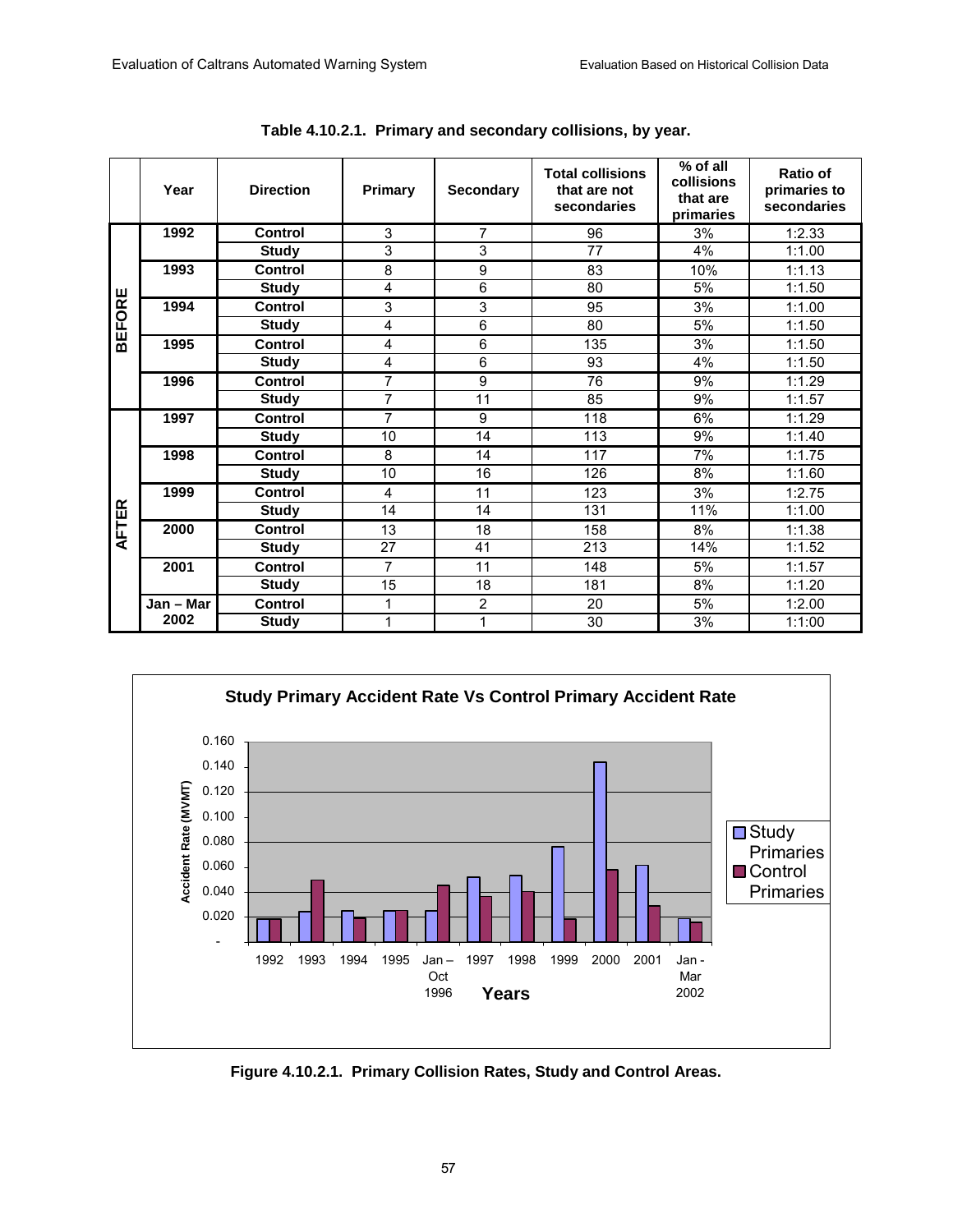

**Figure 4.10.2.2. Proportion of Primary Collisions to All Collisions.** 

Figure 4.10.2.1 shows a substantial increase in primary collision rates in the CAWS study direction compared with the control direction, after activation of the CAWS. This indicates an increase in the number of related collisions, counting each related group just once (indexed by the primary collision). This rate reaches a peak in 2000, and the ratio between the study and control directions peaks in 1999. Rates in both directions decline abruptly after 2000. The study-to-control ratio decreases dramatically also in the last two years of observation. Since volume in both directions increased progressively during these years, as indicated previously by Table 4.3.1.2, this suggested an area-wide improvement decoupled from traffic volume, which was most pronounced in the study direction. Figure 4.10.2.2 shows a similar pattern, with primary collisions (therefore related collisions) accounting for a larger percentage of all collisions compared with the control direction 1997-2001, followed by a reduction in early 2002. These are negative indications of the effect of the CAWS system on related collisions for the first five years after activation, followed by the start of positive indications in 2002.

#### **4.10.3 Secondary Collisions**

While primary collisions are important because there would be no secondary collisions without them, the CAWS system is particularly empowered to prevent secondary collisions by its ability to warn drivers of slowed or stopped traffic ahead. Therefore a reduction in secondary collisions, or the ratio of secondary collisions to primary collisions in the study direction would serve as possible confirmation of this intended function of the CAWS.

58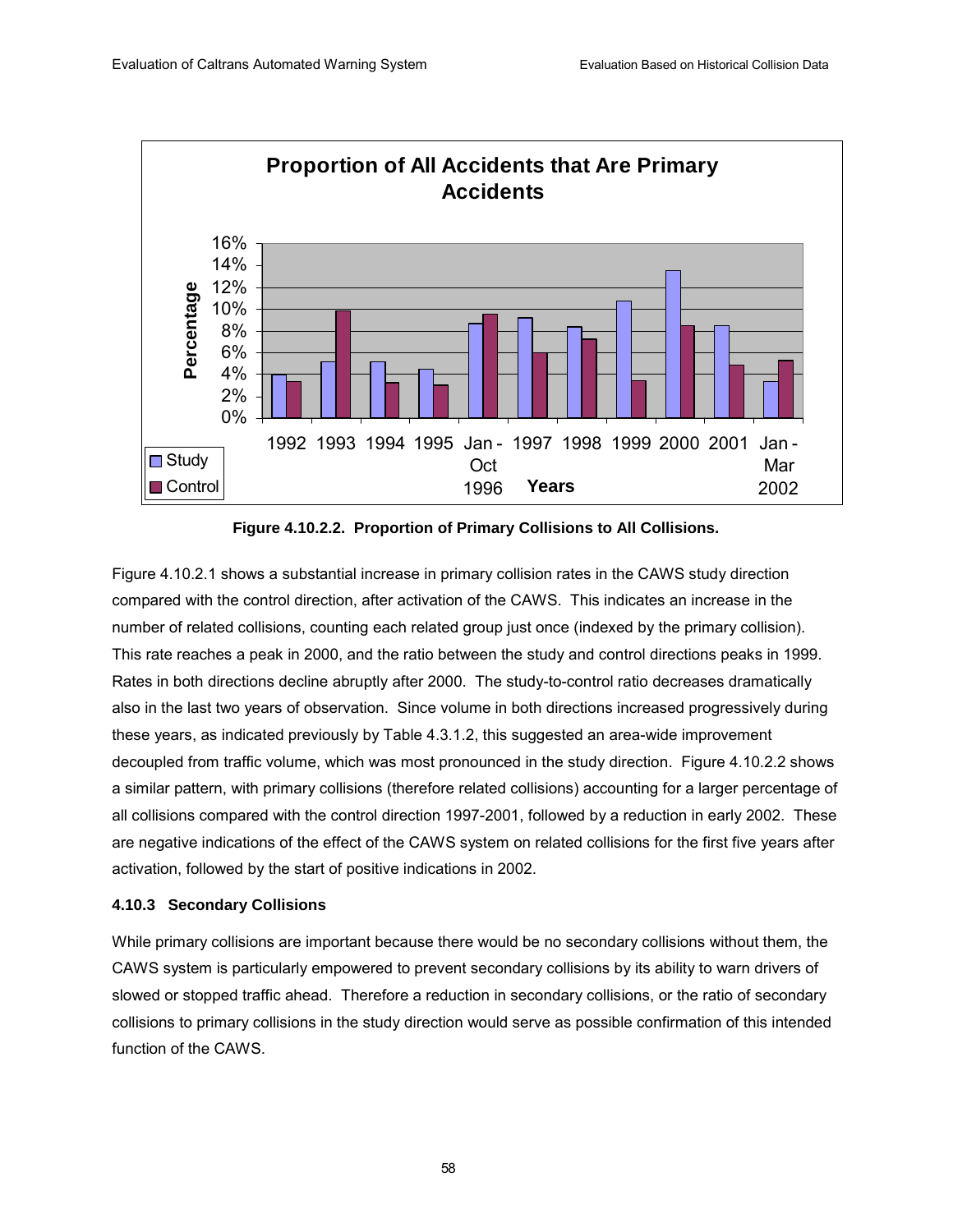Secondary collisions were normalized to vehicle miles traveled (MVM), and for secondary collisions in fog, to fog-day MVM. Figure 4.10.3.1 shows secondary collision rates in the CAWS study and control directions. The figure makes clear that secondary collision rates have always been greater in the study area compared with the control area, before and after the CAWS, although the ratio generally increases after the CAWS, and reaches significant levels of imbalance in 1998 and 1999. While the study direction peaked numerically in 2000, a similar but lesser peak occurred in the control direction also, conceivably related to the intermittent construction activities 1999-2002 which affecting both directions. A consistent reduction in secondary collisions occurred in both directions between 2000 and 2002, despite the progressive increase in volume in both directions, reported previously in Table 4.3.1.2. The trend is consistent with that observed for primary collisions, reported in Figure 4.10.2.1.



**Figure 4.10.3.1. Secondary Collision Rates, by year.** 

#### **4.10.4 Related Collisions in Fog**

The two primary capabilities of the CAWS are the ability to alert drivers about hazards ahead, and to moderate the flow of traffic in the fog. Therefore, probably the best single indication of the effectiveness of the CAWS would be its ability to prevent secondary collisions under foggy conditions.

Table 4.10.4.1 is similar to Table 4.10.2.1 except that it considers only collisions for which fog was coded as a contributing factor in the CHP accident report. The first two columns contain raw data for primary and secondary fog collisions, followed by the three previously discussed relationships between primary, secondary and total collisions, in this case restricted on to collisions in fog. In all cases, a fog secondary collision must be associated with a fog primary collision.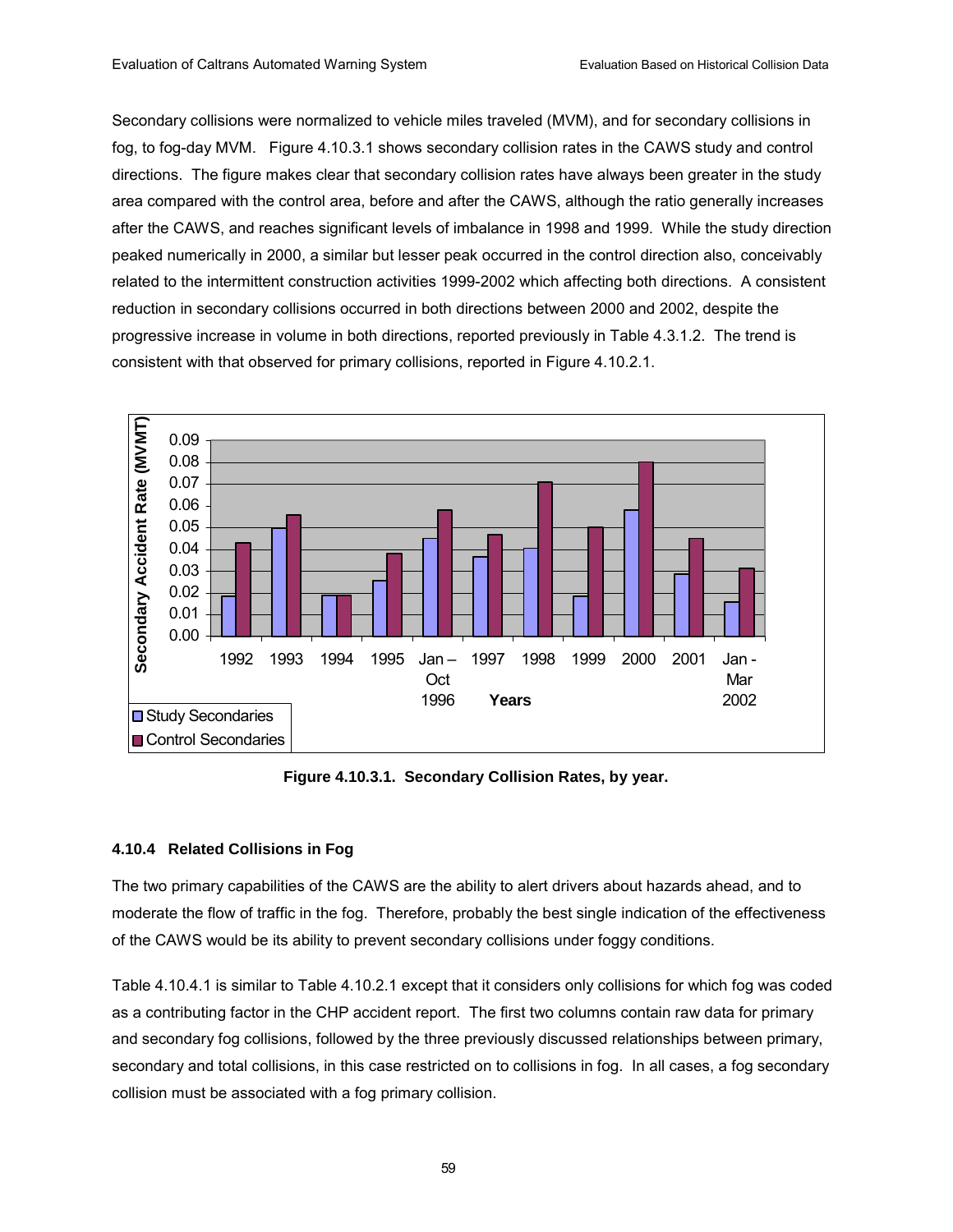| Year             | <b>Direction</b> | Primary      | <b>Secondary</b> | <b>Total fog</b><br>collisions that<br>are not<br>secondaries | % of all fog<br>collisions<br>that are<br>primaries | <b>Ratio of primaries</b><br>to secondaries |
|------------------|------------------|--------------|------------------|---------------------------------------------------------------|-----------------------------------------------------|---------------------------------------------|
| 1992             | <b>Control</b>   | $\Omega$     | $\mathbf 0$      | 0                                                             | $0\%$                                               | N/A                                         |
|                  | <b>Study</b>     | 1            | 1                | 3                                                             | 33%                                                 | 1:1.00                                      |
| 1993             | Control          | 0            | 0                | $\overline{2}$                                                | 0%                                                  | N/A                                         |
|                  | <b>Study</b>     | 0            | 0                | 3                                                             | $0\%$                                               | N/A                                         |
| 1994             | Control          | 0            | 0                | 0                                                             | 0%                                                  | N/A                                         |
|                  | <b>Study</b>     | 1            | 1                | 3                                                             | 33%                                                 | 1:1.00                                      |
| 1995             | <b>Control</b>   | $\mathbf{0}$ | 0                |                                                               | $0\%$                                               | N/A                                         |
|                  | <b>Study</b>     | $\mathbf 0$  | 0                | $\overline{2}$                                                | 0%                                                  | N/A                                         |
| 1996             | Control          | 0            | 0                |                                                               | $0\%$                                               | N/A                                         |
|                  | <b>Study</b>     | 1            | 1                | $\overline{2}$                                                | 50%                                                 | 1:1.00                                      |
| 1997             | <b>Control</b>   | 0            | 0                | 2                                                             | 0%                                                  | N/A                                         |
|                  | <b>Study</b>     | 3            | $\overline{6}$   | $\overline{7}$                                                | 43%                                                 | 1:2.00                                      |
| 1998             | <b>Control</b>   | 0            | 0                |                                                               | 0.5%                                                | N/A                                         |
|                  | <b>Study</b>     | 1            | 1                | 7                                                             | 0%                                                  | 1:1.00                                      |
| 1999             | Control          | $\mathbf{0}$ | 0                |                                                               | 0%                                                  | N/A                                         |
|                  | <b>Study</b>     | 1            | 1                | 18                                                            | 6%                                                  | 1:1.00                                      |
| 2000             | <b>Control</b>   | 1            | 1                | 3                                                             | 33%                                                 | 1:1.00                                      |
|                  | <b>Study</b>     | $\mathbf{0}$ | 0                | $\overline{2}$                                                | 0%                                                  | N/A                                         |
| 2001             | <b>Control</b>   | 0            | 0                |                                                               | 0%                                                  | N/A                                         |
|                  | <b>Study</b>     | 0            | 0                | 3                                                             | $0\%$                                               | N/A                                         |
| Jan - Mar $2002$ | <b>Control</b>   | $\mathbf 0$  | $\mathbf 0$      | 3                                                             | 0%                                                  | N/A                                         |
|                  | <b>Study</b>     | 0            | 0                | 4                                                             | 0%                                                  | N/A                                         |

**Table 4.10.4.1. Primary and secondary collisions in fog, by year.** 

Figure 4.10.4.1 is a graphical representation of the second column from the right in Table 4.10.4.1, showing the percentage of all fog collisions that are primary collisions in the study and control directions. The very small numbers must be kept in mind when viewing this graphic. The distilled observation is that in the five years before the CAWS, there were a total of six related collisions in fog in the study area, while there was zero in the control area. In the five years after the CAWS, there were thirteen related collisions in the study direction, while there were two in the control area. Clearly, the study area was prone to related collisions in fog both before and after the CAWS, and areas encountered an increase in related fog collisions, but the study direction fared worse in the after period. This is a negative finding for the effect of the CAWS on related collisions, although it is questionable if the numbers are large enough to show a true trend beyond random events. The finding is consistent with the all-weather findings of § 4.10.2 and 4.10.3.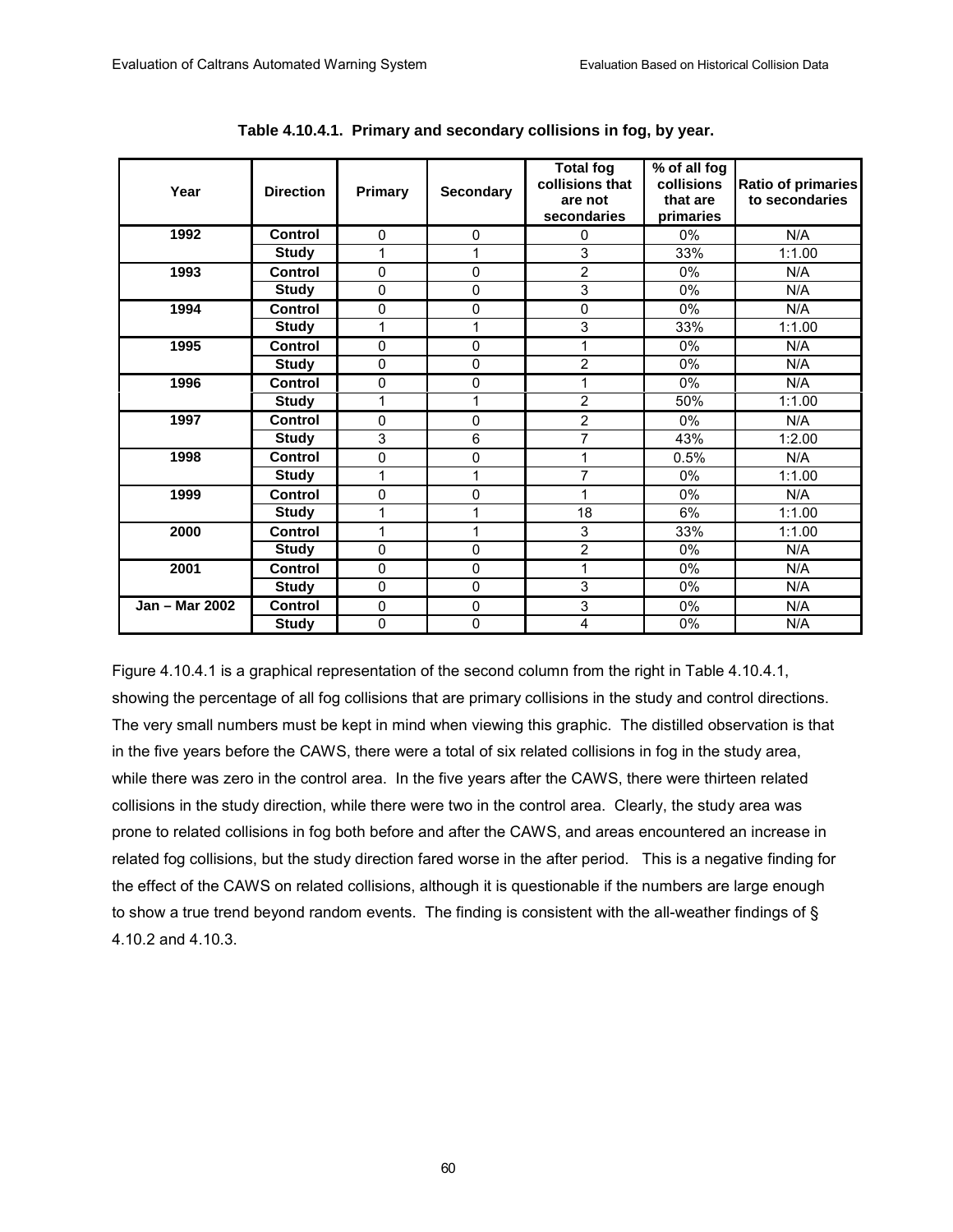

**Figure 4.10.4.1. Proportion of Fog-Day Primary Collisions to All Fog-Day Collisions.** 

Figure 4.10.4.2 examines primary collisions in fog per hundred fog days in the study direction only, discriminated by major subsections in an effort to identify areas most prone to related fog collisions in fog. Calculation methods were the same as those used in § 4.9. During the before period there were no fogprimary collisions on I-5 North of SR-120.

Again, the small number of collisions diminishes the significance of these observations, but the location information is of some value: as in prior observations, the greatest problem occurred in the Mossdale Y merge area.



**Figure 4.10.4.2. Primary Fog Collisions Per Hundred Fog Days.**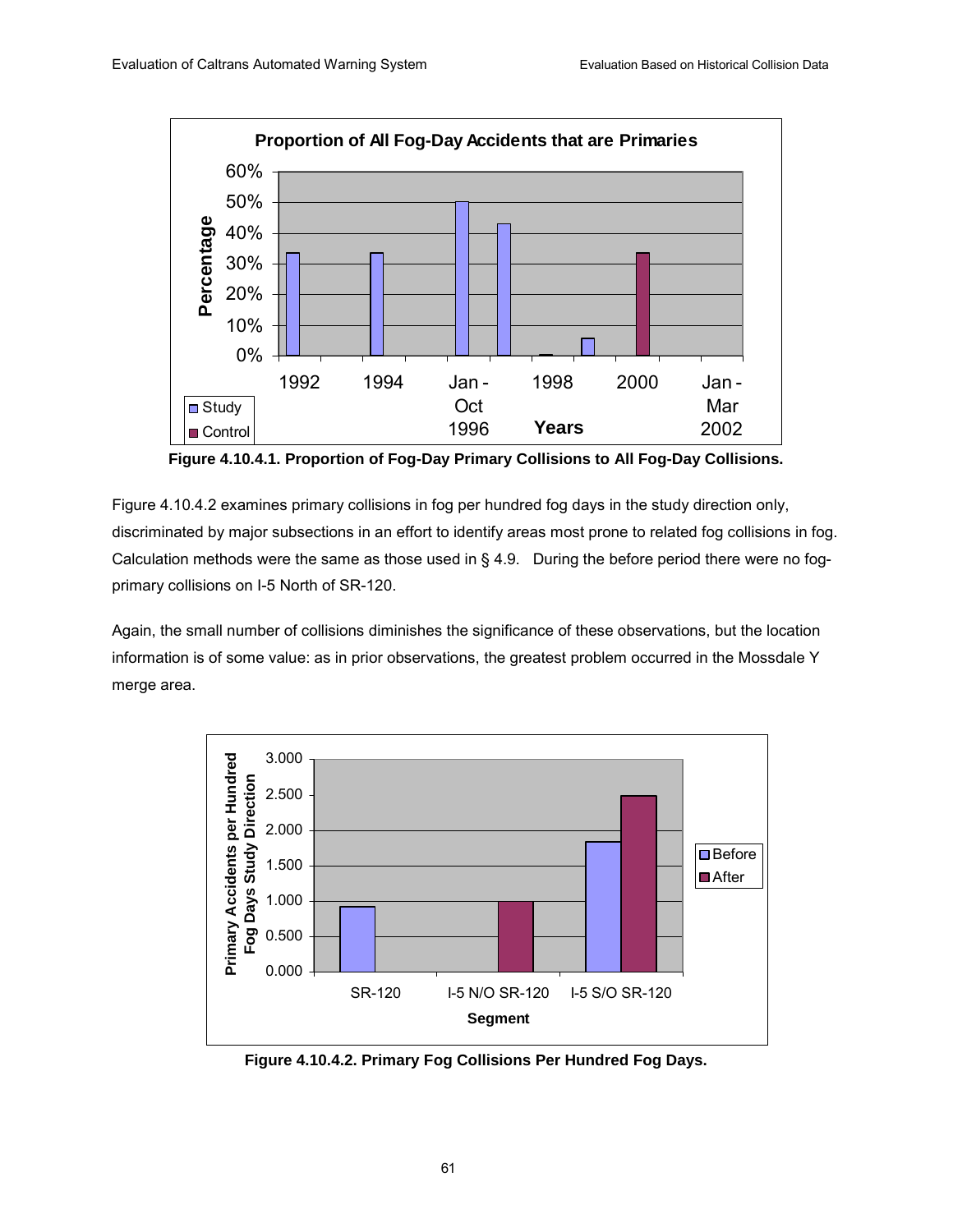Turning back to collision rates normalized to Fog-Day MVM, a comparison between the control and study directions is shown in Figure 4.10.4.3. Again, the plot is sparse due to the small number of collisions that me this stringent criteria. For the years 1993, 1995, 2001 and 2002, there were no related collisions in fog in either the study or control directions. (Please note this is also the case for all subsequent plots of primary collision in fog.) There was only one year (2000) in which fog-primary collisions occurred in the control direction. Unfortunately, in that year there was no data for the study direction, so no direct comparison of control direction to the study direction is possible.

Figure 4.10.4.3 and the similar plots that follow it, are included only because of the particularly high value of these types of collisions as an indicator of the effectiveness of the CAWS. The graph shows a concentration just before and just after the activation of the CAWS, but no clear indications that might bear on the effectiveness of the CAWS.



**Figure 4.10.4.3. Fog-Day Collision Rates for Primaries (Normalized to Fog-Day VMT).** 

Since the number of days designated as fog days varied quite a bit year to year, it is useful to examine the same data normalized to the more even exposure basis of total annual travel volume (MVM). This is shown in Figure 4.10.4.4. Again, primary collisions are used as an indicator of groups of related collisions. This figure shows that the nearly equal value for 1996 and 1997 shown in Figure 4.10.4.3 were actually due to nearly twice the collision rate in 1997 compared with 1996, but the number of fog days increased in 1997 by the same ratio. Otherwise, within the quantization noise, the yearly rates in the study area were relatively constant both before and after the CAWS, and this type of collision was completely absent in 2001 and 2002.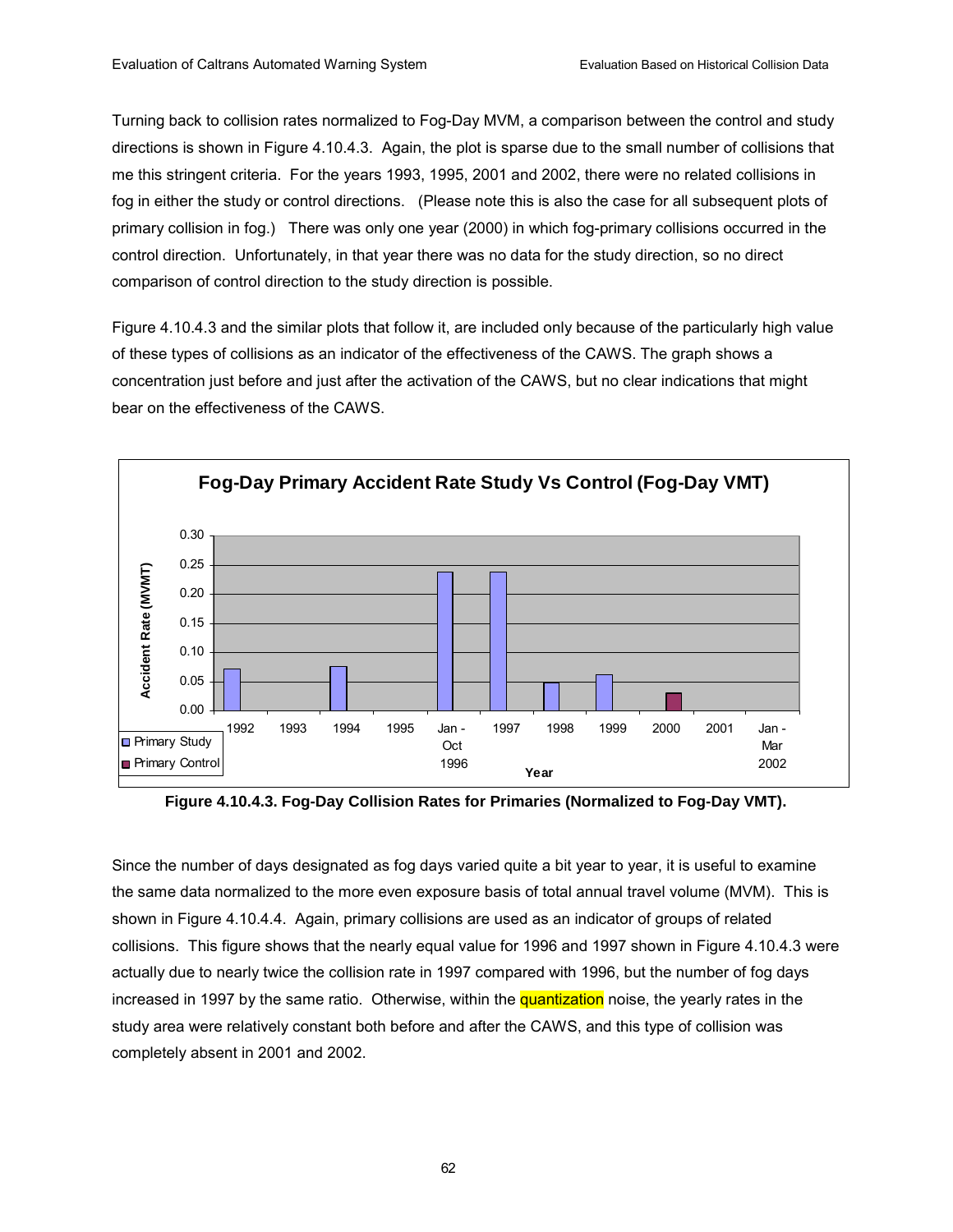

**Figure 4.10.4.4. Fog-Day Collision Rates for Primaries (Normalized to Total MVM).** 

Figure 4.10.4.5 and Figure 4.10.4.6 duplicate the presentations of Figure 4.10.4.3 and Figure 4.10.4.4 but compare secondary collisions normalized to fog-day MVM in the study and control directions. Because there are often more secondary collisions than fog collisions, magnitudes and relations between rates are different from those of the primary collisions. These graphs reveal a significant increase in secondary collisions in fog, normalized to either overall travel volume, or fog-day travel volume, during the year immediately after the activation of the CAWS, followed by almost none in later years.



**Figure 4.10.4.5. Fog-Day Collision Rate for Secondary Collisions, Normalized to Fog-Day MVM.**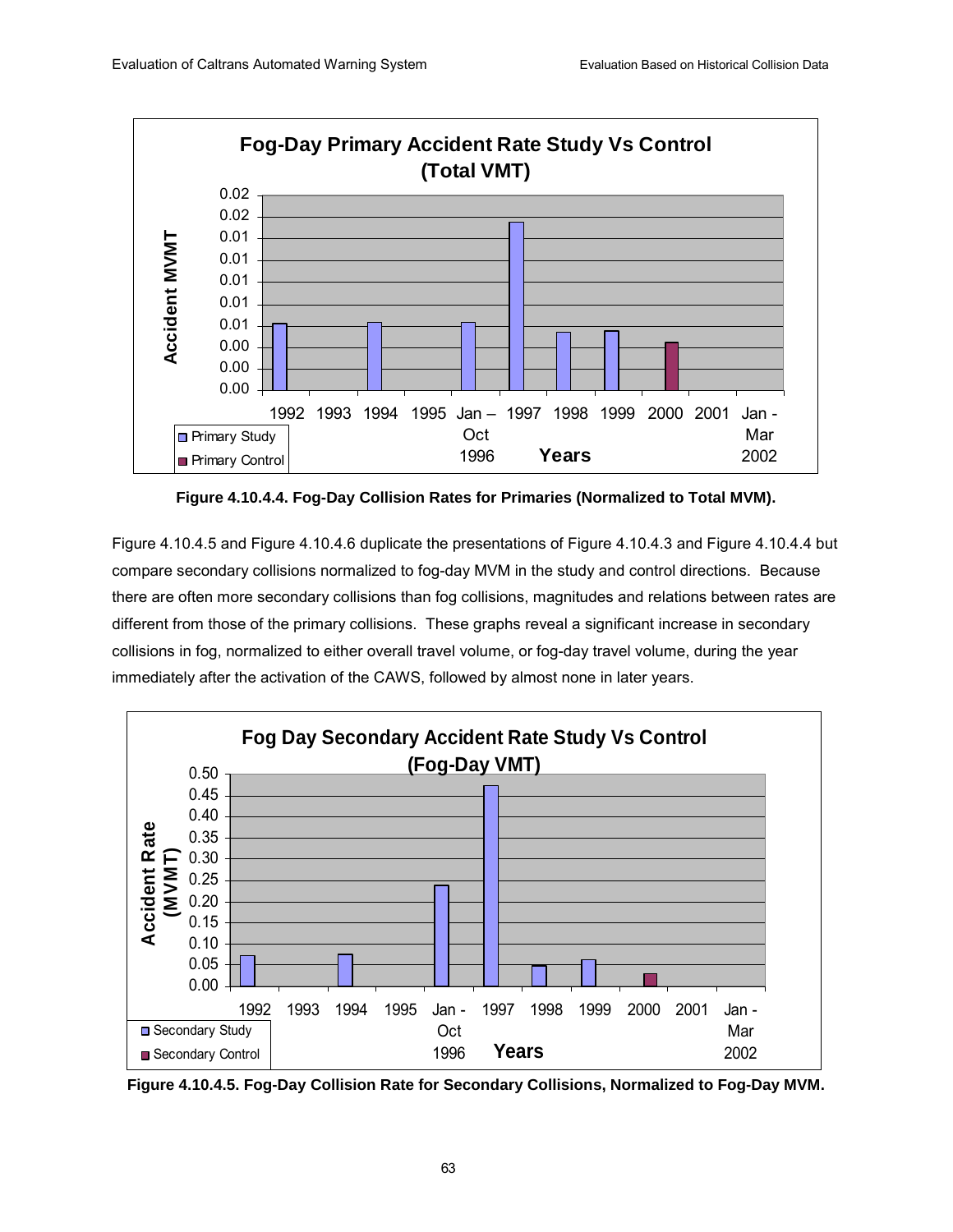

**Figure 4.10.4.6. Fog-Day Collision Rates for Secondary Collisions, Normalized to Total MVM.** 

As illustrated by the last four graphs, there was an unusual spike in related collisions in fog in the year immediately after the activation of the CAWS, followed by a drop to almost none. While speculative, it is worth pointing out one of the findings from Section 3 of this report: during the first nine months of operation, the CAWS system used an incorrect mapping between the traffic sensors and the associated CMSs. This was corrected in late 1997. This software configuration error resulted in activation of the wrong CMS and inappropriate patterns of activation of traffic warning messages in some situations. And since traffic messages override fog warnings, these would provide the dominant warning information viewed by drivers, even in fog. It is possible that this flawed control mapping during the first year of operation could have been a factor in the spike for this class of collisions in 1997.

Considered over the entire before and after periods, however, Figure 4.10.4.7 shows that when normalized simply to the number of foggy days (units of 100 fog-days), the CAWS study direction experienced a significant reduction in this class of collisions after the activation of the CAWS, especially in the critical Mossdale Y area. This is an overall positive finding for the CAWS. Interestingly, it is supported by the negative finding for 1997, since together they suggest that the CAWS does have the capability to positively influence this particular class of accidents when it is operating properly.

The missing bar for the before period on the segment of I-5 north of SR-120 is because there were no fog secondary collisions during this period.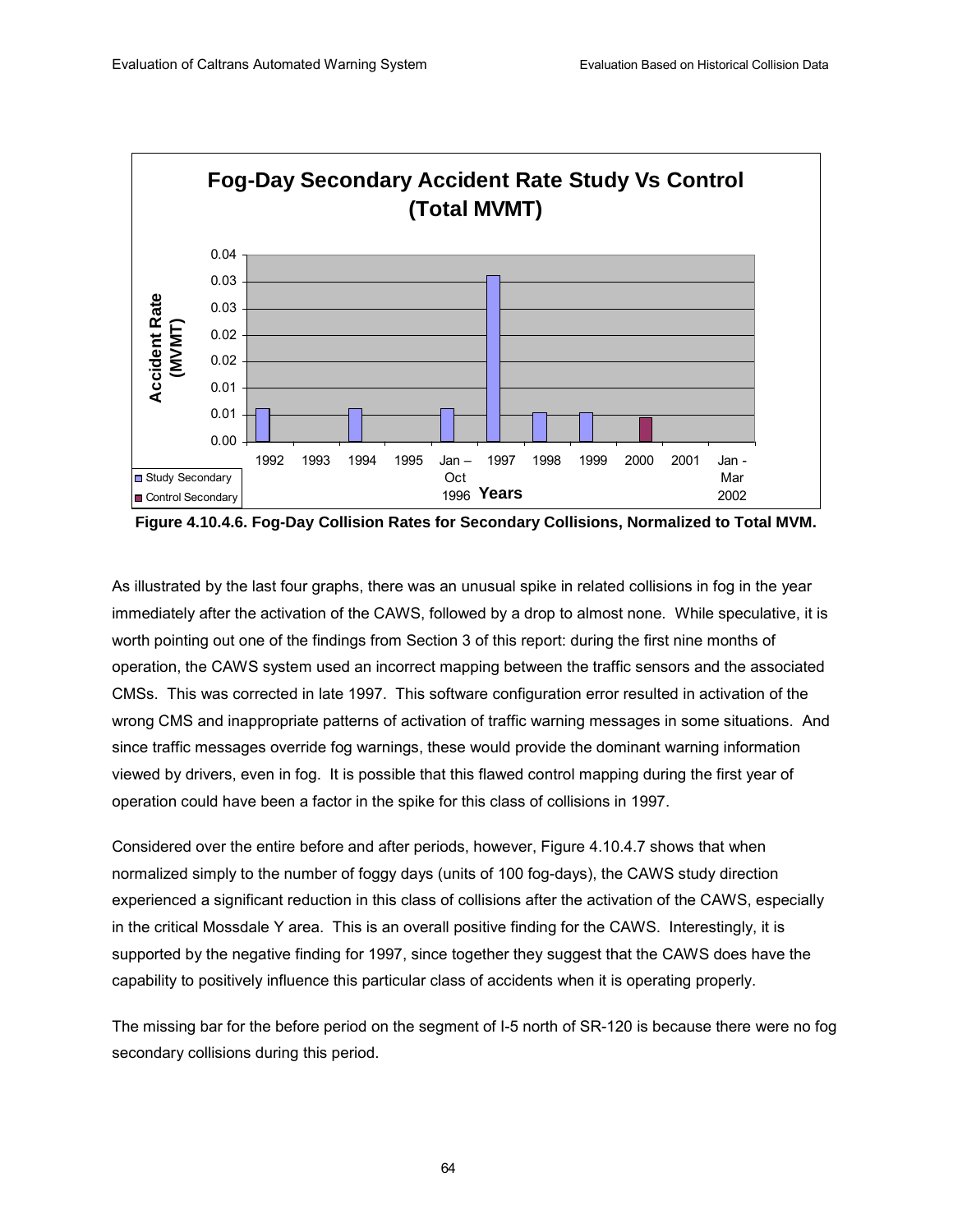

**Figure 4.10.4.7. Secondary Collision Rates in Fog, Normalized to 100 fog days.** 

### **4.10.5 Related Collisions During Peak Periods**

Table 4.10.5.1 lists all related collisions that occurred during the previously defined AM and PM peak traffic periods in both the study and control directions. The AM study period is compared with the PM control period, in an attempt to match the peak volumes and general traffic and driver characteristics. The values listed in the 'Primary' and 'Secondary' columns are raw data, whereas the '% of peak period collisions that are listed in the primaries' column, is the percentage of all peak period collisions that are primary collisions. Figure 4.10.5.1 represents this column graphically. The final column shows the ratio of primary collisions to secondary collisions.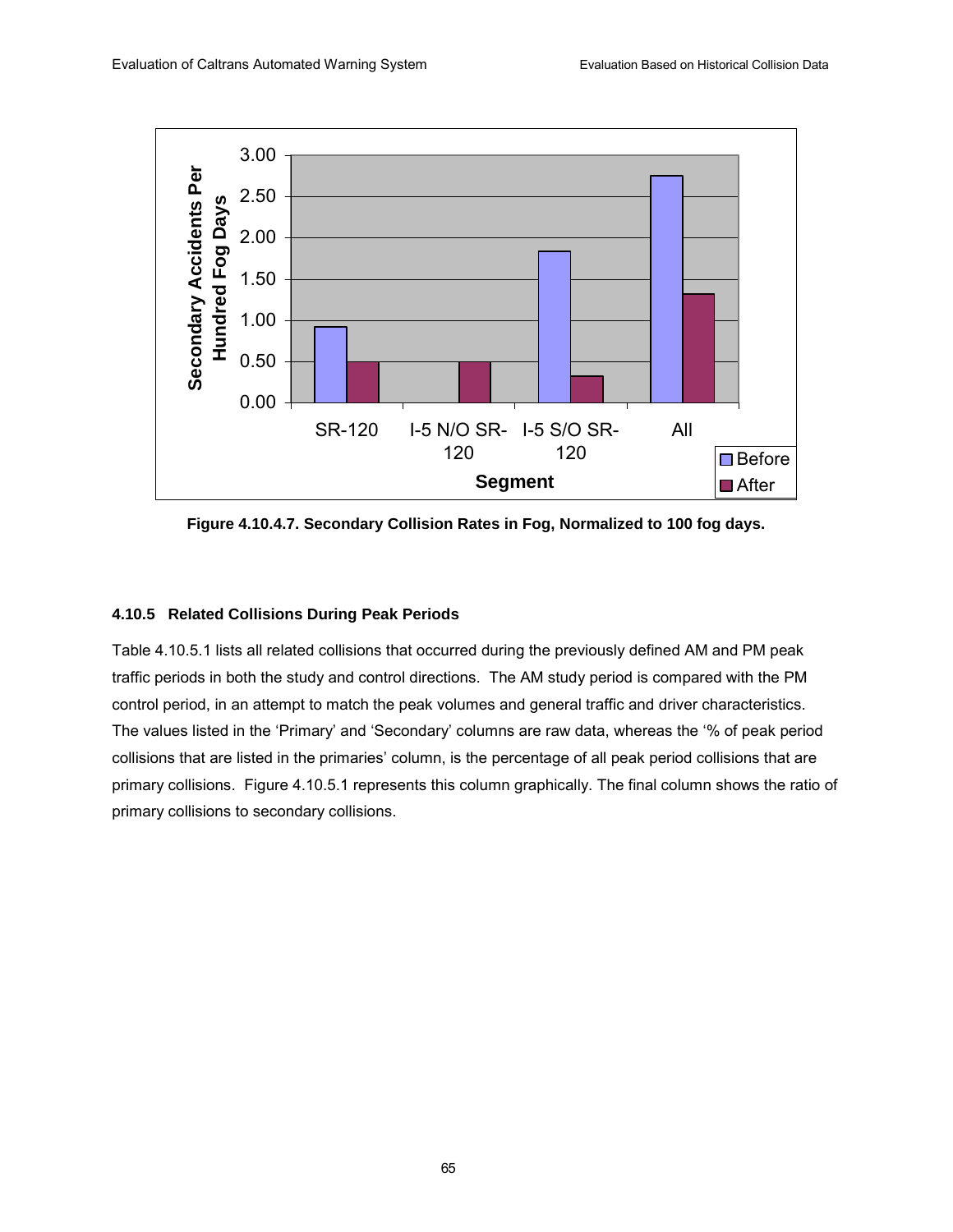|              | Year           | <b>Direction</b>  | Primary        | <b>Secondary</b> | Total number of % of peak<br>peak period<br>collisions not<br>including<br>secondaries | period<br>collisions that<br>are primaries | Ratio of<br>primaries to<br>secondaries |
|--------------|----------------|-------------------|----------------|------------------|----------------------------------------------------------------------------------------|--------------------------------------------|-----------------------------------------|
|              | 1992           | <b>PM Control</b> | 1              | 1                | 29                                                                                     | 3%                                         | 1:1.00                                  |
|              |                | <b>AM Study</b>   | 1              | 1                | 19                                                                                     | 5%                                         | 1:1.00                                  |
|              | 1993           | <b>PM Control</b> | 3              | 2                | 22                                                                                     | 14%                                        | 1:0.67                                  |
| ш            |                | <b>AM Study</b>   | 1              | $\Omega$         | 13                                                                                     | 8%                                         | 1:0.00                                  |
|              | 1994           | <b>PM Control</b> | 3              | 2                | 25                                                                                     | 12%                                        | 1:0.67                                  |
| <b>BEFOR</b> |                | <b>AM Study</b>   | 2              | 3                | 21                                                                                     | 10%                                        | 1:1.50                                  |
|              | 1995           | <b>PM Control</b> | $\Omega$       | $\Omega$         | 12                                                                                     | 0%                                         | N/A                                     |
|              |                | <b>AM Study</b>   | 1              | $\overline{2}$   | 32                                                                                     | 3%                                         | 1:2.00                                  |
|              | Jan - Oct      | <b>PM Control</b> | $\Omega$       | $\Omega$         | 25                                                                                     | $0\%$                                      | N/A                                     |
|              | 1996           | <b>AM Study</b>   | 4              | 6                | 40                                                                                     | 10%                                        | 1:1.50                                  |
|              | 1997           | <b>PM Control</b> | $\overline{2}$ | 2                | 47                                                                                     | 4%                                         | 1:1.00                                  |
|              |                | <b>AM Study</b>   | 6              | 8                | 23                                                                                     | 26%                                        | 1:1.33                                  |
|              | 1998           | <b>PM Control</b> | 3              | 4                | 41                                                                                     | 7%                                         | 1:1.33                                  |
|              |                | <b>AM Study</b>   | 3              | 5                | 46                                                                                     | 7%                                         | 1:1.67                                  |
|              | 1999           | <b>PM Control</b> | 0              | 1                | 65                                                                                     | $0\%$                                      | N/A                                     |
| <b>FTER</b>  |                | <b>AM Study</b>   | 7              | 10               | 51                                                                                     | 14%                                        | 1:1.43                                  |
|              | 2000           | <b>PM Control</b> | 1              | 3                | 59                                                                                     | 2%                                         | 1:3.00                                  |
| ⋖            |                | <b>AM Study</b>   | 14             | 22               | 83                                                                                     | 17%                                        | 1:1.57                                  |
|              | 2001           | <b>PM Control</b> | 3              | 5                | 49                                                                                     | 6%                                         | 1:1.67                                  |
|              |                | <b>AM Study</b>   | $\overline{7}$ | 8                | 68                                                                                     | 10%                                        | 1:1.14                                  |
|              | Jan - Mar 2002 | <b>PM Control</b> | 0              | $\Omega$         | 10                                                                                     | 0%                                         | N/A                                     |
|              |                | <b>AM Study</b>   | 0              | $\Omega$         | 10                                                                                     | 0%                                         | N/A                                     |

**Table 4.10.5.1. Peak Period Related Collisions AM Study Vs PM Control.** 



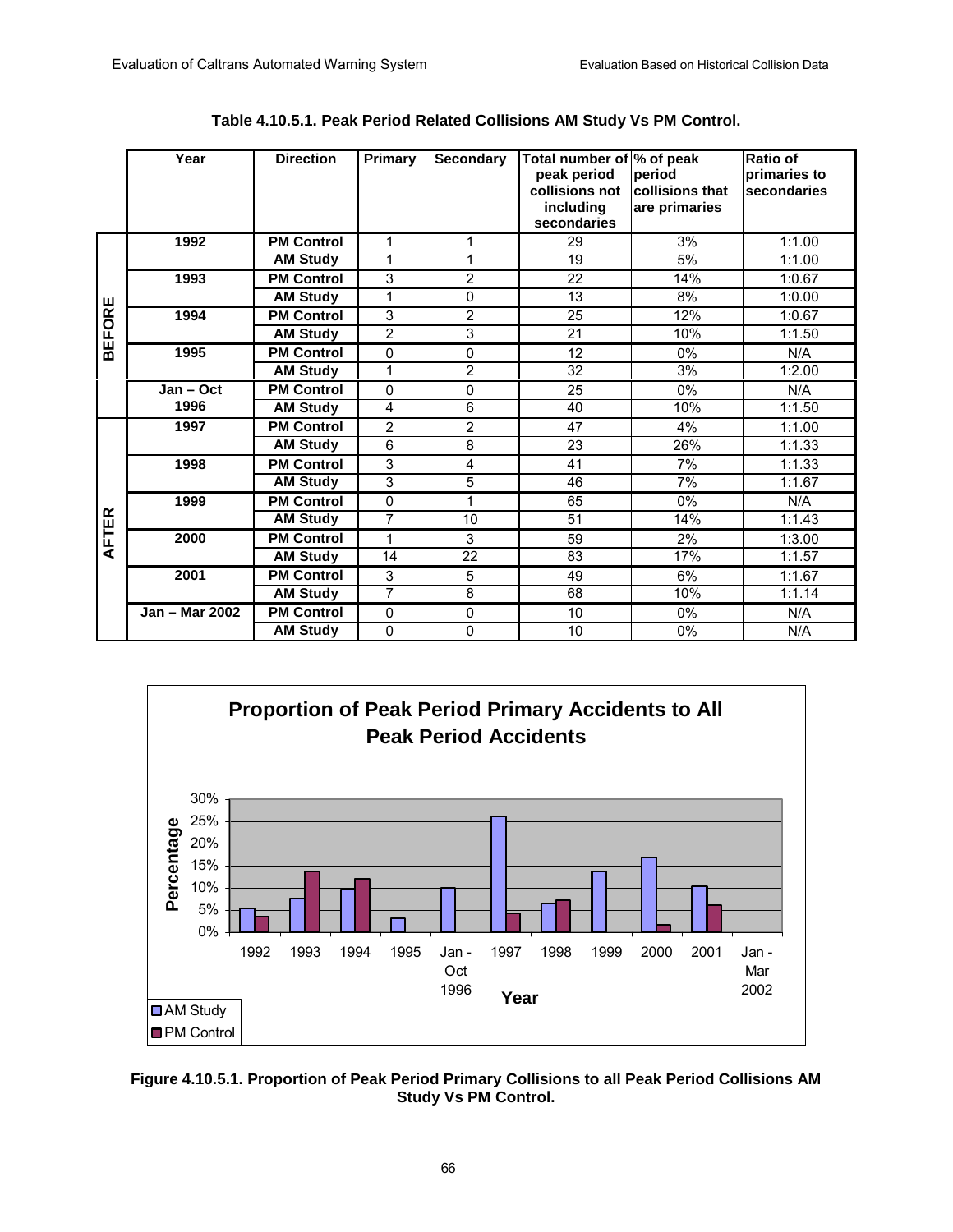This figure reports that in 1997, related collisions during the AM peak in the study direction made up an unusually large percentage of all peak period collisions. In the control direction during the PM peak period, related accidents were consistently a very small percentage of the overall collisions. High percentages and ratios of the study AM related accidents to the control PM related accidents also occurred in 1999 and 2000.

Table 4.10.5.2 duplicates the presentation of Table 4.10.5.1 but compares the AM peaks in both the study and control directions. As before, Figure 4.10.5.2 represents the data in the column '% of peak period collisions that are primaries'. Note that in when the AM control direction is now compared with the AM study direction, despite the slightly lower peak volume, related collisions make up a remarkably large percentage of collisions overall. And as will be seen in Figure 4.10.5.4, the overall actual collision rates in the control and study areas were nearly the same. The problem years for the AM peak in the control direction were 1996 and 1997. We have no information to explain this, but the trend for these years in the control direction may partially de-accentuate concerns about the 1997 peak in the study direction.

|               | Year           | <b>Direction</b>  | <b>Primary</b> | <b>Secondary</b> | <b>Total</b>   | % of Peak<br><b>Period</b><br>collisions<br>that are<br><b>Primaries</b> | <b>Ratio of</b><br><b>Primaries to</b><br><b>Secondaries</b> |
|---------------|----------------|-------------------|----------------|------------------|----------------|--------------------------------------------------------------------------|--------------------------------------------------------------|
|               | 1992           | <b>AM Control</b> | 0              | $\Omega$         | 0              | $0\%$                                                                    | N/A                                                          |
|               |                | <b>AM Study</b>   | 1              | 1                | $\overline{2}$ | 5%                                                                       | 1:1.00                                                       |
|               | 1993           | <b>AM Control</b> | 1              | 1                | $\overline{2}$ | 8%                                                                       | 1:1.00                                                       |
|               |                | <b>AM Study</b>   | 1              | 0                | 1              | 8%                                                                       | 1:0.00                                                       |
| <b>BEFORE</b> | 1994           | <b>AM Control</b> | 1              | 0                | 1              | 8%                                                                       | 1:0.00                                                       |
|               |                | <b>AM Study</b>   | $\overline{2}$ | 3                | 5              | 10%                                                                      | 1:1.50                                                       |
|               | 1995           | <b>AM Control</b> | 1              | $\overline{2}$   | 3              | 8%                                                                       | 1:2.00                                                       |
|               |                | <b>AM Study</b>   | 1              | $\overline{2}$   | 3              | 3%                                                                       | 1:2.00                                                       |
|               | Jan - Oct      | <b>AM Control</b> | 3              | 5                | 8              | 30%                                                                      | 1:1.67                                                       |
|               | 1996           | <b>AM Study</b>   | 4              | 6                | 10             | 10%                                                                      | 1:1.50                                                       |
|               | 1997           | <b>AM Control</b> | 3              | 5                | 8              | 30%                                                                      | 1:1.67                                                       |
|               |                | <b>AM Study</b>   | 6              | 8                | 14             | 26%                                                                      | 1:1.33                                                       |
|               | 1998           | <b>AM Control</b> | 1              | 1                | $\overline{2}$ | 8%                                                                       | 1:1.00                                                       |
|               |                | <b>AM Study</b>   | 3              | 5                | 8              | 7%                                                                       | 1:1.67                                                       |
|               | 1999           | <b>AM Control</b> | 0              | 1                | 1              | 0%                                                                       | N/A                                                          |
|               |                | <b>AM Study</b>   | $\overline{7}$ | 10               | 17             | 14%                                                                      | 1:1.43                                                       |
| <b>FTER</b>   | 2000           | <b>AM Control</b> | $\overline{2}$ | 1                | 3              | 7%                                                                       | 1:0.50                                                       |
| ⋖             |                | <b>AM Study</b>   | 14             | 22               | 36             | 17%                                                                      | 1:1.57                                                       |
|               | 2001           | <b>AM Control</b> | 3              | $\overline{2}$   | 5              | 13%                                                                      | 1.0.67                                                       |
|               |                | <b>AM Study</b>   | $\overline{7}$ | 8                | 15             | 10%                                                                      | 1:1.14                                                       |
|               | Jan - Mar 2002 | <b>AM Control</b> | $\Omega$       | 0                | $\Omega$       | 0%                                                                       | N/A                                                          |
|               |                | <b>AM Study</b>   | 0              | $\mathbf 0$      | $\mathbf{0}$   | 0%                                                                       | N/A                                                          |

**Table 4.10.5.2. Peak Period Related Collisions AM Study Vs AM Control.**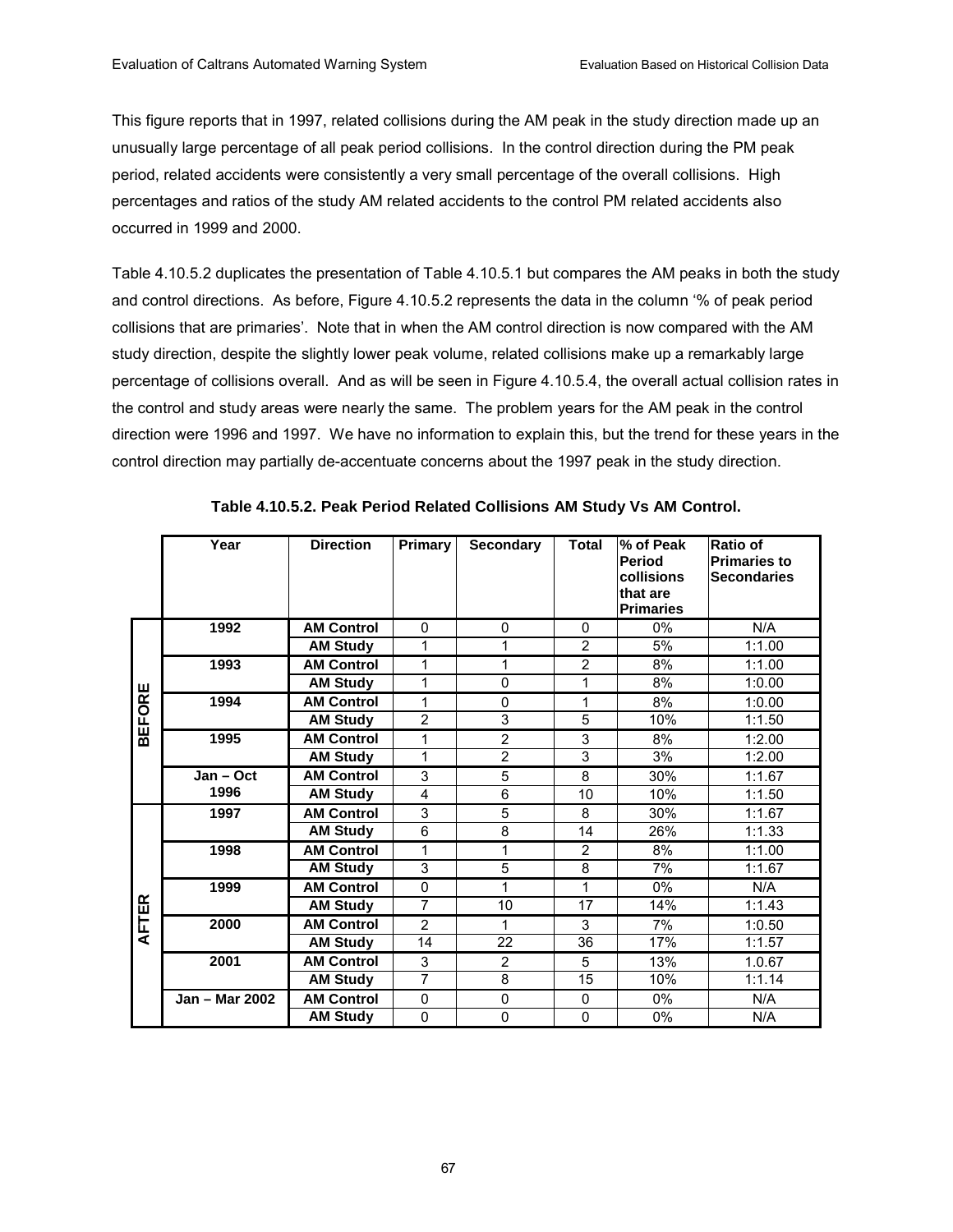

**Figure 4.10.5.2. Proportion of Peak Period Primary Collisions to all Peak Period Collisions, AM Study Vs AM Control.** 

Whereas Figure 4.10.5.1 and Figure 4.10.5.2 examined proportions of related collisions to overall collisions during peaks, Figure 4.10.5.3 shows peak period primary collisions normalized to travel volume in MVM, comparing the study and control directions. During 1995, 1996, and 1999, there were no primary collisions in the control direction. There were no related collisions the first three months of 2002.



**Figure 4.10.5.3. Peak Period Primary Collision Rate, AM Study Vs PM Control.**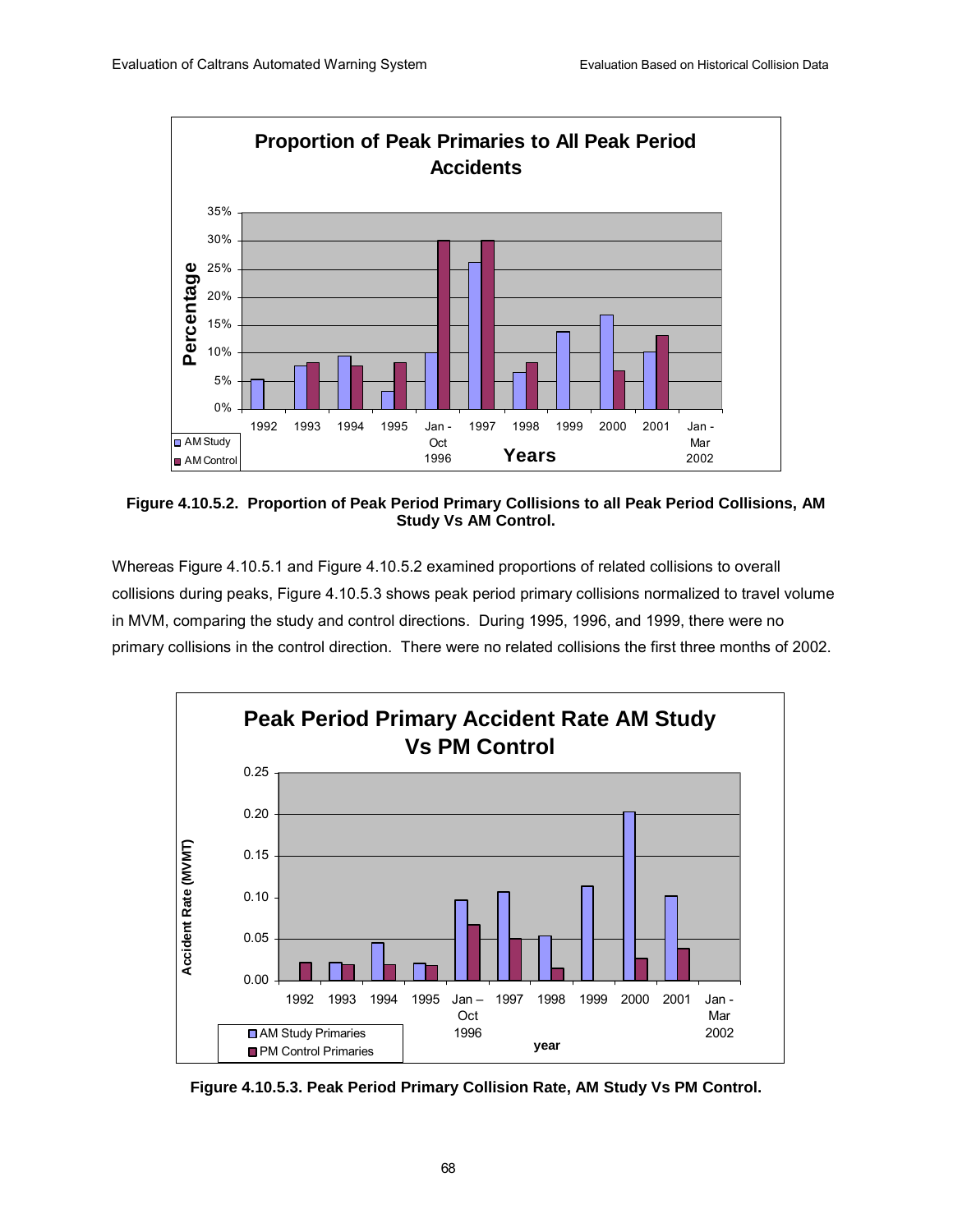Figure 4.10.5.3 indicates that both in an absolute sense and in comparison with the PM control direction, the study area experienced a large increase in the rate of related collisions during the AM traffic peak in the years after the activation of the CAWS, peaking in 2002, and then declining in 2001. The three-month period of observation for 2002 was too short to draw valid conclusions about the trend from 2001.

When the two AM peak traffic periods are compared in Figure 4.10.5.4, the trend is nearly identical.



**Figure 4.10.5.4. Peak Period Primary Collision Rate AM Study Vs AM Control.** 

Since the number of secondary collisions per primary can vary, Figure 4.10.5.5 shows all peak period secondary collisions normalized to peak period MVM for both directions. During 1992 there were no study direction peak period primary collisions, and no related collisions at all during the first three months of 2002. For years after 1996, there are consistently higher secondary accident rates during the AM peak, especially when compared with the control PM peak. Again, a peak is reached in 2000 followed by a decline to below the 1999 level. However, rates in the control direction during the opposite peak remained very small. These generally negative (but hopeful after 2001) findings are consistent with and amplify somewhat the findings for primary accidents.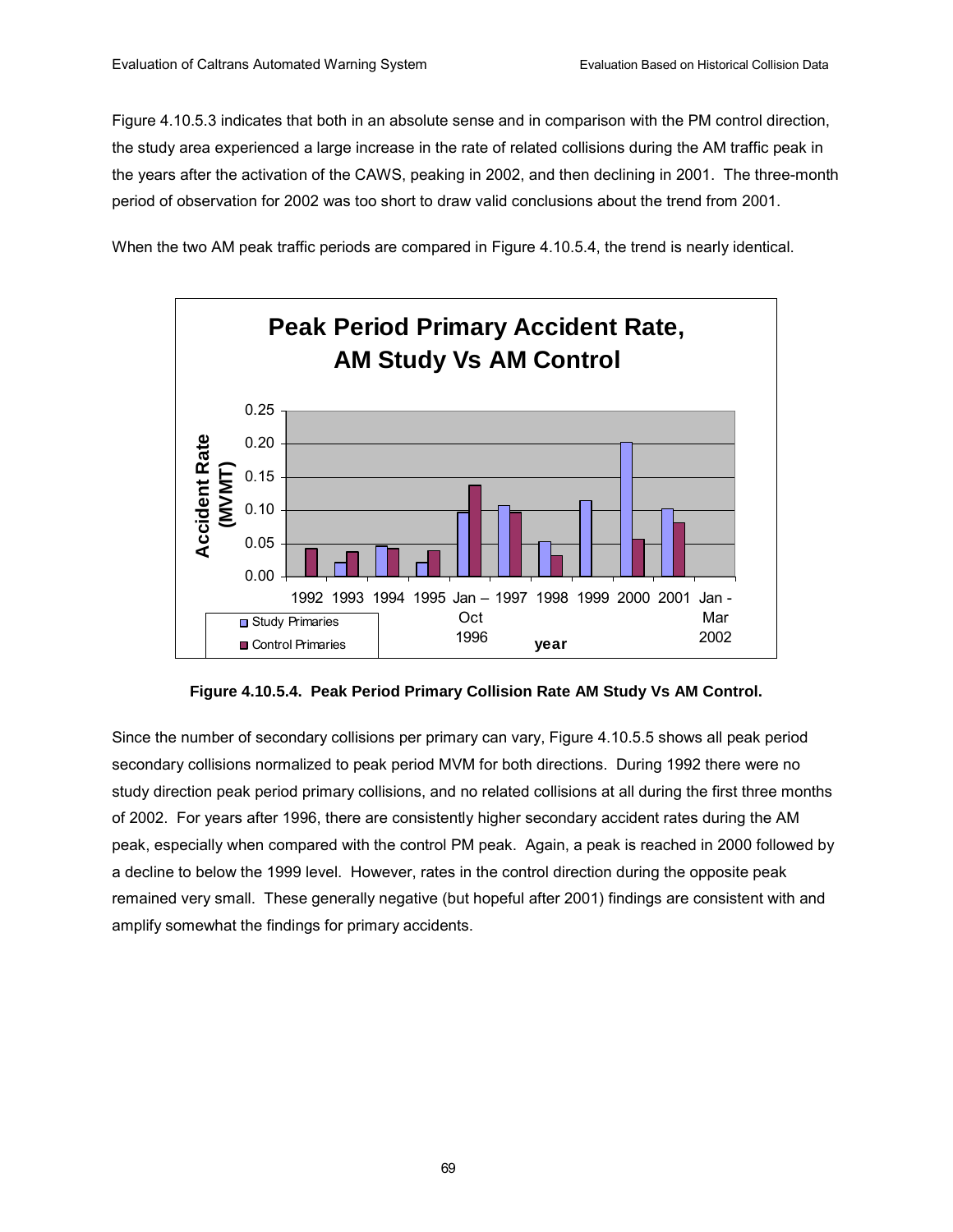

**Figure 4.10.5.5. Peak Period Secondary Collision Rate, AM Study Vs PM Control.** 

Last, we examine repeat the presentation of Figure 4.10.5.5 except that we compare the AM peaks in both the study and control directions. Figure 4.10.5.6 shows the collision rate for secondary collisions occurring during peak period hours for both directions.



**Figure 4.10.5.6. Peak Period Secondary Collision Rate, AM Study Vs AM Control.**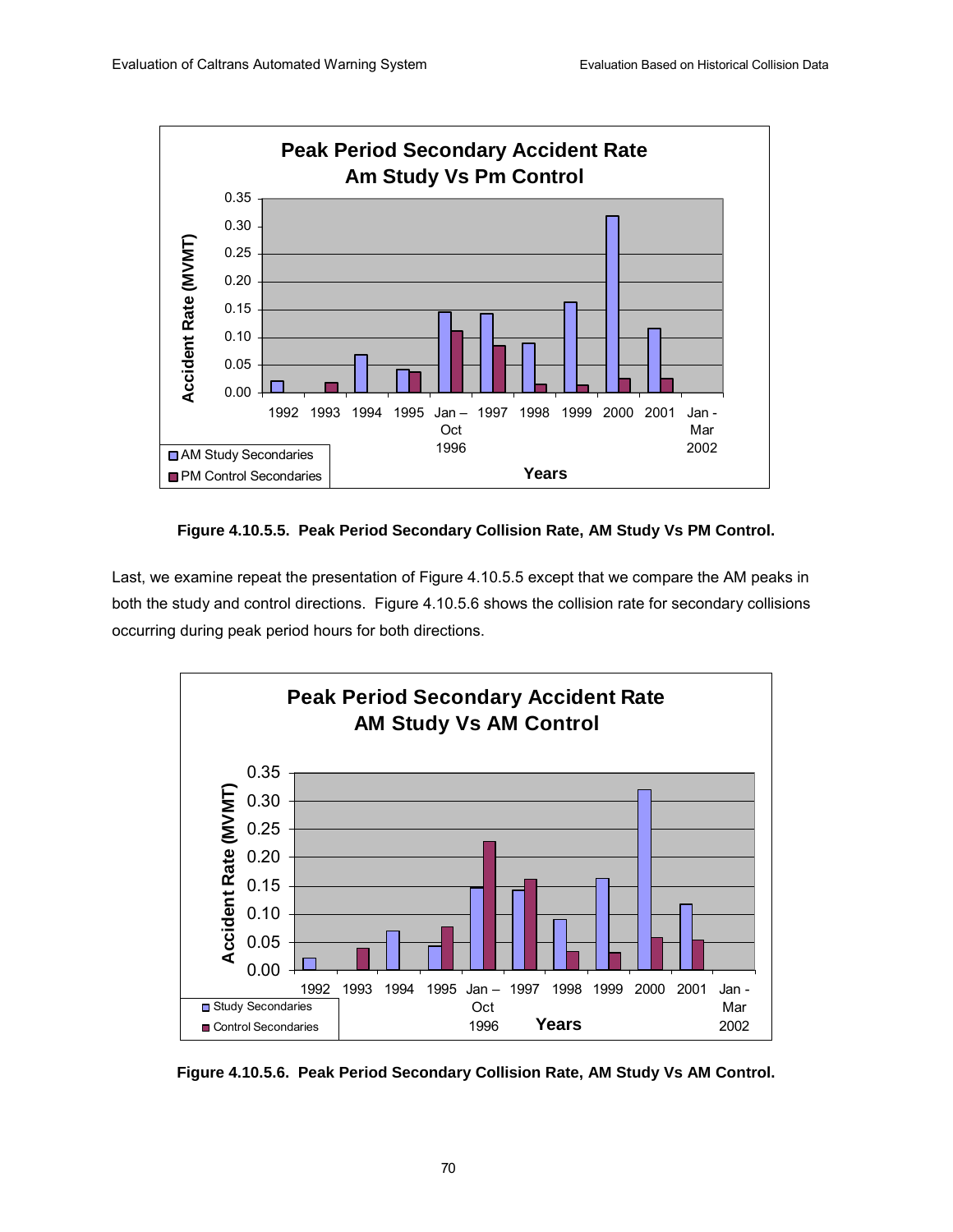In the same-peak comparison, a substantially larger rate of secondary accidents occurred in 1996 and 1997 in the control direction, but otherwise the trends are the same as those in the PM control peak comparison. Again, a large imbalance between the study and control areas is seen peaking in 2002 and then declining to below the 1999 level.

Overall, the observations of this analysis of related accidents during peak periods do not support a finding of CAWS effectiveness in reducing related accidents during the AM traffic peak, although the beginnings of an improvement trend may be evident for 2002 and later years.

# **4.11 Construction and Other Unusual Surface Conditions**

It was noted in previously that construction occurred on I-5 between 1999 and 2001 affecting both directions, in particular the section of I-5 south of SR-120. Indeed, construction and major maintenance activities are well known to create hazards and, despite the best efforts of road crews, have been shown to be associated with higher than normal collision rates.

Here we repeat some of the previous analyses using a revised data set in which collisions coded as occurring in the presence of unusual road surface conditions are removed. Otherwise the data set is unchanged. Note that collisions reported in the presence of unusual road surface conditions are just 6% of total collisions, of which 60% are coded as involving construction and 24% involve foreign materials in the roadway.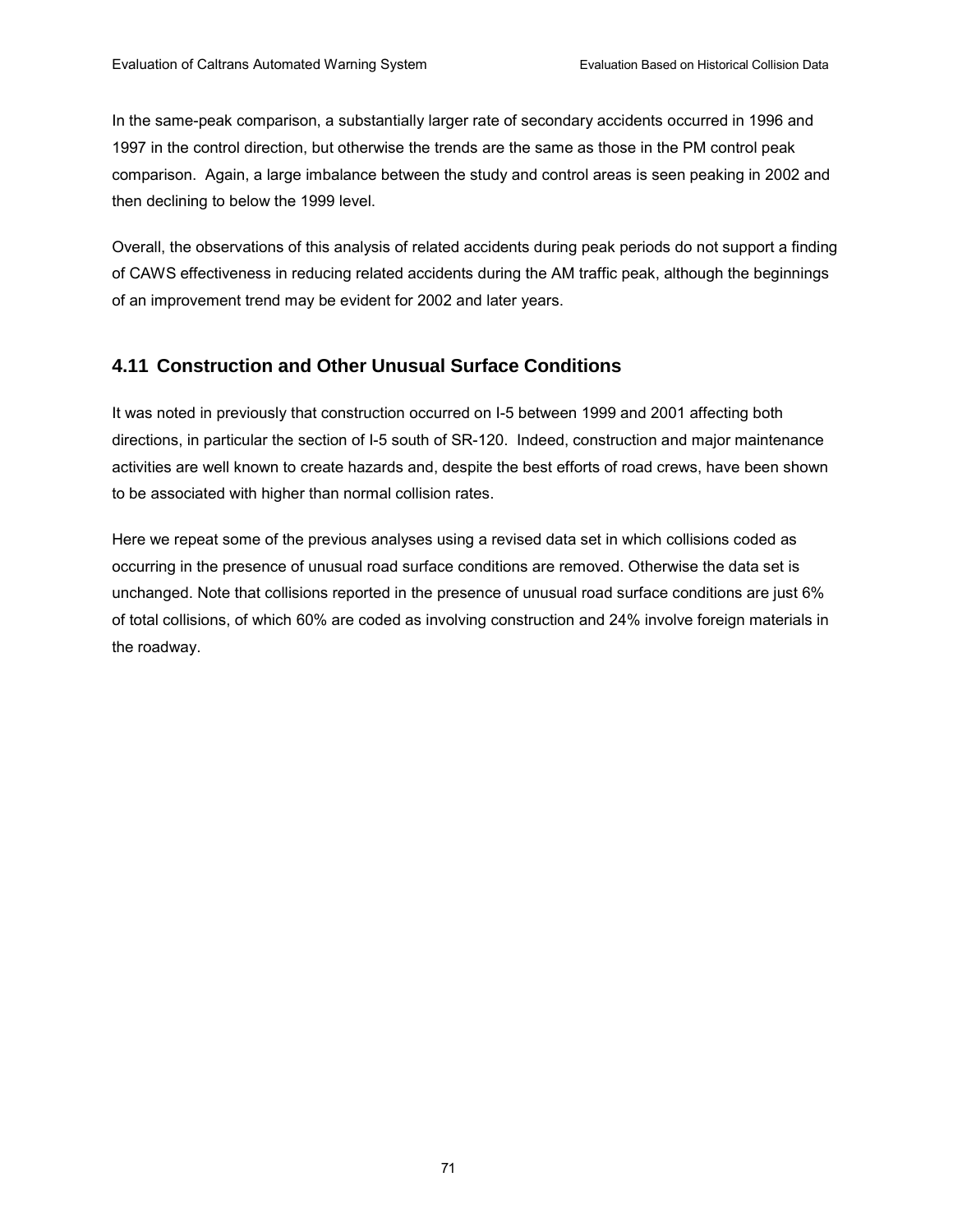## **Table 4.10.5.1. Construction Projects Which Could Have Influenced Collision Rates in the Study and Control Directions of the CAWS.**

| Award    | Acceptance |     |                                                                          |                                   | Size of | Est Impact | <b>Directions</b> |
|----------|------------|-----|--------------------------------------------------------------------------|-----------------------------------|---------|------------|-------------------|
| Date     | Date       | Rte | <b>Location Desc</b>                                                     | Desc Of Work                      | Project | CAWS Area  | Effected          |
| 03/24/94 | 01/02/96   | 120 | FROM WEST YOSEMITE AVENUE UNDERCROSSING TO ROUTE 99/120 SEPARATION       | WIDEN TO 4 LANE FREEWAY           | Major   | Major      | <b>Both</b>       |
| 05/15/97 | 10/06/98   | 5   | 0.6 KM NORTH OF FRENCH CAMP ROAD AND AT THE CALAVERAS RIVER BRIDGE       | CHANGEABLE MESSAGE SIGNS          | Medium  | Minor      | Control           |
| 07/14/97 | 05/03/99   | 5.  | 0.7 KM NORTH OF FRENCH CAMP ROAD TO HAMMER LANE                          | REPLACE PORTLAND CEMENT CONCRETE  | Major   | Minor      | <b>Both</b>       |
| 04/02/98 | 08/03/98   | 120 | IIN SAN JOAQUIN AND STANISLAUS COUNTIES AT VARIOUS LOCATIONS             | RESURFACE ASPHALT CONCRETE        | Medium  | Minor      | Both              |
| 04/29/99 | 09/07/99   | 5   | NEAR LATHROP AND MANTECA AT VARIOUS LOCATIONS                            | RETROFIT CHANGEABLE MESSAGE SIGN  | Medium  | Minor      | <b>Both</b>       |
| 05/13/99 | 10/04/01   |     | FROM 0.1 KM S. OF DEUEL OVERHEAD TO 0.6 KM N. OF FRENCH CAMP TURNPIKE UC | STRUCTURAL SECTION REPAIR         | Major   | Major      | Both              |
| 06/15/99 | 08/02/00   |     | AT VARIOUS LOCATIONS                                                     | CLOSED CIRCUIT TELEVISION SYSTEM  | Medium  | Minor      | Unknown           |
| 01/21/00 | 02/13/01   | 5   | AT VARIOUS LOCATIONS                                                     | REPLACE BRIDGE GUARD RAIL         | Medium  | Minor      | Unknown           |
| 08/11/00 | 04/16/01   | 120 | FROM 0.25 KM W. OF 99 AND 120 SEPARATION TO 0.6 KM W. OF JACK TONE ROAD  | RESURFACE ASPHALT CONCRETE        | Major   | Minor      | Both              |
| 01/04/02 | 07/10/03   | 5   | NEAR LATHROP, FRENCH CAMP AND STOCKTON AT VARIOUS LOCATIONS              | CONSTRUCT MEDIAN BARRIER          | Major   | Major      | Both              |
| 02/20/02 | 02/03/03   |     | NEAR LATHROP AT VARIOUS LOCATIONS                                        | INSTALL CHANGEABLE MESSAGE SYSTEM | Medium  | Major      | Control           |
| 04/11/02 | 09/17/02   |     | IN SAN JOAQUIN, STANISLAUS AND MERCED COUNTIES AT VARIOUS LOCATIONS      | ASPHALT CONCRETE SURFACING        | Medium  | Minor      | Both              |
| 05/17/02 | 11/04/02   | 5   | NEAR LATHROP AT SAN JOAQUIN RIVER BRIDGE                                 | RESURFACE BRIDGE DECK             | Medium  | Medium     | Both              |
| 11/26/02 | 05/01/03   |     | IN LATHROP AT ROUTE 5 AND 120 SEPARATION                                 | <b>INSTALL OVERHEAD SIGN</b>      | Minor   | Minor      | Unknown           |
| 05/27/03 | 09/25/03   |     | IN SAN JOAQUIN AND MERCED COUNTIES AT VARIOUS LOCATIONS                  | TREAT BRIDGE DECKS                | Minor   | Minor      | Both              |
| 06/07/04 | 06/21/05   | 120 | IN MANTECA FROM AIRPORT WAY OC TO 0.1 KM WEST OF SPRECKLES ROAD UC       | TRAFFIC MONITORING STATION        | Medium  | Minor      | Unknown           |
| 11/09/04 | 05/06/05   | 5   | IN SAN JOAQUIN AND CALAVERAS COUNTIES AT VARIOUS LOCATIONS               | SEAL BRIDGE DECKS                 | Medium  | Minor      | Minor             |
| 03/15/05 | 07/28/05   | 5   | IN SAN JOAQUIN COUNTY NEAR MOSSDALE AT SAN JOAQUIN RIVER BRIDGE          | REHABILITATE BRIDGE DECK          | Medium  | Medium     | Both              |
| 05/03/05 | 08/17/05   | 120 | IN SAN JOAQUIN COUNTY AT VARIOUS LOCATIONS                               | ASPHALT CONCRETE SURFACING        | Medium  | Minor      | Minor             |
|          |            |     |                                                                          |                                   |         |            |                   |
|          |            |     |                                                                          |                                   |         |            |                   |
| 03/24/94 | 01/02/96   | 120 | FROM WEST YOSEMITE AVENUE UNDERCROSSING TO ROUTE 99/120 SEPARATION       | WIDEN TO 4 LANE FREEWAY           | Major   | Major      | <b>Both</b>       |
| 05/13/99 | 10/04/01   | 5   | FROM 0.1 KM S. OF DEUEL OVERHEAD TO 0.6 KM N. OF FRENCH CAMP TURNPIKE UC | STRUCTURAL SECTION REPAIR         | Major   | Major      | Both              |
| 05/17/02 | 11/04/02   | 5   | NEAR LATHROP AT SAN JOAOUIN RIVER BRIDGE                                 | RESURFACE BRIDGE DECK             | Medium  | Medium     | Unknown           |
| 03/15/05 | 07/28/05   |     | IIN SAN JOAQUIN COUNTY NEAR MOSSDALE AT SAN JOAQUIN RIVER BRIDGE         | REHABILITATE BRIDGE DECK          | Medium  | Medium     | Unknown           |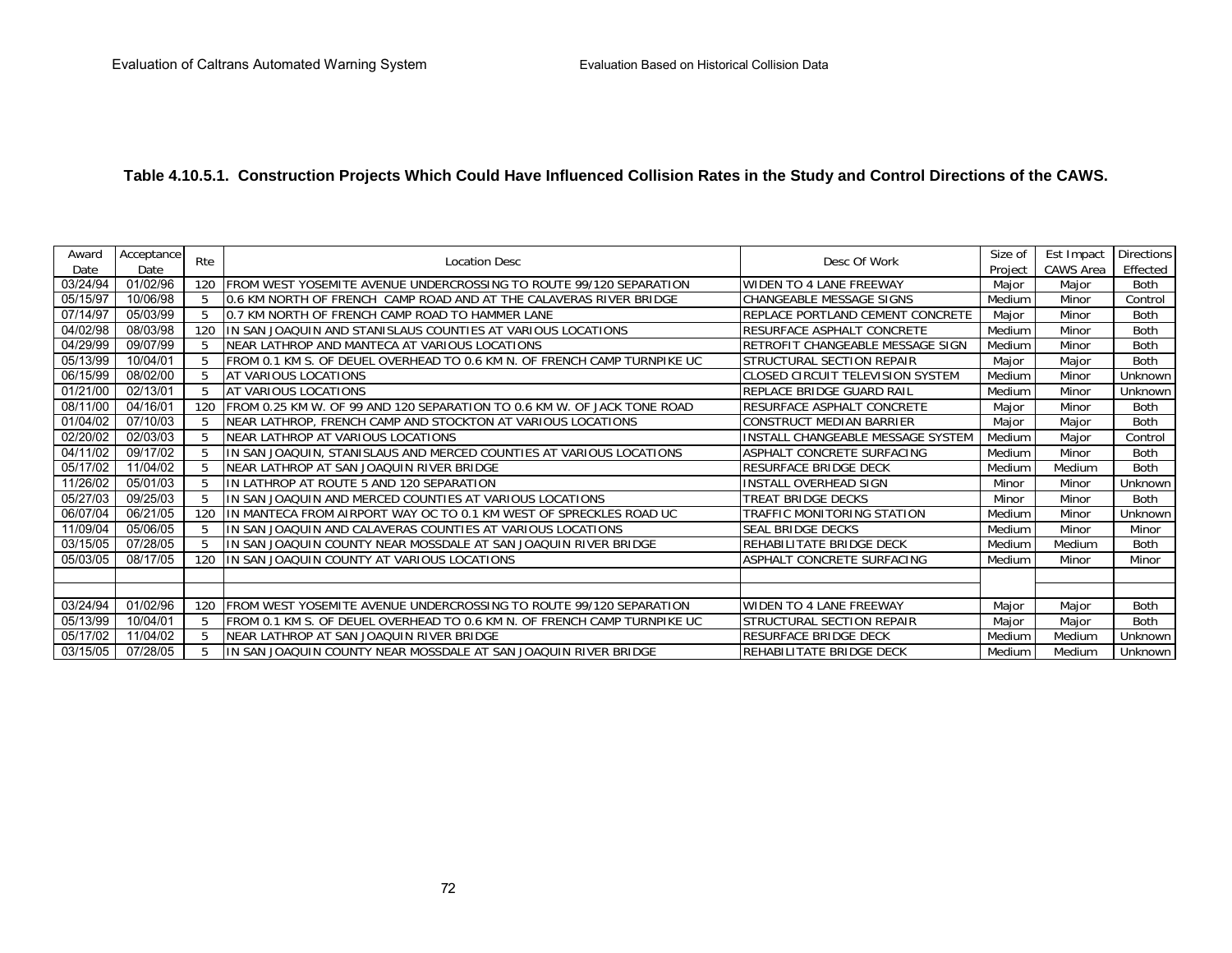Table 4.10.5.1 is based on data provided by Kevin Chan of Caltrans Construction Division in Sacramento. It shows all construction projects that took place either entirely or partially in the CAWS area, both the study and control directions, from 1994 through 2003 (limits of available records). These projects do not include unscheduled maintenance or emergency repair activities performed by Caltrans personnel, including accident-related roadway repairs. Four of these projects could have had a significant effect on collision rates in the CAWS area:

| 03/24/94 | 01/02/96 | 120. | <b>IFROM WEST YOSEMITE AVENUE UNDERCROSSING TO</b> | WIDEN TO 4 LANE            |
|----------|----------|------|----------------------------------------------------|----------------------------|
|          |          |      | <b>IROUTE 99/120 SEPARATION</b>                    | <b>IFRFFWAY</b>            |
| 05/13/99 | 10/04/01 | 5    | FROM 0.1 KM S. OF DEUEL OVERHEAD TO 0.6 KM N. OF   | <b>ISTRUCTURAL SECTION</b> |
|          |          |      | IFRENCH CAMP TURNPIKE UC                           | <b>RFPAIR</b>              |
| 05/17/02 | 11/04/02 | 5    | INFAR LATHROP AT SAN JOAOUIN RIVER BRIDGE          | <b>IRESURFACE BRIDGE</b>   |
|          |          |      |                                                    | <b>DECK</b>                |
| 03/15/05 | 07/28/05 | 5    | IIN SAN JOAQUIN COUNTY NEAR MOSSDALE AT SAN        | <b>REHABILITATE BRIDGE</b> |
|          |          |      | UOAOUIN RIVER BRIDGE                               | <b>DECK</b>                |

**Table 4.10.5.2. Major Projects Affecting the CAWS Area.** 

The first involved the widening of much of the CAWS stretch of 120 from two to four lanes. The impact of this none-month project on this section of the CAWS area was probably substantial. The structural repair of I-5 included most of the segment of I-5 north of SR-120 in both directions. The last two smaller projects affected the segment of I-5 south of SR-120, both on the San Joaquin River Bridge. The directions affected arenít clear from available construction records, but it is assumed that both directions of the dual bridge were resurfaced at the same time. The latter project occurred in 2005, outside of our period of analysis.

In addition to the smaller (but significant) projects and unscheduled repair, it appears overall that most of the CAWS SR-120 segment was affected by construction during the control period, and that both directions of both segments of I-5 were affected by construction during the after period, and probably to nearly equal degrees. If construction were a potential causal factor in accidents, its deleterious effects after CAWS activation would probably show up more on the I-5 segments of the CAWS than the SR-120 segment.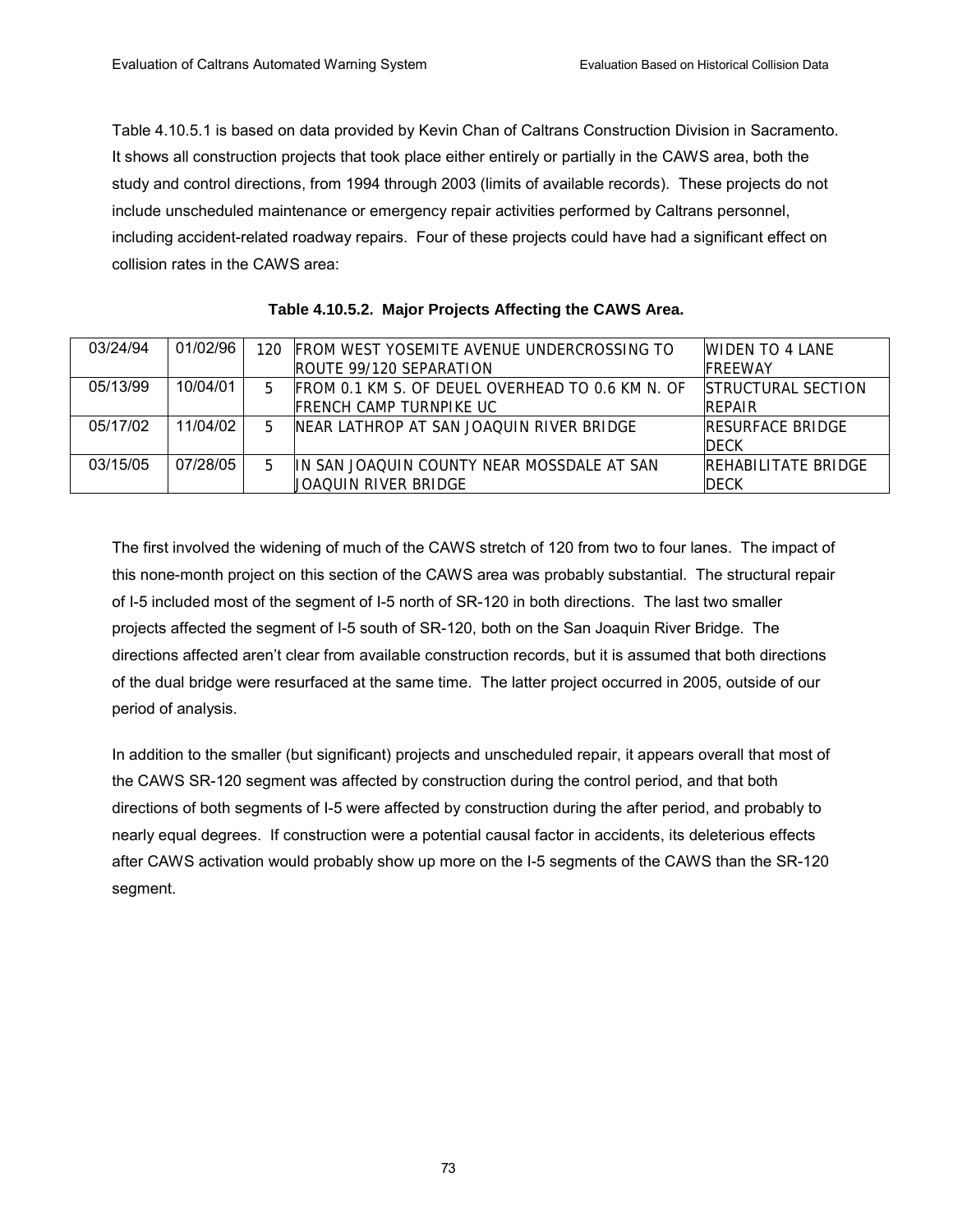#### **4.11.1 All-Weather Collisions in the Absence of Construction**

We consider here the control and study directions of the CAWS, as well as each direction of the supplemental control areas. Figure 4.11.1.1 shows the basic comparison for total accident rates analogous to that presented in Figure 4.4.1.2. On the whole, eliminating the collisions related to unusual surface conditions appears in this example to slightly reduce all the previous rates proportionally, with no change in the relative differences.



**Figure 4.11.1.1. Before-After Comparisons for Total Accident Rates Without Unusual Surface Conditions.**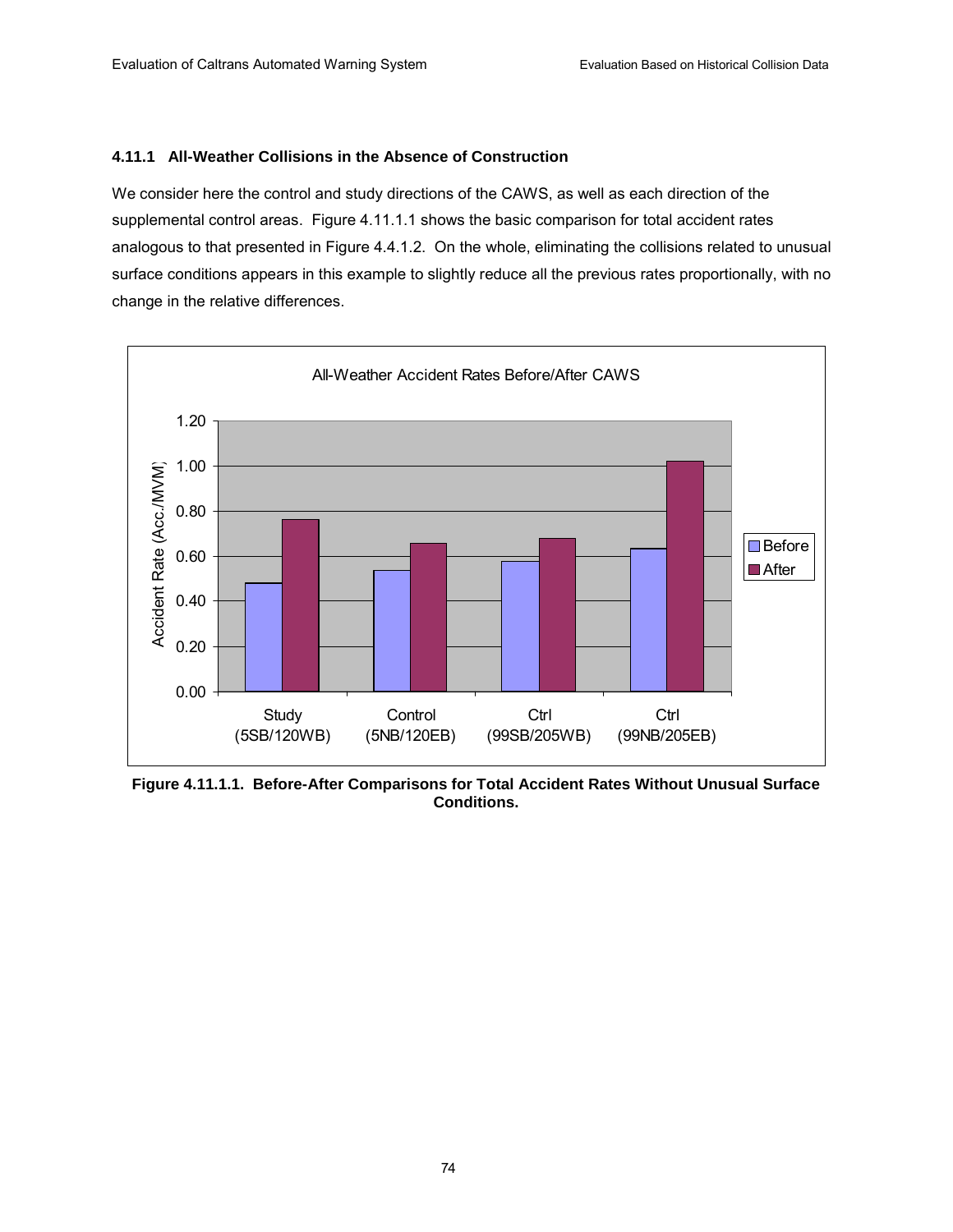#### **4.11.2 Inclement Weather in the Absence of Construction**

The same comparisons made using only collisions reported during inclement weather (rain and fog) appear in Figure 4.11.2.1. This graph is virtually identical to the corresponding graph shown in Figure 4.8.1.2. This is not really surprising, since construction would be expected to shut down if at all possible during periods of inclement weather.



**Figure 4.11.2.1. Inclement Weather Before-After Collision Rates for Study Direction and Controls Without Unusual Surface Conditions.**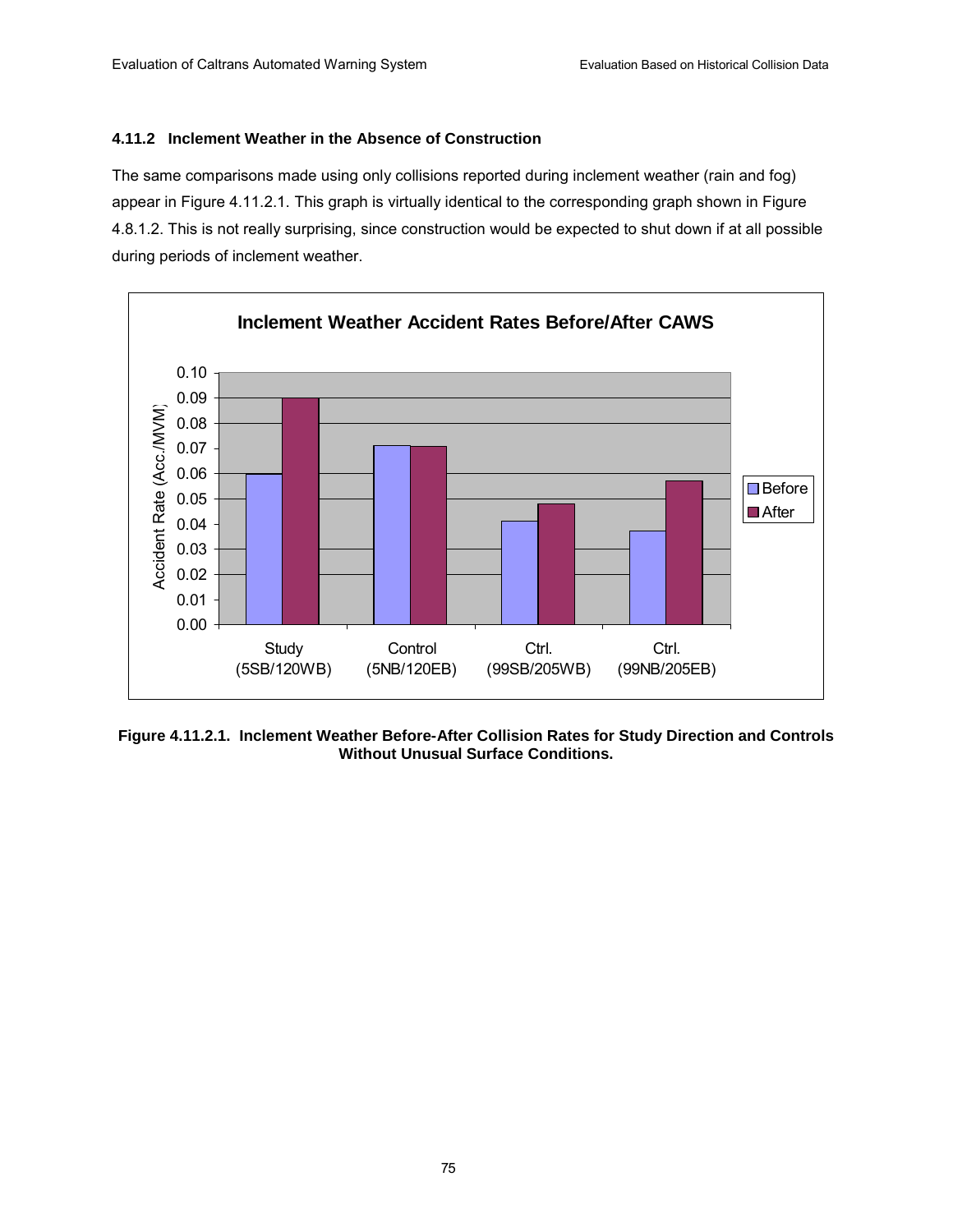#### **4.11.3 By Sub-section in the Absence of Construction**

If we disaggregate the study section into its constituent sub-sections, the resulting collision rates shown in Figure 4.11.3.1 are almost identical to the comparisons shown in Figure 4.5.2.7 where collisions in the presence of unusual road surface conditions are included.



**Figure 4.11.3.1. Before-After Collision Rates on Highway Segments and Control Without Unusual Surface Conditions.**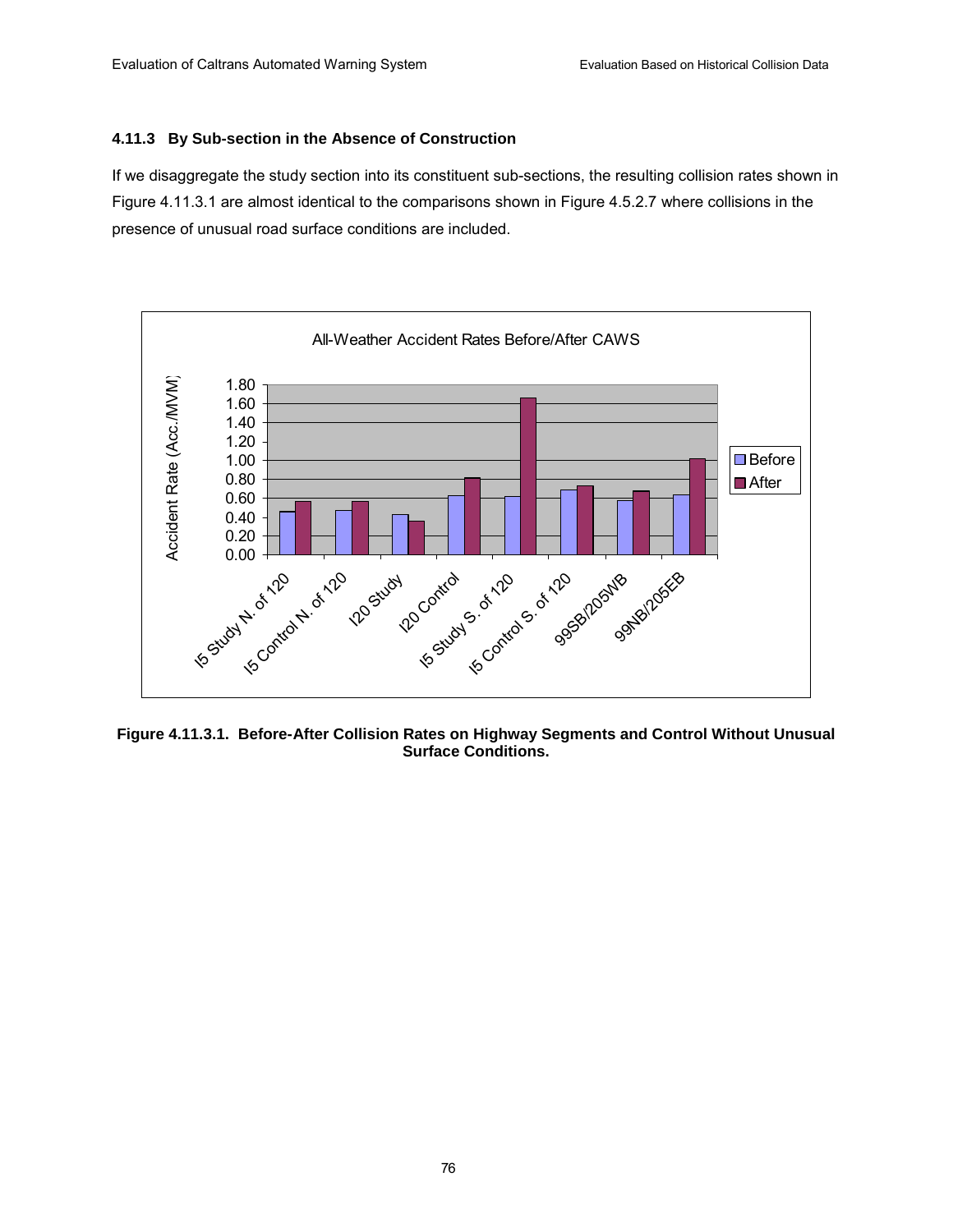#### **4.11.4 Peak Traffic Periods in the Absence of Construction**

As a final comparison, Figure 4.11.4.1 shows the all-weather AM peak period collision rates in the study direction compared to the control sections in the PM peak. Although there is a slight reduction in collision rates evident, especially in the after period, the comparisons are very similar to those shown in Figure 4.6.2.1, where collisions in the presence of unusual road surface conditions are included.



**Figure 4.11.4.1. Peak Collision Rate Comparisons: AM Study Direction V. PM Control Without Unusual Surface Conditions** 

The conclusion from this investigation is that removing collisions occurring in the presence of unusual road surface conditions, which are mostly construction-related, reduces estimated collision rates slightly in all areas, but does not fundamentally change any of the previously reported findings.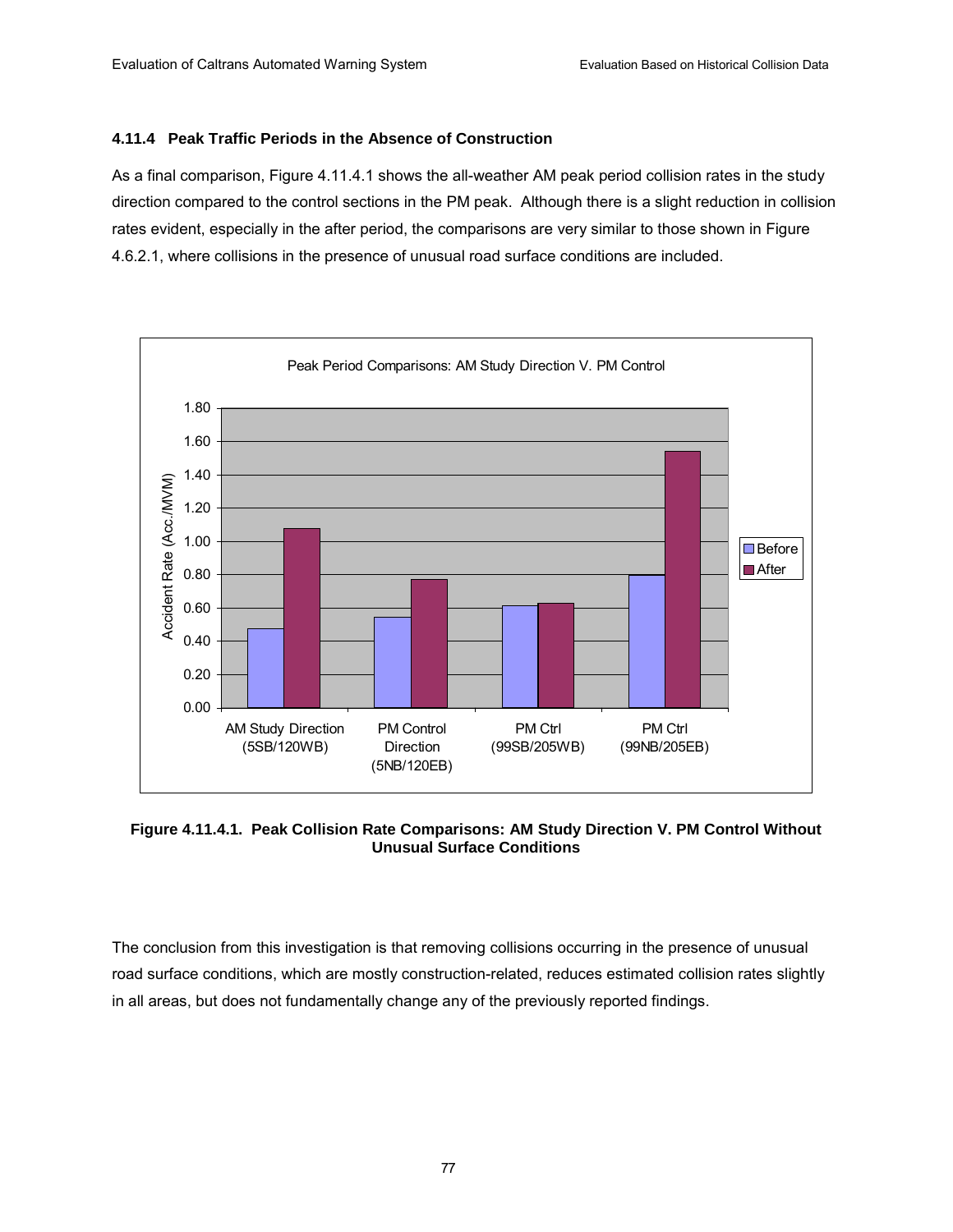## **4.12 Collision Classification**

#### **4.12.1 Role as Indicators of CAWS Effectiveness**

The CAWS has specific capabilities and objectives; it was designed to reduce collision rates and severity in fog, high winds, and in advance of prior traffic accident or congestion sites. It therefore would be expected to have a greater effect on some type of collisions than others. Therefore, aside from numeric totals and rates of collisions, there is some value in examining the relative mix of collision types. The CAWS is uniquely capable of providing advanced warning of slow or stopped traffic ahead, or other roadway obstructions, that may be beyond the sight distance of drivers. This is the basis for its traffic warning function, which overrides fog warning messages due to the relative urgency of this information.

This ability should be expected to especially affect a reduction in rear end collisions, and possibly collisions with objects in the roadway (including construction and traffic diversion barriers). Rear-end collisions in fog are the greatest concern in fog, since they can be directly attributed to driver visibility limitations. Conversely, head-on collisions would probably be minimally affected by the CAWS since they are not targeted by the repertoire of CMS messages (most of these accidents would be expected to occur due to wrong-way drivers on off-ramps).

It is expected that other factors could differentially affect the CAWS study area relative to the control area in each time period. In terms of relative exposure, traffic volumes increased significantly over these years, but approximately equally between the study and control directions.

#### **4.12.2 All-Weather and Fog**

We examine the breakdown of all collisions occurring in the study and control directions of the CAWS by classification assigned by the CHP officer filing the accident report, and by the coding of visibility as a causal factor. Unfortunately, the accident classification types used by the CHP do not conclusively identify the event that initiated the collision, but rather the outcome of the collision. Thus, an accident may be classified as an "Overturn" which was actually a rear-end collision resulting in an overturned vehicle. However, it is highly unlikely that an accident classified as a rear end collision was actually a head-on or sideswipe collision. Therefore, viewed conservatively, we may make reasonable inferences about the potential influence of the CAWS by examining the distribution of collision types in the study and control directions of the CAWS.

Table 4.3.1.1 shows these classification data for the CAWS study direction, for accidents in all weather conditions, followed by accidents occurring in fog. Table 4.12.2.2 shows equivalent data for the control direction. In these tables, the percentages are more important than the totals.

In these tables, we are focusing on the percentages rather than the accident totals.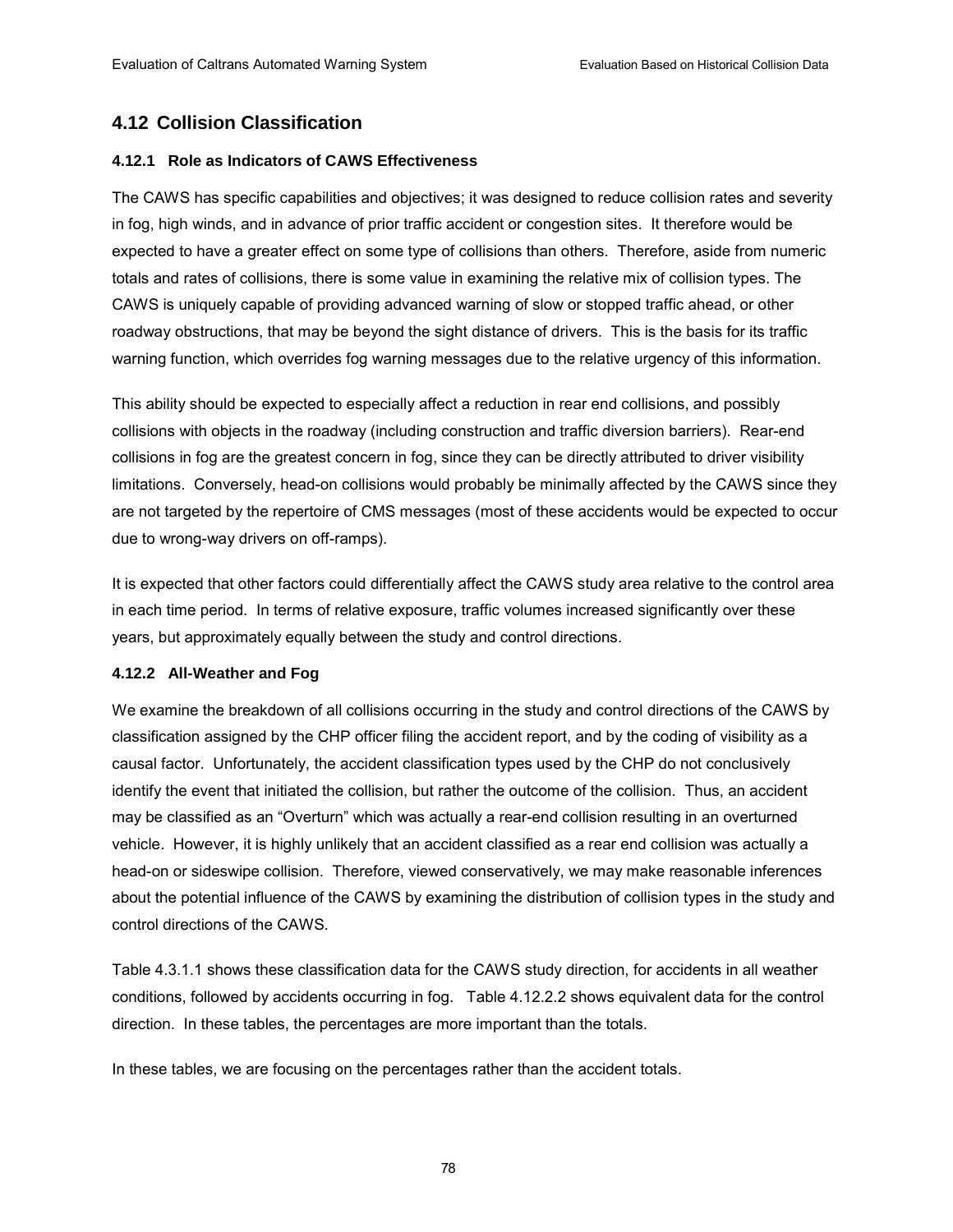|                   |     |             | 1993-1996 |          |      | 1997-2003   |          |          |  |
|-------------------|-----|-------------|-----------|----------|------|-------------|----------|----------|--|
| Accidents         |     | All-Weather | Fog       |          |      | All-Weather | Fog      |          |  |
| Total             | 413 | 100.00%     | 15        | 100.00%  | 1150 | 100.00%     | 46       | 100.00%  |  |
| Head On-A         | 2   | 0.48%       | 0         | $0.00\%$ | 9    | 0.78%       | 0        | $0.00\%$ |  |
| Sideswipe-B       | 92  | 22.28%      | 3         | 20.00%   | 231  | 20.09%      | 10       | 21.74%   |  |
| Rear End-C        | 82  | 19.85%      | 5         | 33.33%   | 409  | 35.57%      | 29       | 63.04%   |  |
| Broadside-D       | 20  | 4.84%       | 2         | 13.33%   | 47   | 4.09%       | 0        | $0.00\%$ |  |
| Hit Object-E      | 145 | 35.11%      | 2         | 13.33%   | 321  | 27.91%      | 6        | 13.04%   |  |
| Overturn-F        | 37  | 8.96%       |           | 6.67%    | 65   | 5.65%       |          | 2.17%    |  |
| Auto-Pedestrian-G | 0   | $0.00\%$    | 0         | $0.00\%$ | 3    | 0.26%       | 0        | $0.00\%$ |  |
| Other-H           | 35  | 8.47%       | 2         | 13.33%   | 63   | 5.48%       | 0        | $0.00\%$ |  |
| Not Stated-<      | 0   | $0.00\%$    | 0         | $0.00\%$ | 2    | 0.17%       | $\Omega$ | $0.00\%$ |  |

## **Table 4.12.2.1 Collisions by type in the CAWS study directions in the years before and after the deployment of the CAWS, for all weather conditions and fog conditions.**

## **Table 4.12.2.2. Collisions by type in the control directions of I-5 and SR-120 in the years before and after the deployment of the CAWS.**

|                   |                |             | 1993-1996 |          | 1997-2003 |             |     |          |  |
|-------------------|----------------|-------------|-----------|----------|-----------|-------------|-----|----------|--|
| <b>Accidents</b>  |                | All-Weather |           | Fog      |           | All-Weather | Fog |          |  |
| Total             | 456            | 100.00%     | 5         | 100.00%  | 1049      | 100.00%     | 13  | 100.00%  |  |
| Head On-A         | 4              | 0.88%       | 0         | $0.00\%$ | 9         | 0.86%       | 0   | $0.00\%$ |  |
| Sideswipe-B       | 90             | 19.74%      | 2         | 40.00%   | 183       | 17.45%      | 2   | 15.38%   |  |
| Rear End-C        | 111            | 24.34%      | 0         | $0.00\%$ | 310       | 29.55%      | 6   | 46.15%   |  |
| Broadside-D       | 18             | 3.95%       |           | 20.00%   | 55        | 5.24%       | 0   | $0.00\%$ |  |
| Hit Object-E      | 169            | 37.06%      | 2         | 40.00%   | 342       | 32.60%      | 4   | 30.77%   |  |
| Overturn-F        | 29             | 6.36%       | 0         | $0.00\%$ | 98        | 9.34%       |     | 7.69%    |  |
| Auto-Pedestrian-G | $\overline{2}$ | 0.44%       | 0         | $0.00\%$ | 3         | 0.29%       | 0   | $0.00\%$ |  |
| Other-H           | 33             | 7.24%       | 0         | $0.00\%$ | 47        | 4.48%       | 0   | $0.00\%$ |  |
| Not Stated-<      |                | $0.00\%$    | 0         | $0.00\%$ | 2         | 0.19%       | 0   | $0.00\%$ |  |

In the study direction prior to the CAWS, rear-end collisions accounted for 20% of all collisions, and 33% of the collisions in fog. After the CAWS, rear-end collisions accounted for 36% of all collisions, and 63% of the collisions in fog. Rear end collisions represented a significantly greater proportion of all accidents after the CAWS, especially in fog.

In the control direction prior to the CAWS, rear-end collisions accounted for 24% of all collisions, and 0% of the collisions in fog. After the CAWS, rear-end collisions accounted for 30% of all collisions, and 46% of the collisions in fog. Like the study area, the rear-end collisions were better represented after the CAWS, especially in fog. However, the increase was not as great.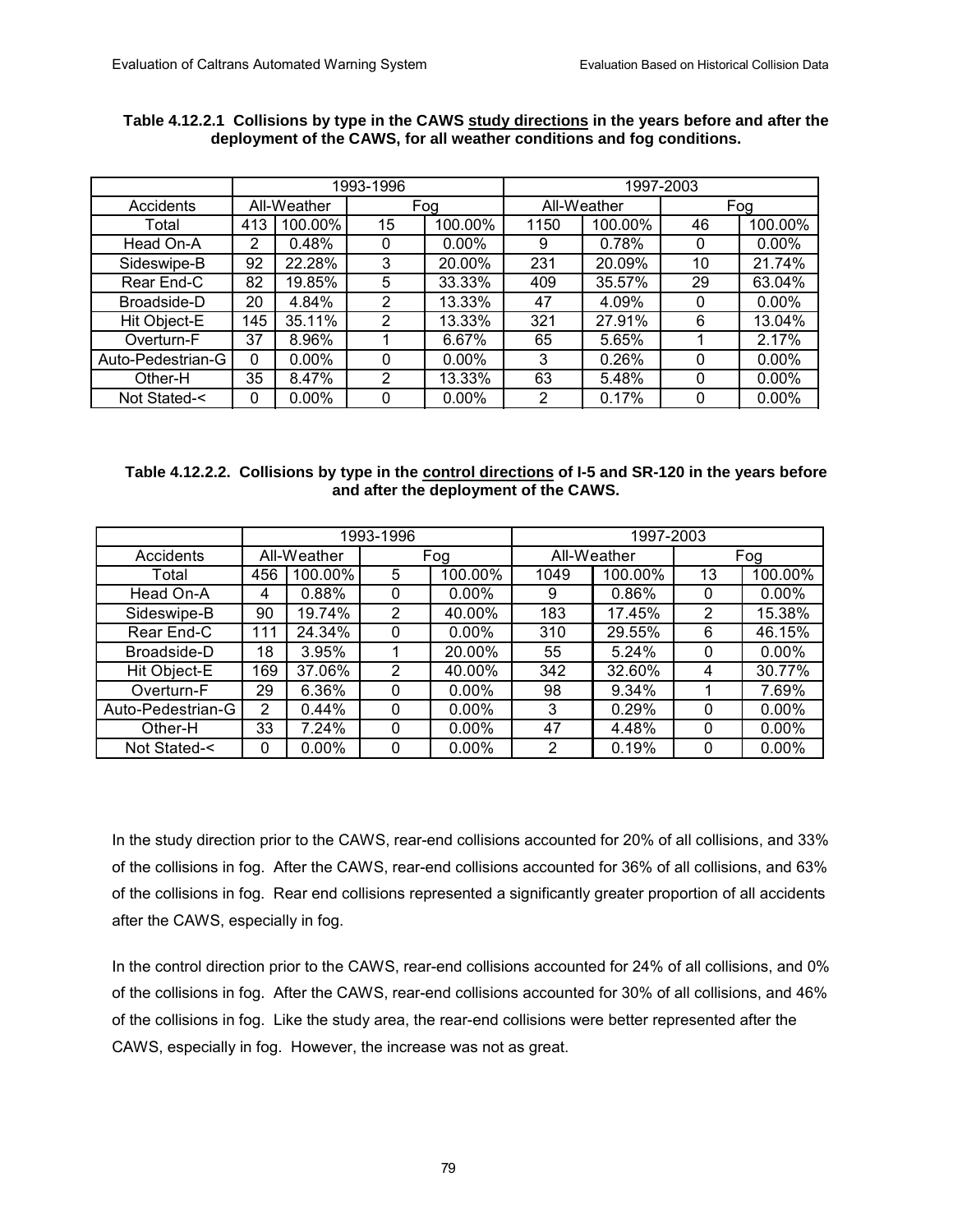## **4.12.3 Difference Trends**

Figure 4.12.3.1 and Figure 4.12.3.2 compares the difference between the percentage of collisions of each type in the study area and the percentage of that type in the control area, with the blue (left) bar showing this difference in the years before the CAWS, and the red (right) bar showing this difference in the years after the CAWS. The difference in percentages had to be used rather than the ratio of the percentages since for some types of collisions there were zero occurrences in the control area for the given period.

 $\left| \mathcal{S}_{\text{tudy Area}} \right|$  Total number of collisions  $\left| \mathcal{S}_{\text{control Area}} \right|$ Number of collisions of given type Total number of collisions Number of collisions of given type

Figure 4.12.3.1 shows the differences for all-weather accidents, and Figure 4.12.3.2 shows the difference for accidents occurring in fog. A positive (or negative) value means that this type of accident was relatively more (or less) prevalent in the CAWS study area compared with the control area during the given period.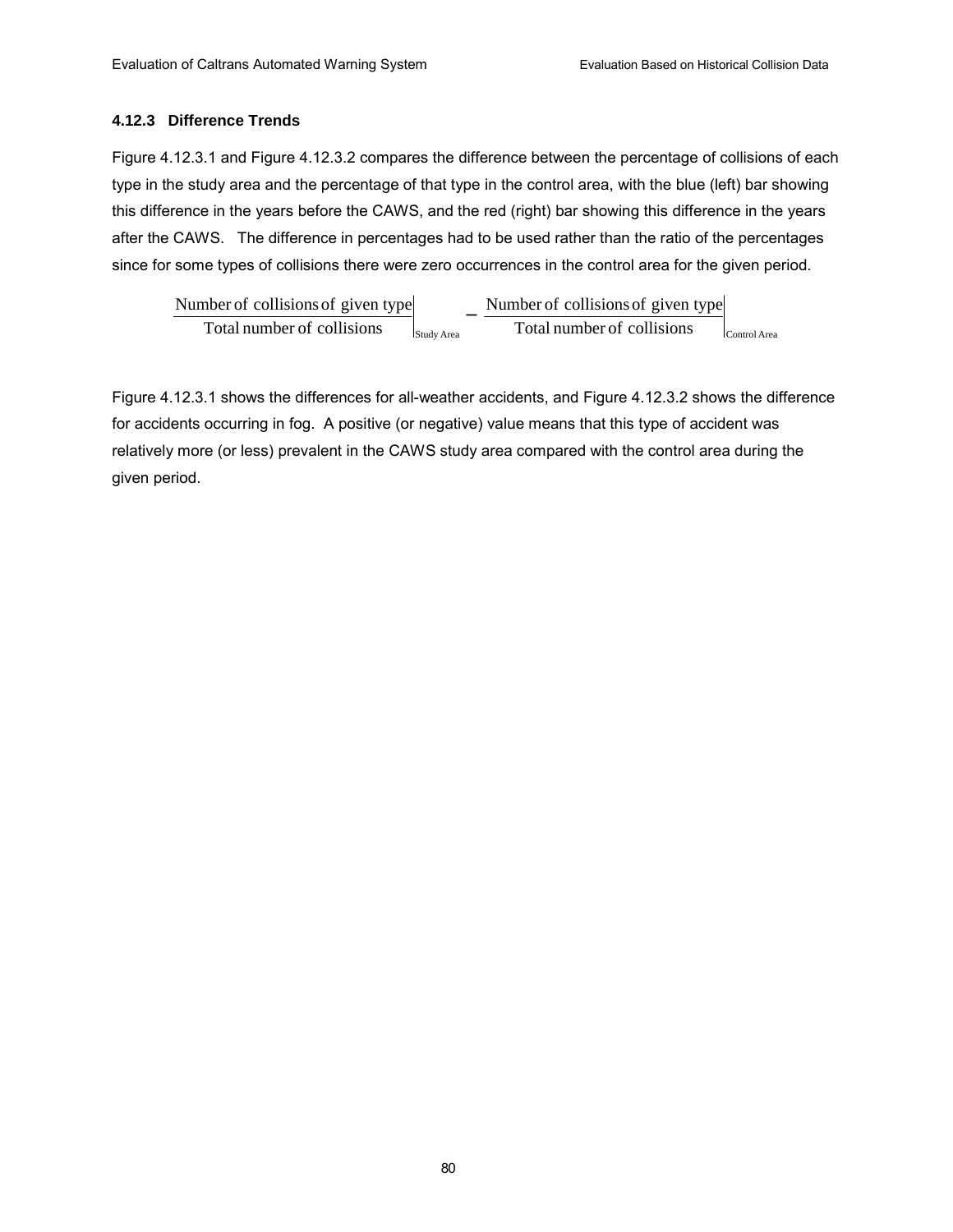





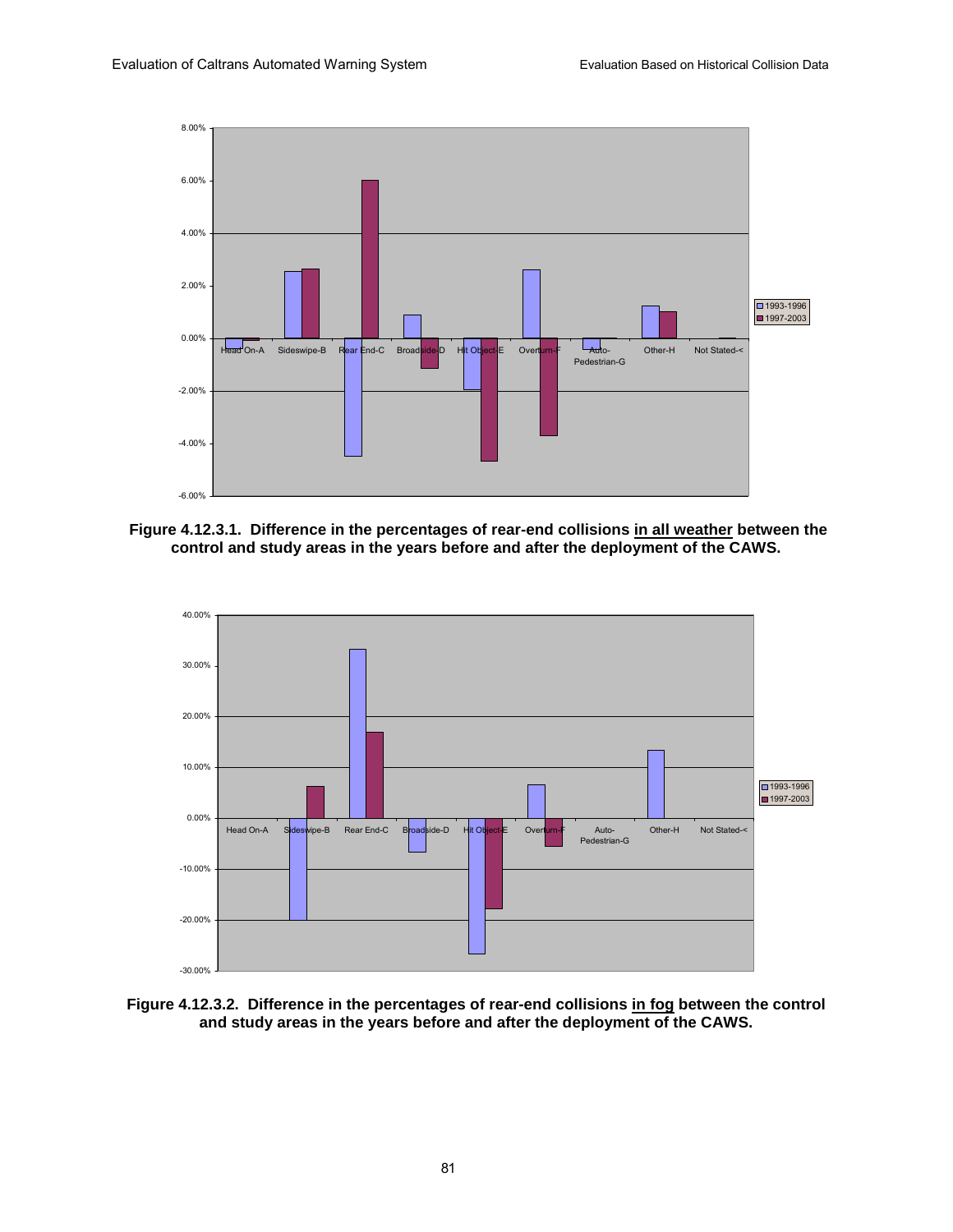Focusing again on rear-end accidents, Figure 4.12.3.1 shows that in all weather conditions prior to the CAWS, rear-end collisions constituted 4.5% fewer of the collisions in the CAWS study direction relative to the control area, while after activation they constituted a 6% greater proportion of the overall accident mix, a net in crease of 10.5%. However, when rear-end collisions in fog were isolated, Figure 4.12.3.2 indicates that prior to the CAWS, rear-end collisions constituted 34% more of the collisions in the CAWS study direction relative to the control direction, while after activation they constituted only a 17% greater proportion of the overall accident mix, a net decrease of 17%.

Looking at the raw numbers for collisions in fog in the CAWS study direction, the rear-end collisions increased from 5 out of 15 total accidents before the CAWS to 29 out of 46 total accidents after the CAWS in the study area, but in the control direction they increased from 0 out of 5 in the before period to 6 out of 13 in the after period.

For comparison, for sideswipe accidents in fog in the study direction, 20% (3 out of 15) occurred before CAWS and 22% (10 out of 46) occurred after CAWS. While in the control area, 40% (2 out of 5) occurred before CAWS and 15% (2 out of 13) occurred after CAWS.

This portrayal of the data is subject to multiple interpretations. Rear-end collisions in fog were more prevalent in the study V the control directions of the CAWS area both before and after the CAWS, but the ratio was significantly less in the after period. This is a positive finding for the CAWS. This trend is not observed, however, for rear-end collisions overall. One could infer from these findings that if the lower increase in the study area after the CAWS for fog collisions could be attributed to the CAWS, the CAWS was more effective at reducing rear end collisions in fog than in weather conditions overall, a conclusion which is consistent with its design objectives. However, we caution that the small numbers for such a restricted class of collisions make the numeric trends subject to noise (natural random fluctuations) which dilute their significance.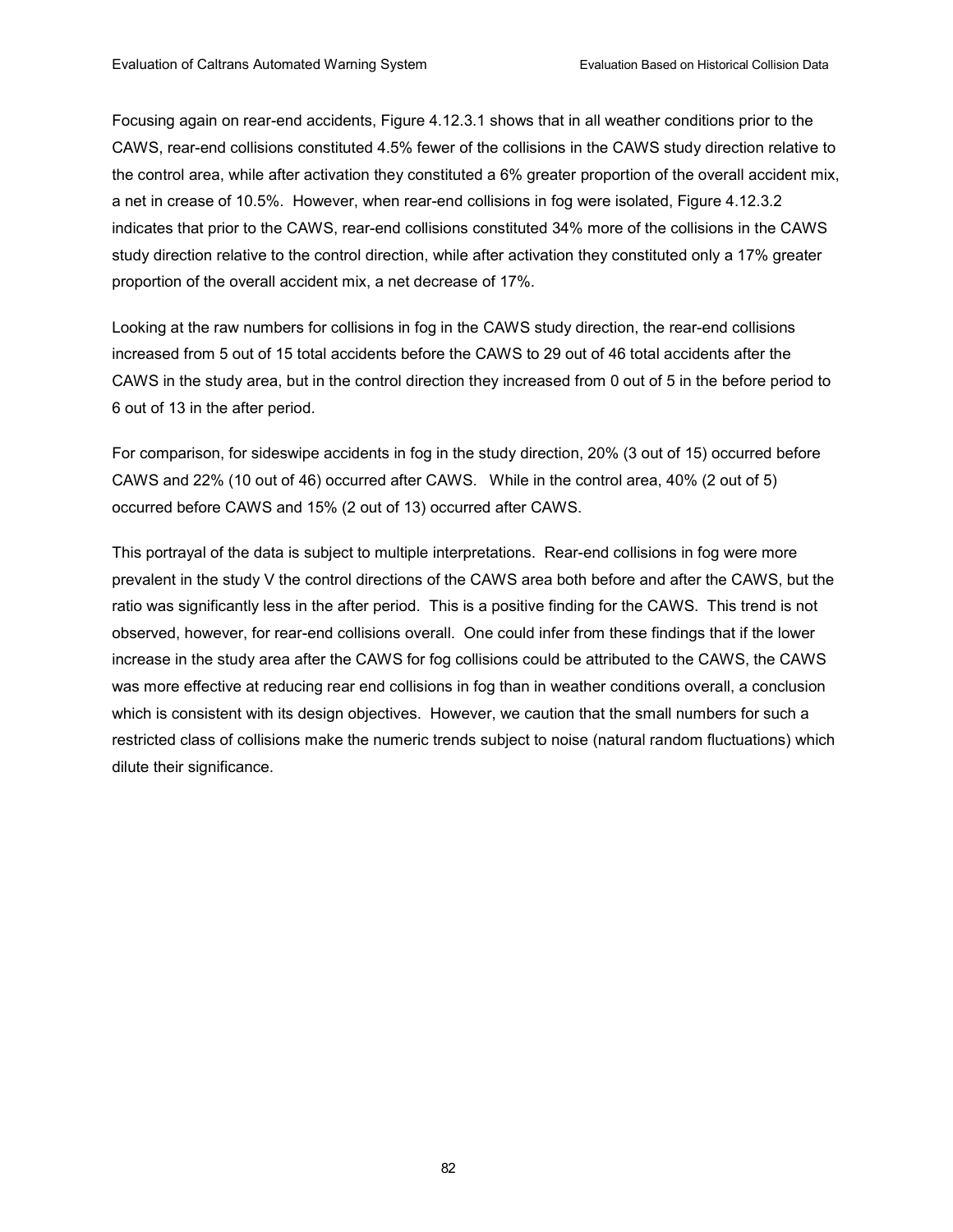## **4.13 Multivariate (Generalized Linear) Modeling Analysis**

As previous noted, collision rates can provide misleading results since they are simple one or twodimensional tabulations that ignore the possible complex interactions that may exist among the numerous traffic and environmental variables which apply to each highway segment and time period. Multivariate modeling provides an alternative approach to isolating the associations between collisions and related factors. For purposes of the present evaluation, it is useful due to the long period of observation and large number of intervening influences potentially affecting collision rates. A limitation of this approach is the large number of structural assumptions necessary, any of which can substantially affect the results. In particular, the selection of the form of the model(s), and the selection of appropriate comparison areas which, in this case, establish the non-CAWS baseline characteristics.

The following subsections describe the details of this modeling methodology and the principal results obtained.

#### **4.13.1 Methodology and Data Sources**

To support the multivariate modeling, a data set was developed with 3732 data records, each record corresponding to a one to two mile-long segment of directional highway, in a particular year and time period. Specifically, the data set was created by summarizing collisions and highway characteristics for:

- 27 contiguous highway segments on the study and control sections identified above (1.4 miles average length). Note that each segment generally runs from the midpoint of an interchange to the midpoint of the next interchange along the highway and includes one on-ramp and one offramp. Unless otherwise stated below, we include in the data set the entirety of the supplemental (SR-99 and I-205) comparison areas in both directions, and a 1.6 mile segment of southbound I-5 just prior to the CAWS study area. These additional highway segments greatly expand the external comparison areas, which serve as baseline non-CAWS areas.
- Exponential and modified exponential models assumed in all cases
- 2 directions of travel
- 12 calendar years (January 1992 through June 2003). The two-month period Nov and Dec 1996 immediately after the activation of the CAWS is absorbed into the non-CAWS year 1996 for numeric convenience. Jan-June results for 2003 are extrapolated to a full year.
- 6 time periods during the week, defined as follows:
	- Weekday 4 AM to 9 AM (weekday morning peak),
	- Weekday 9 AM to 2 PM (weekday midday),
	- Weekday 2 PM to 7 PM (weekday afternoon peak),
	- Weekday 7 PM to 4 AM (nighttime),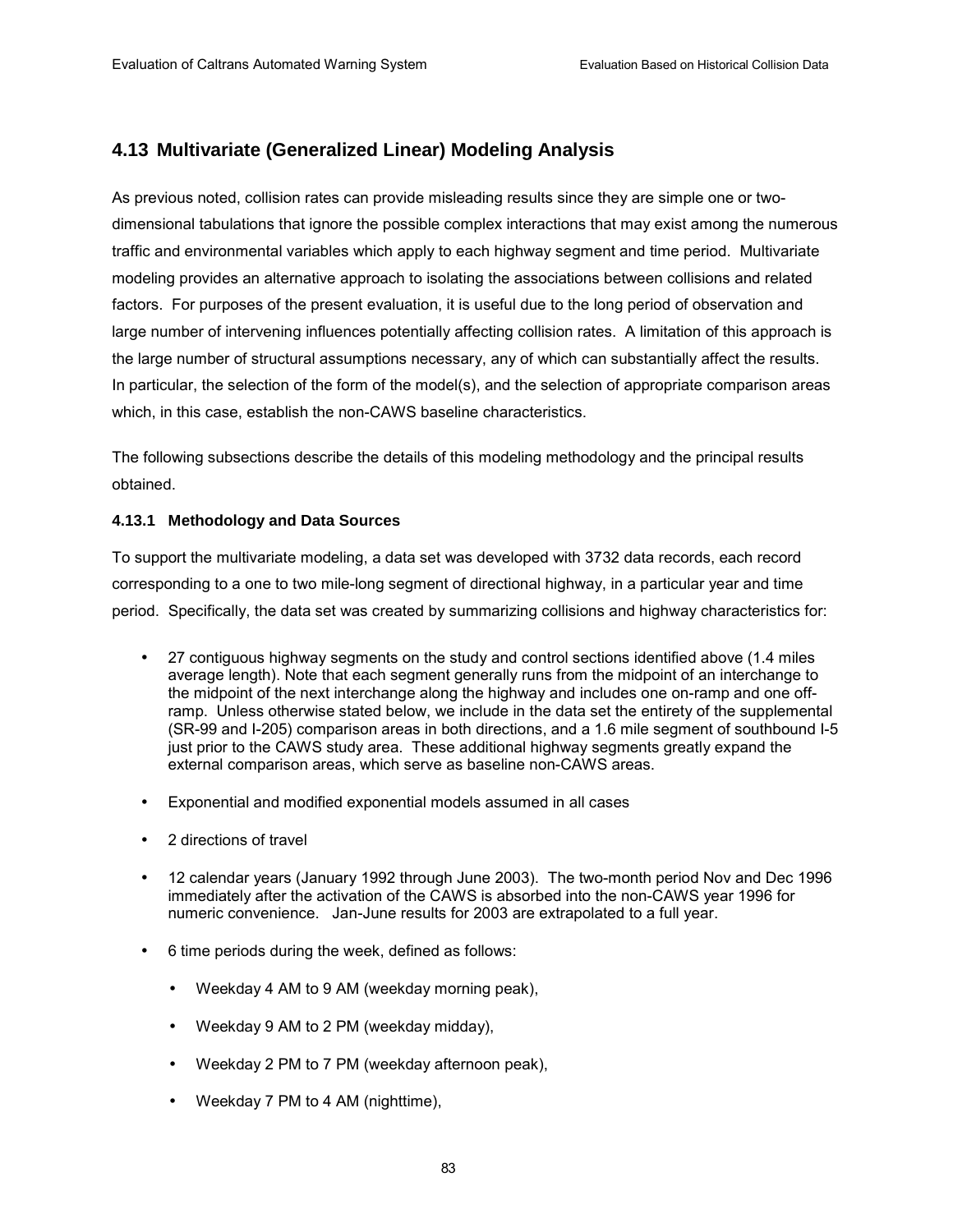- Weekend 4 AM to 7 PM (weekend daytime),
- Weekend 7 PM to 4 AM (weekend nighttime).

The number of combinations 27x2x12x6=3888 exceeds the 3732 data records actually included. This is because collision data were not available for the thirteen segments of control sections SR-99 and I-205 in 1992, so the corresponding data records are not included.

The collision data were reduced and analyzed using SAS (Statistical Analysis System). The full data set contains 2321 "before" collisions, of which 930 involve fatalities and injuries (F&Is), and 6086 "after" collisions, of which 2204 are F&Is.

In addition to counts of annual total, injury, and fatal collisions within each highway segment during each time period, a variety of detailed collision characteristics were tabulated, including:

- Counts by type of collision
- Counts by type of object hit (for hit-object collisions)
- Counts by weather at the time of collision (clear, cloudy, rain, fog)
- Counts by weather-related surface condition (dry, wet, slippery)
- Counts by number of parties involved (one, two, three or more)
- Counts by violations involved
- Counts by unusual surface conditions (construction, reduced width, holes/ruts, loose material)
- Counts by lighting condition (day, dusk, dark).

Hourly data from three count stations on I-5, two stations on I-205, and one station each on SR 120 and SR 99 were used to calculate the directional mainline counts for the six time periods of the week and the maximum hourly one-hour counts by period, for each year.

In addition to the identifying the time frames of collisions and associated traffic counts, the data set includes a number of highway segment characteristics that in the analysis were related to the frequency and/or severity of collisions. These include:

- Section length (mi.),
- Number of directional lanes,
- Posted speed (in two categories: 55 or 65+),
- Proportion of trucks (downloaded from the Caltrans Traffic Data Systems site and assumed to be the same for all time periods),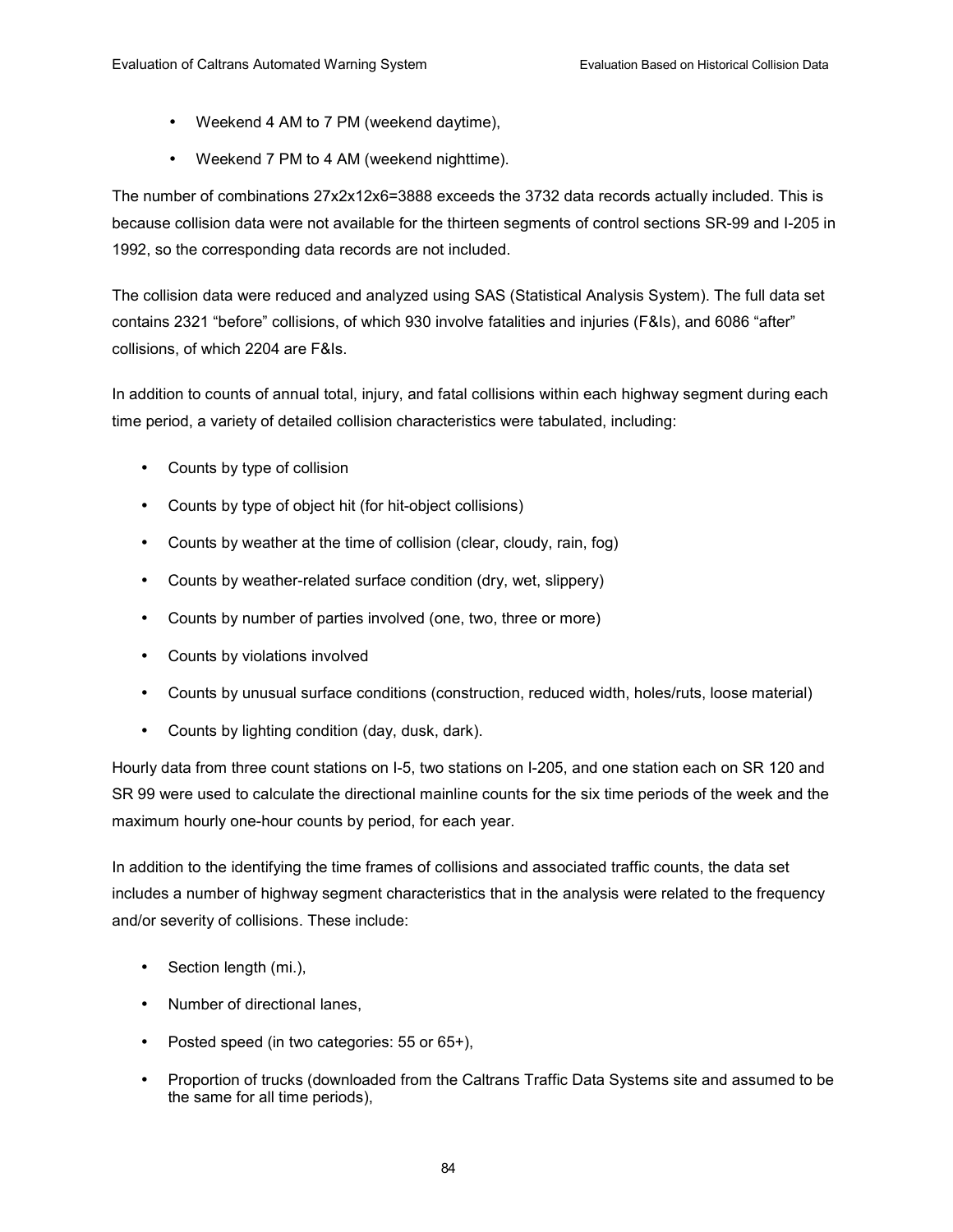- Number and proportion of days of major construction on the segment during the period, during the year (defined as one or more lanes closed),
- Number and proportion of days with heavy fog during the year,
- Number and proportion of days with rain during the year,
- Level of service during the peak hour of the period during the year (scale of A through F).

#### **4.13.2 Analysis 1**

For this analysis, the period mainline counts were interpolated and extrapolated for missing years, and factored for consistency with the AADT estimates for these highways reported in Table 4.3.1.1. The average daily on-ramp counts were similarly factored into time periods using the time-of-day distributions obtained from nearby directional mainline data. Although many assumptions were required to derive period and hourly counts in each year for the 54 directional highway segments and their included onramps, the quality and quantity of the available data and the numerous checks built into the factoring process give us confidence in using the resulting disaggregate traffic count data as the basis for statistical modeling.

Multivariate modeling utilized the complete disaggregate data set of 3732 actual and interpolated data records, each corresponding to a directional highway segment for a particular time period and year. The corresponding collision counts and related traffic and environmental characteristics for the segments are related to each other using what statistical analysts call a "generalized linear model," which is essentially a non-linear regression approach.

For many of the multivariate models, all 3732 observations were used. However, for some models that include the proportion of days with construction during the year, only 2916 data records were used, since the necessary construction data were unavailable for the years 1992 through 1994. In either case, the data set provides a generous number of data points with which to estimate the models.

Three slightly different generalized linear model specifications were tested with a large number of different candidate explanatory variables. They are:

$$
\triangleright \quad \text{Model A:} \qquad \qquad COLL_i = (\varepsilon^{\beta_0 + \beta_1 L_i + \beta_2 ADT_i + \beta_3 CAWS_i + \beta_4 X_{i1} + \beta_5 X_{i2} + \dots})ERR_i
$$

$$
\triangleright \quad \text{Model B:} \qquad \qquad COLL_i = ADT_i(\varepsilon^{\beta_0 + \beta_1 MVM_i + \beta_2 + CAWS_i + \beta_3 X_{i1} + \beta_4 X_{i2} + \dots}) \text{ERR}_i
$$

$$
\triangleright \quad \text{Model C:} \qquad \text{COLL}_i / L_i = ADT_i (\varepsilon^{\beta_0 + \beta_1 ADT_i + \beta_2 CAWS_i + \beta_3 X_{i1} + \beta_4 X_{i2} + \dots}) ERR_i
$$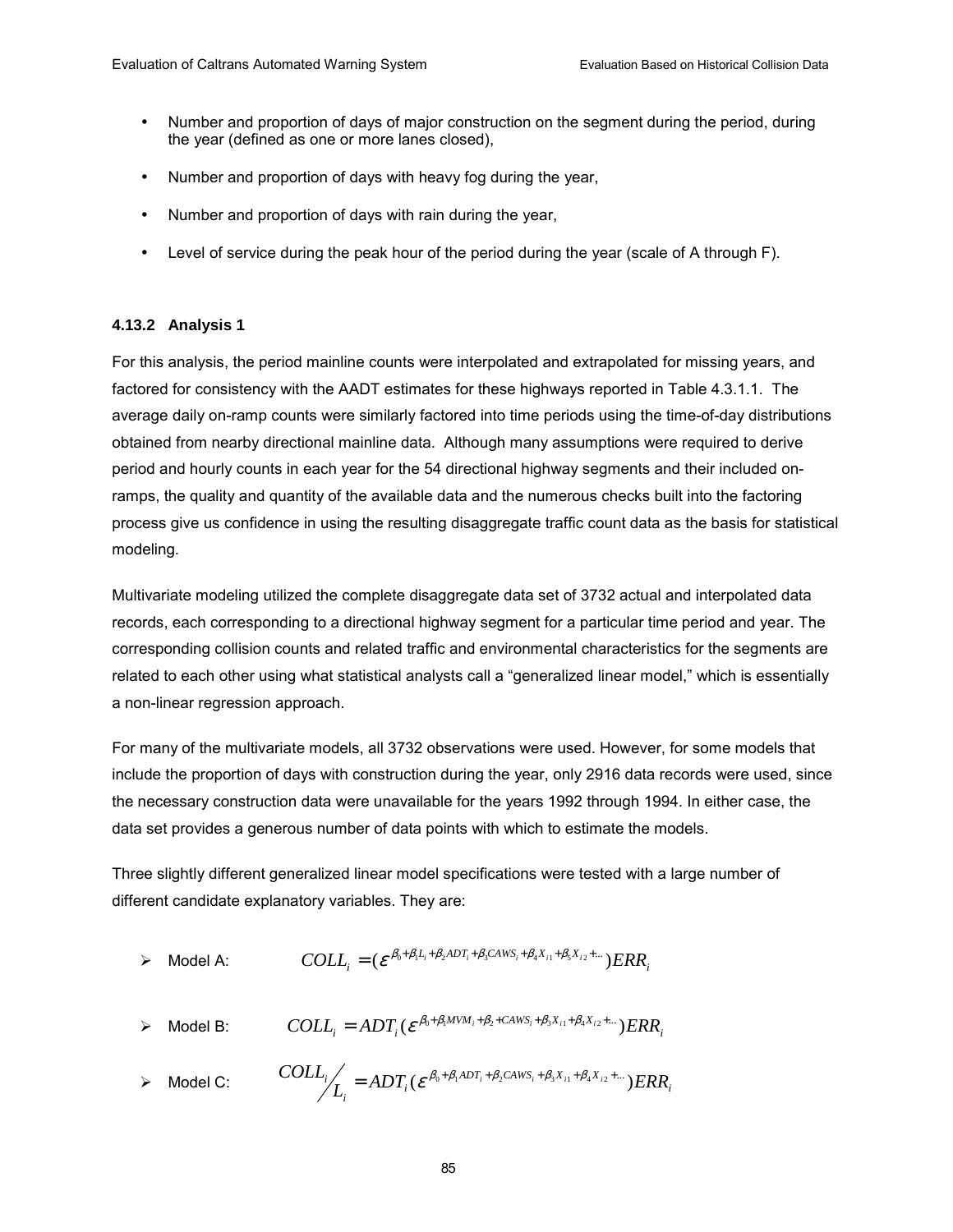| Where: COLL, |                                          | is the observed annual number of collisions observed in highway segment and<br>time period i. In some models this is total collisions, in others it is F&I collisions.          |
|--------------|------------------------------------------|---------------------------------------------------------------------------------------------------------------------------------------------------------------------------------|
|              | ε                                        | is the base of the natural logarithms ( $\approx$ 2.718).                                                                                                                       |
|              | $L_i$                                    | is the segment length (miles).                                                                                                                                                  |
|              | ADT <sub>i</sub>                         | is the average traffic in segment and time period i (divided by 1000).                                                                                                          |
|              | CAWS <sub>i</sub>                        | is either 0 or 1, indicating whether CAWS is present in segment and time period i.                                                                                              |
|              | $MVM_i$                                  | is the number of vehicle-miles divided by $1,000,000$ (=L <sub>i</sub> ADT/1000).                                                                                               |
|              | $X_{i1}$ , $X_{i2}$ , etc.               | are other segment characteristics as identified in Section 4.13.1.                                                                                                              |
|              | $\beta_0$ , $\beta_1$ , $\beta_2$ , etc. | are parameter values obtained from fitting the model to the data.                                                                                                               |
|              | $ERR_i$                                  | is an error term accounting for random effects not explicitly considered in the<br>model. ERR <sub>i</sub> is assumed to follow the negative binomial probability distribution. |

For each model tested, the sign and statistical significance of CAWS<sub>i</sub> was scrutinized to see if, when controlling for other included variables, collisions appear to be significantly affected by the presence or absence of the CAWS.

Well over 50 models with different specifications and combinations of variables were tested. Table 4.13.2.1 shows the results for twenty-five of these models for which all parameters, with the possible exception of CAWS, tested statistically significant and with logical algebraic signs. The twenty-five models are all of types B and C, mostly C, and are distinguished by the types of collisions considered. There are four collision types:

- Total collisions (F&I and property damage),
- F&I collisions,
- NoUnusual collisions, which means all collisions except those reported in the presence of unusual road surface conditions, which are primarily construction-related,
- NoUnF&I collisions, which means all F&I collisions except those reported in the presence of unusual road surface conditions, primarily construction-related.

Note that collisions reported in the presence of unusual road surface conditions are only 6% of total collisions, of which 60% involve construction and 24% involve materials in the roadway.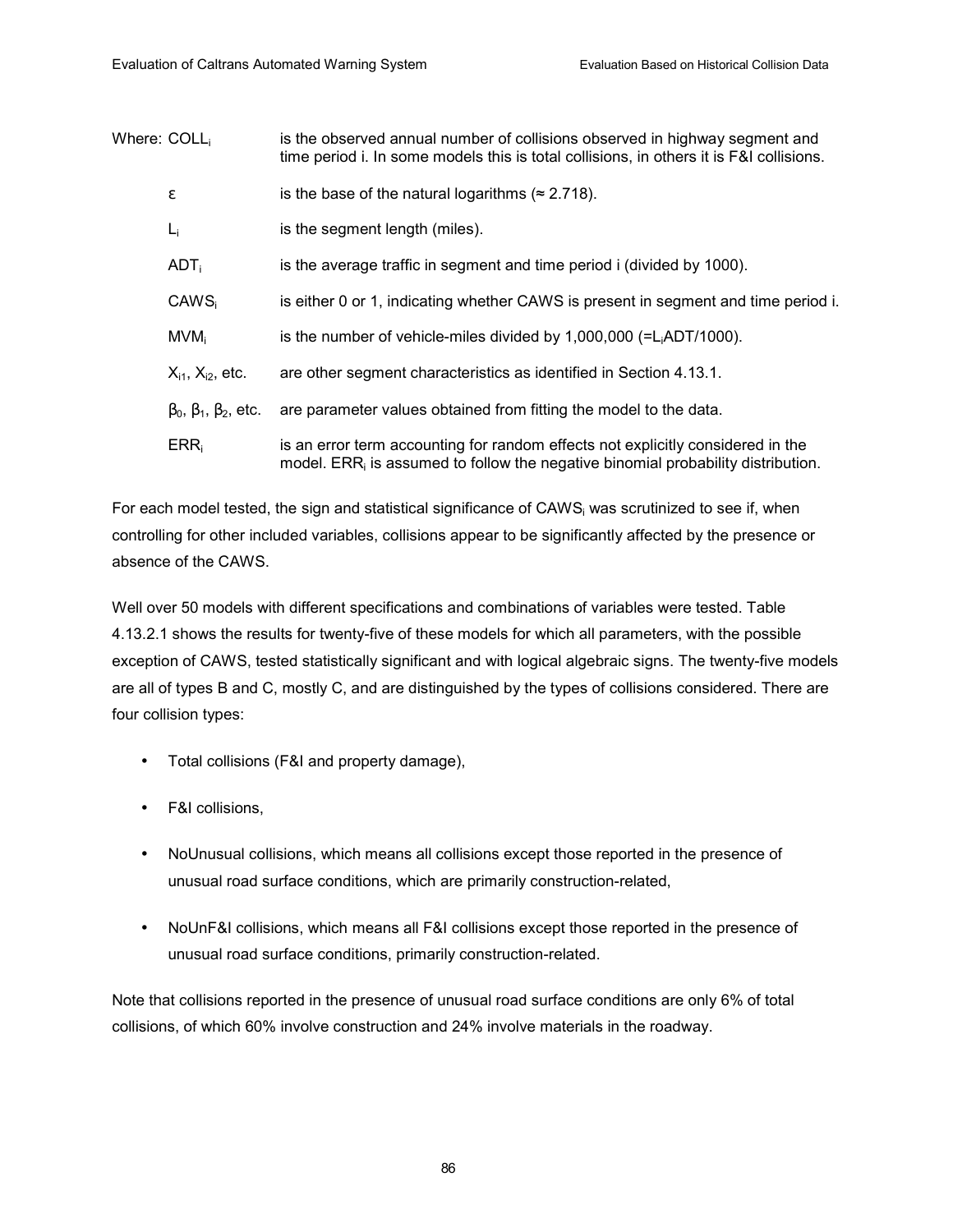| Seq.           | Coll.<br><b>Type</b> | <b>Type</b>      | <b>CAWS</b> | <b>CAWS</b><br>$\mathbf{P}$ | <b>Time</b><br><b>Period</b> | <b>ADT</b> | <b>MVM</b> | <b>Max</b><br><b>HrFlo</b> | $\frac{0}{0}$<br><b>Trucks</b> | # of<br>Lanes | Post.<br><b>Speed</b> | LOS | Ramp<br><b>ADT</b> | %Days<br>Rain | %Days<br>Fog | % Days<br>Const. |
|----------------|----------------------|------------------|-------------|-----------------------------|------------------------------|------------|------------|----------------------------|--------------------------------|---------------|-----------------------|-----|--------------------|---------------|--------------|------------------|
|                | Total                | B                | Pos         | 0.28                        | OK                           |            | OK         | OK                         |                                | OK            | OK                    |     |                    |               |              |                  |
| 1              |                      |                  |             |                             |                              | OK         |            |                            |                                |               |                       |     |                    |               |              |                  |
| $\overline{2}$ | Total                | $\mathsf{C}$     | Pos         | 0.38                        | OK                           |            |            | OK                         |                                | OK            | OK                    |     |                    |               |              |                  |
| 3              | Total                | $\mathsf{C}$     | Pos         | 0.05                        | OK                           | OK         |            |                            |                                | OK            | OK                    | OK  | OK                 | OK            |              |                  |
| $\overline{4}$ | Total                | $\mathbf C$      | Pos         | 0.52                        | OK                           | OK         |            |                            |                                | OK            | OK                    | OK  | OK                 | OK            |              |                  |
| 5              | Total                | $\mathsf{C}$     | Pos         | 0.02                        | OK                           | OK         |            |                            |                                | OK            | OK                    | OK  | OK                 | OK            |              | OK               |
| 6              | Total                | $\mathsf{C}$     | Pos         | 0.002                       | <b>OK</b>                    | OK         |            |                            |                                | OK            | Neg                   | OK  | OK                 | OK            | OK           | OK               |
| $\overline{7}$ | <b>Total</b>         | $\mathcal{C}$    | Pos         | 0.001                       | OK                           | OK         |            |                            |                                | OK            |                       | OK  | OK                 | OK            | OK           | OK               |
| 8              | Total                | $\mathsf{C}$     | Pos         | 0.54                        | OK                           | OK         |            | OK                         |                                | OK            | OK                    | OK  | OK                 | OK            |              |                  |
| 9              | F&I                  | B                | Neg         | 0.97                        | OK                           |            | OK         | OK                         | <b>Neg</b>                     | OK            | OK                    |     |                    |               |              |                  |
| 10             | F&I                  | $\mathbf C$      | Neg         | 0.57                        | OK                           | OK         |            |                            | Neg                            |               | OK                    | OK  | OK                 | OK            |              |                  |
| 11             | F&I                  | $\mathsf{C}$     | Neg         | 0.35                        | OK                           | OK         |            |                            | Neg                            |               |                       | OK  | OK                 | OK            |              | OK-CL            |
| 12             | F&I                  | $\boldsymbol{C}$ | Pos         | 0.01                        | OK                           | OK         |            |                            |                                | OK            | OK-CL                 | OK  | OK                 | OK            | OK           |                  |
| 13             | F&I                  | $\mathcal{C}$    | Pos         | 0.34                        | OK                           | OK         |            |                            |                                | OK            |                       | OK  | OK                 | OK            |              | OK-CL            |
| 14             | F&I                  | $\mathsf{C}$     | Neg         | 0.56                        | OK                           | OK         |            |                            | Neg                            |               |                       | OK  | OK                 | OK            |              | OK-CL            |
| 15             | NoUnusual            | B                | Pos         | 0.8                         | OK                           |            | OK         | OK                         | Neg-CL                         | OK            | OK                    |     |                    |               |              |                  |
| 16             | NoUnusual            | B                | Pos         | 0.58                        | OK                           |            | OK         | OK                         |                                | OK            | OK                    |     |                    |               |              |                  |
| 17             | NoUnusual            | $\mathsf{C}$     | Neg         | 0.12                        | OK                           | <b>OK</b>  |            |                            |                                | OK            | <b>OK</b>             | OK  | OK                 | OK            |              |                  |
| 18             | <b>NoUnusual</b>     | $\boldsymbol{C}$ | Pos         | 0.06                        | OK                           | OK         |            |                            |                                | OK            |                       | OK  | OK                 | OK            | OK           |                  |
| 19             | NoUnusual            | $\mathsf{C}$     | Pos         | 0.63                        | OK                           | OK         |            | OK                         |                                | OK            | OK                    |     |                    |               |              |                  |
| 20             | NoUnF&I              | B                | Neg         | 0.52                        | OK                           |            | OK         | OK                         | Neg                            | OK            | OK-CL                 |     |                    |               |              |                  |
| 21             | NoUnF&I              | B                | Neg         | 0.22                        | OK                           |            | OK         | OK                         | Neg                            | OK            |                       |     |                    |               |              |                  |
| 22             | NoUnF&I              | $\mathcal{C}$    | Pos         | 0.39                        | <b>OK</b>                    | OK         |            |                            |                                | OK            | <b>OK</b>             | OK  | OK                 | OK            |              |                  |
| 23             | NoUnF&I              | $\boldsymbol{C}$ | Pos         | 0.38                        | OK                           | OK         |            |                            |                                | OK            |                       | OK  | OK                 | OK            | OK           |                  |
| 24             | NoUnF&I              | $\mathbf C$      | Neg         | 0.22                        | OK                           | OK-CL      |            | OK                         | Neg                            | OK            |                       |     |                    |               |              |                  |
| 25             | NoUnF&I              | $\mathbf C$      | Neg         | 0.5                         | OK                           | OK         |            | OK                         |                                | OK            |                       |     |                    |               |              |                  |

**Table 4.13.2.1. Summary of Reasonable Multivariate Models** 

In the case of CAWS, two columns of information are provided. The first (CAWS) indicates whether the sign of the CAWS variable in the model is positive (CAWS appears to reduce collisions) or negative (CAWS appears to increase collisions). The second (CAWS P) indicates the significance of the CAWS parameter. A P-value equal to 0.05 or less indicates significance at the 5% level, a threshold widely accepted as indicating statistical significance. A value in the 0.05-0.10 range is sometimes seen as noteworthy because it is close to being statistically significant.

The codes for the other variables in Table 4.13.2.1 are as follows:

• OK  $-$  the variable appears in the model with a reasonable magnitude and sign and with a parameter value significant at the 5% level,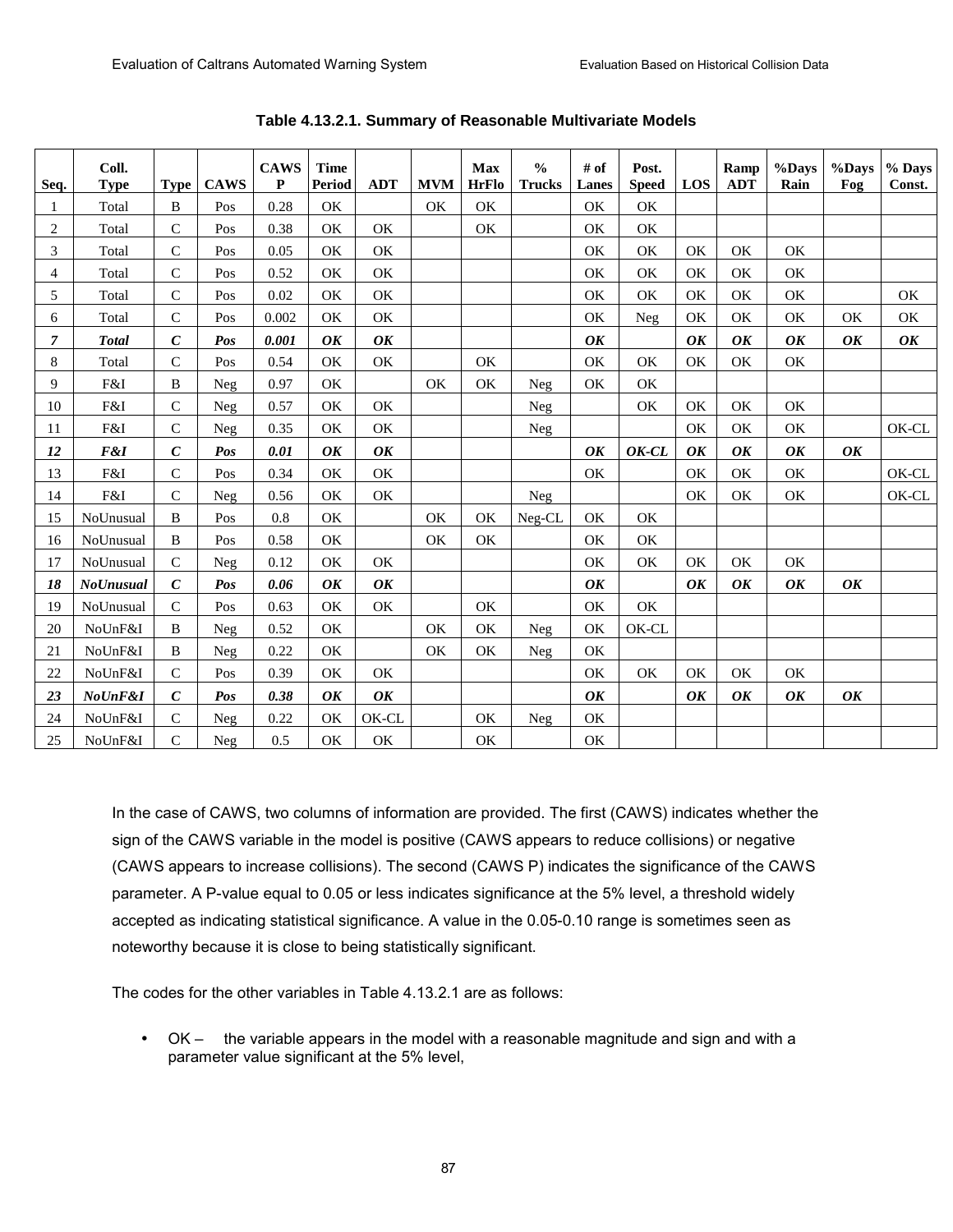- OK-CL the variable appears in the model with a reasonable magnitude and sign and with a parameter value close to being significant at the 5% level (between 5% and 10%),
- Neg  $-$  the variable appears in the model with the opposite algebraic sign from what is expected, and with a parameter value significant at the 5% level,
- Neg-CL the variable appears in the model with the opposite of the expected sign and with a parameter value significant at the 5-10% level.

In eight of the twenty-five models in Table 4.13.2.1, the CAWS parameter is statistically significant or close to significant. Of these, seven models indicate that CAWS is associated with reduced collisions. The one model that suggests a statistically significant negative effect of CAWS (#25) controls for the influence of so few other factors that it probably should not be regarded as meaningful. In the seventeen remaining models, the CAWS variable is usually not statistically significant, meaning that whether positive or negative, the variability of the effect is so large that we cannot say that the parameter value is other than zero. This can be interpreted to mean that the effect of the CAWS on collisions, while discernible in the data, is weak enough that it only appears in select models where the correct combination of other factors are properly controlled for.

- Of the remaining factors that appear in the models, the following are the expectations regarding magnitudes and signs:
- Time Period Peak period collisions are generally higher than off-peak while nighttime collisions are generally higher than daytime, when other factors such as traffic counts are controlled for.
- ADT  $-$  The higher the amount of traffic in the segment and time period, the more collisions are expected.
- $MVM The higher the vehicle-miles traveled in the segment and time period, the more collisions$ are expected.
- Maximum Hourly Flow The higher the peak hourly flow in the segment and time period, the more collisions are expected.
- $\bullet$  % Trucks The higher the proportion of trucks, the more collisions are expected. Note, however, that this variable enters a number of models with the opposite effect.
- $\bullet$  # of Lanes Wider freeways are expected to have fewer collisions than narrower freeways, when other factors like traffic volumes are controlled for.
- Posted Speed Higher speeds are expected to be associated with more collisions, and more severity.
- $\bullet$  Level of Service Levels of service E and F are expected to have the most collisions and LOS A through C the least.
- Ramp ADT The higher the traffic count using the on-ramp in the segment, the more collisions are expected.
- %Days Rain  $-$  The more rainy days in the year, the more collisions are expected.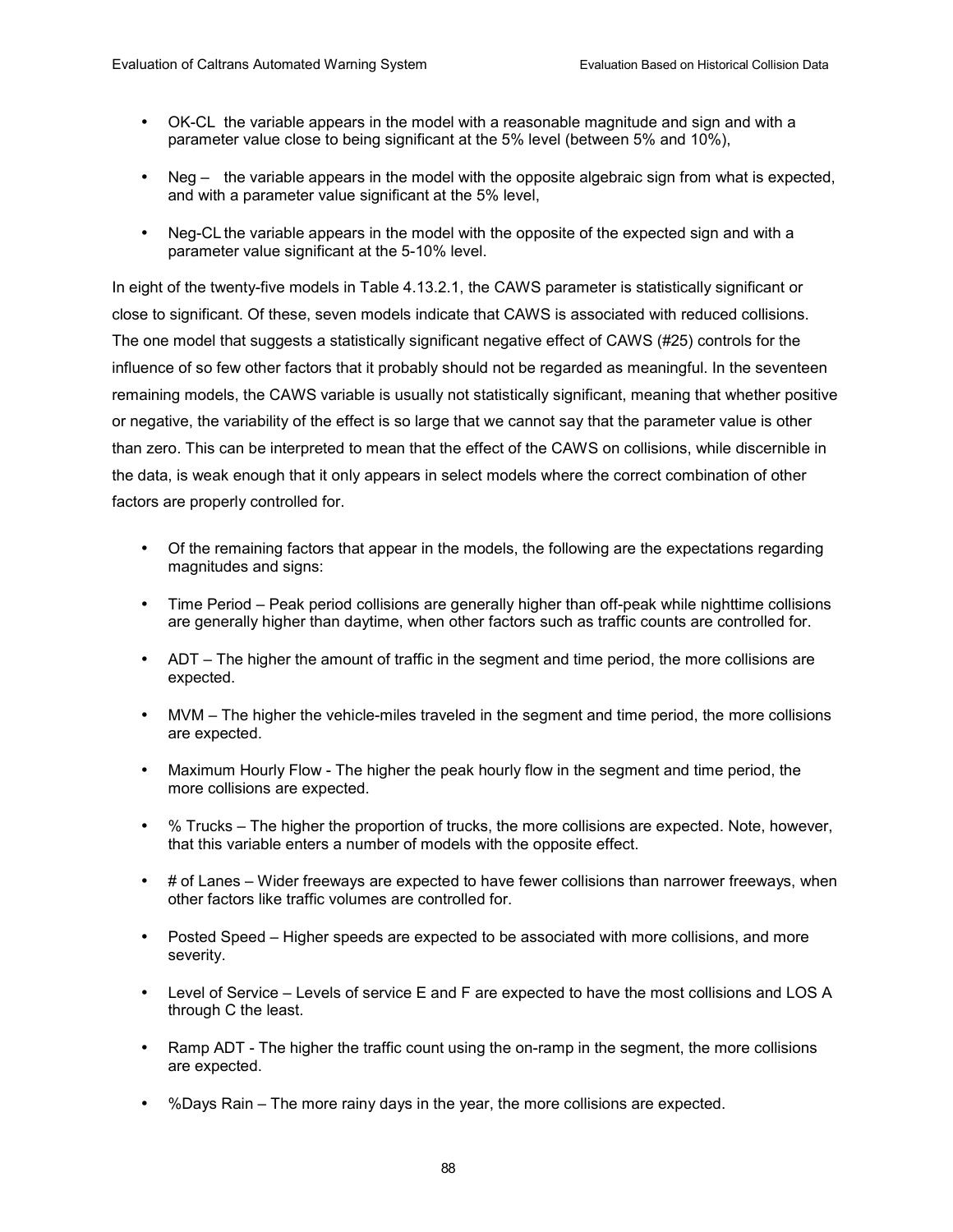- $%$ Days Fog  $-$  The more heavy fog days in the year, the more collisions are expected.
- %Days Construction  $-$  The more days of construction in the year, the more collisions are expected. Note that this variable is never used with the NoUnusual and NoUnF&I collision types because the two are redundant.

Four of the models in Table 4.13.2.1 (#7, #12, #18, and #23), one for each collision type variable, are regarded as the strongest of the models found. All are type C models in which the response variable is the number of collisions of the type indicated per mile of segment length. These models are highlighted in the table and are documented in detail in the sections that follow.

#### 4.13.2.1 Best Multivariate Model for Total Collisions

Model #7 is considered the best model relating total collisions per mile to various traffic and environmental factors. It incorporates a large and reasonable selection of explanatory factors, all of which enter the model in a logical and highly statistically significant manner. The details of the model calibration appear in Table 4.13.2.2.

| Data Points (N): 2916 | Degrees of Freedom (DF): 2899 |                       |          |  |
|-----------------------|-------------------------------|-----------------------|----------|--|
| Variable              | <b>Estimate</b>               | <b>Standard Error</b> | P-Value  |  |
| Intercept             | $-0.3578$                     | 0.2128                |          |  |
| CAWS = No             | 0.1661                        | 0.0516                | 0.0012   |  |
| CAWS = Yes            | 0                             | 0                     | 0.0012   |  |
| ADT/1000              | 0.0733                        | 0.0051                | < 0.0001 |  |
| # Lanes = $1$         | $-0.9997$                     | 0.2467                | < 0.0001 |  |
| # Lanes = $2$         | $-0.3801$                     | 0.0840                | < 0.0001 |  |
| # Lanes = $3$         | $-0.5492$                     | 0.0769                | < 0.0001 |  |
| # Lanes = $5$         | $\Omega$                      | $\Omega$              | < 0.0001 |  |
| $LOS = A - C$         | $-1.1640$                     | 0.1386                | < 0.0001 |  |
| $LOS = D$             | $-0.4028$                     | 0.1401                | < 0.0001 |  |
| $LOS = E & F$         | 0                             | $\Omega$              | < 0.0001 |  |
| Ramp ADT              | 0.6801                        | 0.1410                | < 0.0001 |  |
| % Days Rain           | 2.4521                        | 0.4143                | < 0.0001 |  |
| % Days Fog            | 4.4639                        | 0.5573                | < 0.0001 |  |
| % Days Construction   | 3.6097                        | 1.0263                | 0.0004   |  |
| Period = Wkdy $04-09$ | 0.6130                        | 0.0681                | < 0.0001 |  |
| Period = Wkdy 09-14   | 0.5200                        | 0.0684                | < 0.0001 |  |
| Period = Wkdy $14-19$ | 0.6071                        | 0.0693                | < 0.0001 |  |
| Period = Wkdy $19-04$ | 0.5611                        | 0.0693                | < 0.0001 |  |
| Period = Wkend 04-19  | -0.6609                       | 0.1166                | < 0.0001 |  |
| Period = Wkend 19-04  | 0                             | 0                     | < 0.0001 |  |

#### **Table 4.13.2.2. Best Multivariate Model for Total Collisions**

Note several general features of this model that also are found in many of the other models. Most notably, several factors (CAWS, #Lanes, LOS, and Time Period) enter the model as categorical variables, rather than as continuous variables. In these cases, one category is arbitrarily chosen as the base, and set to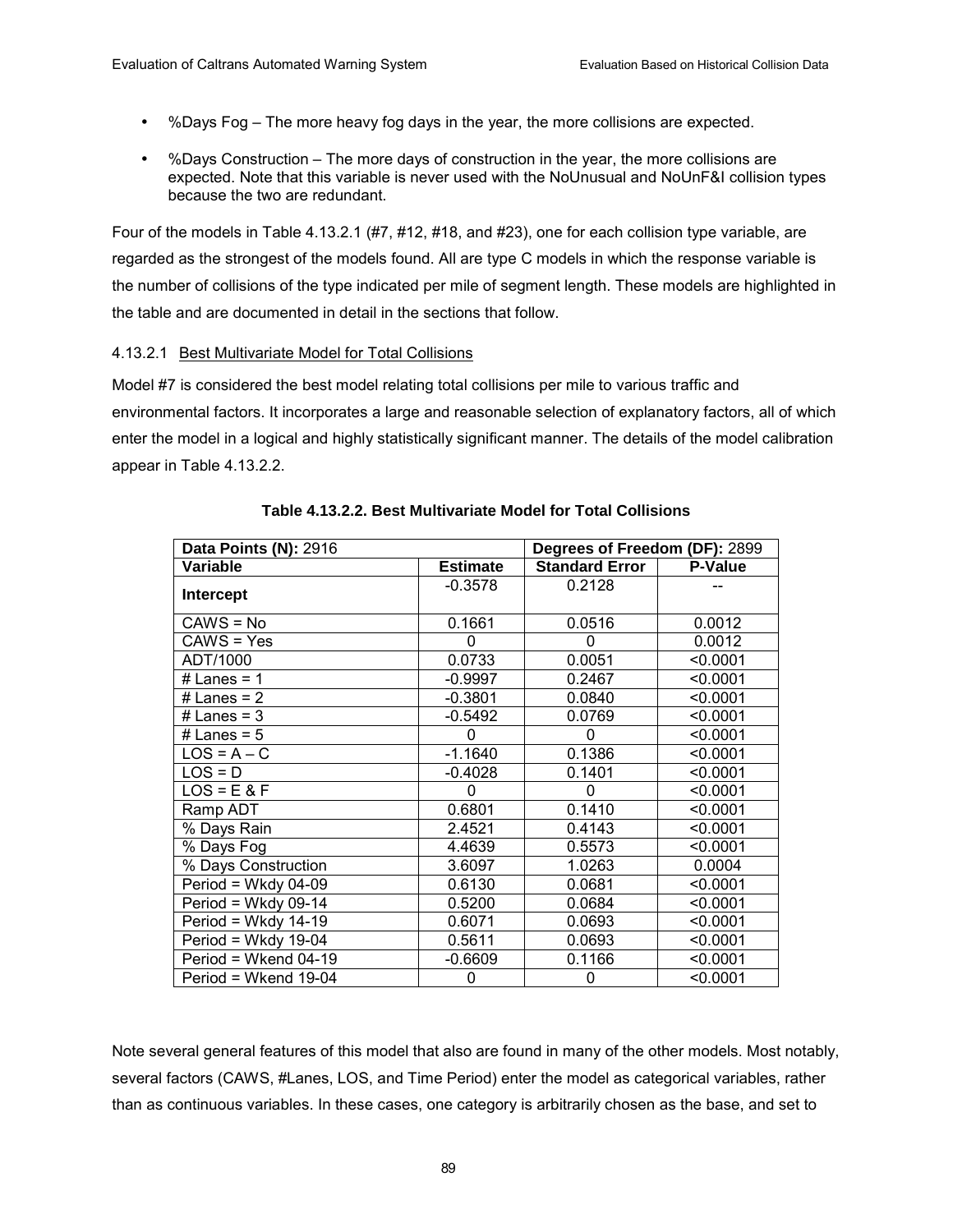zero. The parameters for the remaining categories estimate the effect on collisions per mile relative to the base. For example, the parameter value for CAWS=No estimates the effect on collisions per mile of not having CAWS in the highway segment, which in this case is positive. Thus, segments without CAWS (all highway sections before 1996 and control sections after 1996) are shown to have more collisions per mile than the segments served by CAWS.

A second general observation is the extremely high levels of statistical significance found for the majority of estimated parameter values, with P-values less than 0.0001 for all parameters except construction (.0004) and CAWS (0.0012). This can be attributed in part to the very large number of data points used in model estimation.

The parameter estimates can be used to provide a rough measure of the impact of CAWS (as well as other factors) on the response variable, collisions per mile. Because of the multiplicative, exponential structure of the models, we can say that when other factors are controlled for, segments without CAWS are expected to have on average  $e^{0.1661} = 1.18$  times the number of collisions (18% more collisions) compared to segments served by the CAWS. Therefore, segments equipped with CAWS might be expected to have 1/1.18=1.15 or a 15% reduction in accidents. The standard error of the estimate (0.0516) provides a rough confidence interval around this average effect. That is, considering that we have about 95% confidence that the true parameter value is within plus or minus two standard errors of the estimate, we can say with 95% confidence that segments without CAWS are expected to have between  $e^{0.1661 - 2x0.0516} = 1.065$  and  $e^{0.1661 + 2x0.0516} = 1.309$  times the number of collisions (6.5% - 31%) more collisions) as segments served by CAWS. The improvement is just as likely to be close to 6.5% as close to 31%, and it is most likely to be close to the middle value (18%). This would imply a 1-1/1.18 = 0.15 or a 15% reduction in the number of accidents in sections with the CAWS.

The influence of other factors in the model also warrants attention. Among these, the #Lanes variable is noteworthy in the effect of the very wide section (#lanes = 5), which applies only to the two-mile long major weaving section on I-5 located between the junctions with SR-120 and I-205. As seen previously, collision rates are very high in this area. This is reflected in all the other width categories having negative contributions to collisions per mile compared to the base case (#lanes = 5). Of the remaining categories, the 1-lane directional segments along SR-120 that existed prior to 1996 have the lowest collisions per mile, although this is rather a special case. The 3-lane directional segments are next best, trailed by the 2-lane segments. This effect appears consistently in all of the models in which #Lanes appears as a variable.

Several other factors behave generally as expected. Relative to levels of service E and F, segments with less congestion have on average significantly fewer collisions. For example, segments with LOS A-C are expected to have  $e^{-1.1640} = 0.31$  times the number of collisions (about 2/3 fewer collisions) as segments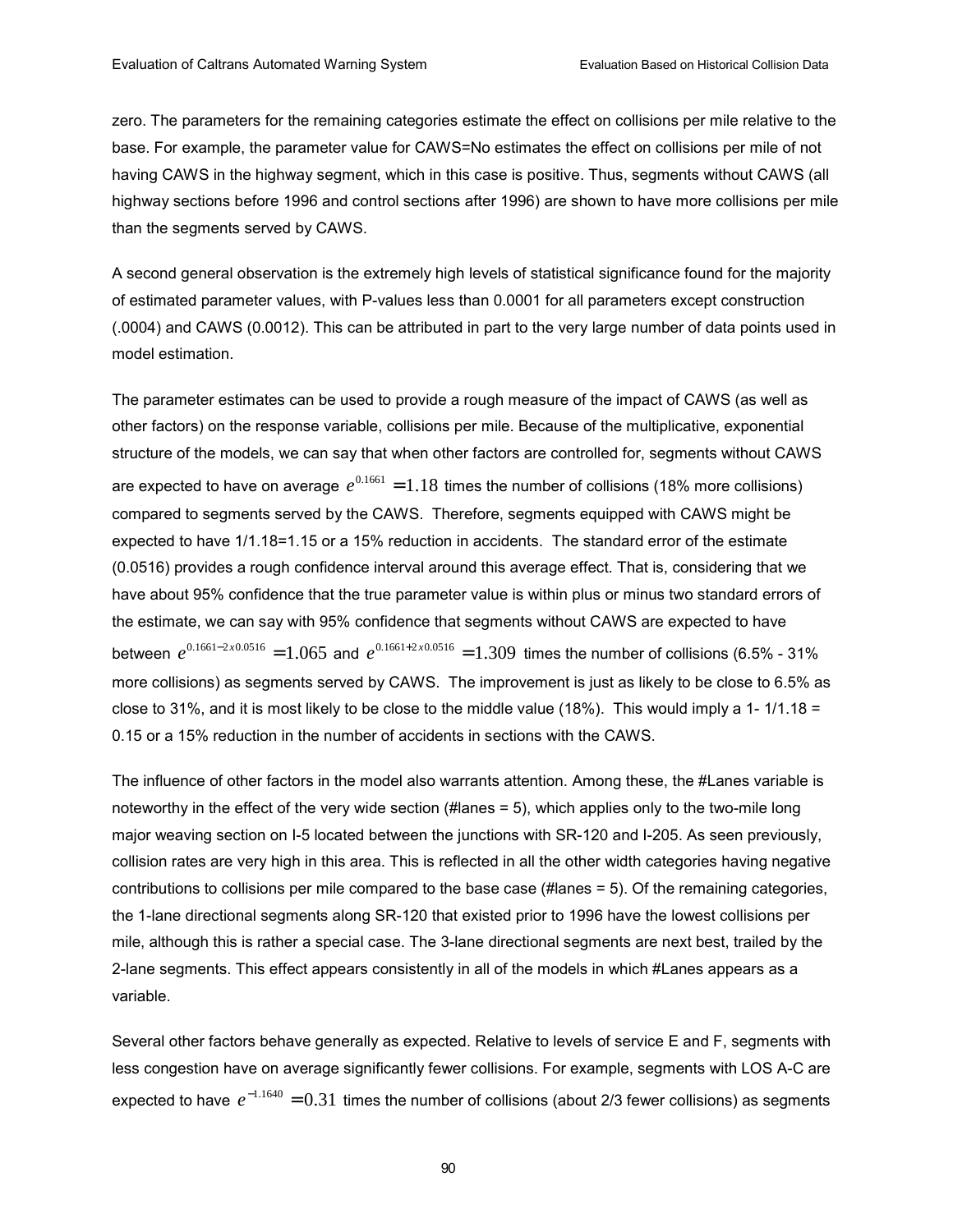operating at LOS E and F, when other factors are controlled for. The improvement in collisions for segments operating at LOS D is also significant relative to LOS E and F, but much less.

The effects of more days of rain, fog, and construction activities are positive as expected. This means that as these values for a highway segment and year increase, collisions increase. Having one more rainy day per year, about a 0.3% increase in rainy days per year, results in expected collisions per mile increasing by a factor of about  $e^{2.4521*0.003}$  =  $1.007$  , roughly 0.7%. Similarly, the addition of one more fog day per year results in expected annual collisions per mile increasing by a factor of about  $e^{4.4639*0.003}$  = 1.013 or 1.3%.

Finally we consider the effect of time periods. In this case, the weekend nighttime period is taken as the base. It can be seen that the weekend daytime period is expected to have fewer collisions per mile than the corresponding nighttime, while all four of the weekday periods are expected to have more collisions per mile. The peak weekday periods (Wkdy 04-09 and Wkdy 12-19) are expected to have slightly more collisions than the weekday nighttime period, which in turn has more expected collisions than the weekday midday period. On the other hand, the weekday parameter estimates for all periods are similar, in light of the corresponding standard errors, so for this model those differences cannot be regarded as significant. However, the magnitudes of the expected weekday v. weekend period effects are quite large. For example, the weekday nighttime period is expected to have  $e^{0.5611} = 1.752$  times the collisions per mile (75% more) compared to the weekend nighttime period. However, since there are 2/5 times as many weekend nighttime periods as weekday periods in each year, each weekday period is actually expected to have about 30% more collisions per mile (still a large difference).

#### 4.13.2.2 Best Multivariate Model for Fatal and Injury Collisions

Model #12 is considered the best model relating fatal and injury collisions per mile to traffic and environmental factors. It has a structure similar to the total collision model described previously and, as before, all factors enter the model in a logical and statistically acceptable manner, although the levels of significance are not quite as strong as in the previous model. The only structural difference is that the categorical variable Posted Speed is in this model and %Days Construction is not. The details of the model calibration appear in Table 4.13.2.3.

| Data Points (N): 3732 | Degrees of Freedom (DF): 3715 |                       |                |  |
|-----------------------|-------------------------------|-----------------------|----------------|--|
| Variable              | <b>Estimate</b>               | <b>Standard Error</b> | <b>P-Value</b> |  |
| Intercept             | $-0.5763$                     | 0.1899                |                |  |
| $CAWS = No$           | 0.1270                        | 0.0507                | 0.0120         |  |
| $CANS = Yes$          |                               |                       | 0.0120         |  |
| ADT/1000              | 0.0737                        | 0.0047                | < 0.0001       |  |
| # Lanes = $1$         | $-0.6695$                     | 0.1401                | < 0.0001       |  |

|  | Table 4.13.2.3. Best Multivariate Model for F&I Collisions_ |  |  |
|--|-------------------------------------------------------------|--|--|
|--|-------------------------------------------------------------|--|--|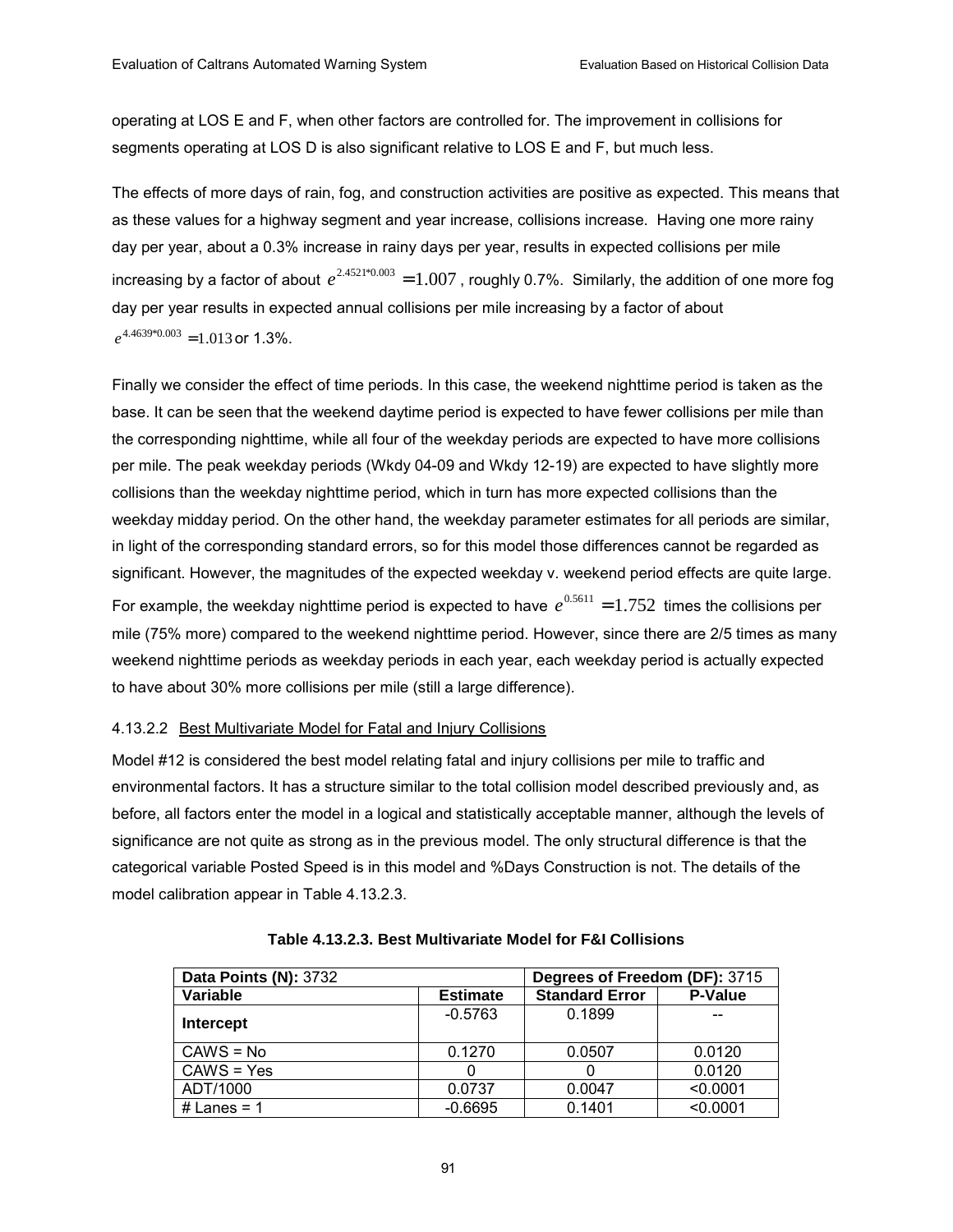| # Lanes = $2$          | $-0.3592$ | 0.0719 | < 0.0001 |
|------------------------|-----------|--------|----------|
| # Lanes = $3$          | $-0.5296$ | 0.0673 | < 0.0001 |
| # Lanes = $5$          | 0         | 0      | < 0.0001 |
| Posted Speed = 55      | $-0.0859$ | 0.0441 | 0.0513   |
| Posted Speed = $65+$   | $\Omega$  | 0      | 0.0513   |
| $LOS = A - C$          | $-0.9837$ | 0.1138 | < 0.0001 |
| $LOS = D$              | $-0.2956$ | 0.1166 | < 0.0001 |
| $LOS = E & F$          | 0         | 0      | < 0.0001 |
| Ramp ADT               | 0.6430    | 0.1318 | < 0.0001 |
| % Days Rain            | 2.6749    | 0.3928 | < 0.0001 |
| % Days Fog             | 4.3938    | 0.5876 | < 0.0001 |
| Period = Wkdy $04-09$  | 0.6514    | 0.0622 | < 0.0001 |
| Period = Wkdy $09-14$  | 0.5656    | 0.0620 | < 0.0001 |
| Period = Wkdy $14-19$  | 0.6713    | 0.0631 | < 0.0001 |
| Period = Wkdy $19-04$  | 0.6615    | 0.0626 | < 0.0001 |
| Period = Wkend $04-19$ | $-0.6091$ | 0.1056 | < 0.0001 |
| Period = Wkend 19-04   | 0         | 0      | < 0.0001 |

Again one can note the extremely high levels of statistical significance that exists for the majority of estimated parameter values, with the exception of the speed limit. The CAWS variable is within significance limits, although less significant than before, and Posted Speed enters at a level of significance just slightly over the commonly accepted threshold of 0.05.

In this model, the effect of CAWS is a little less than for total collisions. When other factors are controlled for, segments without CAWS are expected to have on average  $e^{0.1270} = 1.135$  times the number of collisions (13.5% more collisions) compared to segments served by the CAWS. This is equivalent to a 12% reduction in accidents predicted as a result of the CAWS. The standard error of the estimate (0.0507) indicates that we have about 95% confidence that segments without CAWS are expected to have between 2.5% and 26% more collisions than segments served by CAWS.

The effects of most other factors in the model are quite similar to the previous model for total collisions, although some magnitudes of effects, such as for congestion, are slightly less. The effect of Posted Speed indicates that, with other factors controlled for, when the 55 mph speed limit was in effect prior to late 1996, we would expect on average  $e^{-0.0859} = 0.918$  times the collisions per mile (8% fewer collisions) compared to afterwards.

## 4.13.2.3 Best Multivariate Model for Total Collisions Without Unusual Surface Conditions

Model #18 is a variation on Model #7 in which the presence of highway construction and other unusual surface conditions is accounted for not by including the %Days Construction variable but rather by temporarily excluding from the data set all collisions coded as occurring in the presence of unusual road surface conditions. This reduces the total number of collisions from 8407 to 7878. Model #18 is considered the best model relating the adjusted total collisions per mile to traffic and environmental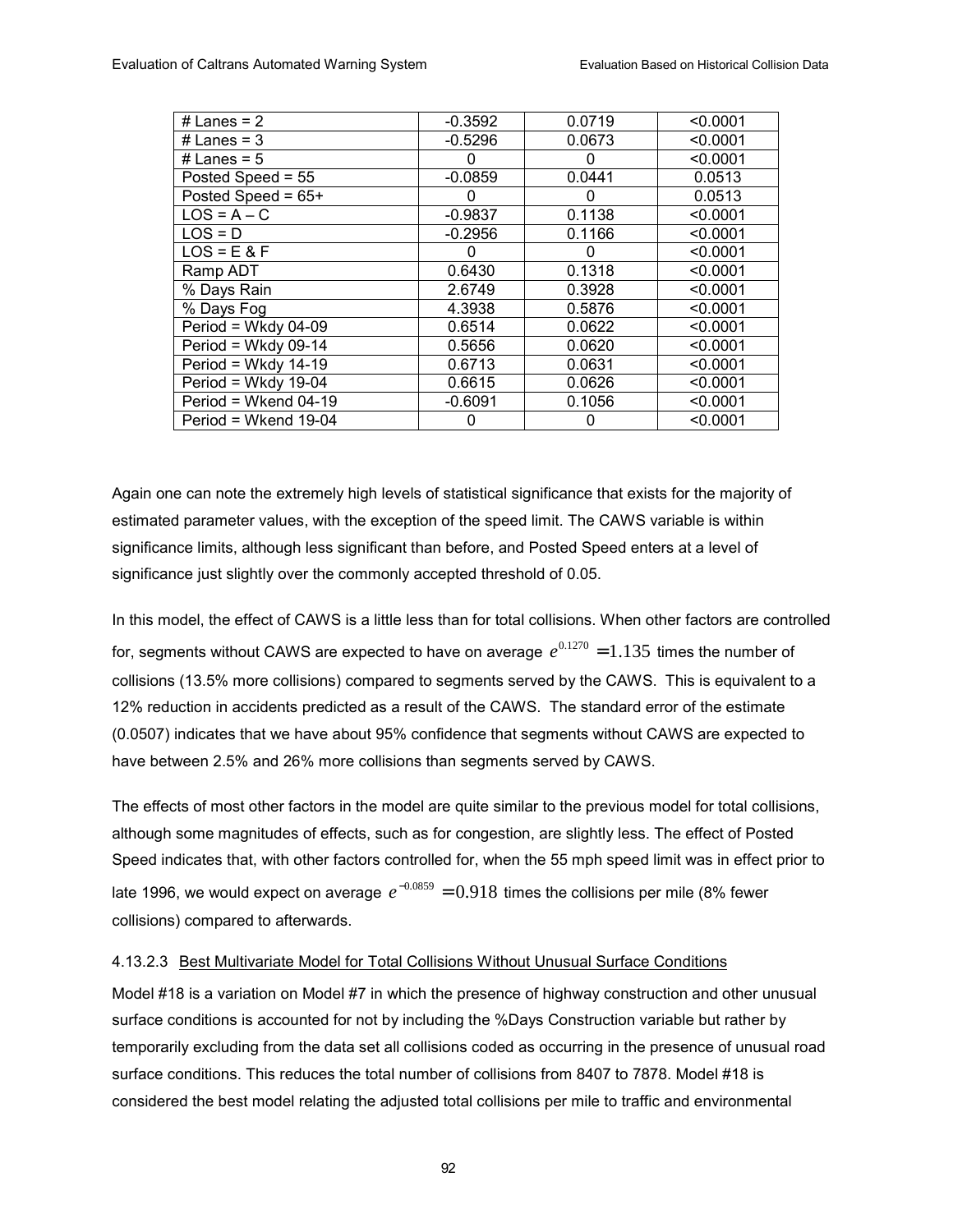factors. Its structure is the same as Model #7 except, of course, for the absence of the %Days Construction variable. As before, all factors enter the model in a logical and statistically acceptable manner, although the level of significance of the CAWS variable is not as strong as in the previous model. The details of the model calibration appear in Table 4.13.2.4.

| Data Points (N): 3732 |                 | Degrees of Freedom (DF): 3716 |                |
|-----------------------|-----------------|-------------------------------|----------------|
| Variable              | <b>Estimate</b> | <b>Standard Error</b>         | <b>P-Value</b> |
| <b>Intercept</b>      | $-0.6019$       | 0.1906                        |                |
| $CAWS = No$           | 0.0964          | 0.0513                        | 0.0597         |
| CAWS = Yes            | 0               | 0                             | 0.0597         |
| ADT/1000              | 0.0769          | 0.0047                        | < 0.0001       |
| # Lanes = $1$         | $-0.6772$       | 0.1444                        | < 0.0001       |
| # Lanes = $2$         | $-0.3187$       | 0.0734                        | < 0.0001       |
| $#$ Lanes = 3         | $-0.5175$       | 0.0690                        | < 0.0001       |
| # Lanes = $5$         | 0               | 0                             | < 0.0001       |
| $LOS = A - C$         | $-0.9973$       | 0.1163                        | < 0.0001       |
| $LOS = D$             | $-0.2945$       | 0.1190                        | < 0.0001       |
| $LOS = E & F$         |                 | 0                             | < 0.0001       |
| Ramp ADT              | 0.6689          | 0.1352                        | < 0.0001       |
| % Days Rain           | 2.2456          | 0.4064                        | < 0.0001       |
| % Days Fog            | 4.3707          | 0.5529                        | < 0.0001       |
| Period = Wkdy $04-09$ | 0.6117          | 0.0641                        | < 0.0001       |
| Period = Wkdy $09-14$ | 0.5275          | 0.0640                        | < 0.0001       |
| Period = Wkdy $14-19$ | 0.6601          | 0.0647                        | < 0.0001       |
| Period = Wkdy 19-04   | 0.6197          | 0.0646                        | < 0.0001       |
| Period = Wkend 04-19  | $-0.6737$       | 0.1073                        | < 0.0001       |
| Period = Wkend 19-04  | 0               | 0                             | < 0.0001       |

**Table 4.13.2.4. Best Multivariate Model for Total Collisions Without Unusual Surface Conditions** 

The consistency between this model and Model #7 is noteworthy, not only because of the change made in the response variable but also because Model #18 uses data for two additional years (1992 and 1993) not used in developing Model #7. As before, most factors have very high levels of statistical significance. The CAWS variable, however, is not quite statistically significant, although it is so close to the threshold of 0.05 that the impact of CAWS can be considered meaningful.

In this model, the effect of the CAWS is less than in the previous models. When other factors are controlled for, segments without CAWS are expected to have on average  $e^{0.0964} = 1.101$  times the number of collisions (10% more collisions) compared to segments served by the CAWS. The standard error of the estimate (0.0513) indicates that we have about 95% confidence that segments without CAWS would have between a 1% decrease and a 22% increase in collisions compared to segments served by CAWS. The fact that the 95% confidence interval includes the possibility that segments without CAWS have slightly fewer collisions is consistent with the CAWS parameter being not quite statistically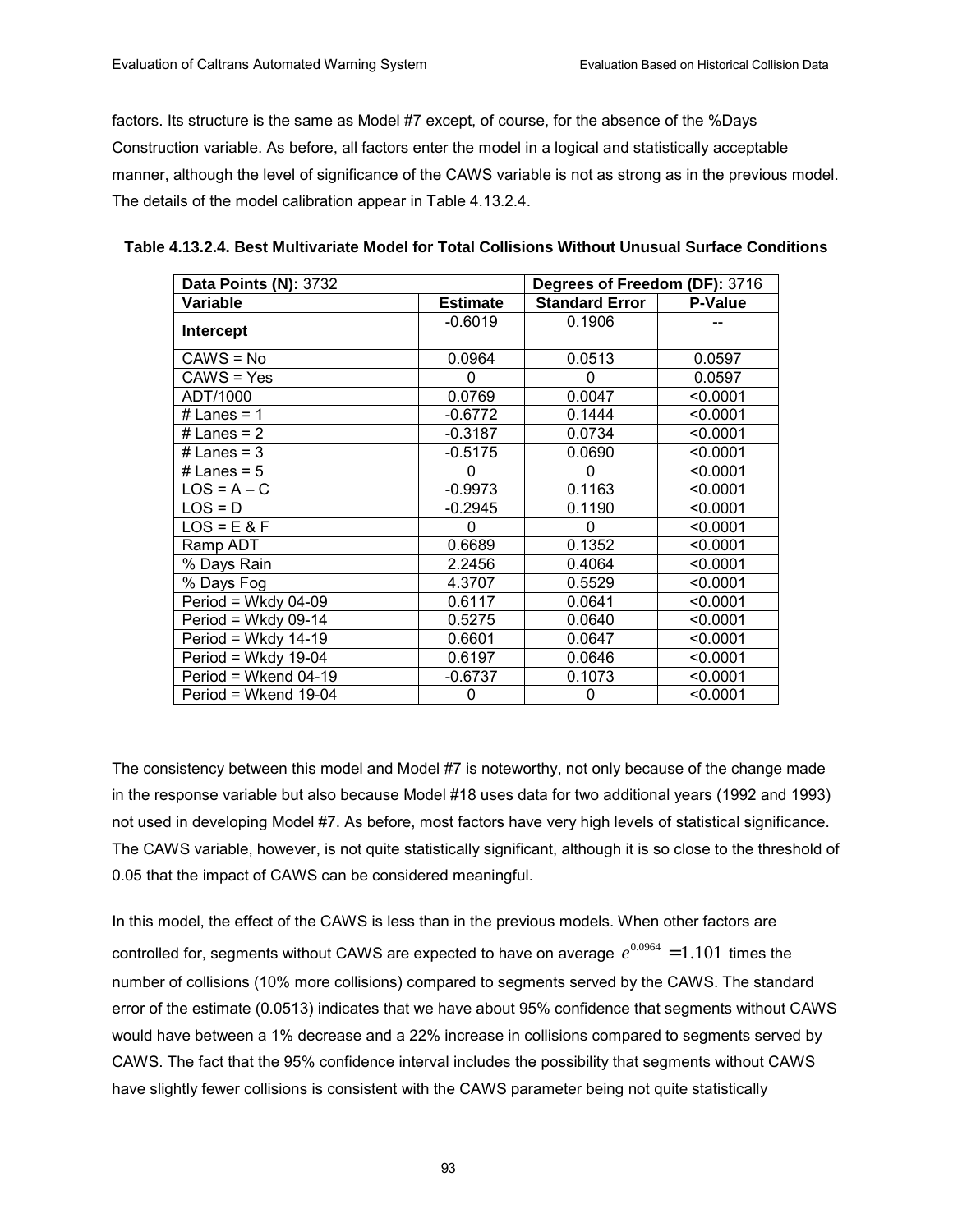significant. To the extent that the difference between the two models is real, and not just random variation, the implication is that CAWS has a small incremental positive effect on collision reduction in the presence of unusual road surface conditions.

The effects of the other factors in the model are essentially the same as in the previous model for total collisions.

## 4.13.2.4 Best Multivariate Model for Fatal and Injury Collisions Without Unusual Surface Conditions

Model #23 is a variation on Model #12 for fatal and injury collisions. As before, the presence of highway construction and other unusual surface conditions is accounted for by temporarily excluding from the data set all collisions coded as occurring in the presence of unusual road surface conditions. This reduces the number of F&I collisions considered in the model from 3134 to 2978. Model #23 is considered the statistically best model relating the adjusted total collisions per mile to traffic and environmental factors. It is different from Model #12 in two important ways: it does not include Posted Speed, which appeared as not quite statistically significant in Model #12, and the CAWS variable turns out to be statistically quite insignificant. Model #23 also has the same structure as the previous Model #18. The details of the model calibration appear in Table 4.13.2.5.

| <b>Data Points (N): 3732</b> |                 | Degrees of Freedom (DF): 3716 |                |  |
|------------------------------|-----------------|-------------------------------|----------------|--|
| Variable                     | <b>Estimate</b> | <b>Standard Error</b>         | <b>P-Value</b> |  |
| Intercept                    | $-1.0106$       | 0.2568                        |                |  |
| $CAWS = No$                  | 0.0627          | 0.0710                        | 0.3751         |  |
| CAWS = Yes                   | $\Omega$        | 0                             | 0.3751         |  |
| ADT/1000                     | 0.0599          | 0.0064                        | < 0.0001       |  |
| # Lanes = $1$                | $-1.0368$       | 0.2157                        | < 0.0001       |  |
| # Lanes = $2$                | $-0.2857$       | 0.1017                        | < 0.0001       |  |
| # Lanes = $3$                | $-0.5611$       | 0.0960                        | < 0.0001       |  |
| # Lanes = $5$                | 0               | 0                             | < 0.0001       |  |
| $LOS = A - C$                | $-1.0423$       | 0.1525                        | < 0.0001       |  |
| $LOS = D$                    | $-0.3556$       | 0.1535                        | < 0.0001       |  |
| $LOS = E & F$                | 0               | 0                             | < 0.0001       |  |
| Ramp ADT                     | 0.8761          | 0.1812                        | < 0.0001       |  |
| % Days Rain                  | 1.8206          | 0.5520                        | 0.0010         |  |
| % Days Fog                   | 3.7408          | 0.7572                        | < 0.0001       |  |
| Period = Wkdy 04-09          | 0.3492          | 0.0884                        | < 0.0001       |  |
| Period = Wkdy 09-14          | 0.2844          | 0.0887                        | < 0.0001       |  |
| Period = Wkdy $14-19$        | 0.4163          | 0.0884                        | < 0.0001       |  |
| Period = Wkdy 19-04          | 0.5199          | 0.0874                        | < 0.0001       |  |
| $Period = Wkend 04-19$       | $-0.5149$       | 0.1462                        | < 0.0001       |  |
| Period = Wkend 19-04         | 0               | 0                             | < 0.0001       |  |

#### **Table 4.13.2.5. Best Multivariate Model for F&I Collisions Without Unusual Surface Conditions**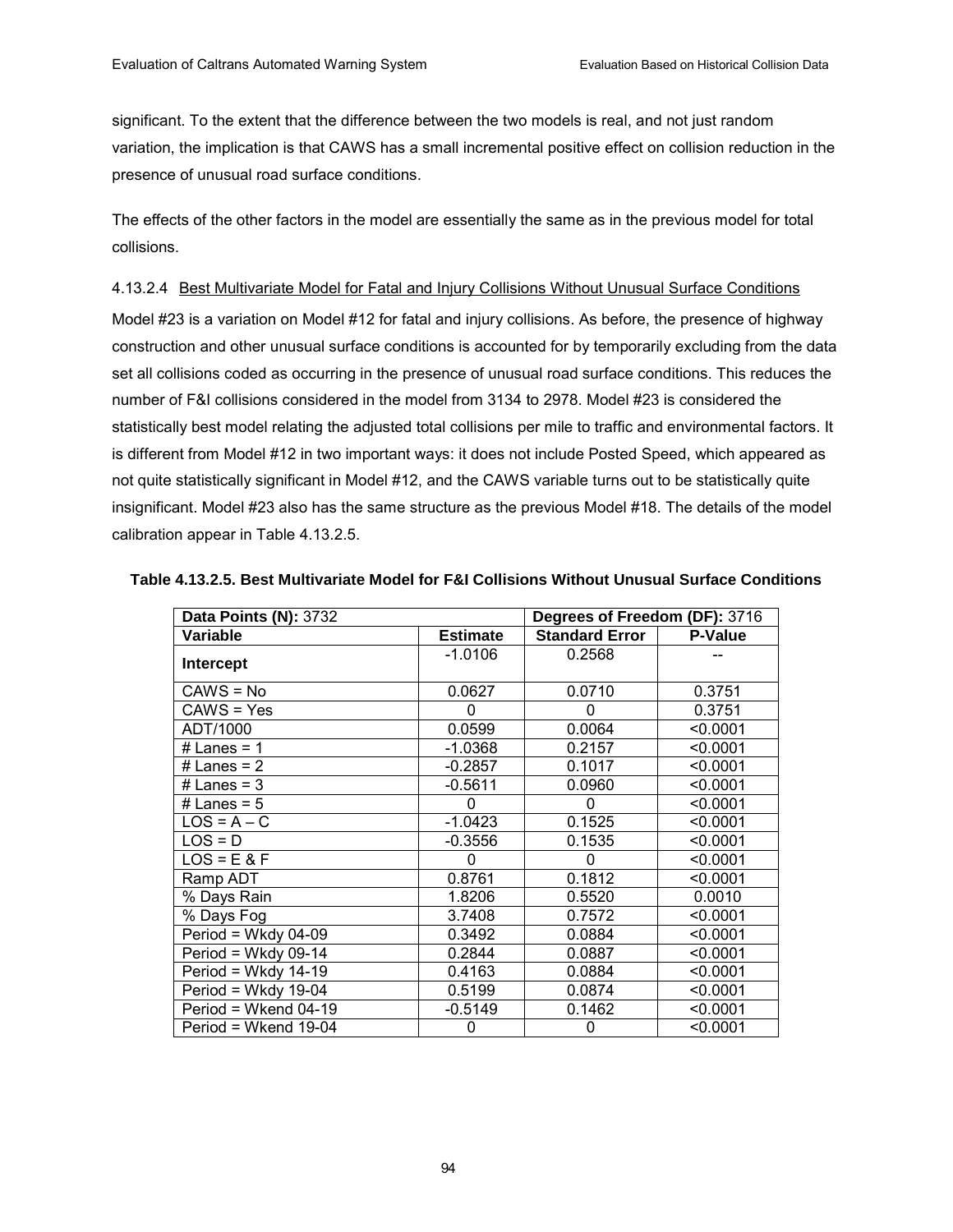There is considerable consistency in the parameter values between this model and previous ones. As before, this is noteworthy because of the changes in the underlying data. Except for the CAWS variable, all factors have high levels of statistical significance.

In light of the results obtained with the other data sets, it is surprising that the CAWS variable proved to have no significant association with the number of F&I collisions, when unusual surface conditions are excluded. That proved to be the case for this entire family of models, with the exception of Model #25 where the model specification omits several obviously important factors. In fact, in most of this model family, CAWS enters with a negative value, which if the effect were significant would indicate that there are more collisions in the presence of CAWS than otherwise.

To the extent that one can draw a conclusion from this particular model, it is that the impact of CAWS for this collision type is too weak to be detected through statistical analysis of the available data. This finding is consistent with the overall conclusion from examining the full group of models in Table 4.13.2.1, which is that while there is some evidence that CAWS is associated with collision reduction, the evidence is statistically weak.

## **4.13.3 Analysis 2**

Following review by our external expert advisory panel, we repeated the prior analysis using a furtherdeveloped model and variations of the original wide-area dataset.

## 4.13.3.1 Data

In this analysis we considered first the same study and comparison areas used in Analysis 1, which includes not only the CAWS study and control directions on I-5 and SR-120, but also the relatively larger areas of SR-99 and I-205 characterized by somewhat higher traffic volumes. We then considered just the sections in this dataset located in the CAWS I-5/SR-120 study and control directions, since the geometric characteristics, fog and daily traffic volumes in these areas are much better matched. For both datasets, we removed sections for which we did not have actual collision data. This resulted in a somewhat smaller number of points in each dataset compared with Analysis 1. For the complete dataset, N=2674 for all areas, N=1158 for the study area only. All other structural aspects of the analysis remained unchanged, including the 1992-1996 pre-CAWS period (without CAWS in study direction), and the 1997-2003 post-CAWS period (with CAWS in study direction).

## 4.13.3.2 Model

Per the recommendation of the expert advisory panel, we utilized a model similar to Model C, which differs by (1) ADT (actually, ramp ADT) is not included as a covariate in the exponential part of the model, and (2) a seasonal parameter (Year Effect) is included: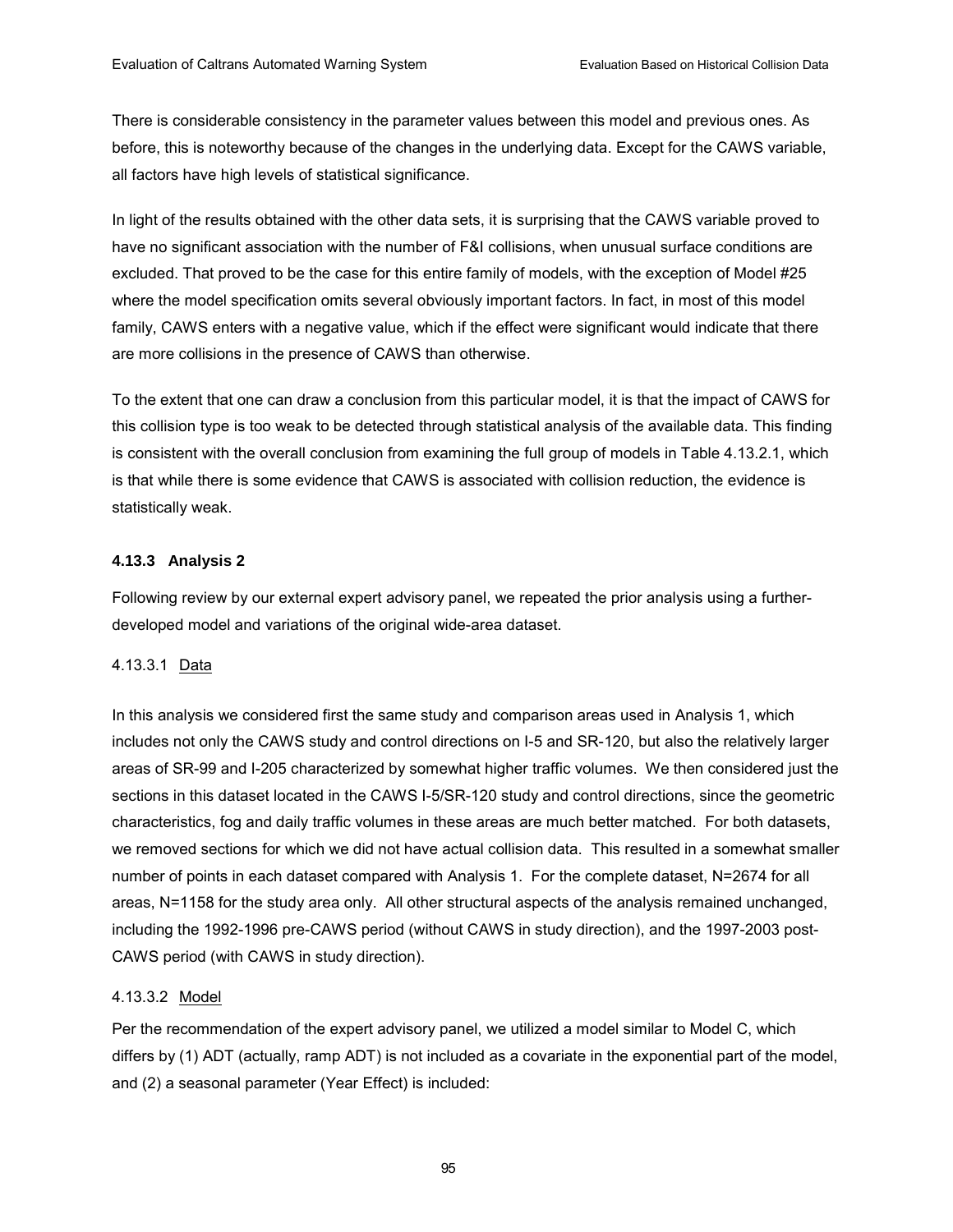$$
Colli_j/
$$
<sub>L<sub>i</sub></sub> =  $\alpha$ ADT<sub>i</sub> exp( $a + \sum_{j=1}^{n} b_j x_j$ ) [Collisions per mile per year]

As before, this is a generalized linear model, with the linearity revealed by taking the natural log of both sides of the model equation.

Model variables, same as prior model analysis:

- Criteria (dependent or predicted) Variable
	- $\circ$  Collision Rate (Colli/L) = The number of collisions divided by Length of Lane for each segment.
- Explanatory (Independent) Variables
	- $\circ$  ADT
	- $\circ$  P\_Fog Proportion of the fog days in the year
	- o CAWS\_D CAWS binary variable. Reference (0) implies CAWS is present.
	- o 6 time period variables. Reference is Weekend 7 PM to 4 AM.
	- o The number of lanes variable. Reference is number of lane=5.
	- o LOS variable. Reference is LOS= E & F.
	- o Year binary variable, before/after CAWS. Reference (Year=0) for period before 1996 (pre-CAWS). This variable also served as a surrogate for the change in speed limits which occurred in 1996.

#### 4.13.3.3 Method and Special Considerations

The methodology of the prior analysis was generally retained, with the following exceptions:

- Over 50 model configurations were tested in each of two groups: 1) with and 2) without the CAWS term. We conducted preliminary model development exercises without consideration of the CAWS to help develop and validate various model configurations, which accurately predicted influences that could be verified from actual data, such as the effects of ADT or the number of fog or rain days. Group (1) models provided this baseline, from which it was possible to compare for reasonableness the results of the Group (2) models which were specifically intended to reveal the effects of the CAWS system.
- Both the larger (I-5, SR-120, SR-99, I-205) data set and the smaller (I-5, SR-120) data set were evaluated.
- The model validation process included extensive testing of predictions against actual data when available, and a special emphasis on the reasonableness of the predictions generated by all model terms.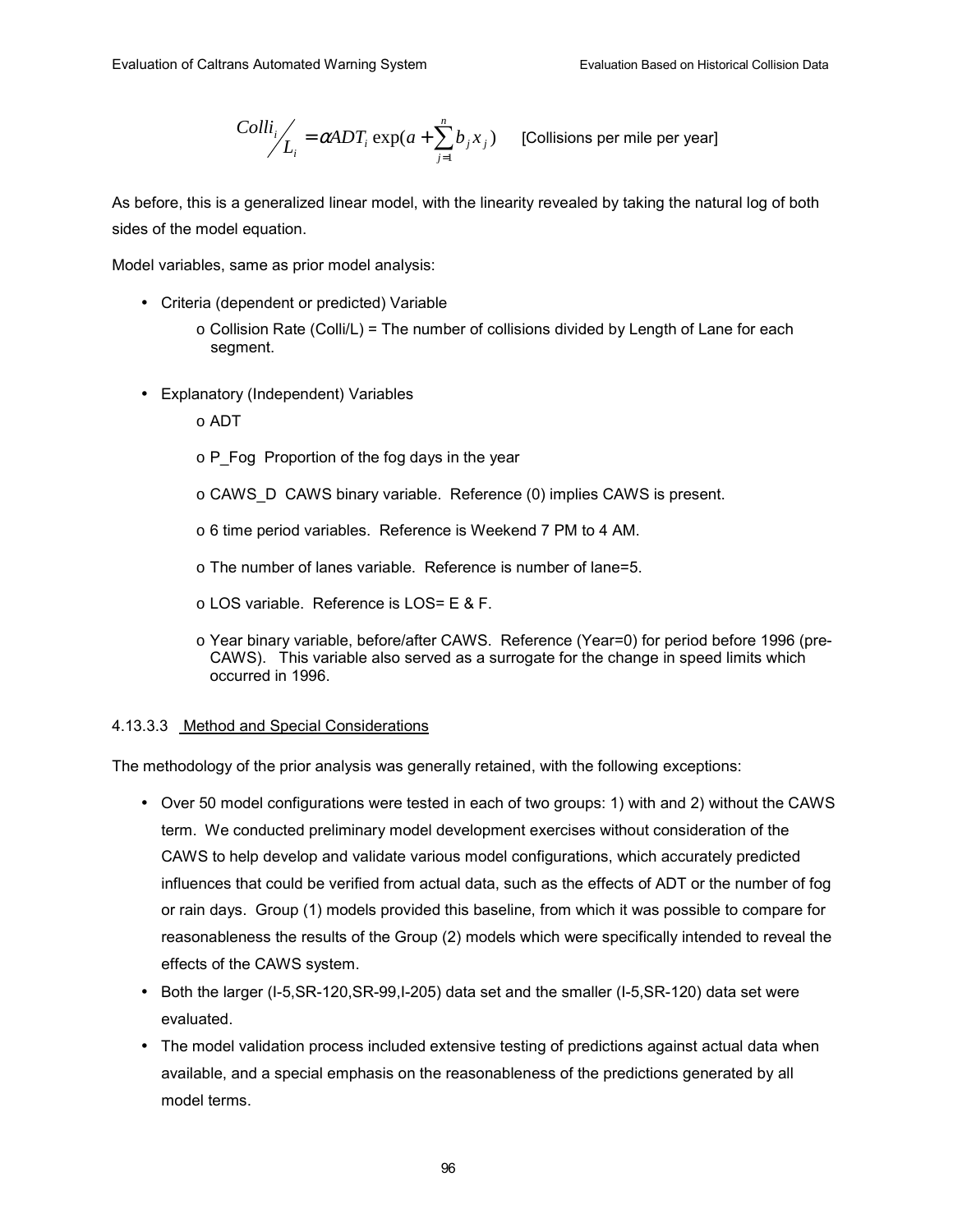#### 4.13.3.4 Results - All Collisions

For all model trials using the smaller dataset (CAWS study and control directions) the coefficients P\_fog and CAWS\_D are not significant. This means that the influence on total collisions of either the proportion of fog days or the presence of the CAWS was found to not be significant using any of these models. The results for the proportion of fog days are consistent with actual data both before and after the CAWS, lending credibility to the CAWS result.

For the extended area (larger dataset, same areas as Analysis 1), Table 4.13.3.1 shows the results of the best model excluding any accommodation for the CAWS, for the larger dataset. All terms in this baseline model were found to be reasonable both in sign and magnitude, and consistent with raw (non-modeled) results previously reported. All showed very strong statistical significance except the LOS\_D binary variable, indicating an excessively random effect related to this level of service.

Table 4.13.3.2 shows the results of the best model including the binary CAWS variable, the coefficient of which estimates the relative influence of the presence or non-presence of the CAWS on the annual fogcollision count per mile. For all trial models the CAWS coefficient is not significant. The P-value (lower number indicates greater statistical significance) for the CAWS parameter was P=0.1636, well above the usual limit of 0.05. Results were approximately the same when the criteria variable was changed to collisions/(ADT\*365) (volume-normalized collision rate) instead of collisions/mile/year. This means that it cannot be said that the presence of the CAWS can be associated with either a reduction or increase in collision rate or frequency.

The coefficients of the fog variables (P\_Fog) are significant in both tables (excluding and including the CAWS term). The estimated coefficient values of 0.8578 and 0.9193 respectively are much less than those reported in Analysis 1, and more consistent with actual fog collision data.

The Year terms in both Tables (before and after CAWS implementation) have positive signs and the coefficients are statistically significant. That means that higher collision counts are estimated in the after-CAWS period (after 1996) than the before-CAWS period, which is confirmed by data reported in earlier sections of this report. The addition of a term for the effects of construction did not yield a significant p\_construction influence on collisions in any model. This result is consistent with both the raw annual data and the results of Analysis 1.

The Ln\_ADT coefficient for the influence of AADT (0.5 in the model with CAWS and 0.49 in the model without CAWS) is much larger than the value (0.07) predicted in Analysis 1, suggesting a much greater influence of traffic volume on fog collisions for all sections. This is at least subjectively consistent with the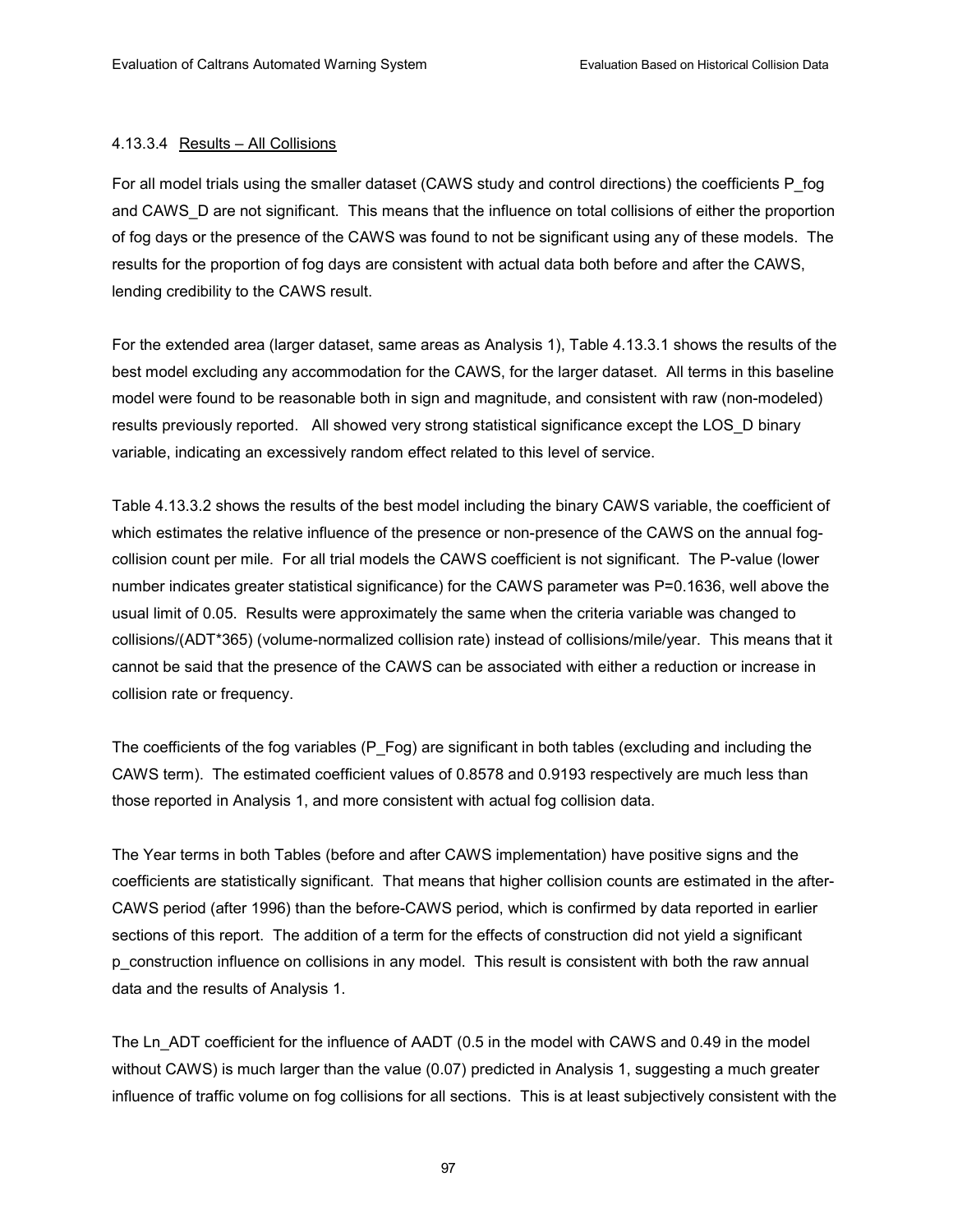general trend of increasing collisions with increasing traffic volume apparent in our presentations of raw collision data.

For other variables, the results are consistent in their signs and approximate magnitudes with those of Analysis 1.

| $N = 2674$   |                 | <b>Adjusted R-Square:</b> | 0.2717  |
|--------------|-----------------|---------------------------|---------|
|              | <b>Estimate</b> | <b>Standard Error</b>     | P-Value |
| Intercept    | $-3.5118$       | 0.4889                    | < 0001  |
| LN ADT       | 0.4876          | 0.0451                    | < 0001  |
| P FOG        | 0.8578          | 0.3896                    | 0.0278  |
| P D wd 04 09 | 0.3295          | 0.0477                    | < 0001  |
| P_D_wd_09_14 | 0.2050          | 0.0467                    | < 0001  |
| P D wd 14 19 | 0.3004          | 0.0483                    | < 0001  |
| P_D_wd_19_04 | 0.3145          | 0.0473                    | < 0001  |
| P D we 04 19 | $-0.1766$       | 0.0682                    | 0.0096  |
| LANE D 1     | $-0.5583$       | 0.1041                    | <.0001  |
| LANE D 2     | $-0.3860$       | 0.0523                    | < 0001  |
| LANE D 3     | $-0.4721$       | 0.0483                    | < 0001  |
| LOS A C      | $-0.7310$       | 0.1038                    | < 0001  |
| $LOS_D$      | $-0.1331$       | 0.1077                    | 0.2167  |
| Year         | 0.2862          | 0.0771                    | 0.0002  |

**Table 4.13.3.1. Results for Total Collisions, Best Model Excluding CAWS.** 

|  |  | Table 4.13.3.2. Results for Total Collisions, Best Model Including CAWS. |  |  |  |
|--|--|--------------------------------------------------------------------------|--|--|--|
|--|--|--------------------------------------------------------------------------|--|--|--|

| $N = 2674$   |                 | <b>Adjusted R-Square: 0.2720</b> |         |
|--------------|-----------------|----------------------------------|---------|
| Variable     | <b>Estimate</b> | <b>Standard Error</b>            | P-Value |
| Intercept    | $-3.6314$       | 0.4963                           | < 0.001 |
| LN ADT       | 0.5026          | 0.0464                           | < 0001  |
| P FOG        | 0.9193          | 0.3920                           | 0.0191  |
| P D wd 04 09 | 0.3279          | 0.0477                           | < 0.001 |
| P D wd 09 14 | 0.2016          | 0.0468                           | < 0.001 |
| P D wd 14 19 | 0.2942          | 0.0485                           | < 0001  |
| P D wd 19 04 | 0.3159          | 0.0473                           | < 0.001 |
| P D we 04 19 | $-0.1949$       | 0.0694                           | 0.0050  |
| LANE D 1     | $-0.5307$       | 0.1060                           | < 0.001 |
| LANE D 2     | $-0.3649$       | 0.0545                           | < 0.001 |
| LANE D 3     | $-0.4564$       | 0.0496                           | < 0.001 |
| $LOS_A_C$    | $-0.7228$       | 0.1040                           | < 0001  |
| LOS_D        | $-0.1258$       | 0.1079                           | 0.2437  |
| Year         | 0.2851          | 0.0771                           | 0.0002  |
| CAWS_D       | $-0.0564$       | 0.0405                           | 0.1636  |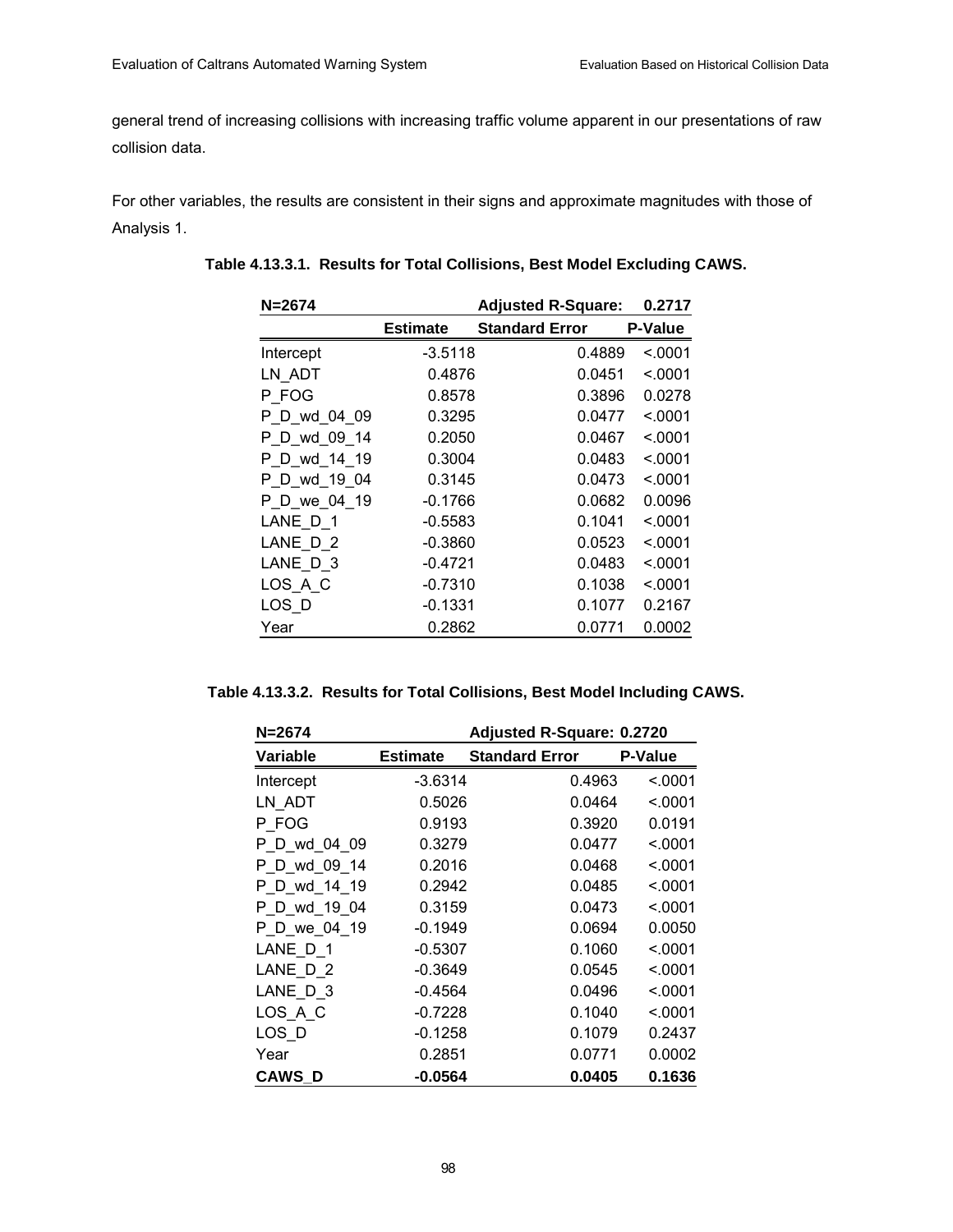## 4.13.3.5 Results - Fatal and Injury Collisions

We repeated the prior analysis for just fatal and injury collisions. The larger dataset (extended study area used in Analysis 1) was used for all trials.

Table 4.13.3.3 shows the baseline results of the best model excluding any accommodation for the CAWS. All terms in this model except the P\_D\_we\_04\_19 (Daytime, Weekend period) and the LOS\_D (Level of Service D) binary variables were found to be significant and reasonable both in sign and magnitude, and consistent with raw (non-modeled) results previously reported. The weakness in these explanatory variables is apparently due to the relatively smaller number of F&I collisions.

| Variable     | <b>Estimate</b> | <b>Standard Error</b> | <b>P-Value</b> |
|--------------|-----------------|-----------------------|----------------|
| Intercept    | $-0.92722$      | 0.51202               | 0.0703         |
| LN ADT       | 0.14964         | 0.04774               | 0.0018         |
| P FOG        | 1.03693         | 0.40644               | 0.0108         |
| P D wd 04 09 | 0.15175         | 0.05065               | 0.0028         |
| P_D_wd_09 14 | 0.11741         | 0.04995               | 0.0188         |
| P D wd 14 19 | 0.1689          | 0.05116               | 0.001          |
| P D wd 19 04 | 0.17635         | 0.04995               | 0.0004         |
| P D we 04 19 | 0.02967         | 0.07106               | 0.6763         |
| LANE D 1     | $-0.7036$       | 0.11895               | < 0001         |
| LANE D 2     | $-0.4053$       | 0.05354               | < 0001         |
| LANE D 3     | $-0.39533$      | 0.04991               | < 0001         |
| LOS A C      | $-0.58685$      | 0.09762               | < 0001         |
| LOS D        | $-0.18243$      | 0.09944               | 0.0668         |
| Year         | 0.27363         | 0.08041               | 0.0007         |

## **Table 4.13.3.3. Results for F&I Collisions, Best Model Excluding CAWS.**

## **Table 4.13.3.4. Results for F&I Collisions, Best Model Including CAWS.**

| $N = 2674$    | Adj R-Sq        | 0.1623                |                |
|---------------|-----------------|-----------------------|----------------|
| Variable      | <b>Estimate</b> | <b>Standard Error</b> | <b>P-Value</b> |
| Intercept     | $-1.08596$      | 0.51699               | 0.0358         |
| LN ADT        | 0.17074         | 0.04873               | 0.0005         |
| P FOG         | 1.12117         | 0.40798               | 0.0061         |
| P D wd 04 09  | 0.14675         | 0.05065               | 0.0038         |
| P D wd 09 14  | 0.11019         | 0.05001               | 0.0277         |
| P D wd 14 19  | 0.1598          | 0.05129               | 0.0019         |
| P D wd 19 04  | 0.17721         | 0.0499                | 0.0004         |
| P D we 04 19  | 0.0025          | 0.07214               | 0.9724         |
| LANE D 1      | $-0.66313$      | 0.12036               | < 0001         |
| LANE D 2      | $-0.37292$      | 0.05564               | < 0001         |
| LANE D 3      | $-0.37074$      | 0.0512                | < 0.001        |
| $LOS_A_C$     | $-0.57531$      | 0.09767               | < 0001         |
| LOS D         | $-0.17008$      | 0.09952               | 0.0876         |
| Year          | 0.27034         | 0.08034               | 0.0008         |
| <b>CAWS D</b> | $-0.09044$      | 0.04282               | 0.0348         |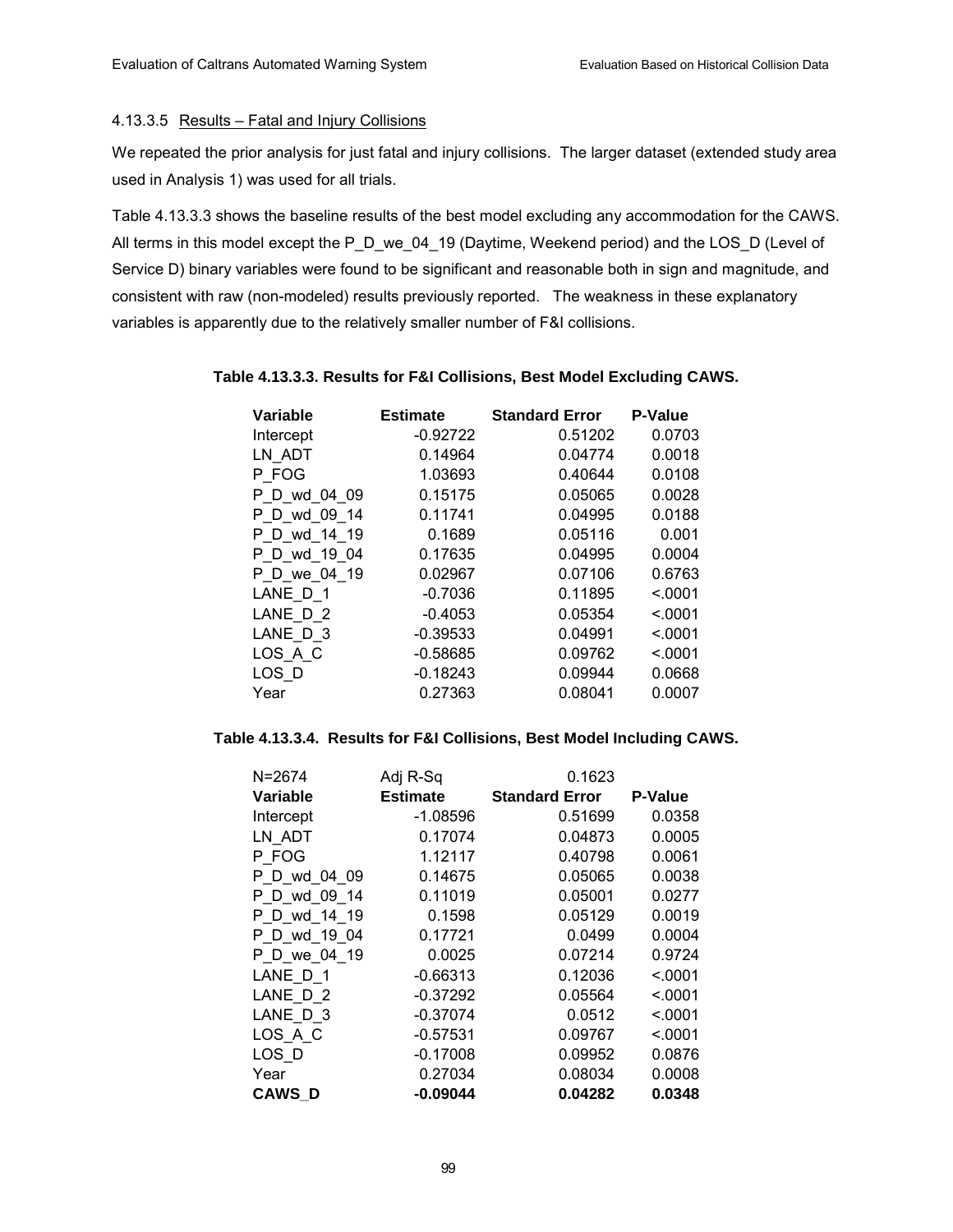Table 4.13.3.4 shows the results of the best model including the binary CAWS variable CAWS\_D. The estimated coefficient value of -0.09 predicts that F&I collisions decrease by 8.6% in sections in which the CAWS is not present (or equivalently, a 9.4% relative increase in collisions in sections served by the CAWS). Its P-value of 0.03 is within generally accepted limits for statistical significance, but indicates a somewhat lower significance than the equivalent Analysis 1 result (the reduced number of data points may contribute to this difference).

### 4.13.3.6 Results – Collisions in Fog

Since the primary purpose of the CAWS is to reduce collisions in fog, we attempted to examine the effect of the CAWS on just collisions coded as fog-related by the CHP. The larger dataset (extended study area used in Analysis 1) was used for all trials.

The number of observations for just collisions in fog is 131 for all areas, and 78 for the study area. With this small number of observations, a reasonable model fit is not expected. This is evident in the lack of statistical significance of many of the model variables, due to an inadequate number of data points. This is in stark contrast to Analysis 2 models for total and F&I collisions.

Table 4.13.3.5 shows the baseline results of the best model excluding any accommodation for the CAWS.

Table 4.13.3.6 shows the results of the best model which now includes the binary CAWS variable CAWS\_D. The CAWS term is not within accepted significance range, but if it was, it would predict a 23% increase in collisions in sections in which the CAWS is not present.

Unfortunately, the weakness of these models for fog accidents due to data inadequacy prevents us from reporting results for the influence of the CAWS for this type of collision.

## **Table 4.13.3.5. Results for Collisions in Fog, Best Model Excluding CAWS.**

| Variable     | <b>Estimate</b> | <b>Standard Error</b> | P-Valuel |
|--------------|-----------------|-----------------------|----------|
| Intercept    | $-1.85541$      | 2.41063               | 0.443    |
| LN ADT       | 0.37562         | 0.21979               | 0.0901   |
| P FOG        | 0.69853         | 1.92816               | 0.7178   |
| P D wd 04 09 | 0.45742         | 0.40498               | 0.261    |
| P D wd 09 14 | 0.18535         | 0.43134               | 0.6682   |
| P D wd 14 19 | 0.40593         | 0.47763               | 0.3971   |
| P D wd 19 04 | 0.35931         | 0.43574               | 0.4113   |
| P D we 04 19 | $-0.2214$       | 0.47602               | 0.6427   |
| LANE D 1     | $-1.25065$      | 0.47955               | 0.0103   |
| LANE D 2     | $-0.63506$      | 0.21668               | 0.0041   |
| LANE D 3     | $-0.55976$      | 0.20598               | 0.0076   |
| LOS A C      | $-1.18298$      | 0.29224               | < 0.001  |
| LOS D        | $-0.71112$      | 0.29053               | 0.0159   |
| Year         | 0.73326         | 0.37662               | 0.0539   |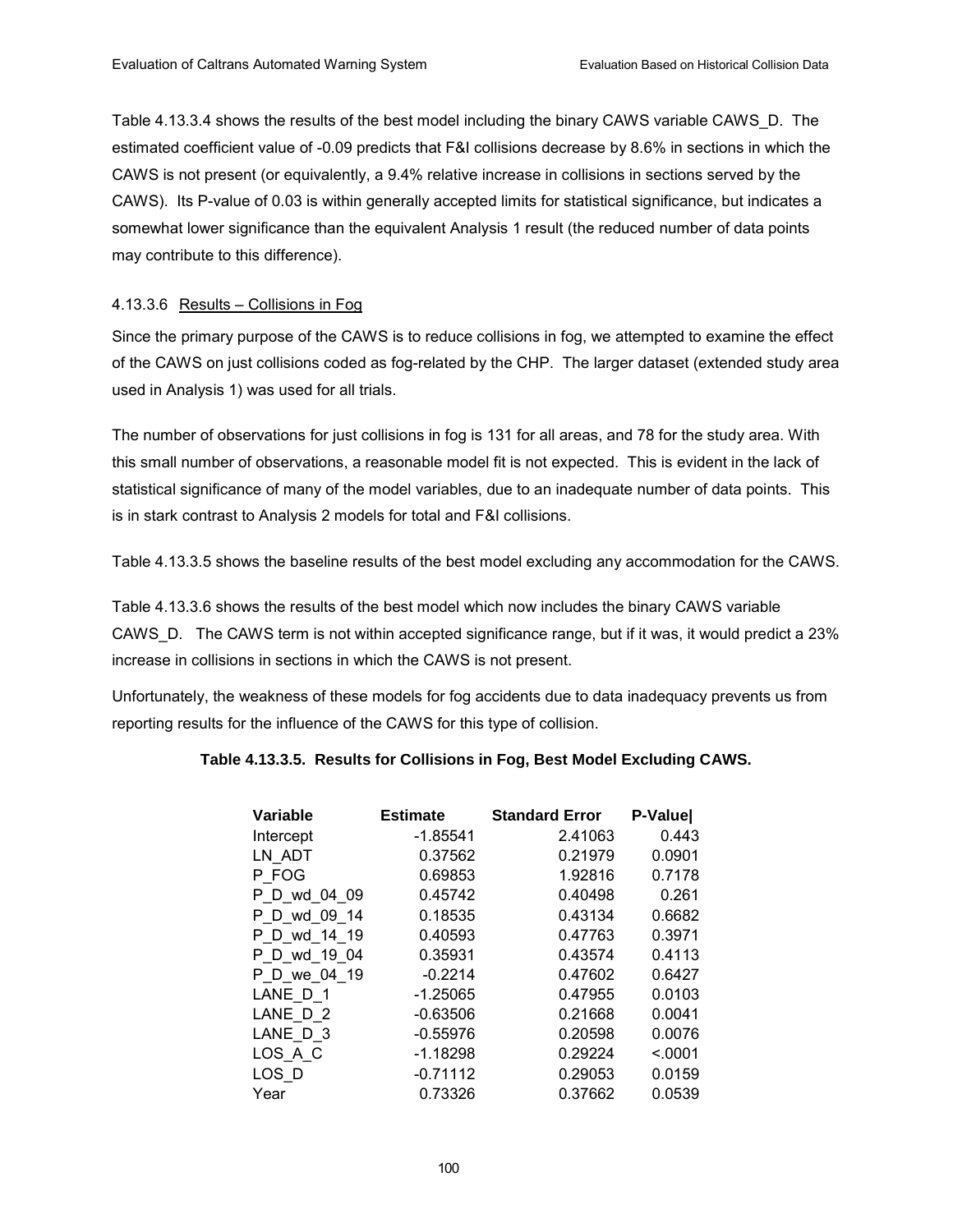| N=2674        | Adj R-Sq        | 0.1623                |                |
|---------------|-----------------|-----------------------|----------------|
| Variable      | <b>Estimate</b> | <b>Standard Error</b> | <b>P-Value</b> |
| Intercept     | -1.71317        | 2.44599               | 0.4851         |
| LN ADT        | 0.36373         | 0.22263               | 0.105          |
| P FOG         | 0.52347         | 1.98519               | 0.7925         |
| P D wd 04 09  | 0.46117         | 0.40656               | 0.259          |
| P D wd 09 14  | 0.18892         | 0.433                 | 0.6634         |
| P D wd 14 19  | 0.398           | 0.47978               | 0.4085         |
| P D wd 19 04  | 0.35711         | 0.43735               | 0.4159         |
| P D we 04 19  | $-0.2127$       | 0.47825               | 0.6573         |
| LANE D 1      | -1.31344        | 0.50683               | 0.0108         |
| LANE D 2      | -0.69387        | 0.26351               | 0.0096         |
| LANE D 3      | $-0.6088$       | 0.24111               | 0.0129         |
| LOS A C       | $-1.19639$      | 0.29525               | < 0001         |
| LOS D         | $-0.72265$      | 0.29304               | 0.0151         |
| Year          | 0.71724         | 0.38015               | 0.0617         |
| <b>CAWS D</b> | 0.08197         | 0.2074                | 0.6934         |

## **Table 4.13.3.6. Results for Collisions in Fog, Best Model Including CAWS.**

# **4.14 Discussion and Conclusions**

In our various analyses, we have examined historical accident data both overall and in a large number of subclasses, including accidents in fog, inclement weather, in the absence of construction, during peak and off-peak periods, cross-peak comparisons, primary and secondary accidents, and the proportions of accidents by CHP collision type classification such as rear-end, side-swipe, etc.

We have attempted to control for external effects in a large number of ways. These included normalization of accident frequencies to various metrics of exposure, including travel volume (MVM), annual number of fog or inclement weather days, and each type or class of collision relative to all collisions, or other types of classes of collisions.

We considered accident severity indicated by totals of fatal and injury accidents, property damage only accidents, and the number of vehicle involved in each reported accident.

We examined the locations of collisions, including the specific location of fatal accidents and accidents attributable to fog. Subsection sizes ranged from the three primary subsections of the CAWS (I-5 north of SR-120, I-5 south of SR-120, and SR-120 itself) to 0.25 mile segments intended to show in greater detail the locations of possible problem areas.

We especially considered the possible influence of roadway construction by repeating several prior analyses with these accidents removed from the data set.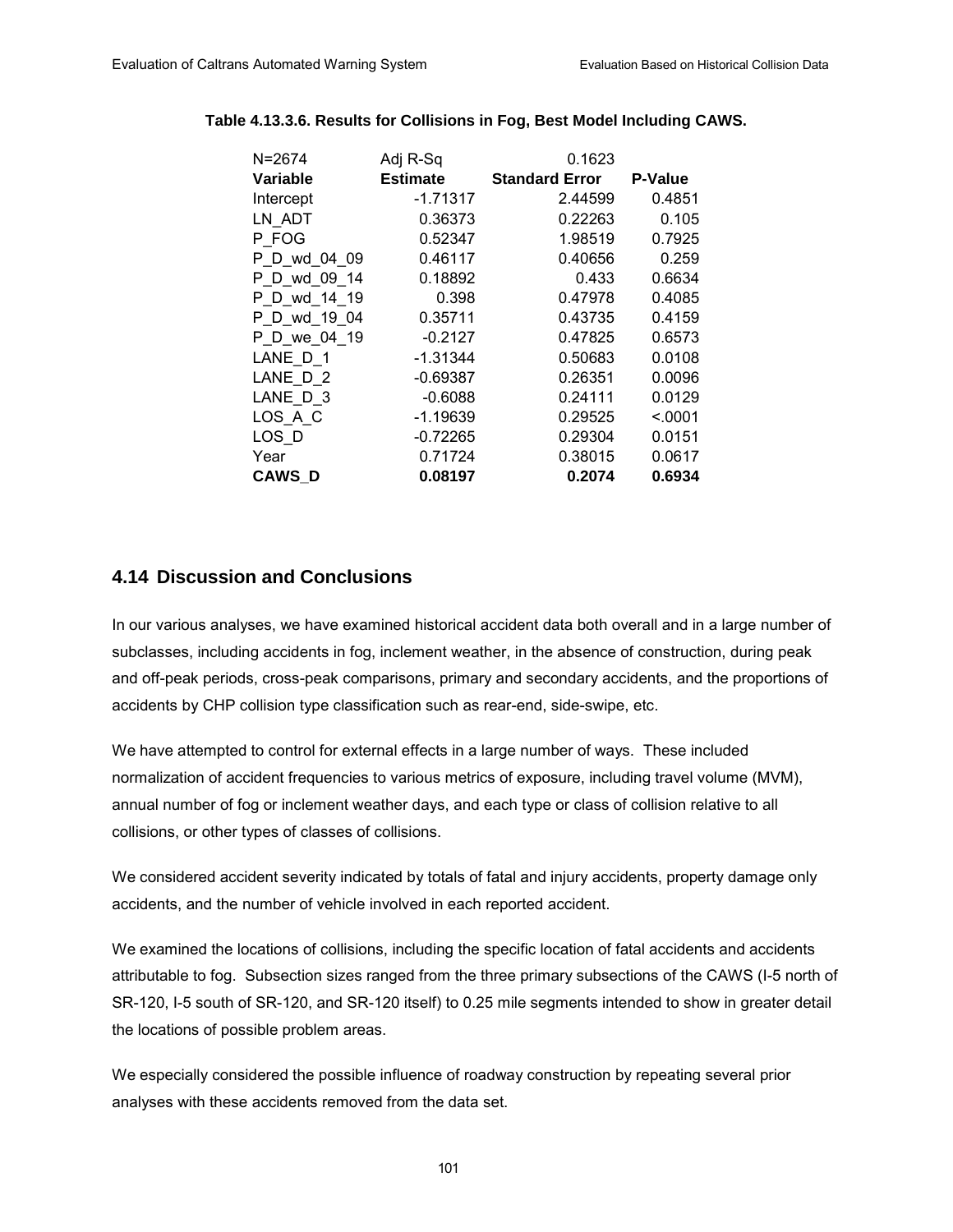In all analyses we compared the area influenced by the CAWS (the CAWS study direction) with a primary control area consisting of the opposite directions of the same highways, as well as two external highways used as supplemental control areas for some analyses. This helped to control for effect such as the change in the national speed limit or changes in driver attitudes that affected all areas at the same time.

We also fitted accident data acquired from both the CAWS and the supplemental control areas to various configurations of a multivariate model. By computer optimization of the model parameters for best fit, we inferred the possible influence of the CAWS on collision frequencies in segments of the CAWS study direction compared with segments of the comparison areas without the CAWS.

By this comprehensive process, we have attempted to not only infer the effectiveness of the CAWS in an overall sense, but to identify possible problem areas and corroborate the findings with driver behavior and operational assessment results from the other sections of this report, seeking to match statistical observations with possible causal chains.

This analysis was restricted to historic and recent numeric accident data obtained from TASAS and accident record reports maintained in the Caltrans District 10 office. We did not perform a detailed analysis of the text of accident reports, which might provide increased but more subjective insight into the role of CAWS in individual accidents. We did not conduct driver surveys that may have (with an expected high margin of error) revealed personal opinions or experiences of drivers about the effectiveness of the CAWS.

A conclusion for each type of analysis follows.

#### **4.14.1 All-Weather Accidents**

The results for the analysis of all-weather accidents at all times shows a slight increase in the control direction accident rates with a peak in the year 2000 for the after period. During the before period control direction accident rates were higher than study direction accident rates for four out of the five years of the before period. However, during the after period, study direction accident rates were higher than those of the control direction for the first five years after CAWS activation, but a relative improvement was observed in 2002 and the first six months of 2003 (please see Table 4.4.1.1 and Figure 4.4.1.1). In the year 2000, there was a significant peak in study direction accident rates—almost double the rates of the next highest study direction accident rate. By comparison with the external control area, both the study and control directions of the CAWS improved remarkably. Over the entire period 1997-2003 compared with the period 1992-1996, an average increase in travel-normalized collisions of 60% was observed in the study area, compared with 25%, 30% and 62% (average 39%) in the control and comparison areas.

To the extent that the CAWS may have been able to influence driver behavior, these results indicate that for all weather scenarios taken as a whole, the CAWS system did not positively affect collision rates for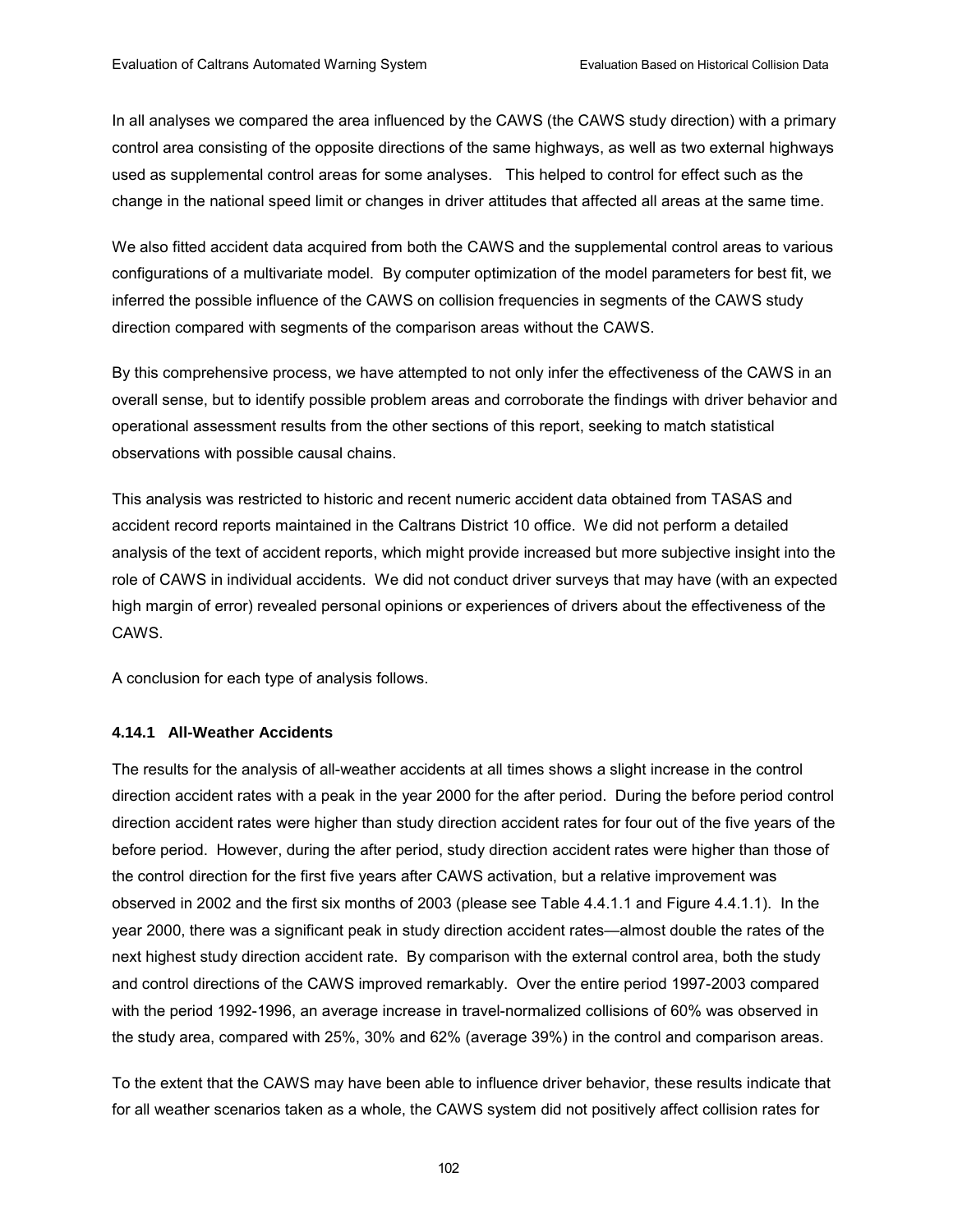the first five years, but may have been of benefit more recently. A possible reason for this trend may however, be found in the greater recent traffic volumes on these highways, evident in Table 4.3.1.1 for the year 2002.

It should be noted that when overall accidents are considered, they are dominated by collisions for which the CAWS system would have little or no influence, since they could not have been prevented by a fogrelated warning message or advanced warning of slow or stopped traffic ahead. (These cases are better assessed by analysis of collisions in fog and/or secondary collisions.)

#### **4.14.2 Accident Severity**

Over the entire period 1997-2003 compared with the period 1992-1996, an average increase in travelnormalized fatal and injury collisions of 76.6% was observed in the study area, compared with 39.1%, 23.8%, and 55.3% (average 39.4%) in the control and comparison areas. In the critical study direction of I-5 south of SR-120, the proportion of all collisions that were property-damage-only increased, and the fatal and injury F&I proportion decreased. This was true for all collisions and for collisions in fog. Since the majority of the additional collisions were PDO rather than F&I, this reduction in the net severity of collisions represents a partially-redeeming improvement.

#### **4.14.3 Results by Segments**

A largely disaggregated view of collision totals per  $\frac{1}{4}$ -mile segment of the study and control directions in Figure 4.5.1.1 and Figure 4.5.1.2 made clear that the most severe concentration of accidents occurred in the merge section of I-5 and SR-120 at the junction of I-5 and SR-120. The density is elevated for both the study and control directions in this segment, but the density is much higher in the study direction in all years. The trend is clear for all accidents, accident in fog, and when counting the number of collision vehicles rather than accidents. Even as overall collision rates in the study area started to improve in 2002 and early 2003, rates in this area continued higher than all other areas as indicated by Figure 4.5.2.1 for all collisions and Figure 4.5.2.3 for fatal and injury collisions. While this area is expected by its geometry to be prone to higher collision rates, comparison before and after CAWS activation, and with all other control areas confirms that the increase in study direction in this area could not be attributed to the any of the factors that we attempted to control for.

Searching for explanations or contradictions in other findings, we note that a major structural repair project was underway during 1999-2001 affecting both the study and control directions. But according to TASAS records, the southbound direction of this segment of highway had the highest number of construction zone accidents in the year 2000 than any other year. While this could reflect the higher-than normal collision rate overall this year, it could also suggest that construction was causal factor. Also, from our analysis of Section 3 of this report we learned that the CAWS had operational issues related to its warning strategy that uniquely affected this area. In particular, drivers were sometimes not warned of stopped traffic ahead on the SR-120 approach when not all of the five lanes in this section were below 50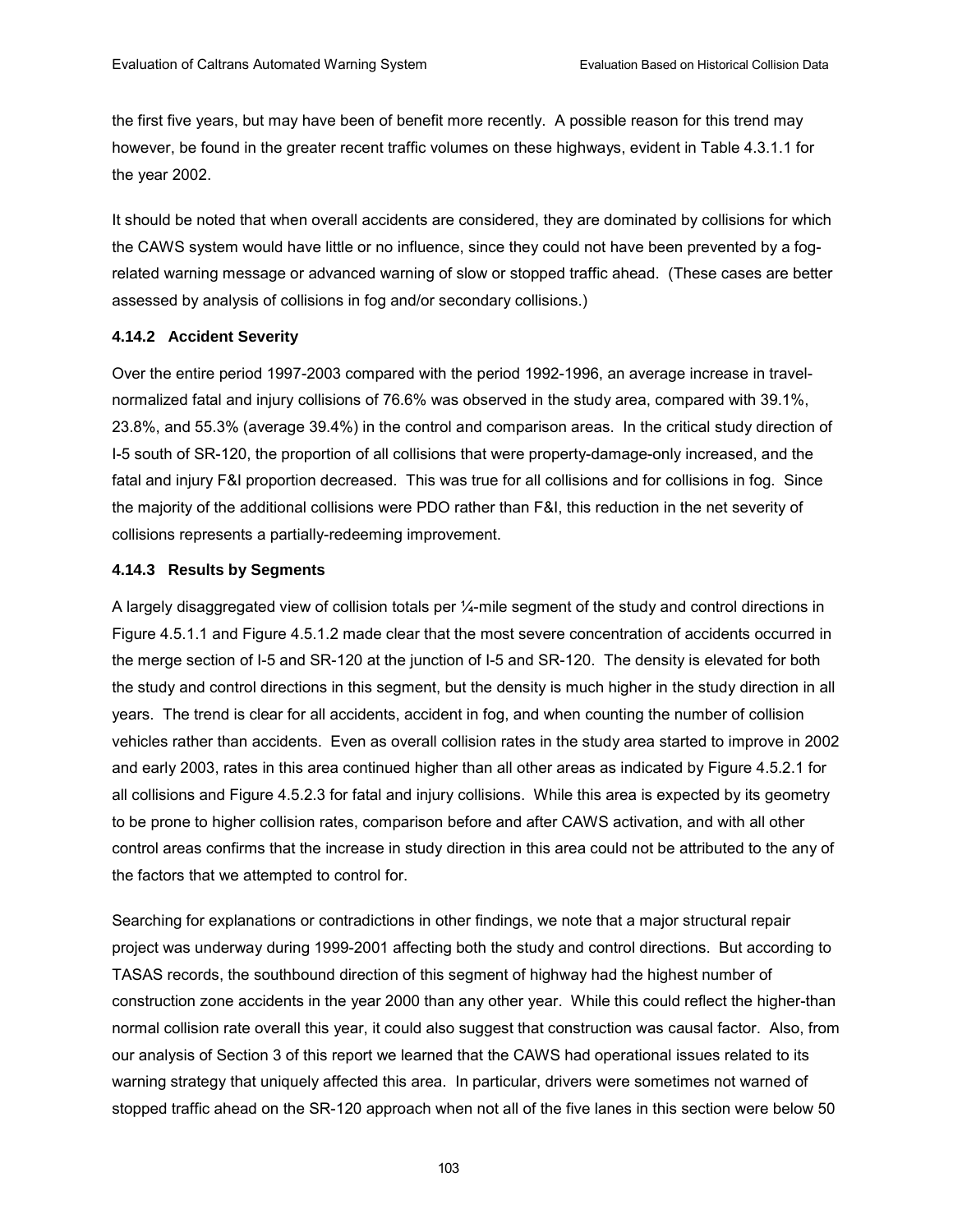mph. The isolated local fog warning strategy implemented by the CAWS was found to sometimes lead to different fog warning levels for each of the approach directions to the Y during some fog events. And in 2002 and 2003, a non-operational relative humidity sensor at weather station 9 in the Mossdale Y inhibited the fog-warning capability of the CAWS in this area for an extended period of time.

Considered over the three main sub-sections of the CAWS area:

The study direction for SR-120 has a collision accident rate that is consistently better than that of the control direction for most years during both the before period and the after period. However, because the ratio of the rates in the study to the control directions did not increase when comparing the before period to the after period, it is difficult to determine whether these results are due to system implementation, or just characteristic of that segment of highway.

The results of the collision rate comparison for the segment of I-5 north of SR-120 closely resemble the results for the entire study area. This similarity reflects the fact that this segment of highway is the largest in the study area.

For the segment of I-5 south of SR-120 the study direction has a higher occurrence of inclement weather accidents than in the control direction, but the other two study direction segments show improvement from the before to after periods.

The proportion of fog-accidents to all accidents also suggests problem segments for fog accidents. Like the previous two segment analyses, I-5 South of 120 shows a significant increase in the occurrence of fog-related accidents during the after period. However, the study direction for SR-120 shows a definite improvement, and the segment of I-5 north of SR-120 in the study direction was the same in both the before and after periods.

In 2000, a peak in accident rates in the study direction South of SR-120 indicates that section is a problem area for that year. The last CMS is placed before this section, so southbound vehicles getting on the freeway after the last CMS may be more prone to accidents than those exposed to the warnings.

The proportion of fog-day accidents to all accidents shows some improvement in the study direction for SR-120, but the segment south of SR-120 is still a problem area.

Collectively considered, the SR-120 segment and I-5 north of SR-120 segment show a neutral to positive trend, with SR-120 showing a definite improvement for fog and inclement weather collisions in most of the after years. However, it is clear that the CAWS was not an effective safety enhancement in the I-5 segment of the CAWS study area south of SR-120. However, a negative effect cannot be inferred: considered in conjunction with the results of the driver behavior analysis of Section 4 of this report, it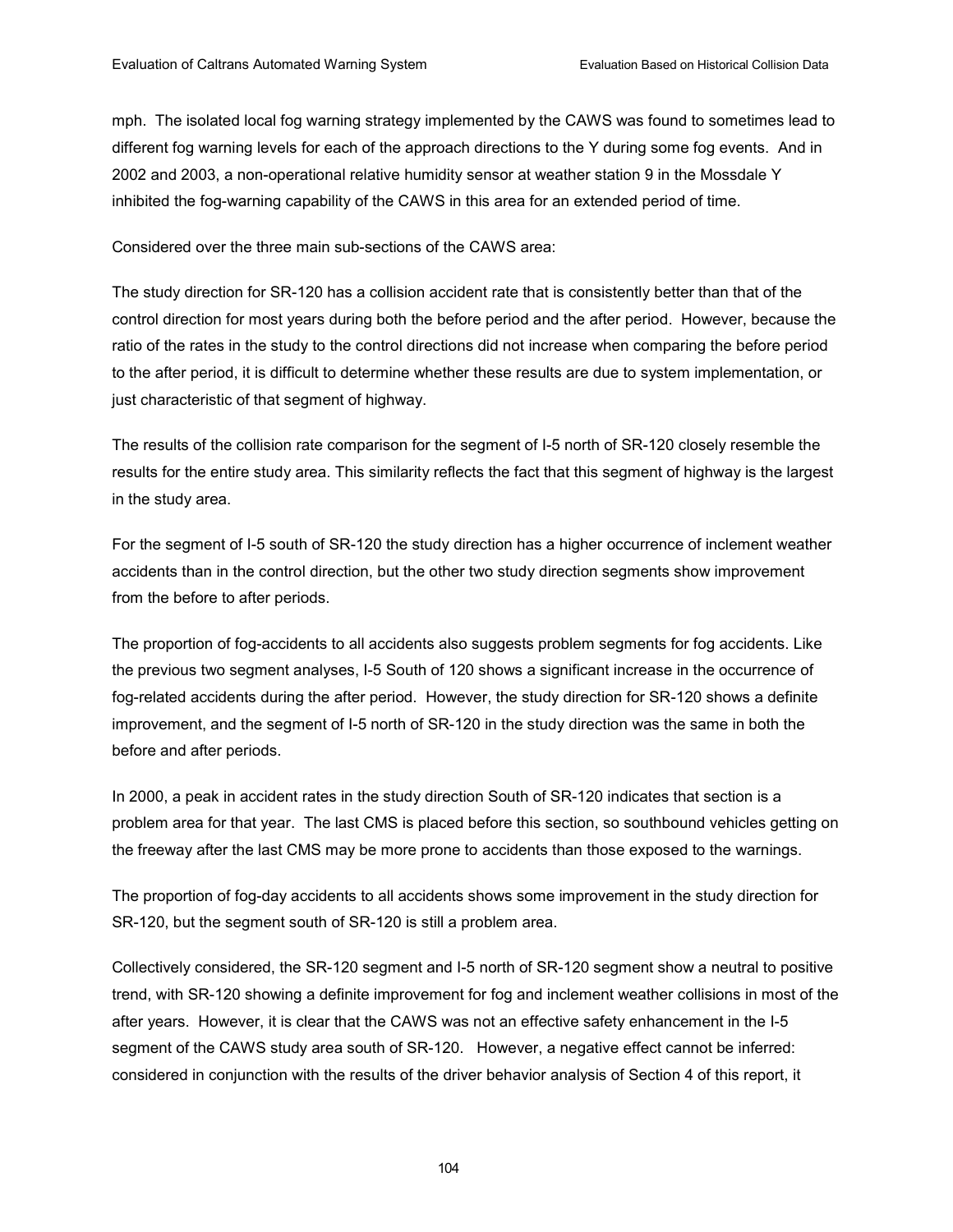would be highly unlikely that the CAWS could have had a sufficient influence to account for the unusually collision rates in this segment.

# **4.14.4 Peak and Cross-Peak Periods**

Comparing the morning study direction peak with the evening control direction peak, we found that collision rates increased in the after years in the study direction, the control direction, and the both directions of the external control highways. However, the increase was greatest in the CAWS study direction, more than twice the pre-1996 level. The same trend was observed when only fatal and injury collisions were considered.

When midday weekday periods were compared, an increase in collision rates before-to-after occurred in all areas about equally. If the baseline is an expected increase, this is a comparably positive result.

While the weekday daytime pre-1996 and post-1996 comparisons seem similar across the board, the weekend and nighttime again shows an unusually large increase in the southbound study direction. These periods are usually characterized by a much greater percentage of drivers unfamiliar with the area. If, for example, daily commuters tended to disregard the CAWS warning messages, drivers during weekend evening periods might be more likely to comply with them.

Since the most concern regarding collisions in reduced visibility exists during the morning peak period, inclement weather collision rates were developed for collisions during that time period. During inclement weather, the collision rates increase nearly 2:1 in the CAWS study direction, while they decreased by almost the same ratio in control direction. For either direction of SR-99/I-205, the changes were much less pronounced. Collision rates decreased for fatal an injury collisions in both the CAWS directions, and one of the SR-99/I-205 directions. This indicates a substantial decrease in collision severity that effected both the study and control directions almost equally.

For the peak and cross-peak comparisons, on midday weekdays and weekend days, the results are neutral for the CAWS. The results are negative for the CAWS study direction during weekday commuting and weekend evenings. However, collision severity decreased in both the study and control directions, partially moderating the peak period increases.

# **4.14.5 Traffic Congestion**

For the study direction of the CAWS and all control sections, collision rates for LOS D-F are generally higher than for LOS A-C, and they increase across the board in the post-1996 period. For LOS A-C conditions, there is not much difference in the increases among the study and control sections. For LOS D-F, some peculiarities are evident. A proportional collision rate increase of about 5:1 occurred for the CAWS study direction. At the same time, there is almost no before-after increase for one of the control section groups (SR 99 southbound and I-205 westbound). The seemingly huge jump in the collision rate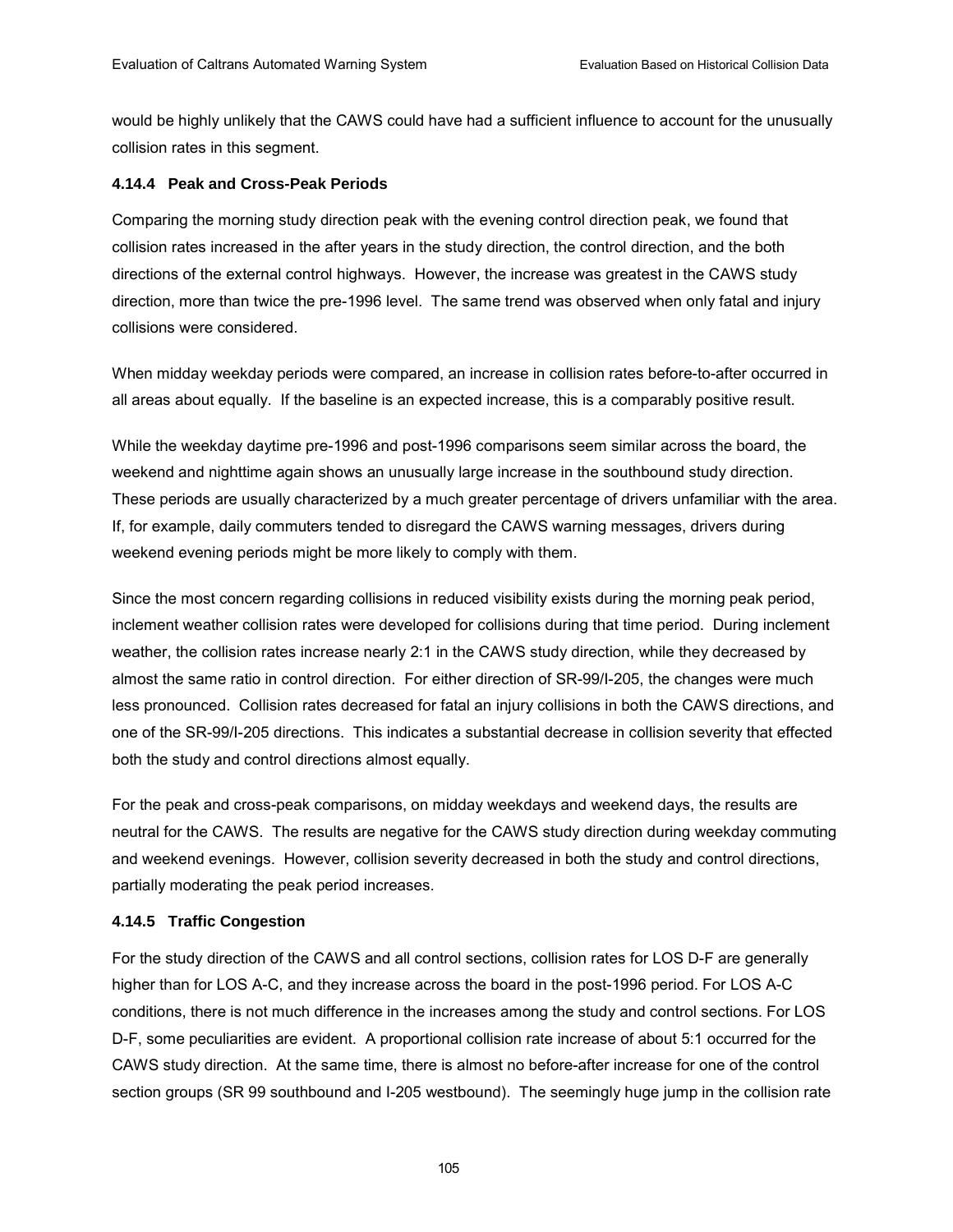for the study direction under LOS D-E conditions may partly be discounted by the fact that these rates are based on an abnormally small level of exposure, especially in the before period.

The corresponding comparisons for fatal and injury collisions were also examined, and generally gave the same results seen in the analysis of total collisions.

#### **4.14.6 Inclement Weather**

When all inclement weather collision rates are considered over the entirety of the before and after periods, as in Figure 4.8.1.2, an overall increase in accident rates is observed in the study direction, while a slight decrease was observed in the control direction. A peak in 1998 is especially problematic. But the trend isnít consistent year-to-year, as shown in Figure 4.8.1.1. During the before period, one out of the five years had higher collision rates in the control direction, but in the after period, five out of the 6.5 years had higher collision rates in the study direction. Taken at face value, these results would show that the CAWS system does not positively influence inclement weather accident rates. However, the decline and improvement during 2002 and the fix six months of 2003 indicate a recent improvement trend, or that other factors may have been interfering for the previous years.

#### **4.14.7 Collisions in Fog**

The results for collisions of all classes in fog are mixed result. There appear to be desirable outcomes for the study directions on SR-120 and I-5 north of SR-120, compared to control sections, however the normalized number of collisions in fog increased substantially on southbound I-5 south of SR 120. The control highways vary, although most also show a decrease in the proportion of fog collisions after 1996. This occurred both for all fog collisions and the more serious F&I collisions, although since the numbers of F&I collisions in fog were small, the results for these are probably not significant. This is consistent with other patterns seen previously for that sub-section.

Fog collision rates during the AM peak traffic period were generally greater in the study than the control directions of the CAWS, but the numbers are too small to be considered significant.

# **4.14.8 Related and Secondary Collisions**

There was a substantial increase in the rate of related collisions in the CAWS study direction compared with the control direction after activation of the CAWS. Rates in both directions decline abruptly after 2000. The study-to-control ratio decreases dramatically also in the last 1.5 years of observation. Since volume in both directions increased progressively during these years, this suggested an area-wide improvement decoupled from traffic volume, which was most pronounced in the study direction.

The ratio of secondary to primary collisions in the study direction generally increased after the CAWS, and reached a significant level of imbalance in 1998 and 1999. While the study direction peaked numerically in 2000, a similar but lesser peak occurred in the control direction also, conceivably related to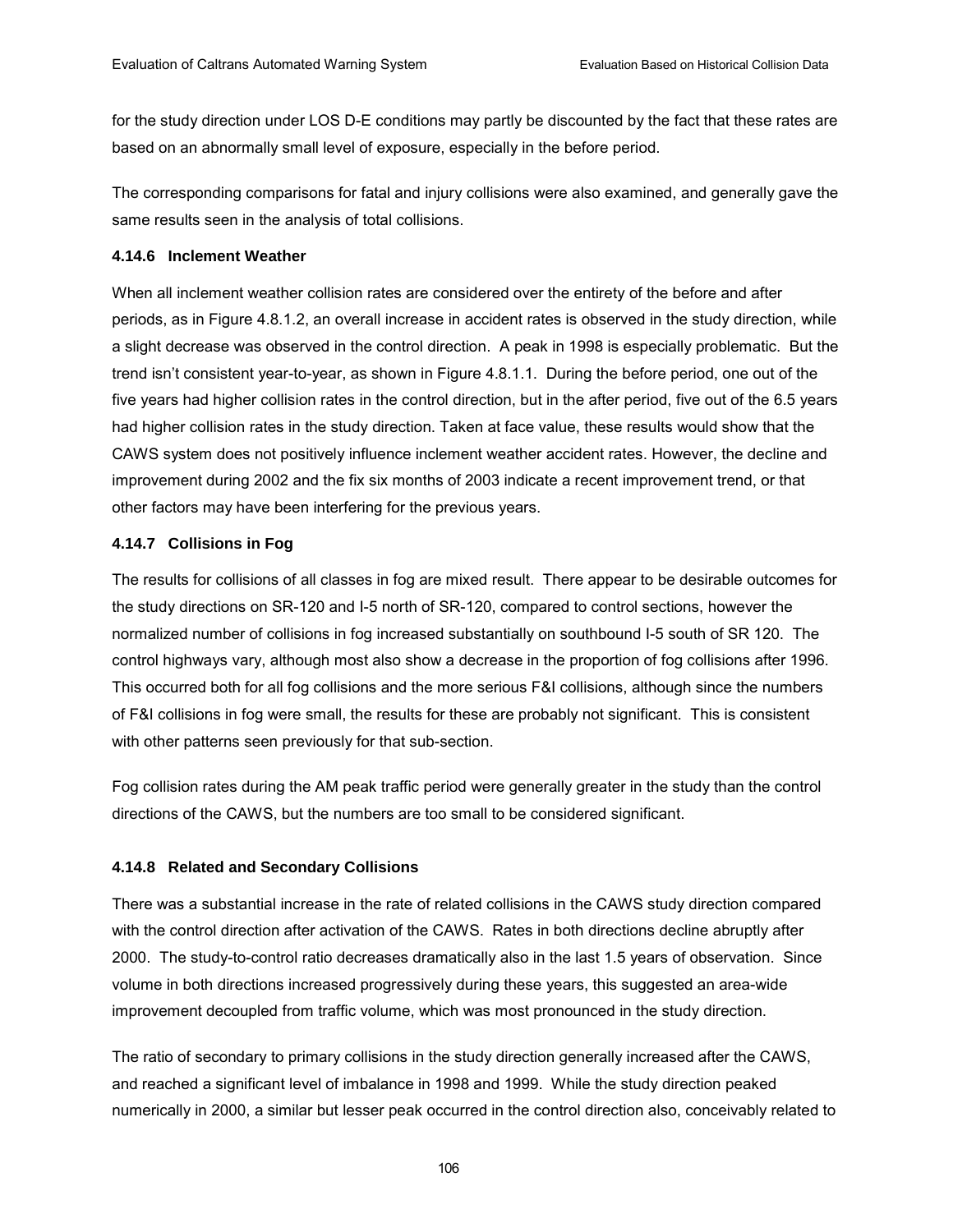the intermittent construction activities 1999-2002 which affected both directions. A consistent reduction in the secondary collisions occurred in both directions between 2000 and 2002. The trend is consistent with that observed for primary collisions and collisions overall.

While the numbers are probably too small to be meaningful, related collisions in fog saw an unusual spike in related collisions in fog in 1997 immediately after the activation of the CAWS, followed by a drop to almost none. While speculative, this may be correlated with the incorrect mapping of the CAWS traffic warning function during the first nine months of operation discussed in Section 3 of this report. Considered over the entire before and after periods, and normalized simply to the number of foggy days (units of 100 fog-days), the CAWS study direction experienced a significant reduction in the count of this class of collisions after the activation of the CAWS, especially in the critical Mossdale Y area. This is an overall positive finding for the CAWS. Interestingly, it is supported by a strongly negative finding for 1997, since together they may suggest that the CAWS does have the capability to positively influence this particular class of accidents when it is operating properly. Overall, conclusions are generally neutral for the inferred influence of the CAWS on related accidents.

# **4.14.9 Construction**

Construction activities affected both directions of the CAWS highways, especially SR-120 in 1994-96 and I-5 in 1999-2002. Trends during peak traffic period and in inclement weather differed little with the removal of construction-related collisions form the dataset. Overall it is concluded that removing collisions occurring in the presence of unusual road surface conditions, which are mostly constructionrelated, reduces estimated collision rates slightly in all areas, but does not fundamentally change any of the previously reported findings. The increased collision rate in the study section of I-5 south of SR-120 became greater in the absence of construction, which counter-indicates construction as a conceivable reason for the observed concentration of collisions in this area.

# **4.14.10 Collision Classification**

Over all weather conditions, there was a substantial increase in the percentage of rear-end collision in the CAWS study direction after the CAWS compared with before the CAWS. When only rear-end collisions in fog are considered, the numbers also increased after the CAWS (from 5 out of 15 before to 29 out of 46 total accidents after), but the amount of the increase was substantially less than the corresponding increase that occurred in the control direction (from 0 out of 5 before to 6 out of 13 after). While the numbers may be too small for significance, this is a positive finding. Since rear-end collisions in fog represent one of the classes of accidents that would be expected to be most affected by the CAWS' warning capabilities, this is of particular interest in this evaluation.

# **4.14.11 Multivariate Modeling**

The multivariate model analyses examined as many relevant geometric, traffic and environmental factors as possible in order to isolate the effect of CAWS while controlling for other factors in various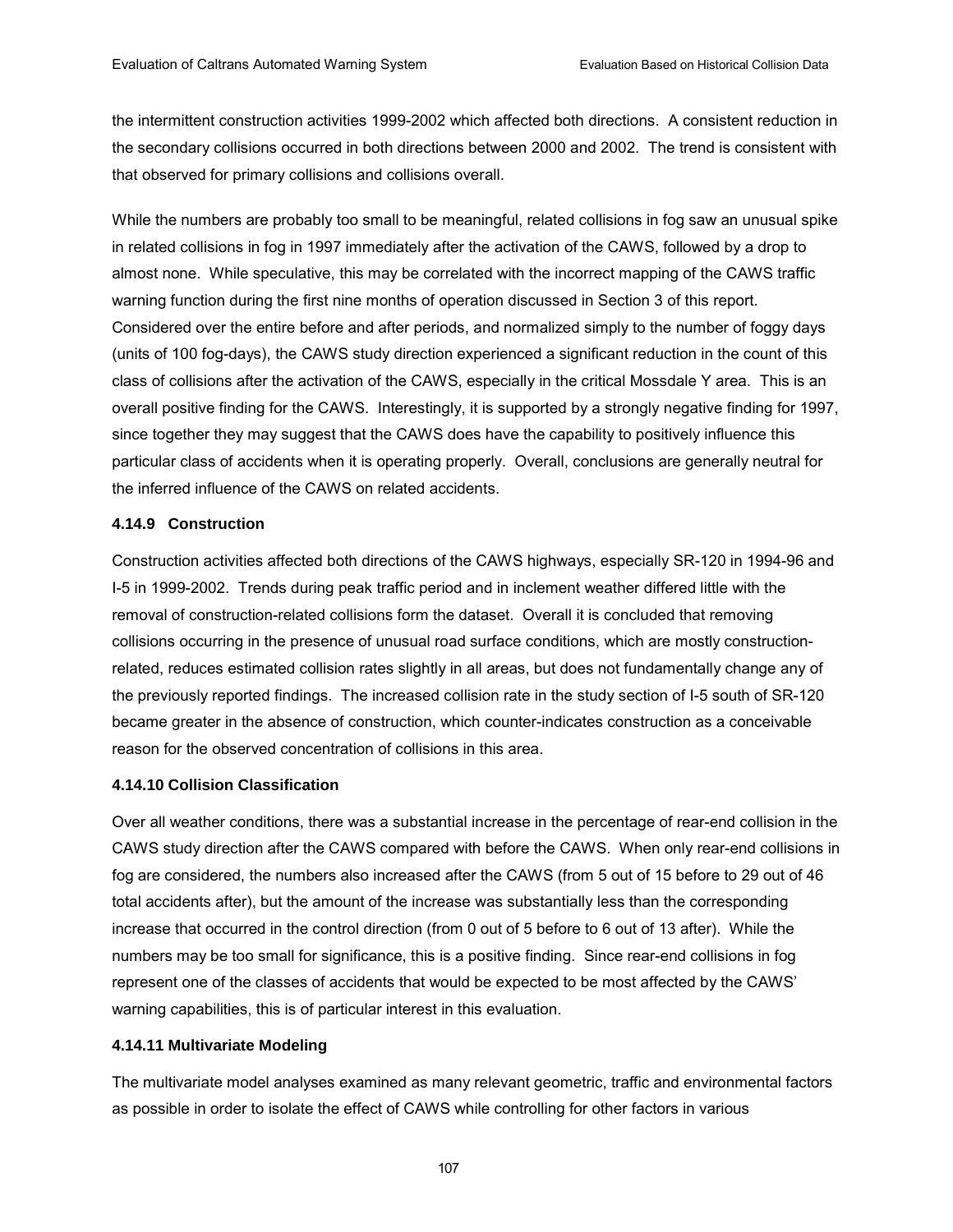combinations. Two successive analysis efforts were conducted, using progressively more developed models. We considered the extended dataset including the SR-99 and I-205 comparison areas as well as the primary CAWS study and control directions on I-5 and SR-120.

It should be emphasized that the effect of CAWS is difficult to discern and it seems the impact of CAWS is weak enough that it only appears in a limited number of models where the correct combination of other factors are carefully and properly controlled for.

For the first analysis, covering the expanded data set, the majority of the multivariate models for total collisions and F&I collisions in which all parameters tested significant showed that the presence of CAWS has may be associated with a 15% reduction in total collisions, and 12% reduction in F&I collisions. When unusual surface conditions are excluded, the CAWS variable had a positive but not quite statistically significant effect on total collisions, and no significant association with the number of F&I collisions.

In the second analysis we incorporated the model recommendations of the expert advisory panel and considered both the expanded and the original datasets. None of the models for total collisions showed a significant influence of the CAWS on total collisions in either sense, positive or negative. This was true for the expanded data set including areas of SR-99 and I-205, as well as the primary CAWS study and control directions of I-5 and SR-120. For F&I collisions, the best model predicted a 9.4% increase in F&I collisions in sections served by CAWS, but at a level of statistical significance somewhat lower than that found in the first analysis effort. These models generated somewhat more reasonable predictions for other factors such as the influence of traffic volume, the annual proportion of fog days, and effects of the 1996 change in speed limits, which enhances our confidence in the results.

Using the latter class of models, we also attempted to examine the effect of the CAWS on just collisions coded as fog-related by the CHP. Unfortunately, the very small numbers of these collisions resulted in inadequate statistical significance for all trial models. We are therefore reluctant to report any results from a model-based analysis for the potential influence of the CAWS on just fog collisions.

#### **4.14.12 Composite Conclusions, All Analyses**

Overall conclusions are mixed and somewhat contradictory. Based on both raw and all normalizations of the data, encompassing all weather conditions, traffic levels, and collision classes, we found the CAWS associated with increased rates of collision during the first five years after its activation, but a consistent improvement trend after 2001. Over the entire period 1997-2003 compared with the period 1992-1996, an average increase in travel-normalized collisions of 60% was observed in the study area, compared with 30% in the CAWS control direction and 25% and 62% of on two directions of comparison highways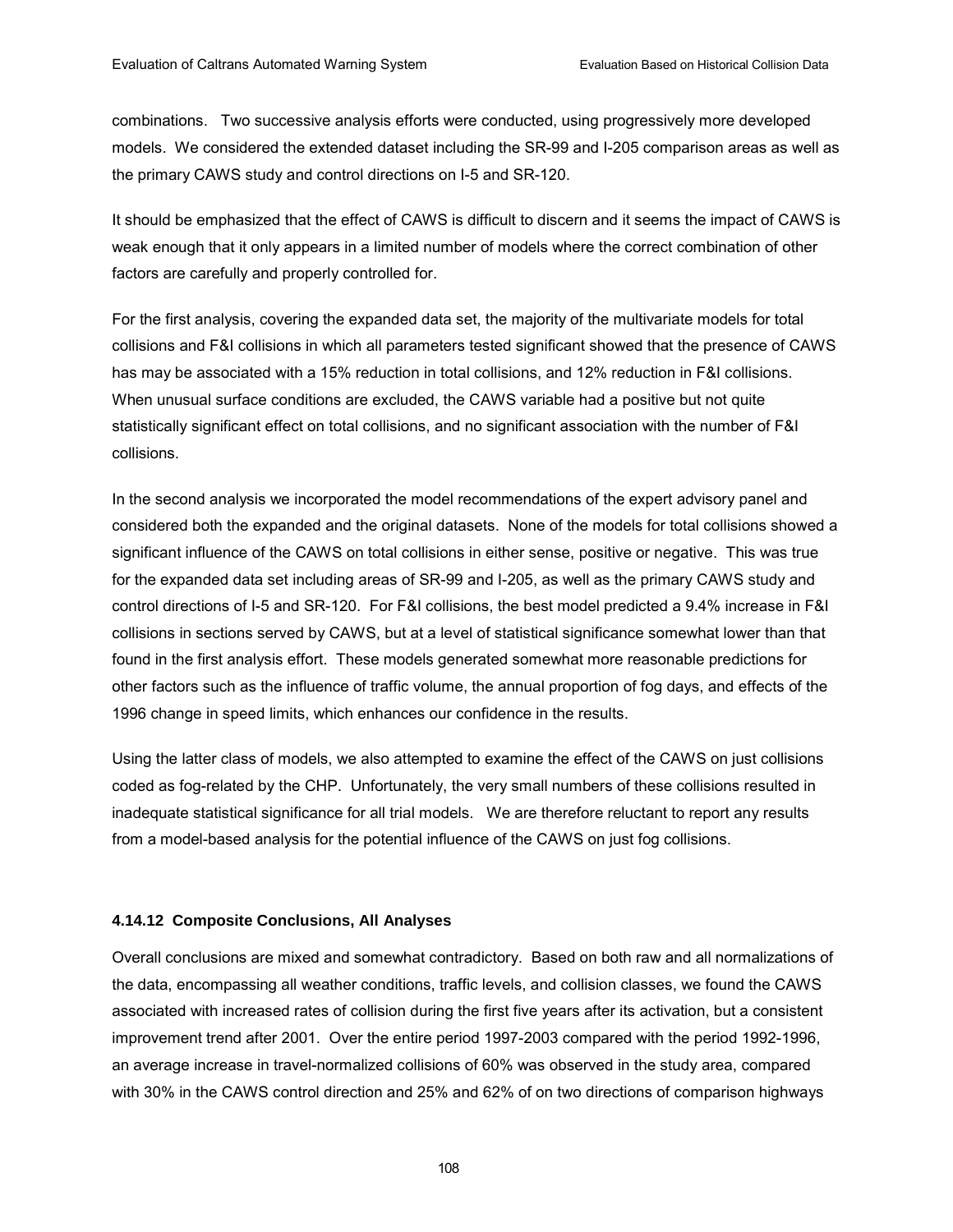having somewhat higher daily traffic volumes (average 39%). For fatal and injury collisions an increase of 76.6% was observed in the study area, compared with 39.1%, 23.8%, and 55.3% (average 39.4%) on the control and comparison highways. Particularly problematic peaks were observed in 1997 and 2000. Results for targeted accidents such as collision in fog, rear-end collisions, or secondary collisions ran more generally negative. However, for a few targeted classes of collisions such as secondary collisions in fog, a positive effect may be evident. Controlling for the potential affects of construction, peak and cross-peak traffic, and changes in the driver population over time did not significantly alter these conclusions.

In an attempt to better correlate collision rate changes with individual influences, we fitted data in the CAWS and the three comparison areas to several generalized linear regression models. Results were mixed. Our initial analysis suggested that the presence of the CAWS may be associated with a modest overall safety improvement. Best model configurations in this effort resulted in predictions of a possible reduction of 15% in overall collisions, and 12% in fatal and injury collisions. However, a subsequent effort using modified models recommended by our expert advisory panel concluded that the CAWS could not be associated with a statistically significant influence on collisions in either a positive or negative sense, and that the CAWS may have a 9.4% negative influence on F&I collisions. It was not possible to reliably model collisions in fog due to the relatively low numbers of this type of collision in all areas.

The somewhat large variations in collision rates year-to-year that appear in most of the per-year data presentations are also cause for concern when we attempt to interpret these results. Travel volume appears to play a dominant and nonlinear role in these variations. For example, the peak in annual travel volume in the study direction in 2001 correlates well with the collision rate peak in 2000-01. But other factors are at work in this, and to greater extent in other annual variations, especially for specific collision types or classifications. Despite our best investigative efforts, we cannot fully identify or account for in our data presentations or models all the phenomena that may have influenced collision counts and rates in the CAWS or the comparison areas. This is usually the case in any study of this type, but it would be assuring if we could completely eliminate the need for conjecture in our attempts to explain the results.

Regarding the single question, "Based on collision data of all types, did the CAWS appear to be associated with an improvement in traffic safety?" we and our expert advisory panel feel that the overall results are inconclusive. It is clear to us that by qualified but arguable choices of emphasis and admission of results, an overall conclusion could be driven in either direction. It would not be unreasonable to infer a net positive overall benefit attributable to the CAWS, but of unknown magnitude.

We can with greater confidence present answers to a wide range of more restricted questions, dealing with collision rate trends, specific collision types, severity, weather conditions, highway segments, and the effects of a wide range of factors including traffic volume, congestion, roadway construction activities, speed, and more. These are presented below.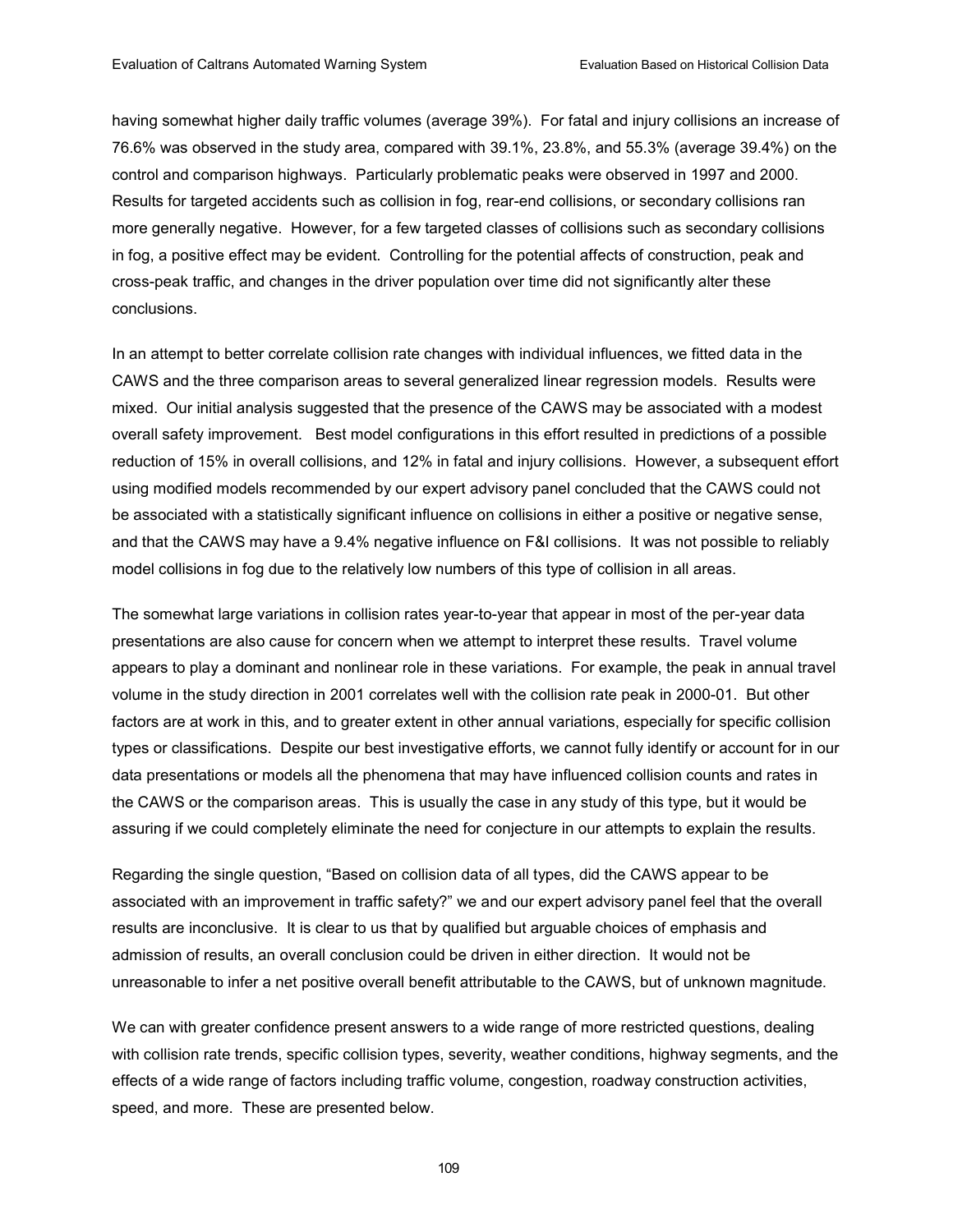As mentioned above, collision rates in the CAWS study direction during the first five years increased more than the average for the control areas, but started to improve after 2001. One direction of the highvolume SR-99/I-205 external experienced almost the same trend as the CAWS study direction.

All analyses concur that after the activation of the CAWS, there was a disproportionate elevation in collision rates of all classes and under all conditions at the Mossdale Y junction of southbound I-5 and westbound SR-120. Results for SR-120 and I-5 north of SR-120 were considerably better, varying about a neutral-to-slightly-negative result in most analyses.

On midday weekdays and weekend days, the results are neutral for the CAWS overall. The results are negative for the CAWS during weekday commuting and weekend evenings. During inclement weather, the collision rates increased in the CAWS study direction compared with other areas.

During higher levels of service, collision rates in the study direction increased substantially compared with other areas. For lighter levels of service, results are close to neutral.

Of particular concern were collisions in fog, since the CAWS was specifically designed to reduce these. There appear to be desirable outcomes for the study directions on SR-120 and I-5 north of SR-120, however collisions in fog increased substantially on southbound I-5 south of SR-120. For secondary collisions in fog, a change in the collision type mix and lower increase than other areas suggest a positive effect for the CAWS, although the numbers are a bit small to be considered reliable.

For all weather conditions, there was a substantial increase in the rate of related (primary with one or more secondary) collisions in the CAWS study direction compared with the control direction after activation of the CAWS, although a decline is evident starting in 2001. The CAWS study direction experienced a significant reduction in the count of secondary collisions in fog, although the numbers are somewhat small to draw a clear inference.

Comparisons for fatal and injury collisions generally gave the same results seen in the analysis of total collisions. Despite the substantial increase in the Mossdale Y, the mix of collisions in this area shifted towards a higher percentage of property damage only and a lower percentage of fatal and injury, inferring a positive effect on collision severity.

Construction activities were found to be associated with a slight general increase in collisions in all areas, and had no significant effect on conclusions.

For all weather conditions, there was a substantial increase in the percentage of rear-end collision in the CAWS study direction after the CAWS compared with before the CAWS. When only rear-end collisions in fog are considered, the numbers also increased after the CAWS, but the amount of the increase was substantially less than the corresponding increase in the control areas. While the numbers may be too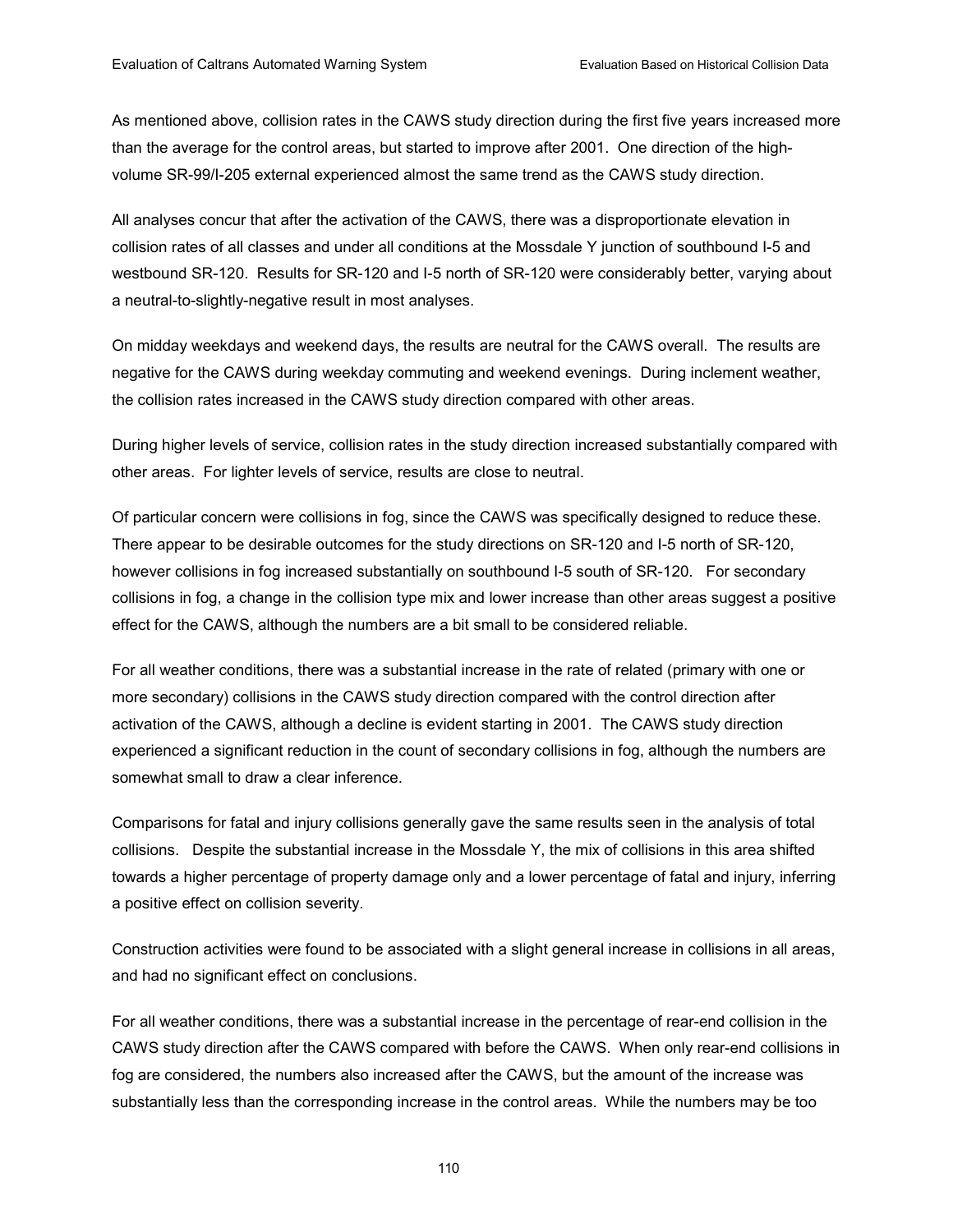small for significance, this is a positive finding, and rear-end collisions in fog represent one of the classes of accidents that would be expected to be most affected by the CAWS.

The results of the two generalized linear modeling efforts were somewhat contradictory. Best models generated in the first effort predicted a modest positive overall effect of the CAWS for all-weather collisions and fatal and injury collisions, a marginally significant positive result for collisions of all types in the absence of construction, and no significant indication for fatal and injury accidents in the absence of construction. No significant influence of the CAWS on collisions in fog was indicated by any of the models for this class of collisions.

The second model-based analysis was conducted using models recommended by our external panel of experts. None of the models showed a significant influence of the CAWS on total collisions in either a positive or negative sense. For F&I collisions, the best model predicted a modest increase in F&I collisions in sections served by the CAWS. We also attempted to examine the effect of the CAWS on just fog collisions, but the relatively small number of these collisions limited the statistical significance of the results for all trial models.

All results of our examination of collision data, both positive and negative, should be considered in view of the limited response of drivers to CAWS warning messages confirmed in the Driver Behavior Analysis. It is possible that drivers do not alter any aspect of their driving behavior, but do benefit from a heightened awareness of potential hazards beyond the information provided by their own perceptions. This effect would be expected even from static advisory signage. We cannot enter the minds of drivers. But their measurable actions lead us to limit the admissible range of influence that could possibly be attributed to the CAWS. It appears unlikely that drivers respond to dynamic messages to a sufficient degree to influence collision rates substantially in either a positive or negative sense. This is not attributable to the CAWS, but is a general characteristic of motorists confirmed by a number of other studies, and discussed in the Driver Response Analysis. We are therefore inclined to interpret the results of all analyses of historical collision data in an optimistic but limited sense.

# **4.15 Cited References**

l

<sup>1.</sup> National Cooperative Highway Research Program, "Statistical Methods in Highway Safety Analysis, A Synthesis of Highway Practice No. 295," Transportation Research Board, National Research Council, Washington DC, 2001.

<sup>2.</sup> Transportation Research Board, "Statistical Methods and Modeling and Safety Data, Analysis and Evaluation,î Transportation Research Record No. 1840, Transportation Research Board, National Research Council, Washington DC, 2003.

<sup>3.</sup> Hauer, E. "Observational Before-After Studies in Road Safety," Pergamon Press, Elsevier Science Ltd., Oxford, U.K. 1997.